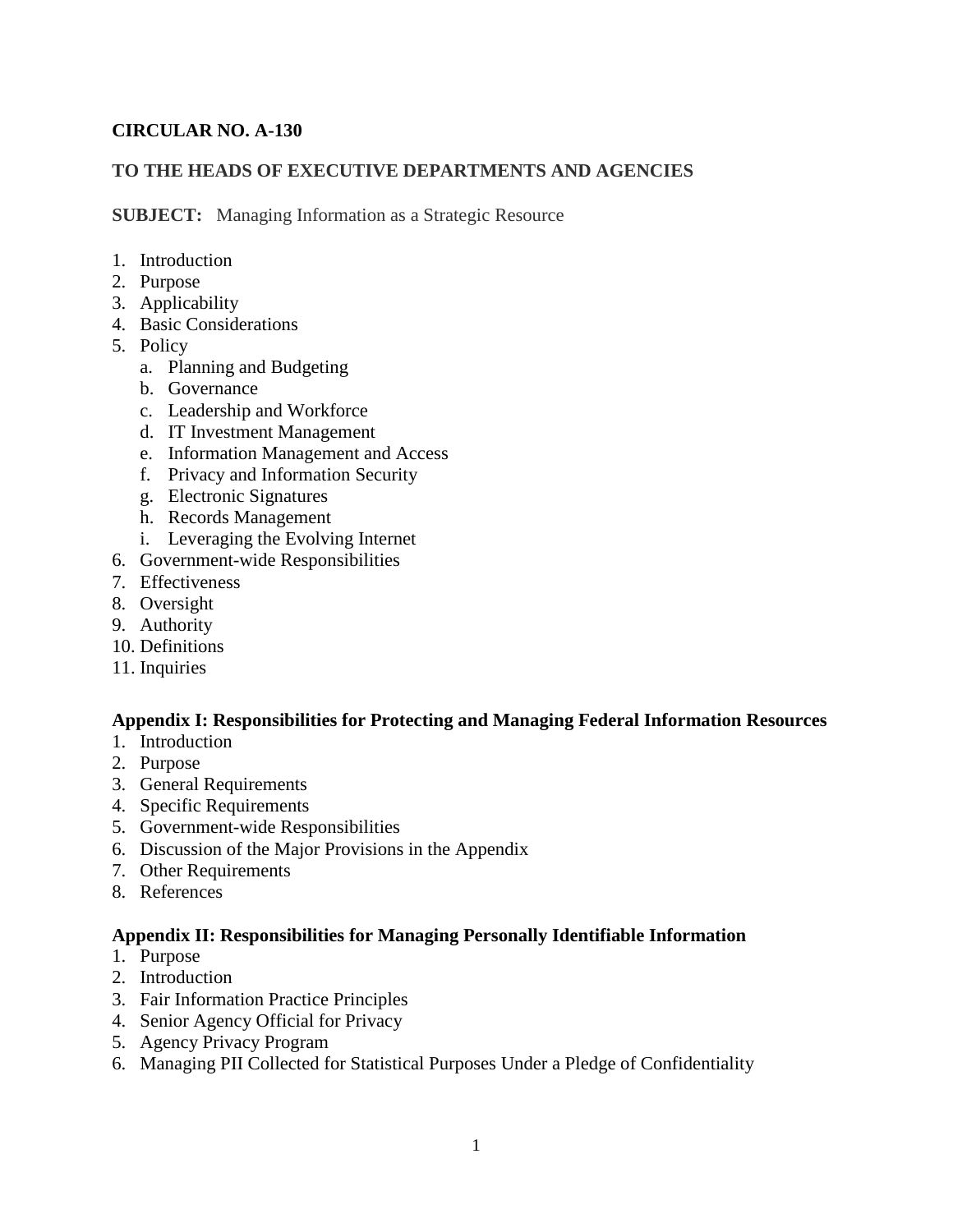## **1. Introduction**

Information and information technology (IT) resources are critical to the U.S. social, political, and economic well-being. They enable the Federal Government to provide quality services to citizens, generate and disseminate knowledge, and facilitate greater productivity and advancement as a Nation. It is important for the Federal Government to maximize the quality and security of Federal information systems, and to develop and implement uniform and consistent information resources management policies in order to inform the public and improve the productivity, efficiency, and effectiveness of agency programs. Additionally, as technology evolves, it is important that agencies manage information systems in a way that addresses and mitigates security and privacy risks associated with new information technologies and new information processing capabilities.

These new information technologies and information processing capabilities also provide significant opportunities for agencies. The deeply embedded nature of IT in all Federal agency missions and business processes, and the emergence of the digital economy, combined with the increasing interconnection of technology and public services, has changed the way we share information, changed the way we use and view technology, and has forever changed Americans' expectations. To meet expectations of the American people and facilitate innovation, the Federal Government must continue to transform itself to embrace and respond to the digital revolution by developing and maintaining a top-notch workforce and delivering secure, world-class digital services that serve the public. With IT at the core of nearly everything the Federal Government does, agencies must continually identify ways to apply new and emerging technologies that can fundamentally improve the way Government works and delivers services to the American people in the most cost-effective way possible. Delivering world-class digital services requires the Federal Government to change its approach to buying, building, and delivering IT and information. This Circular is designed to help drive the transformation of the Federal Government and the way it builds, buys, and delivers technology by institutionalizing more agile approaches intended to facilitate the rapid adoption of changing technologies, in a way that enhances information security, privacy, and management of information resources across all Federal programs and services.

# **2. Purpose**

l

This Circular<sup>[1](#page-1-0)</sup> establishes general policy for the planning, budgeting, governance, acquisition, and management of Federal information, personnel, equipment, funds, IT resources and supporting infrastructure and services. The appendices to this Circular also include responsibilities for protecting Federal information resources and managing personally identifiable information (PII). While it is the responsibility of all agency leadership, program managers, and staff to implement the requirements of this Circular, agency heads have ultimate

<span id="page-1-0"></span> $<sup>1</sup>$  Although this Circular touches on many specific information resources management issues such as privacy,</sup> confidentiality, information quality, dissemination, and statistical policy, those topics are covered more fully in other Office of Management and Budget (OMB) policies, which are available on the OMB website. Agencies shall implement the policies in this Circular and those in other OMB policy guidance in a mutually consistent fashion.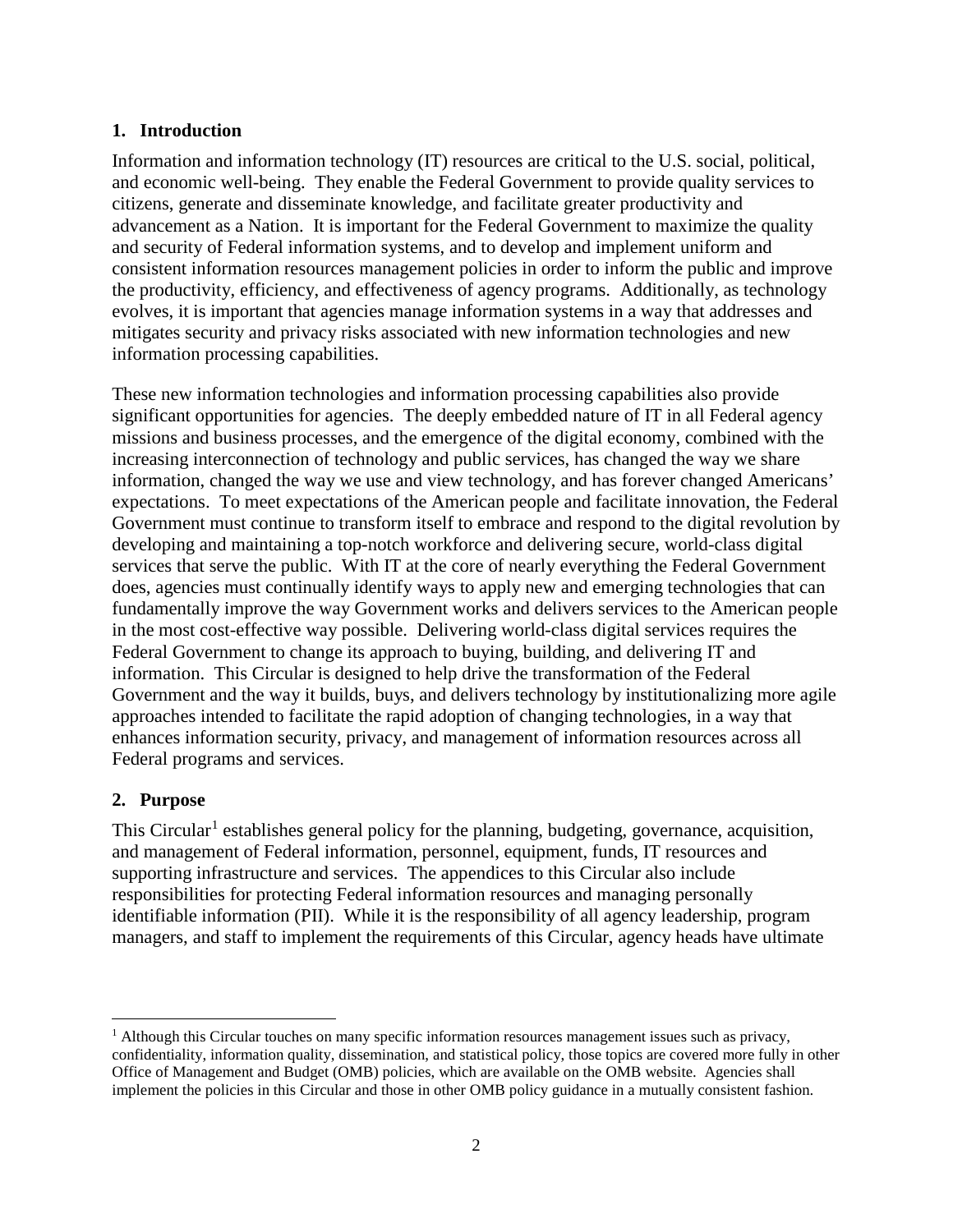responsibility for ensuring that the requirements of this Circular are implemented for their agency.

# **3. Applicability**

The requirements of this Circular apply to the information resources management activities of all agencies<sup>[2](#page-2-0)</sup> of the Executive Branch of the Federal Government. The requirements of this Circular apply to management activities concerning all information resources in any medium (unless otherwise noted), including paper and electronic information. When an agency acts as a service provider, the ultimate responsibility for compliance with applicable requirements of this Circular is not shifted (to the service provider). Agencies shall describe the responsibilities of service providers in relevant agreements with the service providers. Agencies are not required to apply this Circular to national security systems (defined in 44 U.S.C. § 3552), but are encouraged to do so where appropriate. For national security systems, agencies shall follow applicable statutes, executive orders, directives, and internal agency policies.

### **4. Basic Considerations**

Federal information is both a strategic asset and a valuable national resource. It enables the Government to carry out its mission and programs effectively. It provides the public with knowledge of the Government, society, economy, and environment – past, present, and future. Federal information is also a means to ensure the accountability of Government, to manage the Government's operations, and to maintain and enhance the performance of the economy, the public health, and welfare. Appropriate access to Federal information significantly enhances the value of the information and the return on the Nation's investment in its creation. The following considerations reflect these principles:

- a. The free flow of information between the Government and the public is essential to a democratic society. Therefore, the management of Federal information resources shall protect the public's right of access to Federal information;
- b. Government agencies shall be open, transparent, and accountable to the public. Promoting openness and interoperability, subject to applicable legal and policy requirements, increases operational efficiencies, reduces costs, improves services, supports mission needs, and increases public access to valuable Federal information;
- c. Making Federal information discoverable, accessible, and usable can fuel entrepreneurship, innovation, and scientific discovery that improves the lives of Americans, and contributes significantly to national stability and prosperity, and fosters public participation in Government;
- d. The Federal Government shall provide members of the public with access to public information on Government websites. This responsibility includes taking affirmative steps to ensure and maximize the quality, objectivity, utility, and integrity of Federal information prior to public dissemination, and maintaining processes for addressing requests for correction of information disseminated publicly;

<span id="page-2-0"></span> $\overline{\phantom{a}}$ <sup>2</sup> 'Agency' means any executive agency or department, military department, Federal Government corporation, Federal Government-controlled corporation, or other establishment in the Executive Branch of the Federal Government, or any independent regulatory agency.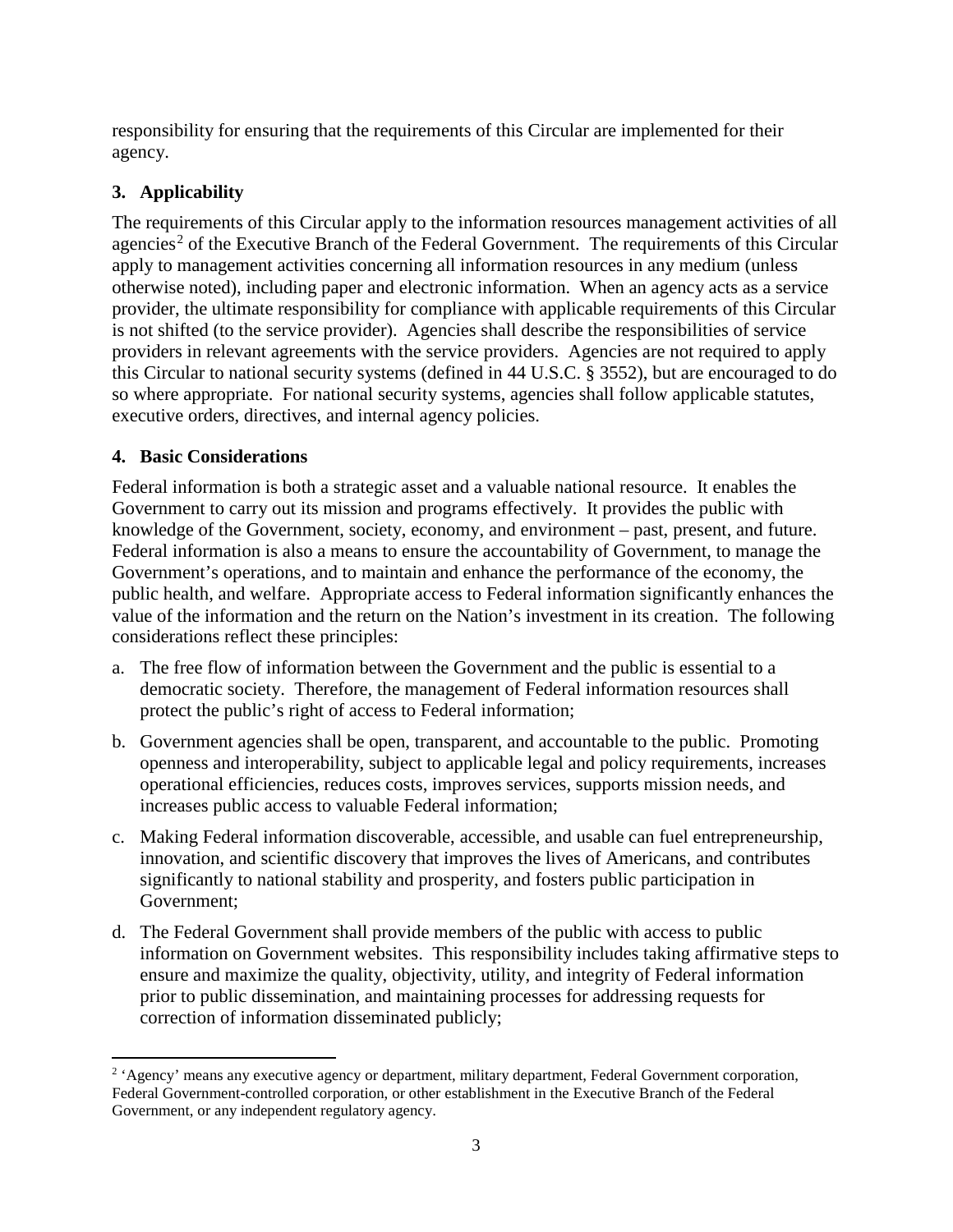- e. The open and efficient exchange of scientific and technical Federal information, subject to applicable security and privacy controls and the proprietary rights of others, fosters excellence in scientific research and effective use of Federal research and development resources;
- f. Federal information is a strategic asset subject to risks that must be managed to minimize harm;
- g. Protecting an individual's privacy is of utmost importance. The Federal Government shall consider and protect an individual's privacy throughout the information life cycle;
- h. While security and privacy are independent and separate disciplines, they are closely related, and it is essential for agencies to take a coordinated approach to identifying and managing security and privacy risks and complying with applicable requirements;
- i. The design of information collections shall be consistent with the intended use of the information, and the need for new information shall be balanced against the burden imposed on the public, the cost of the collection, and any privacy risks;
- j. It is essential that the Federal Government minimize the Federal information collection burden on the public, minimize the costs of its information activities, and maximize the usefulness of Government information; and
- k. Attention to the management of Federal Government records from creation to disposition is an essential component of sound information resources management that promotes public accountability. Together with records preservation, it helps protect the Federal Government's historical record and safeguards the legal and financial rights of the Federal Government and the public.

# **5. Policy**

Agencies shall establish a comprehensive approach to improve the acquisition and management of their information resources by: performing information resources management activities in an efficient, effective, economical, secure, and privacy-enhancing manner; focusing information resources planning to support their missions; implementing an IT investment management process that links to and supports budget formulation and execution; and rethinking and restructuring the way work is performed before investing in new information systems.

a. Planning and Budgeting

Agencies shall establish agency-wide planning and budgeting processes in accordance with OMB guidance. As discussed below, important components of planning and budgeting consist of developing and maintaining a strategy for managing and maintaining their information resources, referred to as the Information Resource Management (IRM) Strategic Plan, as well as ensuring effective collaboration between agency leadership on budget activities.

1) Strategic Planning

In support of agency missions and business needs, and as part of the agency's overall strategic and performance planning processes, agencies shall develop and maintain an IRM Strategic Plan that describes the agency's technology and information resources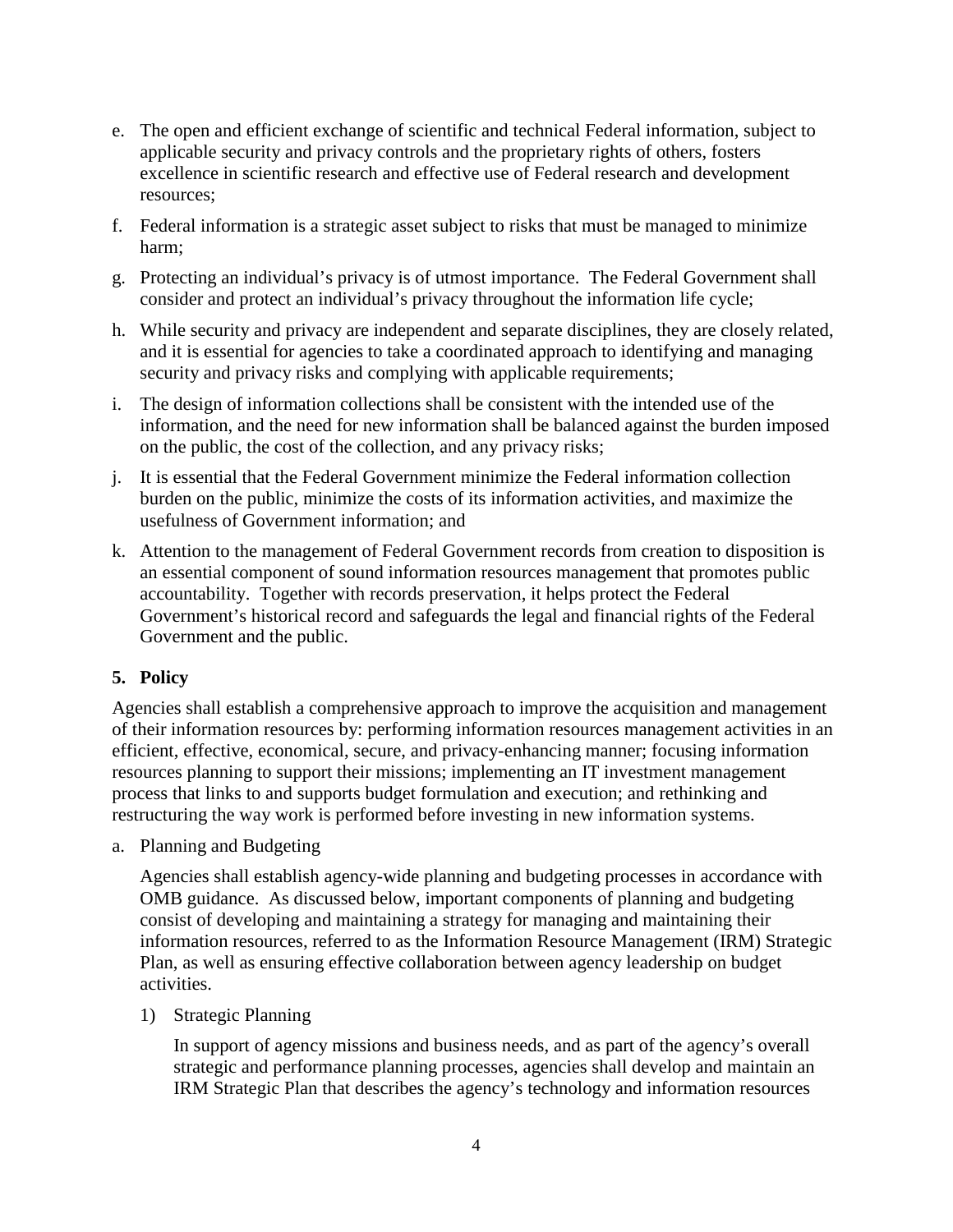goals, including but not limited to, the processes described in this Circular. The IRM Strategic Plan must support the goals of the Agency Strategic Plan required by the Government Performance and Results Modernization Act of 2010 (GPRA Modernization Act). The IRM Strategic Plan shall demonstrate how the technology and information resources goals map to the agency's mission and organizational priorities. These goals shall be specific, verifiable, and measurable, so that progress against these goals can be tracked. The agency shall review its IRM Strategic Plan annually alongside the Annual Performance Plan reviews, required by the GPRA Modernization Act, to determine if there are any performance gaps or changes to mission needs, priorities, or goals. As part of the planning and maintenance of an effective information strategy, agencies shall meet the following requirements, in addition to all other requirements in this Circular:

a) Inventories

Agencies shall:

- i. Maintain an inventory<sup>[3](#page-4-0)</sup> of the agency's major information systems,  $4$  information holdings, and dissemination products, at the level of detail that OMB and the agency determine is most appropriate for overseeing and managing the information resources; and
- ii. Maintain an inventory of the agency's information systems that create, collect, use, process, store, maintain, disseminate, disclose, or dispose of PII to allow the agency to regularly review its PII and ensure, to the extent reasonably practicable, that such PII is accurate, relevant, timely, and complete; and to allow the agency to reduce its PII to the minimum necessary for the proper performance of authorized agency functions. [5](#page-4-2)
- b) Information Management

Agencies shall:

 $\overline{\phantom{a}}$ 

i. Continually facilitate adoption of new and emerging technologies, and regularly assess the following throughout the life of each information system: the inventory of the physical and software assets associated with the system<sup>[6](#page-4-3)</sup>; the maintainability and sustainability of the information resources and infrastructure supporting the system; and actively determine when significant upgrades,

<span id="page-4-0"></span><sup>3</sup> The inventory of agency information resources shall include an enterprise-wide data inventory that accounts for data used in the agency's information systems.

<span id="page-4-1"></span><sup>4</sup> The inventory of major information systems is required in accordance with 44 U.S.C. § 3505(c). All information systems are subject to the requirements of the Federal Information Security Modernization Act (44 U.S.C. Chapter 35) whether or not they are designated as a major information system.

<span id="page-4-2"></span><sup>5</sup> This inventory may be combined with the agency's inventory of information systems, as described above.

<span id="page-4-3"></span><sup>&</sup>lt;sup>6</sup> Agencies shall ensure that physical devices, software applications, hardware platforms, and systems within the organization are inventoried initially when obtained and updated on an ongoing basis.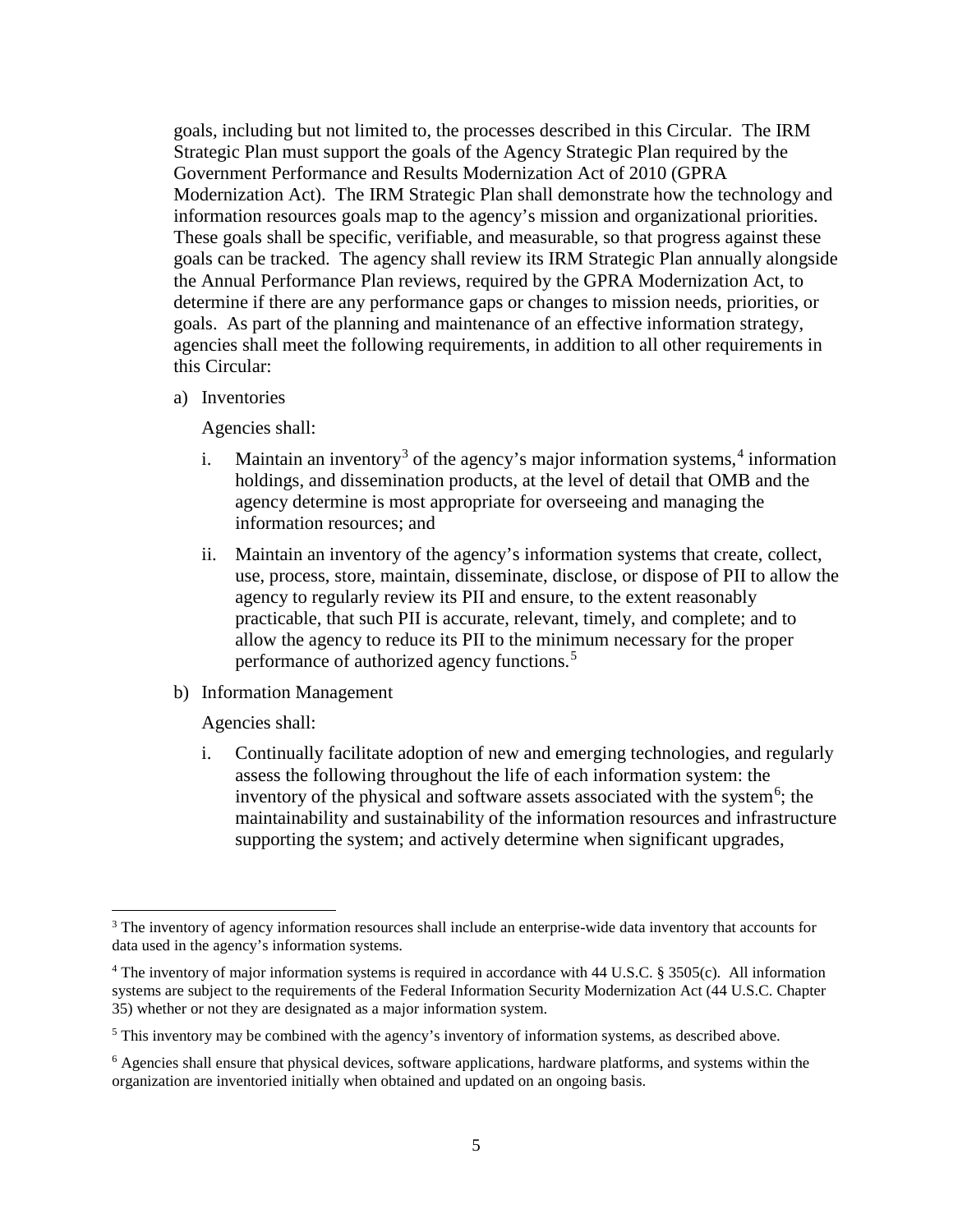replacements, or disposition is required to effectively support agency missions or business functions and adequately protect agency assets;<sup>[7](#page-5-0)</sup> and

- ii. Ensure the terms and conditions of contracts and other agreements involving the processing, storage, access to, transmission, and disposition of Federal information are linked to the IRM strategic plan goals, and are sufficient to enable agencies to meet their policy and legal requirements.
- c) Risk Management

Agencies shall:

- i. Consider information security, privacy, records management, public transparency, and supply chain security issues for all resource planning and management activities throughout the system development life cycle so that risks are appropriately managed;
- ii. Develop plan, in consultation with Chief Information Officers (CIOs), Senior Agency Officials for Records Management (SAORMs), and Senior Agency Officials for Privacy (SAOPs), for information systems and components that cannot be appropriately protected or secured and ensure that such systems are given a high priority for upgrade, replacement, or retirement;<sup>[8](#page-5-1)</sup>
- iii. Regularly review and address risk regarding processes, people, and technology; and
- iv. Consult National Institute of Standards and Technology (NIST) Federal Information Processing Standards (FIPS) and NIST Special Publications (SPs) (e.g., 500, 800, and 1800 series guidelines).
- 2) Enterprise Architecture

 $\overline{\phantom{a}}$ 

Agencies shall develop an enterprise architecture (EA) that describes the baseline architecture, target architecture, and a transition plan to get to the target architecture. The agency's EA shall align to their IRM Strategic Plan. The EA should incorporate agency plans for significant upgrades, replacements, and disposition of information systems when the systems can no longer effectively support missions or business functions. The EA should align business and technology resources to achieve strategic outcomes. The process of describing the current and future state of the agency, and laying out a plan for transitioning from the current state to the desired future state, helps agencies to eliminate waste and duplication, increase shared services, close performance gaps, and promote engagement among Government, industry, and citizens.

<span id="page-5-0"></span><sup>7</sup> The assessment process is described in NIST SP 800-53A, *Guide for Assessing the Security Controls in Federal Information Systems and Organizations*.

<span id="page-5-1"></span><sup>8</sup> Includes hardware, software, or firmware components no longer supported by developers, vendors, or manufacturers through the availability of software patches, firmware updates, replacement parts, and maintenance contracts. NIST SP 800-53, *Security and Privacy Controls for Federal Information Systems and Organizations*, provides additional guidance on unsupported software components.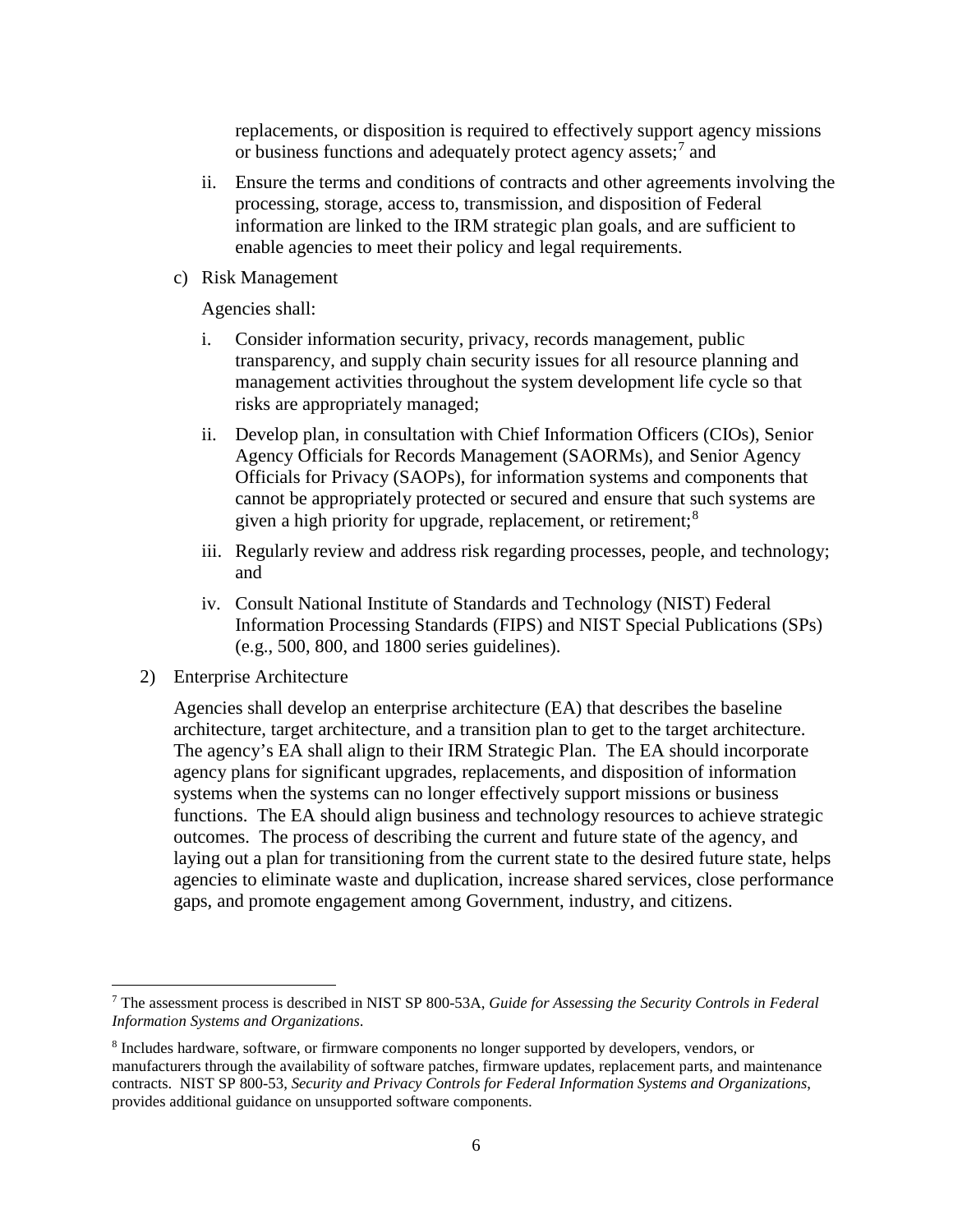3) Planning, Programming, and Budgeting

Agencies shall, in accordance with the Federal Information Technology Acquisition Reform Act (FITARA) and related OMB policy:<sup>[9](#page-6-0)</sup>

- a) Ensure that IT resources are distinctly identified and separated from non-IT resources during the planning, programming, and budgeting processes in a manner that affords agency CIOs appropriate visibility and specificity to provide effective management and oversight of IT resources;
- b) Ensure that the agency-wide budget development process includes the CFO, CAO, and CIO in the planning, programming, and budgeting stages for programs that include IT resources (not just programs that are primarily information- and technology-oriented);
- c) The agency head, in consultation with the CFO, CAO, CIO, and program leadership, shall define the processes by which program leadership works with the CIO to plan an overall portfolio of IT resources that achieve program and business objectives efficiently and effectively by:
	- i. Weighing potential and ongoing IT investments and their underlying capabilities against other proposed and ongoing IT investments in the portfolio; and
	- ii. Identifying gaps between planned and actual cost, schedule, and performance goals for IT investments and developing a corrective action plan to close such gaps;
- d) Ensure that the CIO approves the IT components of any plans, through a process defined by the agency head that balances IT investments with other uses of agency funding. Agencies shall also ensure that the CIO is included in the internal planning processes for how the agency uses information resources to achieve its objectives at all points in their life cycle, including operations and disposition or migration;
- e) Ensure that agency budget justification materials, in their initial budget submission to OMB, include a statement that affirms:
	- i. The CIO has reviewed and approves the IT investments portion of the budget request;
	- ii. The SAOP has reviewed the IT investments portion of the budget request to ensure that privacy requirements, as well as any associated costs, are explicitly identified and included with respect to any IT resources that will be used to create, collect, use, process, store, maintain, disseminate, disclose, or dispose of PII;

<span id="page-6-0"></span><sup>&</sup>lt;sup>9</sup> OMB policy documents can be located at [https://www.whitehouse.gov/omb/circulars\\_default](https://www.whitehouse.gov/omb/circulars_default) and [https://www.whitehouse.gov/omb/memoranda\\_default.](https://www.whitehouse.gov/omb/memoranda_default) The Department of Defense (DoD), the Intelligence Community, and portions of other agencies that operate systems related to national security are subject to only certain portions of Federal Information Technology Acquisition Reform (FITARA) (Pub. L. 113-291), as provided for in the statute.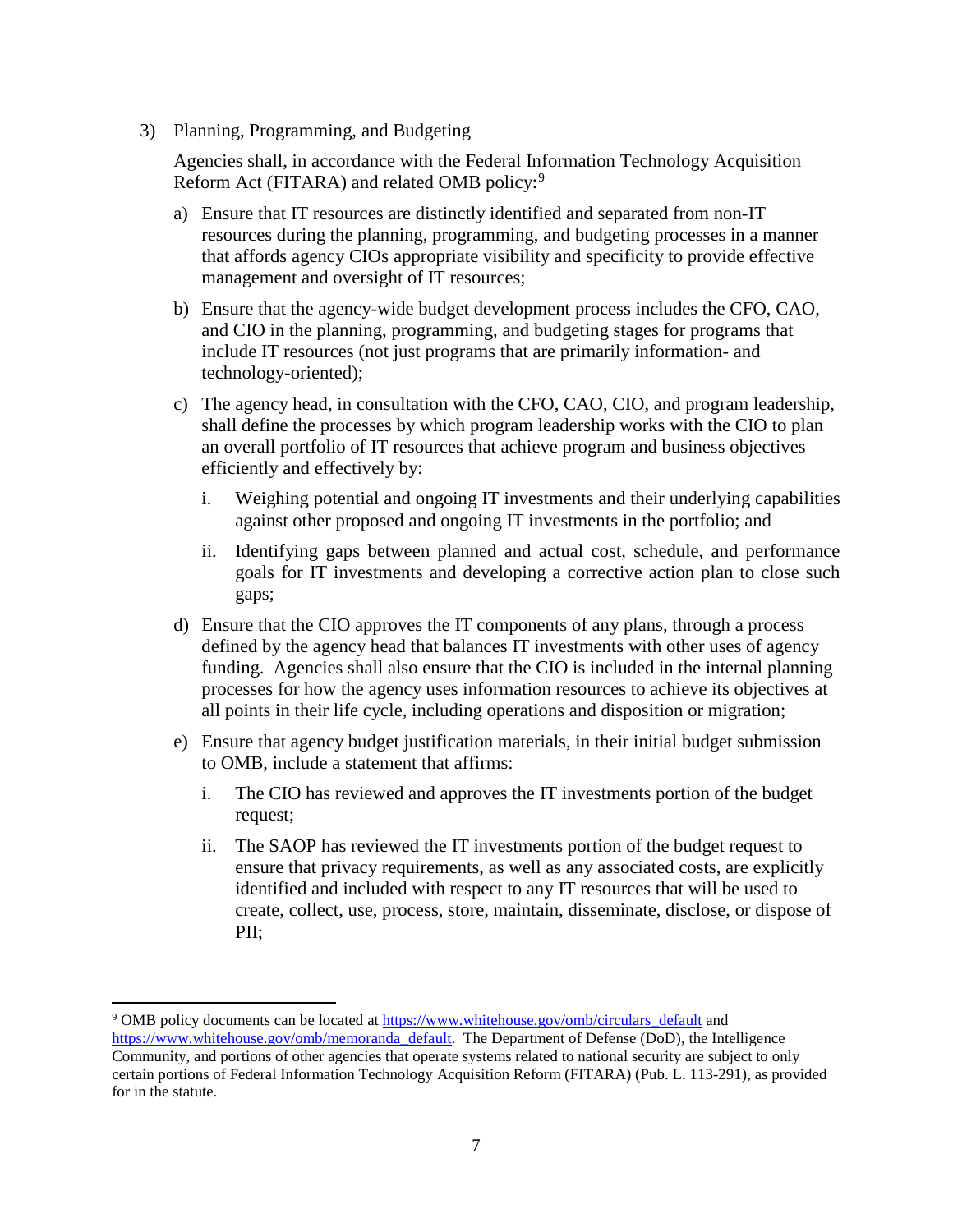- iii. The CFO and CIO jointly affirm that the CIO had a significant role in reviewing planned IT support for major program objectives and significant increases and decreases in IT resources; and
- iv. The IT Portfolio includes appropriate estimates of all IT resources included in the budget request;
- f) Ensure that the CFO, CAO, and CIO define agency-wide policy for the level of detail of planned expenditure reporting for all transactions that include IT resources.
- 4) Business Continuity Planning

Agencies shall develop a Business Continuity Plan.[10](#page-7-0) A Business Continuity Plan to continue agency operations during times of service disruption is essential. Therefore, agencies shall develop continuity strategies in order to ensure services and access can be restored in time to meet the mission needs. Manual workarounds shall be part of the plan so business can continue while information systems are being restored.

b. Governance

 $\overline{a}$ 

In support of agency missions and business needs, and in coordination with program managers, agencies shall:

- 1) Define, implement, and maintain processes, standards, and policies applied to all information resources at the agency, in accordance with OMB guidance;
- 2) Require that the CIO, in coordination with appropriate governance boards, defines processes and policies in sufficient detail to address information resources appropriately. At a minimum, these processes and policies shall require that:
	- a) Investments and projects in development are evaluated to determine the applicability of agile development; $^{11}$
	- b) Open data standards are used to the maximum extent possible when implementing IT systems;
	- c) Appropriate measurements are used to evaluate the cost, schedule, and overall performance variances<sup>[12](#page-7-2)</sup> of IT projects across the portfolio leveraging processes such

<span id="page-7-0"></span><sup>&</sup>lt;sup>10</sup> The Federal Information Security Modernization Act of 2014 (FISMA) (44 U.S.C. Chapter 35) requires each agency to develop, document, and implement an agency-wide information security program that includes plans and procedures to ensure continuity of operations for information systems that support the operations and assets of the agency. For additional information related to continuity planning and contingency planning, see Appendix I.

<span id="page-7-1"></span><sup>&</sup>lt;sup>11</sup> This evaluation shall be conducted as part of the acquisition planning process and involve staff from the CIO of the department, the implementing program managers, the appropriate contracting office representatives, and other applicable agency officials;

<span id="page-7-2"></span> $12$  Standard definitions from budget or performance management practices, such as earned value management, shall be used for cost variance and schedule variance to measure progress.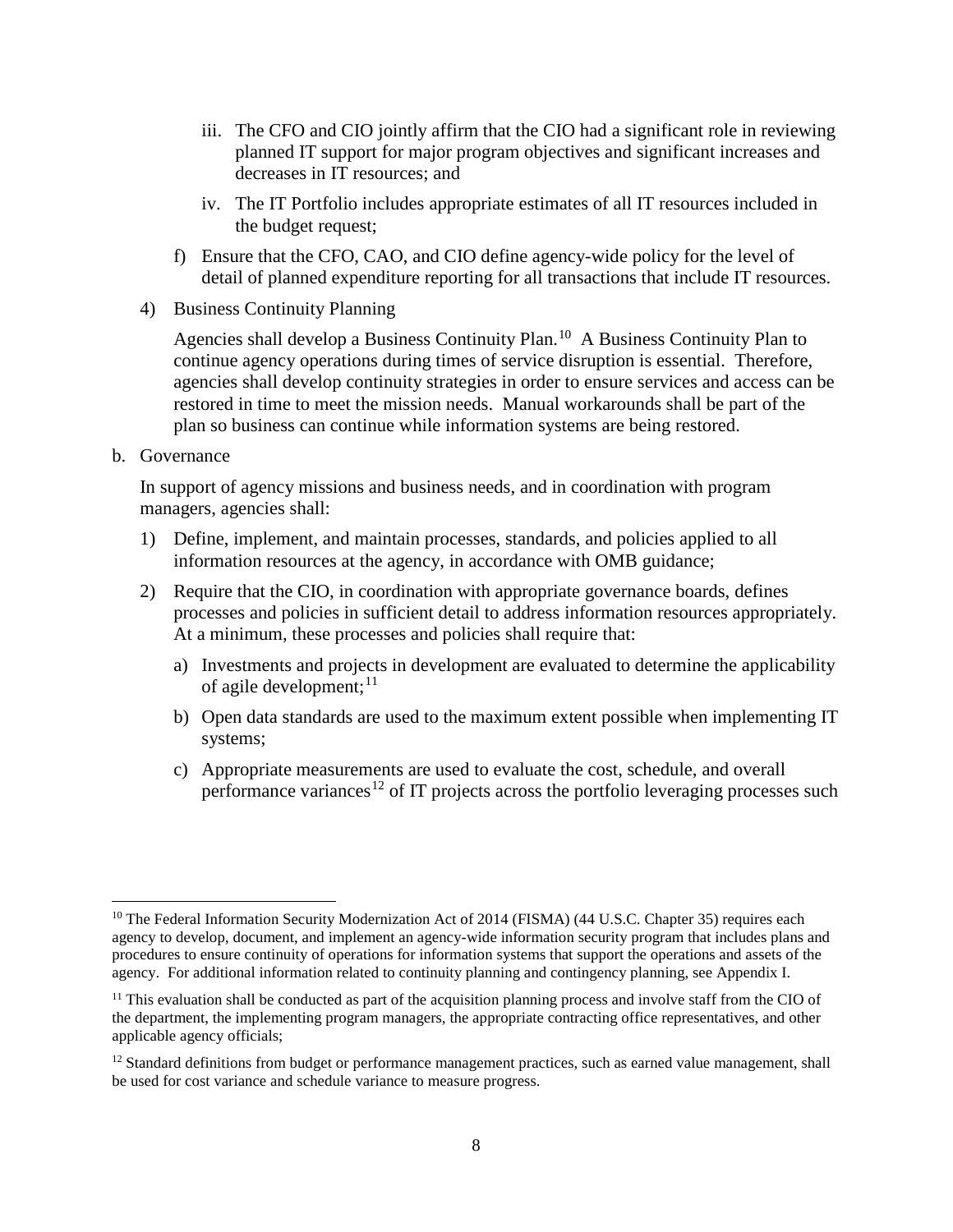as IT investment management, enterprise architecture, and other agency IT or performance management processes;<sup>[13](#page-8-0)</sup>

- d) There are agency-wide policies and procedures for conducting IT investment reviews, operational analyses, or other applicable performance reviews to evaluate IT resources, including projects in development and ongoing activities;
- e) Data and information needs are met through agency-wide data governance policies that clearly establish the roles, responsibilities, and processes by which agency personnel manage information as an asset and the relationships among technology, data, agency programs, strategies, legal and regulatory requirements, and business objectives; [14](#page-8-1) and
- f) Unsupported information systems and system components<sup>[15](#page-8-2)</sup> are phased out as rapidly as possible, and planning and budgeting activities for all IT systems and services incorporate migration planning and resourcing to accomplish this requirement;
- 3) Ensure that the CIO is a member of governance boards that inform decisions regarding IT resources to provide for early matching of appropriate information resources with program objectives. The CIO may designate, in consultation with other senior agency officials, other agency officials to act as their representative to fulfill aspects of this responsibility so long as the CIO retains accountability;
- 4) Require that information security and privacy be fully integrated into the system development process;
- 5) Conduct TechStat reviews, led by the CIO, or use other applicable performance measurements to evaluate the use of agency information resources. The CIO may recommend to the agency head the modification, pause, or termination of any acquisition, investment, or activity that includes a significant IT component based on the CIO's evaluation, within the terms of the relevant contracts and applicable regulations;
- 6) Establish and maintain a process for the CIO to regularly engage with program managers to evaluate IT resources supporting each agency strategic objective. It shall be the CIO and program managers' shared responsibility to ensure that legacy and ongoing IT investments are appropriately delivering customer value and meeting the business objectives of the agency and the programs that support the agency; and
- 7) Measure performance in accordance with the GPRA Modernization Act and OMB Circular A-11, *Preparation, Submission, and Execution of the Budget*.

l

<span id="page-8-0"></span><sup>&</sup>lt;sup>13</sup> The Federal Acquisition Streamlining Act of 1994 (Pub. L. 103-355) requires agencies to achieve, on average, ninety percent of the cost and schedule goals established for major and non-major acquisition programs of the agency without reducing the performance or capabilities of the items being acquired.

<span id="page-8-1"></span><sup>&</sup>lt;sup>14</sup> In accordance with the information management responsibilities outlined in 44 U.S.C. § 3506(b).

<span id="page-8-2"></span><sup>&</sup>lt;sup>15</sup> Includes hardware, software, or firmware components no longer supported by developers, vendors, manufacturers, or communities through the availability of software patches, firmware updates, replacement parts, and maintenance contracts. NIST SP 800-53, *Security and Privacy Controls for Federal Information Systems and Organizations*, provides additional guidance on unsupported software components.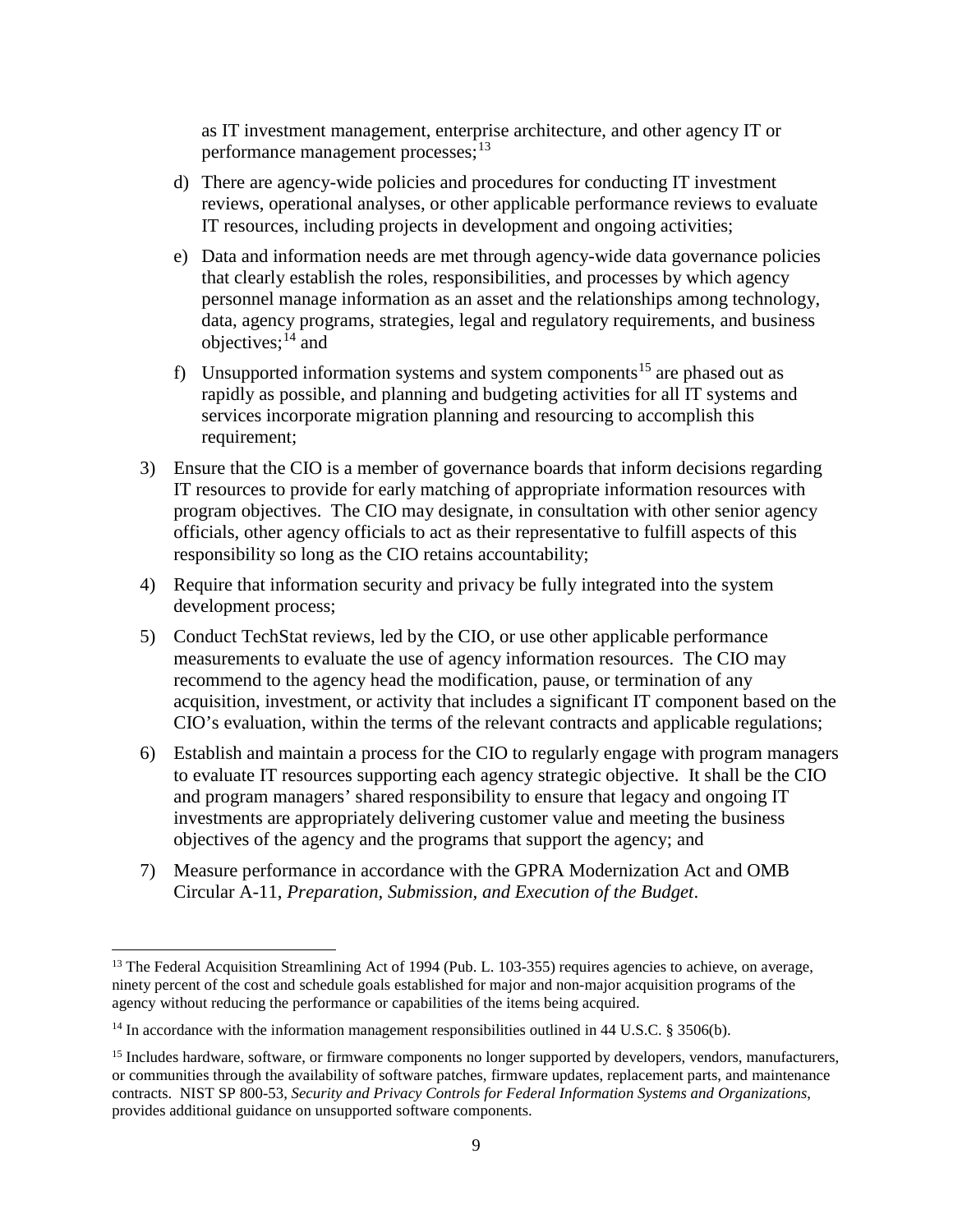### c. Leadership and Workforce

Agencies shall:

- 1) Require that the Chief Human Capital Officer (CHCO), CIO, CAO, and SAOP develop a set of competency requirements for information resources staff, including program managers, information security, privacy, and IT leadership positions, and develop and maintain a current workforce planning process to ensure that the agency can:
	- a) Anticipate and respond to changing mission requirements;
	- b) Maintain workforce skills in a rapidly developing IT environment; and
	- c) Recruit and retain the IT talent needed to accomplish the mission;
- 2) Ensure that the workforce, which supports the acquisition, management, maintenance, and use of information resources, has the appropriate knowledge and skills to facilitate the achievement of the portfolio's performance goals and, further, evaluate the extent to which the agency's executive-level workforce has appropriate information and technology-related knowledge and skills;
- 3) Implement innovative approaches and track performance of workforce development training, including cross-functional training, rotational development and assignments, and effective training and education used by the private sector, to maintain and enhance skills or obtain additional skills;
- 4) Ensure that the CHCO and CIO jointly establish an agency-wide critical element (or elements) to be included in all component or bureau CIOs' performance evaluations. In addition, the CIO shall identify key component or bureau CIOs and provide input to the rating official for these component or bureau CIOs at the time of the initial summary rating and for any required progress reviews. The rating official will consider the input from the CIO when determining the initial summary rating and discuss it with the component or bureau CIO during progress reviews;
- 5) Ensure that the CIO is involved in the recruitment, approves the selection, and provides input for the performance review of any component or bureau CIO, which includes any component or bureau leader who holds CIO duties but not necessarily the "CIO" title. The title and responsibilities of current component or bureau CIOs should be designated or transferred to other agency personnel by the agency head or their designee as appropriate, and such decisions should take into consideration recommendations from the agency CIO;
- 6) Ensure that the SAOP is involved in assessing and addressing the hiring, training, and professional development needs of the agency with respect to privacy; and
- 7) Ensure that the CIO, CHCO, SAOP, and other hiring managers take advantage of flexible hiring authorities for specialized positions, as established by the Office of Personnel Management (OPM).
- d. IT Investment Management
	- 1) Acquisition of Information Technology and Services Agencies shall: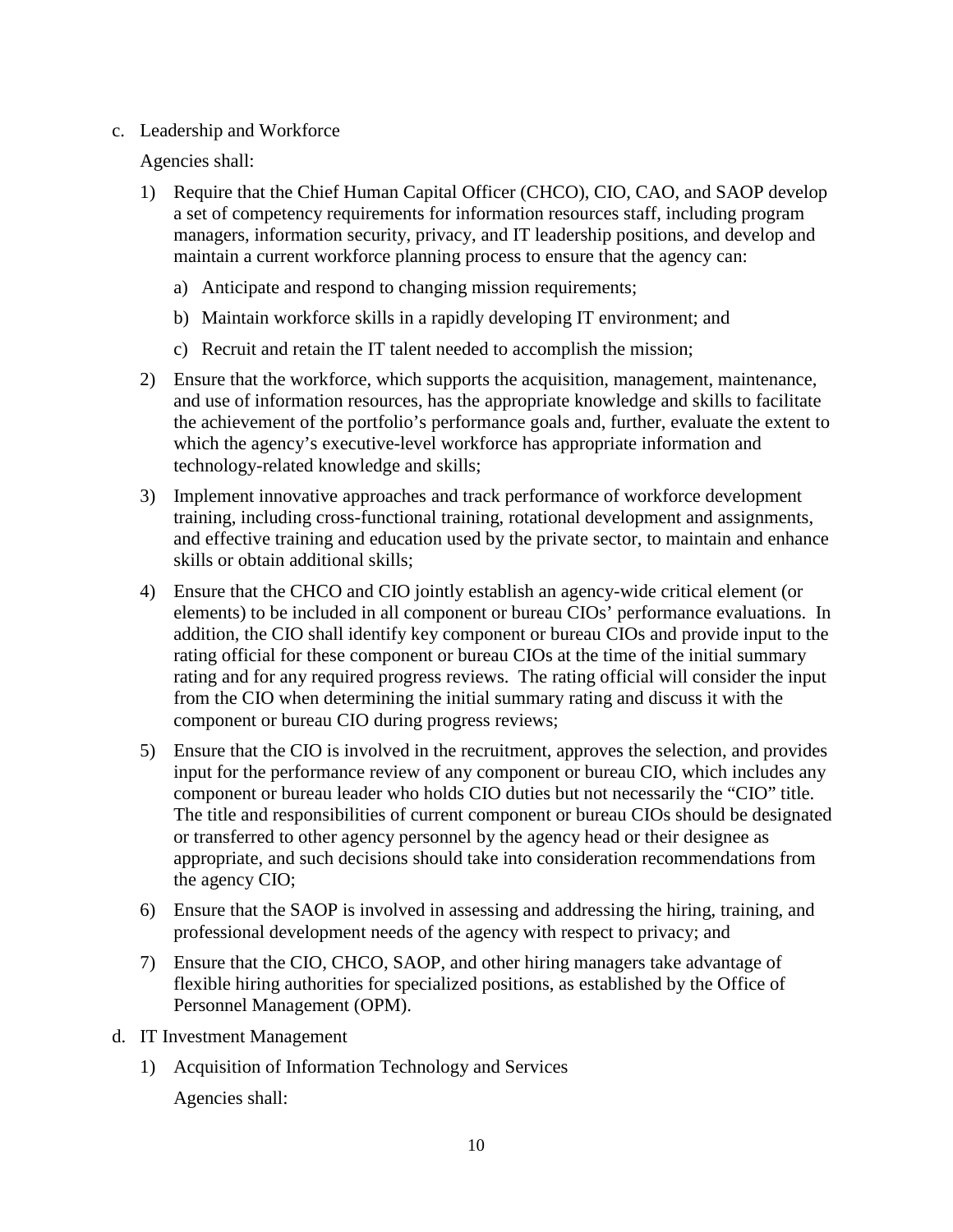- a) Make use of adequate competition, analyze risks (including supply chain risks) associated with potential contractors and the products and services they provide, and allocate risk responsibility between Government and contractor when acquiring IT;
- b) Conduct definitive technical, cost, and risk analyses of alternative design implementations, including consideration of the full life cycle costs of IT products and services, including but not limited to, planning, analysis, design, implementation, sustainment, maintenance, re-competition, and retraining costs, scaled to the size and complexity of individual requirements;<sup>[16](#page-10-0)</sup>
- c) Consider existing Federal contract solutions or shared services when developing planned information systems, available within the same agency, from other agencies, or from the private sector to meet agency needs to avoid duplicative IT investments;
- d) Acquire IT products and services in accordance with Government-wide requirements; $^{17}$  $^{17}$  $^{17}$
- e) Ensure that decisions to improve existing information systems with customdeveloped solutions or develop new information systems are initiated only when no existing alternative private sector or governmental source can efficiently meet the need, taking into account long-term sustainment and maintenance;
- f) Structure acquisitions for major IT investments into useful segments, with a narrow scope and brief duration, in order to reduce risk, promote flexibility and interoperability, increase accountability, and better match mission need with current technology and market conditions;
- g) To the extent practicable, modular contracts for IT, including orders for increments or useful segments of work, should be awarded within 180 days after the solicitation is issued. If award cannot be made within 180 days, agencies shall consider cancelling the solicitation. The IT acquired should be delivered within 18 months after the solicitation resulting in award of the contract was issued;<sup>[18](#page-10-2)</sup>
- h) Align IT procurement requirements with larger agency strategic goals;
- i) Promote innovation in IT procurements, including conducting market research in order to maximize utilization of innovative ideas; and
- j) Include security, privacy, accessibility, records management, and other relevant requirements in solicitations.
- 2) Agency Approval

 $\overline{\phantom{a}}$ 

Agencies shall ensure that all acquisition strategies, plans, and requirements (as described in FAR Part 7), or interagency agreements (such as those used to support

<span id="page-10-0"></span><sup>&</sup>lt;sup>16</sup> Other acquisition planning provisions are set forth in the Federal Acquisition Regulation (FAR) Subpart 7.1, Acquisition Plans, and Part 10, Market Research.

<span id="page-10-1"></span> $17$  For information regarding Government-wide requirements, refer to OMB policy and the Federal Acquisition Regulation. For the acquisition of Personal Identity Verification (PIV) and public key infrastructure (PKI) products and services, also refer to the FIPS 201 Evaluation Program a[t https://www.idmanagement.gov.](https://www.idmanagement.gov/)

<span id="page-10-2"></span><sup>&</sup>lt;sup>18</sup> Pursuant to Public Contracts statute (41 U.S.C. § 2308).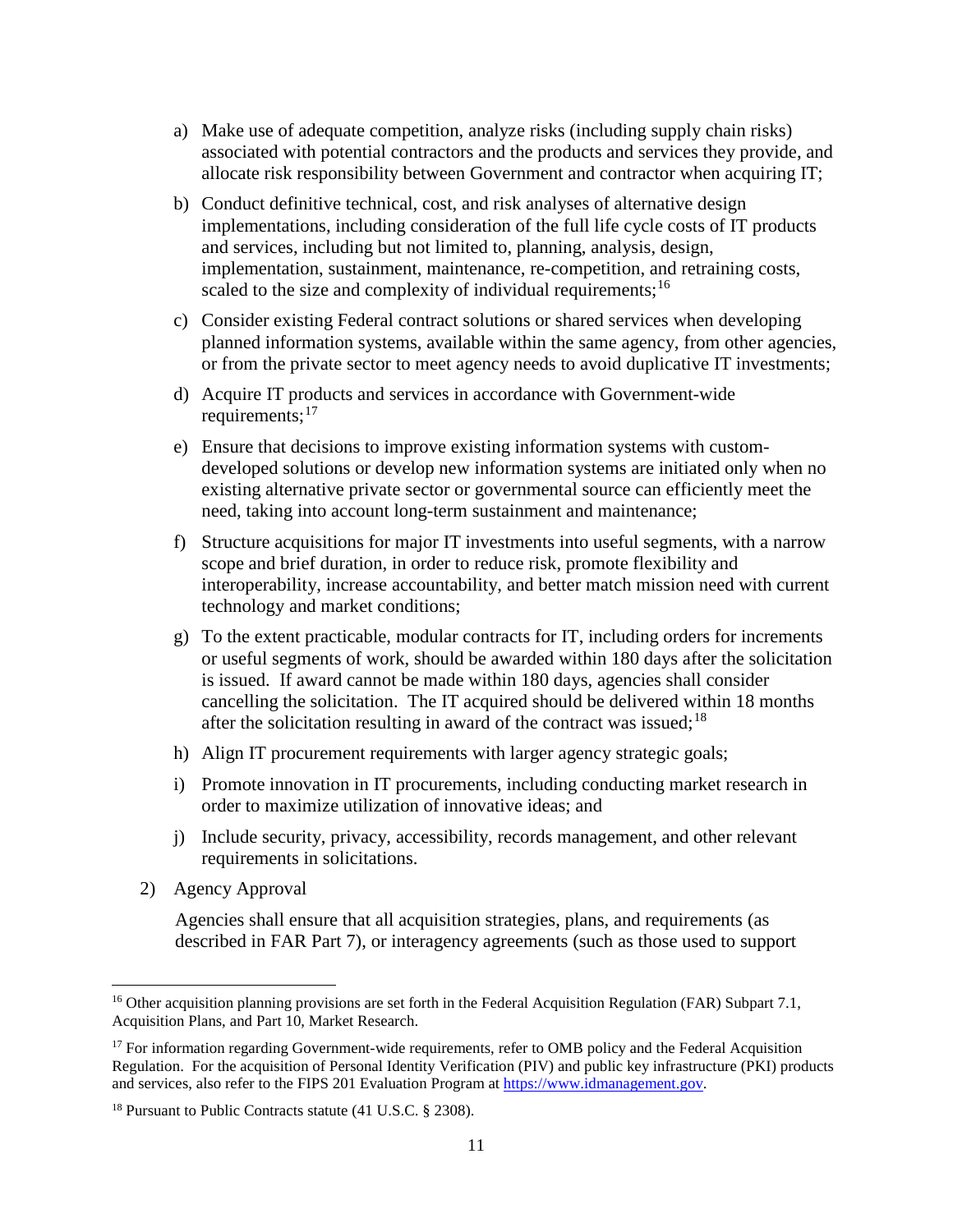purchases through another agency) that include IT are reviewed and approved by the purchasing agency's CIO. These approvals shall consider the following factors:

- a) Alignment with mission and program objectives in coordination with program leadership;
- b) Appropriateness with respect to the mission and business objectives supported by the IRM Strategic Plan;
- c) Inclusion of innovative solutions;
- d) Appropriateness of contract type for IT-related resources;
- e) Appropriateness of IT-related portions of statement of needs or statement of work;
- f) Ability to deliver functionality in short increments;
- g) Inclusion of Government-wide IT requirements, such as information security; and
- h) Opportunities to migrate from end-of-life software and systems, and to retire those systems.
- 3) Investment Planning and Control

 $\overline{a}$ 

Agencies are responsible for establishing a decision-making process that shall cover the life of each information system and include explicit criteria for analyzing the projected and actual costs, benefits, and risks, including information security and privacy risks, associated with the IT investments. Agencies shall designate IT investments according to relevant statutes, regulations, and guidance in OMB Circular A-11, and execute processes commensurate with the size, scope, duration, and delivery risk of the investment. The IT investment processes shall encompass planning, budgeting, procurement, management, and assessment. For further guidance related to investment planning, refer to OMB Circular A-11, including the Capital Programming Guide. At a minimum, agencies shall ensure that:

- a) All IT resources (see "Information Technology Resources" definition) are included in IT investment planning documents or artifacts;
- b) Decisions related to major IT investments are supported by business cases with appropriate evidence;
- c) IT investments implement an agile development approach, as appropriate;<sup>[19](#page-11-0)</sup>
- d) IT investments support and enable core mission and operational functions and processes related to the agency's missions and business requirements;
- e) IT capital investment plans and budgetary requests are reviewed to ensure that Government-wide requirements, as well as any associated costs, are explicitly identified and included, with respect to any IT resources. This includes IT resources that will be used to create, collect, use, process, store, maintain, disseminate, disclose, or dispose of PII; and

<span id="page-11-0"></span><sup>&</sup>lt;sup>19</sup> For additional information, refer to OMB memoranda at [https://www.whitehouse.gov/omb/memoranda\\_default.](https://www.whitehouse.gov/omb/memoranda_default)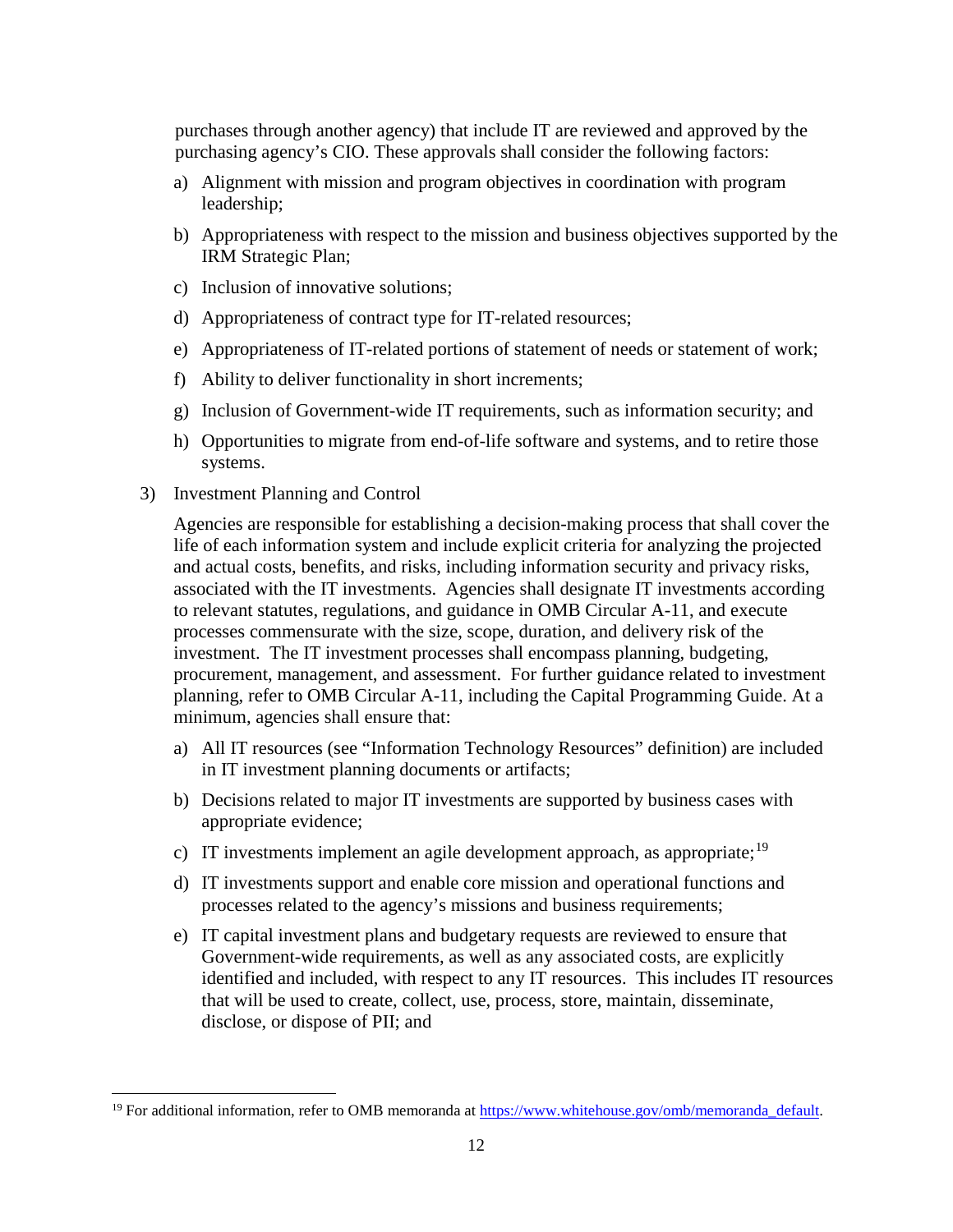- f) Decisions to improve, enhance, or modernize existing IT investments or to develop new IT investments are made only after conducting an alternatives analysis that includes both government-provided (internal, interagency, and intra-agency where applicable) and commercially available options, and the option representing the best value to the Government has been selected.
- 4) Selection Criteria and Requirements

Agencies shall consider the following factors when analyzing IT investments:

- a) Qualitative and quantitative research methods are used to determine the goals, needs, and behaviors of current and prospective managers and users of the service to strengthen the understanding of requirements;
- b) All decisions concerning the selection of information system technologies and services – including decisions to acquire or develop custom or duplicative solutions – shall be merit-based and consider factors such as, but not limited to, ability to meet operational or mission requirements, total life cycle cost of ownership, performance, security, interoperability, privacy, accessibility, ability to share or reuse, resources required to switch vendors, and availability of quality support. Consistent with the FAR, contracts for custom software development are to include contractual provisions that reaffirm the right to reuse the software throughout the Federal Government;
- c) Agencies shall consider use of suitable existing Federal information technology resources and commercially-available solutions in order to ensure effective management of Federal resources. Consistent with law and regulation, agencies should consider and evaluate the suitability of existing Federal information technologies and related services, including software, Federal shared services, and commercially-available solutions before embarking upon new developments of software and information technologies; and
- d) Information systems security levels are commensurate with the impact that may result from unauthorized access, use, disclosure, disruption, modification, or destruction of such information consistent with NIST standards and guidelines.
- 5) IT Investment Design and Management

Agencies shall implement the following requirements:

- a) Information systems and processes must support and maximize interoperability and access to information, where appropriate, by using documented, scalable, and continuously available application programming interfaces and open machinereadable formats;
- b) IT investments must facilitate interoperability, application portability, and scalability across networks of heterogeneous hardware, software, and communications platforms;
- c) Information systems, technologies, and processes shall facilitate accessibility under the Rehabilitation Act of 1973, as amended; in particular, see specific electronic and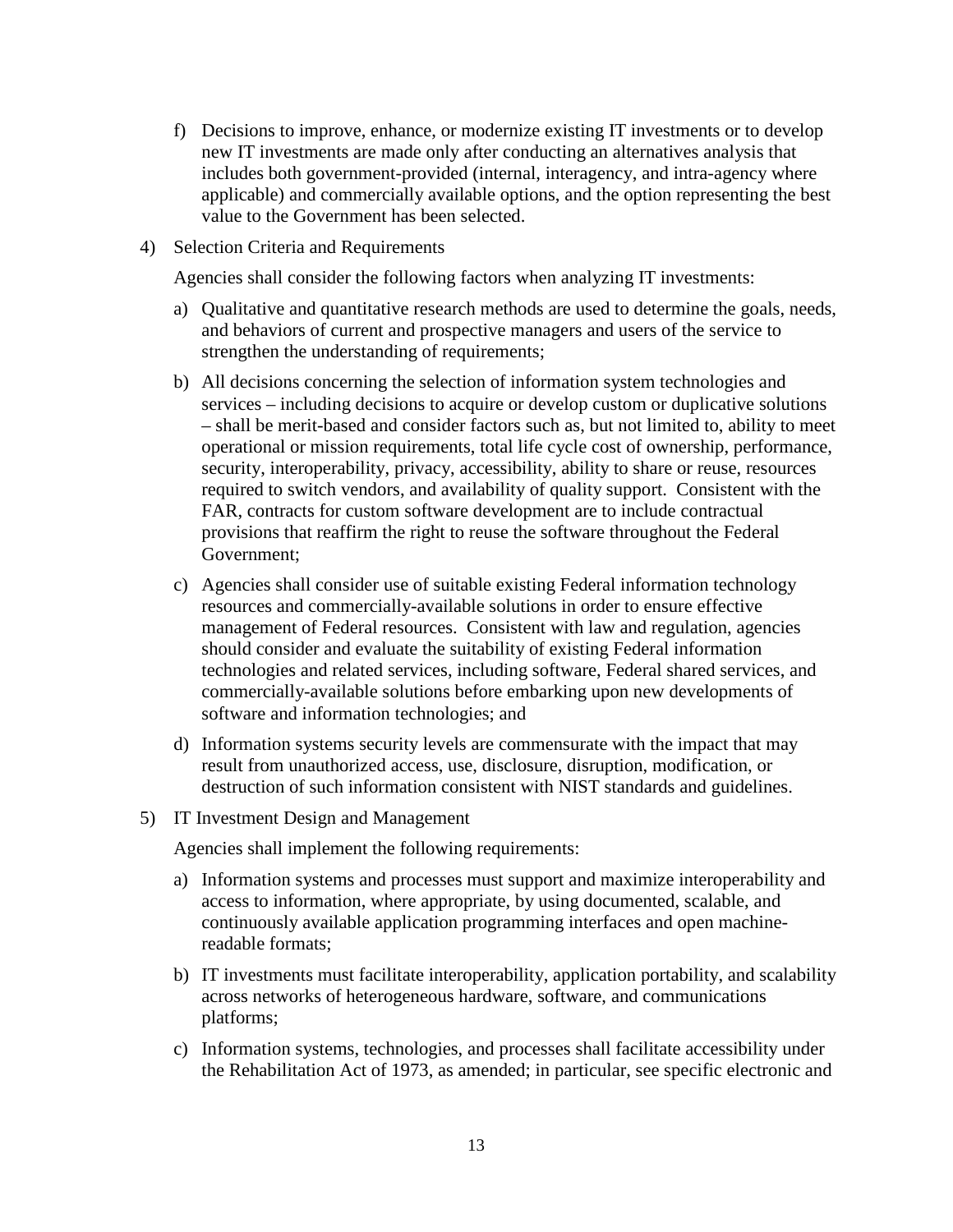IT accessibility requirements commonly known as "section 508" requirements (29 U.S.C. § 794d);

- d) Records management functions and retention and disposition requirements must be fully incorporated into information life cycle processes and stages, including the design, development, implementation, and decommissioning of information systems, particularly Internet resources to include storage solutions and cloud-based services such as software as a service, platform as a service, and infrastructure as a service; and
- e) IT investments use an Earned Value Management System (EVMS) and Integrated Baseline Review, when appropriate, as required by FAR Subpart 34.2. When an EVMS is required, agencies must have a documented process for accepting a contractor's EVMS. Agencies are encouraged to share information about their acceptance process with other agencies and to consider recognizing each other's acceptance of an EVMS so that a contractor is not required to complete a duplicative process. When an EVMS is not required, implement a baseline validation process as part of an overall investment risk management strategy consistent with OMB guidance.
- e. Information Management and Access
	- 1) Agencies shall incorporate the following steps, as appropriate, in planning, budgeting, governance, and other policies:
		- a) Federal information is properly managed throughout its life cycle, including all stages through which the information passes, such as: creation, collection, use, processing, storage, maintenance, dissemination, disclosure, and disposition;
		- b) Federal information is managed by making information accessible, discoverable, and usable by the public to the extent permitted by law and subject to privacy, security (which includes confidentiality), or other valid restrictions pertaining to access, use, dissemination, and disclosure;
		- c) Federal information is managed consistent with applicable records retention and disposition requirements;
		- d) Federal information and information systems are managed in a manner that identifies and mitigates privacy and security risks; and
		- e) Federal information is managed with clearly designated roles and responsibilities to promote effective and efficient design and operation of information resources management processes within their agency.
	- 2) Agencies have a responsibility to provide information to the public consistent with their missions and subject to Federal law and policy. Agencies will discharge this responsibility by:
		- a) Publishing public information online in a manner that promotes analysis and reuse for the widest possible range of purposes, meaning that the information is publicly accessible, machine-readable, appropriately described, complete, and timely. This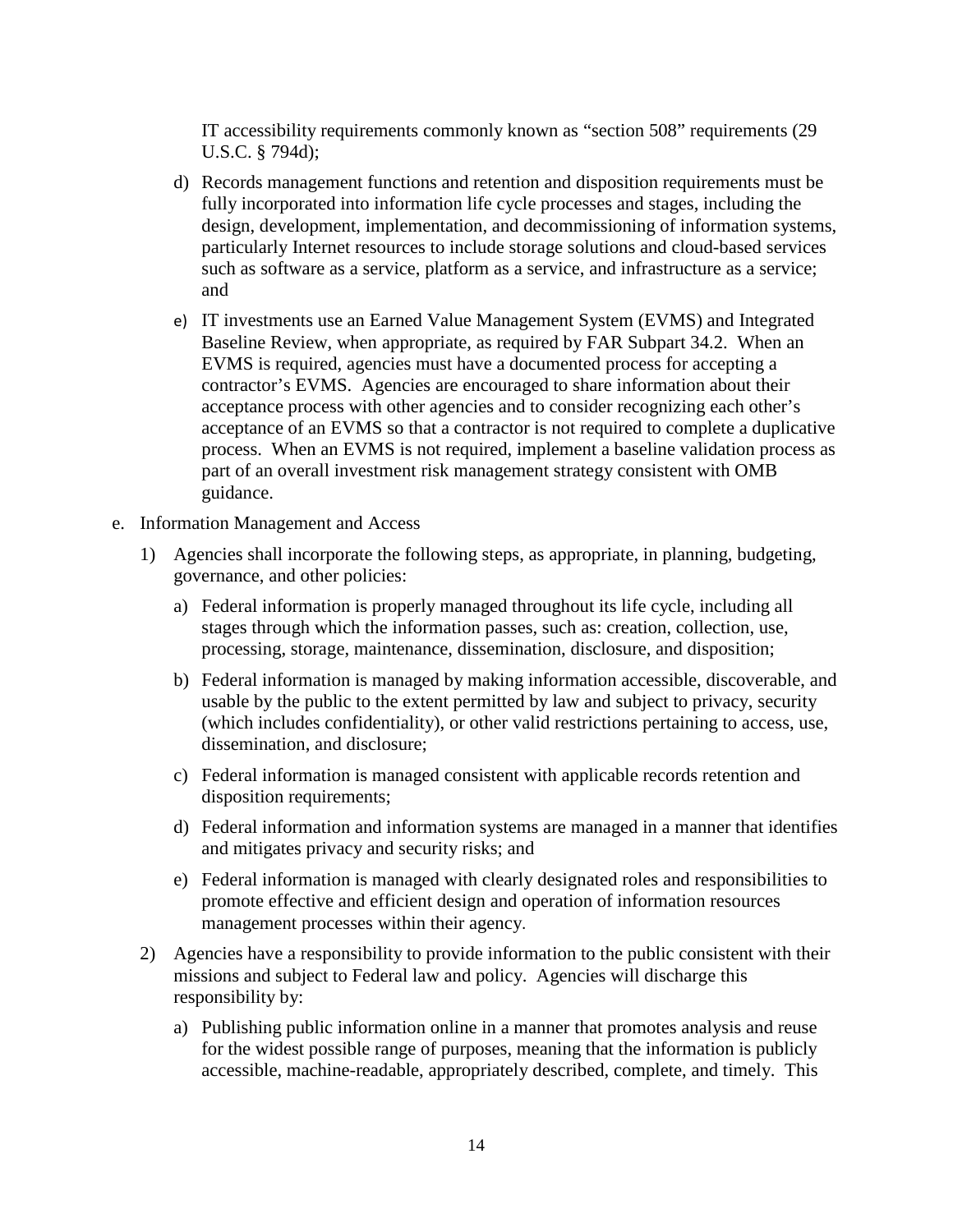includes providing such public information in a format(s) accessible to employees and members of the public with disabilities;<sup>[20](#page-14-0)</sup>

- b) Avoiding establishing, or permitting others to establish on their behalf, exclusive, restricted, or other distribution arrangements that interfere with the agency's ability to disseminate its public information on a timely and equitable basis;
- c) Avoiding charging fees or royalties for public information or establishing unnecessary restrictions on the resale or re-dissemination of public information by the public. Agencies shall not, unless specifically authorized by statute, establish fees that exceed the cost of dissemination to the public, restrict or regulate the use, resale, or re-dissemination of public information by the public; or establish any mechanism that interferes with the timely and equitable availability of public information to the public; $2<sup>1</sup>$
- d) As appropriate, making Government publications available to depository libraries through the Government Publishing Office regardless of format: $^{22}$  $^{22}$  $^{22}$
- e) Taking advantage of all dissemination channels, including Federal, State, local, tribal, and territorial governments, libraries and educational institutions, for-profit and nonprofit organizations, and private sector entities, in discharging agency information dissemination responsibilities; and
- f) Considering the impact of providing agency information and services over the Internet for individuals who do not own computers or lack Internet access and, to the extent practicable, pursuing additional or alternative modes of delivery to ensure that such information and services are accessible to, and their availability is not diminished for, such individuals.
- 3) Agencies shall establish policies, procedures, and standards that enable data governance so that information is managed and maintained according to relevant statute, regulations, and guidance.
- 4) Agencies shall collect or create information in a way that supports downstream interoperability among information systems and streamlines dissemination to the public, where appropriate, by creating or collecting all new information electronically by default, in machine-readable open formats, using relevant data standards, that upon creation includes standard extensible metadata in accordance with OMB guidance.
- 5) Agencies shall include appropriate provisions in contracts, and other agreements, to encourage recipients of Federal funding to maximize access to data developed under an award and to prepare data management plans that describe data to be created in funded programs and approaches for long-term preservation and access to created data.

 $\overline{a}$ 

<span id="page-14-0"></span><sup>&</sup>lt;sup>20</sup> Pursuant to Section 508 of the Rehabilitation Act of 1973, as amended (29 U.S.C.  $\S$  794d).

<span id="page-14-1"></span><sup>&</sup>lt;sup>21</sup> Pursuant to the Paperwork Reduction Act (PRA) of 1980, as amended by the Paperwork Reduction Act of 1995 (44 U.S.C. Chapter 35).

<span id="page-14-2"></span><sup>&</sup>lt;sup>22</sup> Pursuant to the Depository Library Act of 1962 (44 U.S.C. Chapter 19).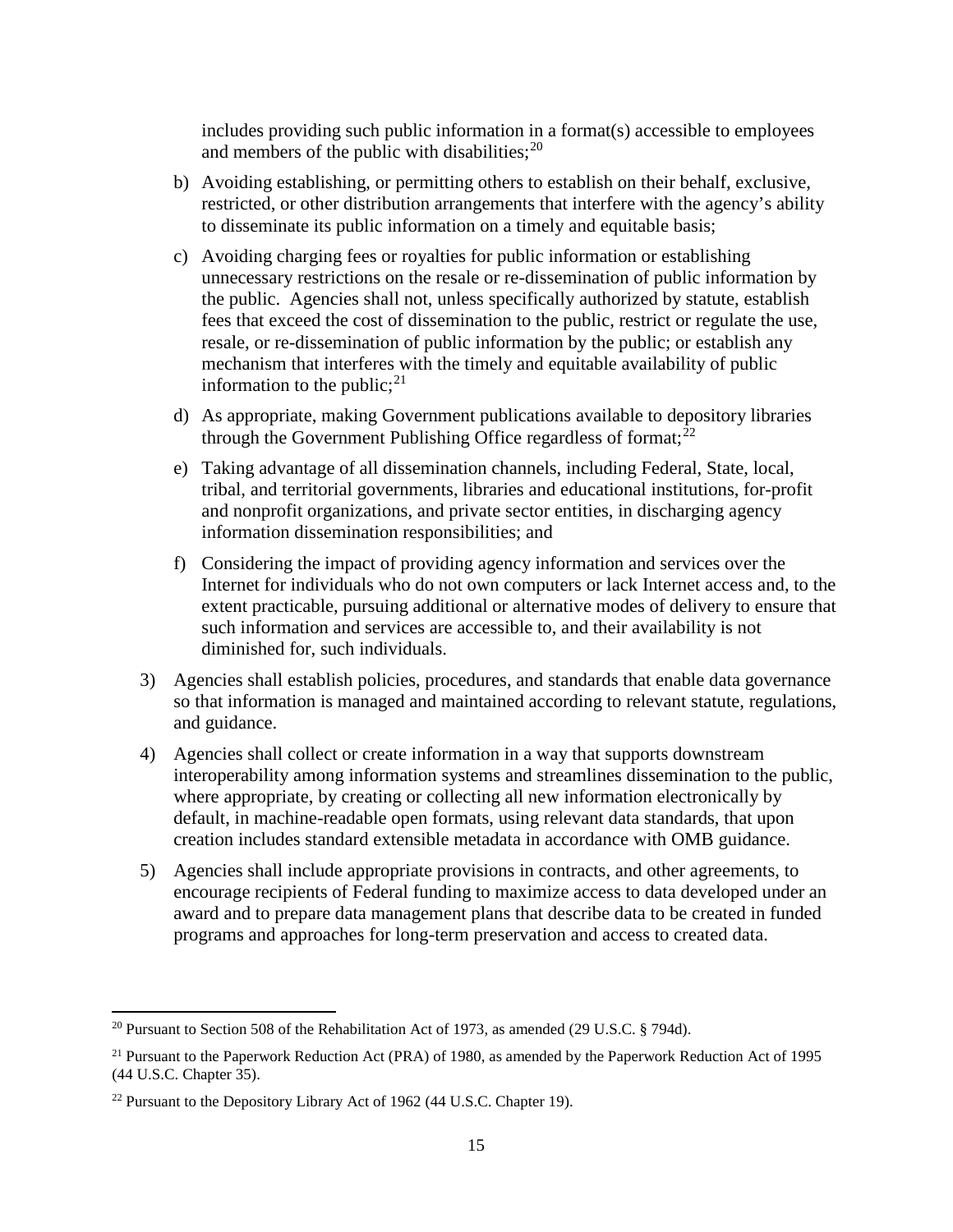- 6) Agencies shall ensure that there is a mechanism for the public to provide feedback about public information.
- 7) Agencies shall manage information in accordance with the following principles as appropriate:
	- a) Providing notice of Federal agency practices for the creation, collection, use, processing, preservation, storage, maintenance, disclosure, dissemination, and disposal of information, as appropriate;
	- b) Providing adequate notice when initiating, substantially modifying, or terminating dissemination of significant information that the public may be using;
	- c) Identifying the source of the information disseminated to the public, if from outside the agency, where practicable;
	- d) Considering target audiences of Federal information when determining format, frequency of update, and other information management decisions;
	- e) Considering the impact of decisions and actions in each stage of the information life cycle on other stages;
	- f) Considering the effects of information management actions on members of the public and State, local, tribal and territorial governments and their access to Federal information and ensure consultation with the public and those governments as appropriate;
	- g) Seeking to satisfy new information needs through interagency or intergovernmental sharing of information, or through nongovernmental sources, where lawful and appropriate, before creating or collecting new information; and
	- h) Complying with all applicable statutes and policies governing the disclosure or dissemination of information, including those related to the quality, privacy, security, accessibility, and other valid access, use, and dissemination restrictions.
- f. Privacy and Information Security<sup>[23](#page-15-0)</sup>
	- 1) Privacy

l

Agencies shall:

- a) Establish and maintain a comprehensive privacy program that ensures compliance with applicable privacy requirements, develops and evaluates privacy policy, and manages privacy risks;  $2^4$
- b) Designate an SAOP who has agency-wide responsibility and accountability for developing, implementing, and maintaining an agency-wide privacy program to

<span id="page-15-0"></span><sup>&</sup>lt;sup>23</sup> Although this section includes requirements for protecting Federal information resources, this area is covered more fully in the Appendices to this Circular.

<span id="page-15-1"></span><sup>&</sup>lt;sup>24</sup> When considering privacy risks, privacy programs shall consider the risks to an individual or individuals associated with the agency's creation, collection, use, processing, storage, maintenance, dissemination, disclosure, or disposal of their PII.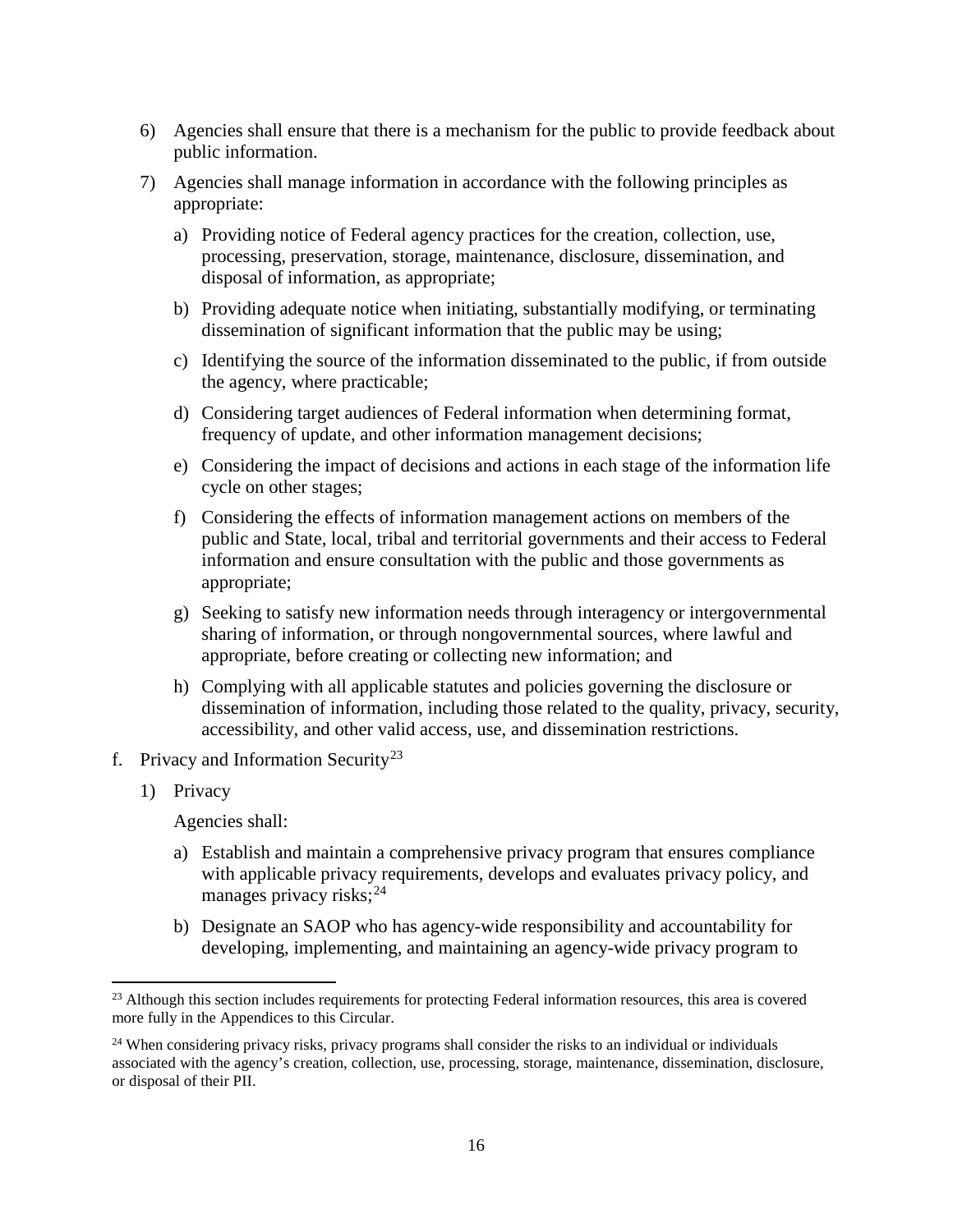ensure compliance with all applicable statutes, regulations, and policies regarding the creation, collection, use, processing, storage, maintenance, dissemination, disclosure, and disposal of PII by programs and information systems, developing and evaluating privacy policy, and managing privacy risks at the agency;<sup>[25](#page-16-0)</sup>

- c) Monitor Federal law, regulation, and policy for changes that affect privacy;
- d) Limit the creation, collection, use, processing, storage, maintenance, dissemination, and disclosure of PII to that which is legally authorized, relevant, and reasonably deemed necessary for the proper performance of agency functions;
- e) To the extent reasonably practicable, ensure that PII is accurate, relevant, timely, and complete, and reduce all PII to the minimum necessary for the proper performance of authorized agency functions;
- f) Take steps to eliminate unnecessary collection, maintenance, and use of Social Security numbers, and explore alternatives to the use of Social Security numbers as a personal identifier;
- g) Comply with all applicable privacy-related laws, including the requirements of the Privacy Act,<sup>[26](#page-16-1)</sup> and ensure that the Privacy Act system of records notices are published, revised, and rescinded, as required;
- h) Maintain all records with PII in accordance with applicable records retention or disposition schedules approved by the National Archives and Records Administration (NARA);
- i) Conduct privacy impact assessments when developing, procuring, or using IT, in accordance with the E-Government  $Act<sub>1</sub><sup>27</sup>$  $Act<sub>1</sub><sup>27</sup>$  $Act<sub>1</sub><sup>27</sup>$  and make the privacy impact assessments available to the public in accordance with OMB policy;
- j) Maintain and post privacy policies on all agency websites, mobile applications, and other digital services, in accordance with the E-Government Act and OMB policy; and
- k) Ensure that the SAOP and the agency's privacy personnel closely coordinate with the agency CIO, senior agency information security officer, and other agency offices and officials, as appropriate.

 $\overline{a}$ 

<span id="page-16-0"></span><sup>25</sup> The SAOP shall be designated by the head of the agency, pursuant to Executive Order 13719, *Establishment of the Federal Privacy Council* (2016), and OMB guidance.

<span id="page-16-1"></span><sup>26</sup> Agencies should also consult OMB policies on privacy, and OMB Circular A-108, *Federal Agency Responsibilities for Review, Reporting, and Publication under the Privacy Act.*

<span id="page-16-2"></span><sup>&</sup>lt;sup>27</sup> Section 208(b) of the E-Government Act requires agencies, absent an applicable exception under that section, to conduct a PIA before: (i) developing or procuring IT that collects, maintains, or disseminates information that is in an identifiable form; or (ii) initiating a new collection of information that  $- (I)$  will be collected, maintained, or disseminated using IT; and (II) includes any information in an identifiable form permitting the physical or online contacting of a specific individual, if identical questions have been posed to, or identical reporting requirements imposed on, 10 or more persons, other than agencies, instrumentalities, or employees of the Federal Government.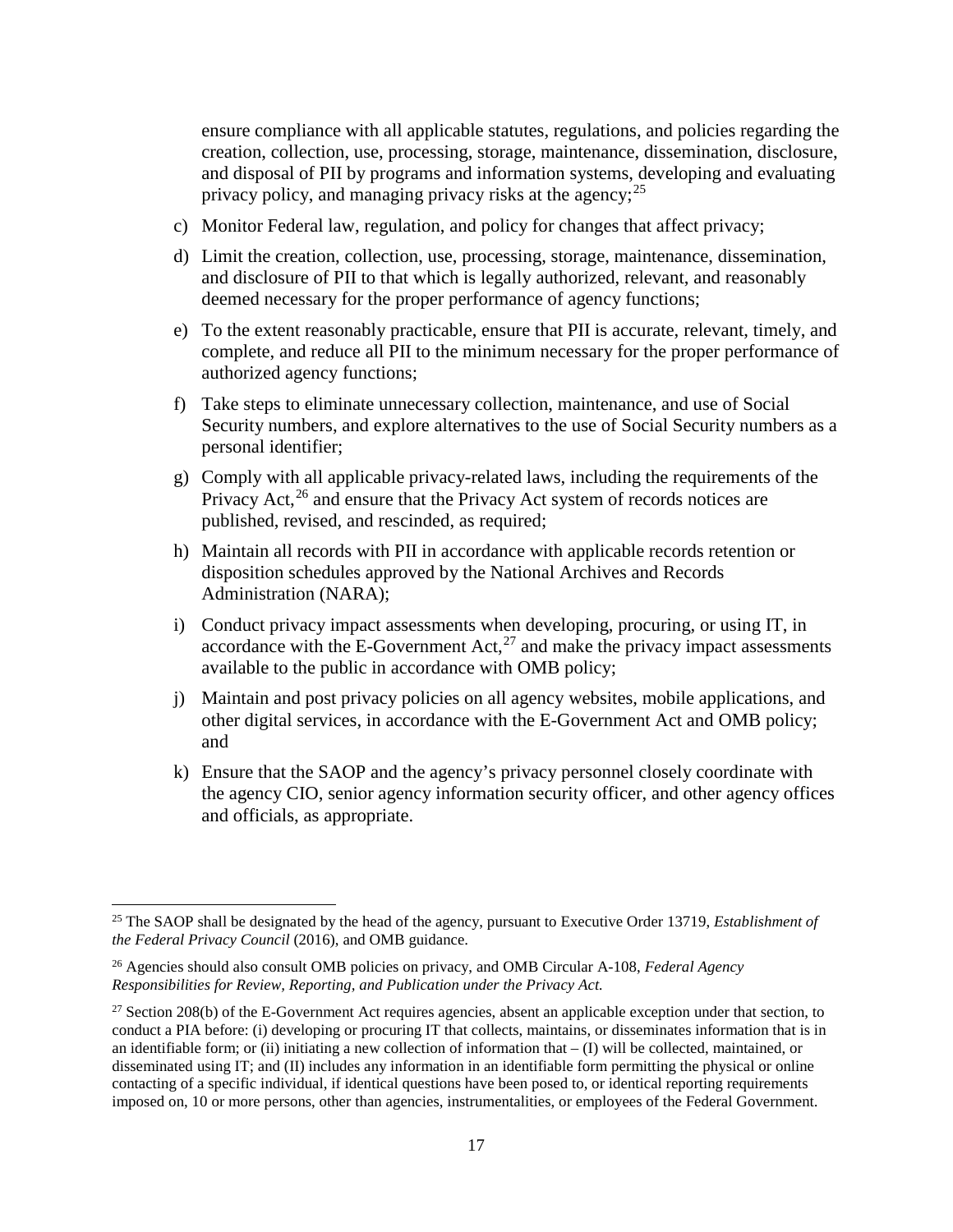#### 2) Information Security

To provide proper safeguards, agencies shall:

- a) Ensure that the CIO designates a senior agency information security officer to develop and maintain an agency-wide information security program in accordance with the Federal Information Security Modernization Act of 2014 (FISMA);
- b) Protect information in a manner commensurate with the risk that would result from unauthorized access, use, disclosure, disruption, modification, or destruction of such information; and
- c) Implement security policies issued by OMB, as well as requirements issued by the Department of Commerce, the Department of Homeland Security (DHS), the General Services Administration (GSA), and the Office of Personnel Management (OPM). This includes applying the standards and guidelines contained in the NIST FIPS, NIST SPs (e.g., 800 series guidelines), and where appropriate and directed by OMB, NIST Interagency or Internal Reports (NISTIRs).<sup>28</sup>
- g. Electronic Signatures<sup>[29](#page-17-1)</sup>

To support the transition to electronic government, agencies shall:

- 1) Allow individuals or entities that deal with the agencies the option to submit information or transact with the agency electronically, when practicable, and for agencies to maintain records electronically, when practicable. Electronic records and their related electronic signatures are not to be denied legal effect, validity, or enforceability merely because they are in electronic form;<sup>[30](#page-17-2)</sup>
- 2) Promote the use of electronic contract formation, signatures, and recordkeeping in private commerce by establishing legal equivalence between: contracts written on paper and contracts in electronic form; pen-and-ink signatures and electronic signatures; and other legally required written documents (termed "records") and the same information in electronic form; and <sup>31</sup>

<span id="page-17-0"></span>l <sup>28</sup> NISTIRs describe research of a technical nature of interest to a specialized audience.

<span id="page-17-1"></span><sup>&</sup>lt;sup>29</sup> In support of Government Paperwork Elimination Act (GPEA) and Electronic Signatures in Global and National Commerce Act (E-Sign), the Federal Chief Information Officers Council maintains guidance on use of Electronic Signatures (E-Signatures) in Federal organization transactions. The Federal Chief Information Officers Council guidance, *Use of Electronic Signatures in Federal Organization Transactions*, can be located at [https://www.idmanagement.gov.](https://www.idmanagement.gov/) This guidance expands upon OMB guidance.

<span id="page-17-2"></span><sup>&</sup>lt;sup>30</sup> Pursuant to the Government Paperwork Elimination Act of 1998 (44 U.S.C. § 3504).

<span id="page-17-3"></span><sup>&</sup>lt;sup>31</sup> Pursuant to E-Sign (15 U.S.C. Chapter 96). E-Sign applies broadly to commercial, consumer, and business transactions affecting interstate or foreign commerce, and to transactions regulated by both Federal and State Government.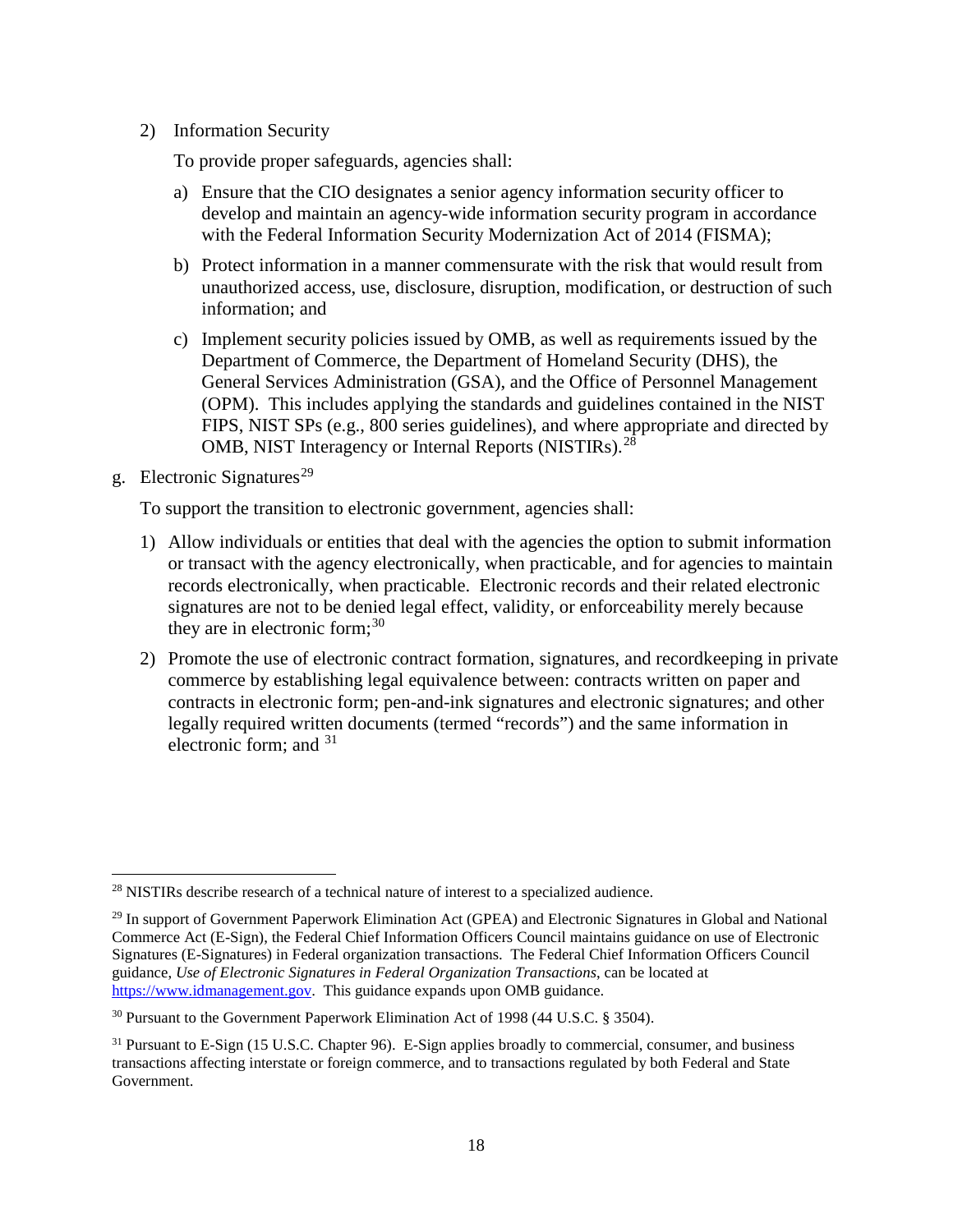- 3) Develop and implement processes to support use of digital signatures, a form of electronic signature, for employees and contractors.<sup>[32](#page-18-0)</sup>
- h. Records Management

Agencies shall:

- 1) Designate a senior agency official for records management (SAORM) who has overall agency-wide responsibility for records management;
- 2) Institute records management programs that provide documentation of agency activities; [33](#page-18-1)
- 3) Manage electronic records in accordance with Government-wide requirements. This includes:
	- a) Managing all permanent electronic records electronically to the fullest extent possible for eventual transfer and accessioning by NARA in an electronic format; and
	- b) Managing all email records electronically and retaining them in an appropriate electronic system that supports records management and litigation requirements, including the capability to identify, retrieve, and retain the records for as long as they are needed;
- 4) Ensure the ability to access, retrieve, and manage records throughout their life cycle regardless of form or medium;
- 5) Ensure agency records managed by the SAORM are treated as information resources and follow the requirements in this Circular;
- 6) Establish and obtain the approval of the Archivist of the United States for retention schedules for Federal records in a timely fashion;
- 7) Ensure the proper and timely disposition of Federal records in accordance with a retention schedule approved by the Archivist of the United States; and
- 8) Provide training and guidance, as appropriate, to all agency employees and contractors regarding their Federal records management responsibilities.
- i. Leveraging the Evolving Internet

 $\overline{a}$ 

In a global and connected economy, it is essential for the United States and the Federal Government to strive to ensure that Internet-based technologies remain competitive. The Federal Government needs to continue to lead in innovation, contribute to the free flow of information, participate in an open and available market, and do this in a way that is scalable and secure. Networking demands, escalating with the continued emergence of connecting technologies, has grown well beyond initial capabilities. The use of the newest Internet Protocol (currently, Internet Protocol Version 6 [IPv6]) is an essential part of accomplishing

<span id="page-18-0"></span><sup>&</sup>lt;sup>32</sup> Digital signatures can help agencies streamline mission or business processes and transition manual processes to more automated processes to include, for example, online transactions.

<span id="page-18-1"></span><sup>&</sup>lt;sup>33</sup> Additional information regarding adequate and proper documentation is available in 36 C.F.R. § 1222.22.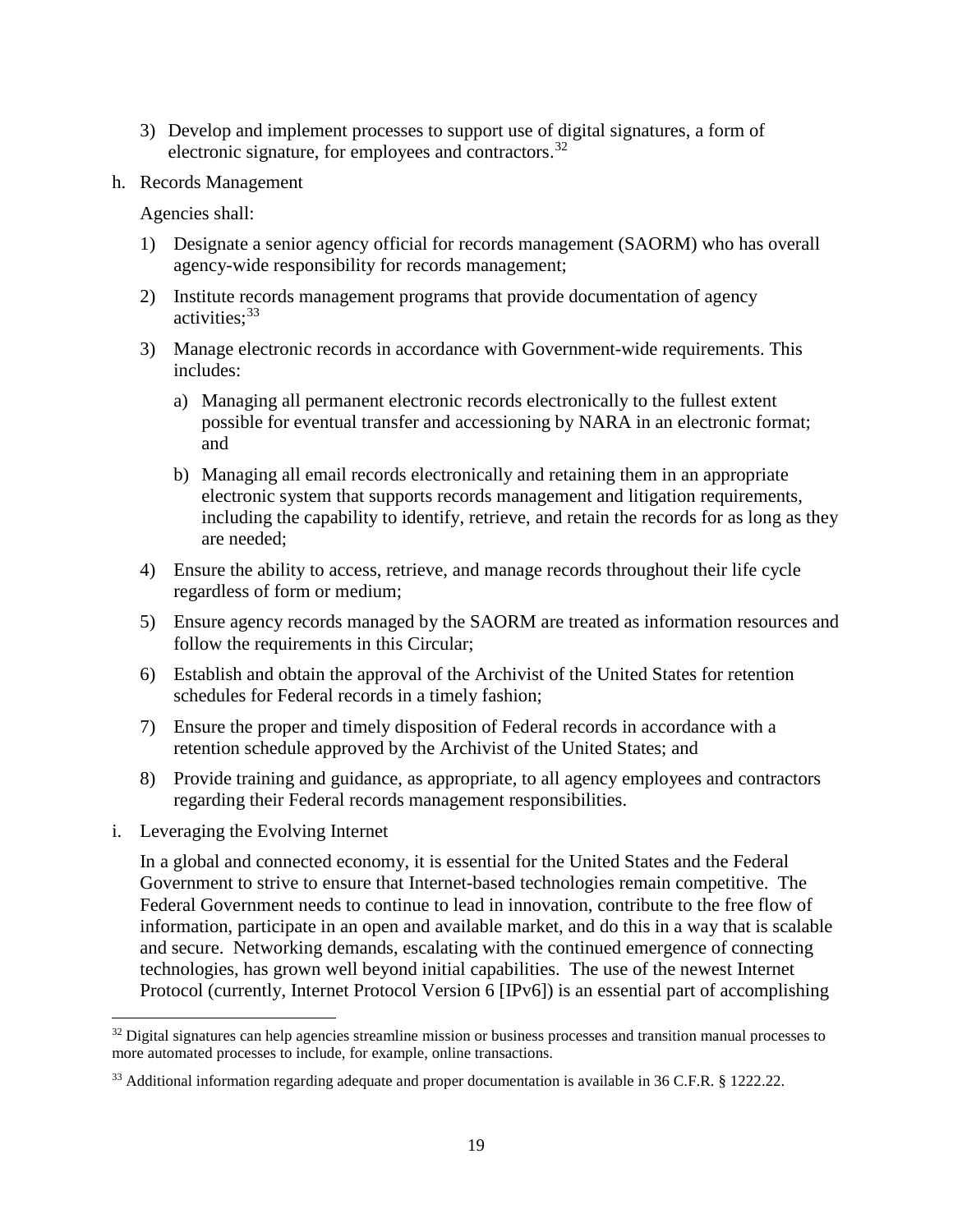these goals and ensuring that the network infrastructure can meet our needs for growing capacity, security, and privacy, and keep the United States competitive in the ever-escalating global electronic economy. Therefore, agencies shall:

- 1) Implement agency-wide processes requiring that all IT acquisitions using Internet Protocol conform to the FAR; and<sup>[34](#page-19-0)</sup>
- 2) Ensure that all public-facing Internet services and enterprise networks fully support the newest version of Internet Protocol as required by OMB policy.

#### **6. Government-wide Responsibilities**

a. Department of Commerce

The Secretary of Commerce shall:

- 1) Develop and issue standards and guidelines for the security and privacy of information in Federal information systems and systems which create, collect, process, store, transmit, disseminate, or dispose of information on behalf of the Federal Government;<sup>35</sup>
- 2) Provide OMB and the agencies with scientific and technical advisory services relating to the development and use of  $IT;^{36}$  $IT;^{36}$  $IT;^{36}$
- 3) Conduct studies and evaluations concerning telecommunications technology, and the improvement, expansion, testing, operation, and use of Federal telecommunications systems, and advise the Director of OMB and appropriate agencies of the recommendations that result from such studies; $37$
- 4) Develop, in consultation with the Secretary of State and the Director of OMB, plans, policies, and programs relating to international telecommunications issues affecting Federal information activities;<sup>[38](#page-19-4)</sup>
- 5) Identify needs for standardization of telecommunications and information processing technology, and develop standards, in consultation with the Secretary of Defense and the Administrator of General Services, to ensure efficient application of such technology;  $39$

l

<span id="page-19-0"></span><sup>&</sup>lt;sup>34</sup> When acquiring information technology using Internet Protocol, agencies must include the appropriate Internet Protocol compliance requirements in accordance with § 11.002(g) of the FAR. For additional information, refer to [https://www.acquisition.gov/.](https://www.acquisition.gov/)

<span id="page-19-1"></span><sup>35</sup> National Institute of Standards and Technologies (NIST) Act, 15 U.S.C. § 278g-3.

<span id="page-19-2"></span><sup>36</sup> Pursuant to the NIST Act (15 U.S.C. § 278g-3).

<span id="page-19-3"></span><sup>&</sup>lt;sup>37</sup> Pursuant to the National Telecommunications and Information Administration (NTIA) Organization Act, as amended (47 U.S.C. § 902(b)(2)(F)).

<span id="page-19-4"></span><sup>38</sup> Pursuant to the NTIA Organization Act, as amended (47 U.S.C. §902(b)(2)(G)).

<span id="page-19-5"></span><sup>39</sup> Pursuant to the NIST Act, 15 U.S.C. §§ 272(b), 278g-3, and OMB A-119, Federal Participation in the Development and Use of Voluntary Consensus Standards and in Conformity Assessment Activities.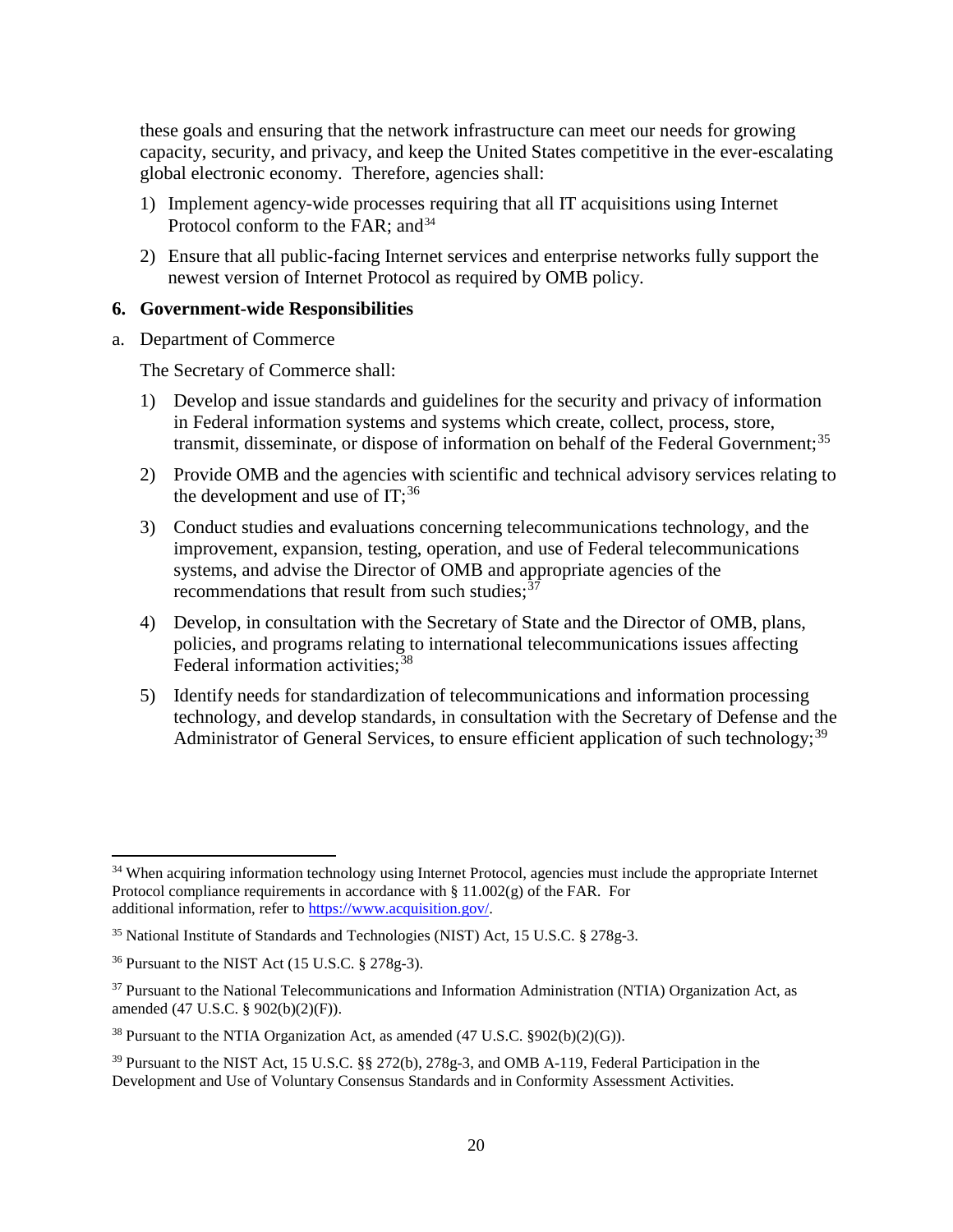- 6) Ensure that the Federal Government is represented in the development of national and international (in consultation with the Secretary of State) IT standards, and advise the Director of OMB on such activities;<sup>[40](#page-20-0)</sup>
- 7) Evaluate new information technologies to assess their security vulnerabilities, with technical assistance from the Department of Defense (DOD) and DHS;
- 8) Solicit and consider the recommendations of the Information Security and Privacy Advisory Board regarding such standards and guidelines:<sup>[41](#page-20-1)</sup> and
- 9) Lead the development of a Cybersecurity Framework to reduce cyber risks to critical infrastructure pursuant to Executive Order 13636, Improving Critical Infrastructure Cybersecurity.
- b. Department of Homeland Security

The Secretary of Homeland Security shall:<sup>[42](#page-20-2)</sup>

- 1) Perform its responsibilities under FISMA, including assisting OMB in carrying out its statutory authorities and functions of information security oversight and policy responsibilities;  $43$
- 2) Develop and oversee the implementation of binding operational directives pursuant to  $FISMA:$ <sup>[44](#page-20-4)</sup>
- 3) Monitor agency implementation of information security policies and practices;
- 4) Convene meetings with senior agency officials to help ensure effective implementation of information security policies and procedures;
- 5) Coordinate Government-wide efforts on information security policies and practices, including consultation with the Federal Chief Information Officers Council, and the Director of NIST;
- 6) Provide operational and technical assistance to agencies in implementing policies, principles, standards, and guidelines on information security, including implementation of standards promulgated under 40 U.S.C. § 11331, including by:
	- a) Operating the Federal information security incident center established under 44 U.S.C. § 3556;
	- b) Upon request by an agency, deploying technology to assist the agency to continuously diagnose and mitigate cyber threats and vulnerabilities, with or without reimbursement;

<span id="page-20-0"></span><sup>40</sup> Pursuant to NIST Act, 15 U.S.C. §§ 272(b), 273, 278g–3 and OMB A-119, Federal Participation in the Development and Use of Voluntary Consensus Standards and in Conformity Assessment Activities.

<span id="page-20-1"></span><sup>41</sup> Pursuant to the National Institute of Standards and Technology Act (15 U.S.C. §278g–4).

<span id="page-20-2"></span><sup>42</sup> Pursuant to FISMA (44 U.S.C. § 3553).

<span id="page-20-3"></span><sup>43</sup> FISMA, 44 U.S.C. § 3553(b)(1).

<span id="page-20-4"></span><sup>44</sup> FISMA, 44 U.S.C. § 3553(b)(2).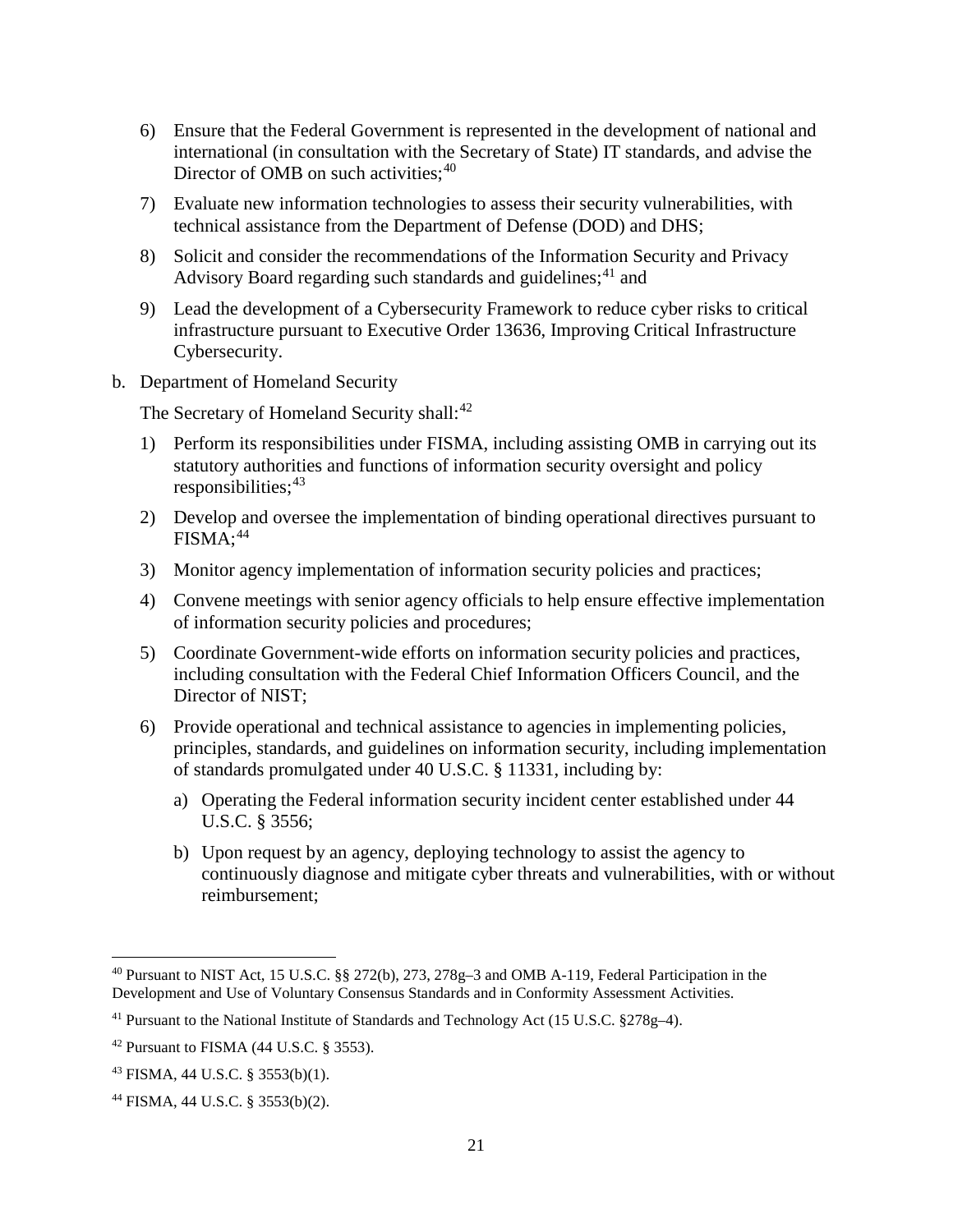- c) Compiling and analyzing data on agency information security; and
- d) Developing and conducting targeted operational evaluations, including threat and vulnerability assessments, on the information systems;
- 7) Consult with the Director of NIST regarding any binding operational directives that implements the standards and guidelines developed by NIST;
- 8) Coordinate the development of binding operational directives and the oversight of the implementation of such directives with OMB to ensure consistency with OMB policies;
- 9) Ensure that binding operational directives do not conflict with the guidelines issued under 40 U.S.C. § 11331;
- 10) Take other actions as the Director of OMB or the Secretary, in consultation with the Director of OMB, may determine necessary to carry out the implementation of effective agency information security policies and practices for information systems;
- 11) Manage Government-wide information security programs and provide and operate Federal information security shared services, in coordination with OMB and in accordance with OMB policies;
- 12) Provide, as appropriate, intelligence and other information about cyber threats, vulnerabilities, and incidents to agencies to assist in risk assessments conducted under FISMA;<sup>[45](#page-21-0)</sup> and
- 13) Solicit and consider the recommendations of the Information Security Privacy Advisory Board, established by the National Institute of Standards and Technology Act (NIST Act). $46$
- c. Federal Chief Information Officers Council (Federal CIO Council)

Pursuant to the E-Government Act of 2002, the Federal CIO Council shall:<sup>[47](#page-21-2)</sup>

- 1) Develop recommendations for OMB on Government information resources management policies and requirements;
- 2) Share experiences, ideas, best practices, and innovative approaches related to information resources management;
- 3) Assist OMB in the identification, development, and coordination of multiagency projects and other innovation initiatives to improve Federal Government performance through use of IT;
- 4) Promote the development and use of common performance measures for agency information resources management, as further described in statute;

<span id="page-21-0"></span><sup>45</sup> 44 U.S.C. § 3556(a)(4).

<span id="page-21-1"></span><sup>&</sup>lt;sup>46</sup> Pursuant to DHS current practices.

<span id="page-21-2"></span><sup>47</sup> E-Government Act of 2002 (44 U.S.C. § 3603).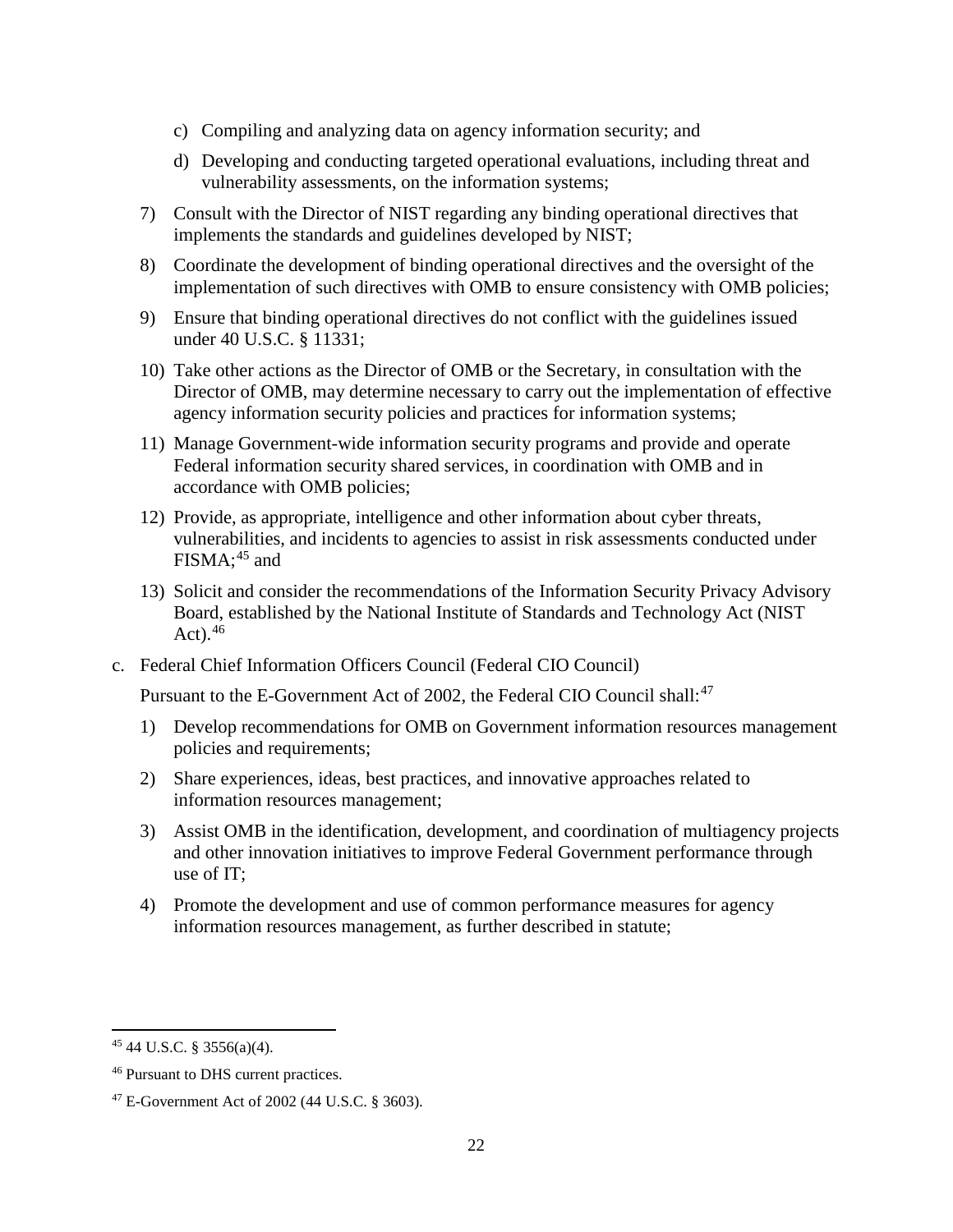- 5) Work as appropriate with NIST and OMB to develop recommendations on IT standards developed under the NIST Act and promulgated under section 11331 of title 40, and maximize the use of commercial standards, as further described in statute;
- 6) Work with OPM to assess and address the hiring, training, classification, and professional development needs of the Federal Government related to information resources management;
- 7) Work with the Archivist of the United States to assess how the Federal Records Act can be addressed effectively by Federal information resources management activities; and
- 8) Solicit perspectives from the Chief Financial Officers Council, Federal Acquisition Officers Council, Chief Human Capital Officers' Council, Budget Officers Advisory Council, and other key groups in the Federal Government, as well as industry, academia, and other Federal, State, local, tribal and territorial governments, on matters of concern to the Council as appropriate.
- d. Federal Privacy Council

 $\overline{a}$ 

Pursuant to Executive Order 13719, the Federal Privacy Council shall:<sup>[48](#page-22-0)</sup>

- 1) Develop recommendations for OMB on Federal Government privacy policies and requirements;
- 2) Coordinate and share ideas, best practices, and approaches for protecting privacy and implementing appropriate privacy safeguards;
- 3) Assess and recommend how best to address the hiring, training, and professional development needs of the Federal Government with respect to privacy matters;
- 4) Perform other privacy-related functions, consistent with law, as designated by the Chair of the Federal Privacy Council; and
- 5) In performing its duties, engage in appropriate coordination as described in Executive Order 13719.[49](#page-22-1)

<span id="page-22-0"></span><sup>48</sup> Executive Order 13719, *Establishment of the Federal Privacy Council* (2016).

<span id="page-22-1"></span><sup>49</sup> Executive Order 13719*, Establishment of the Federal Privacy Council (2016 )*at § 4(d), "Coordination": (i) The Chair and the Privacy Council shall coordinate with the Federal Chief Information Officers Council (CIO Council) to promote consistency and efficiency across the executive branch when addressing privacy and information security issues. In addition, the Chairs of the Privacy Council and the CIO Council shall coordinate to ensure that the work of the two councils is complementary and not duplicative.

<sup>(</sup>ii) The Chair and the Privacy Council should coordinate, as appropriate, with such other interagency councils and councils and offices within the Executive Office of the President, as appropriate, including the President's Management Council, the Chief Financial Officers Council, the President's Council on Integrity and Efficiency, the National Science and Technology Council, the National Economic Council, the Domestic Policy Council, the National Security Council staff, the Office of Science and Technology Policy, the Interagency Council on Statistical Policy, the Federal Acquisition Regulatory Council, and the Small Agency Council.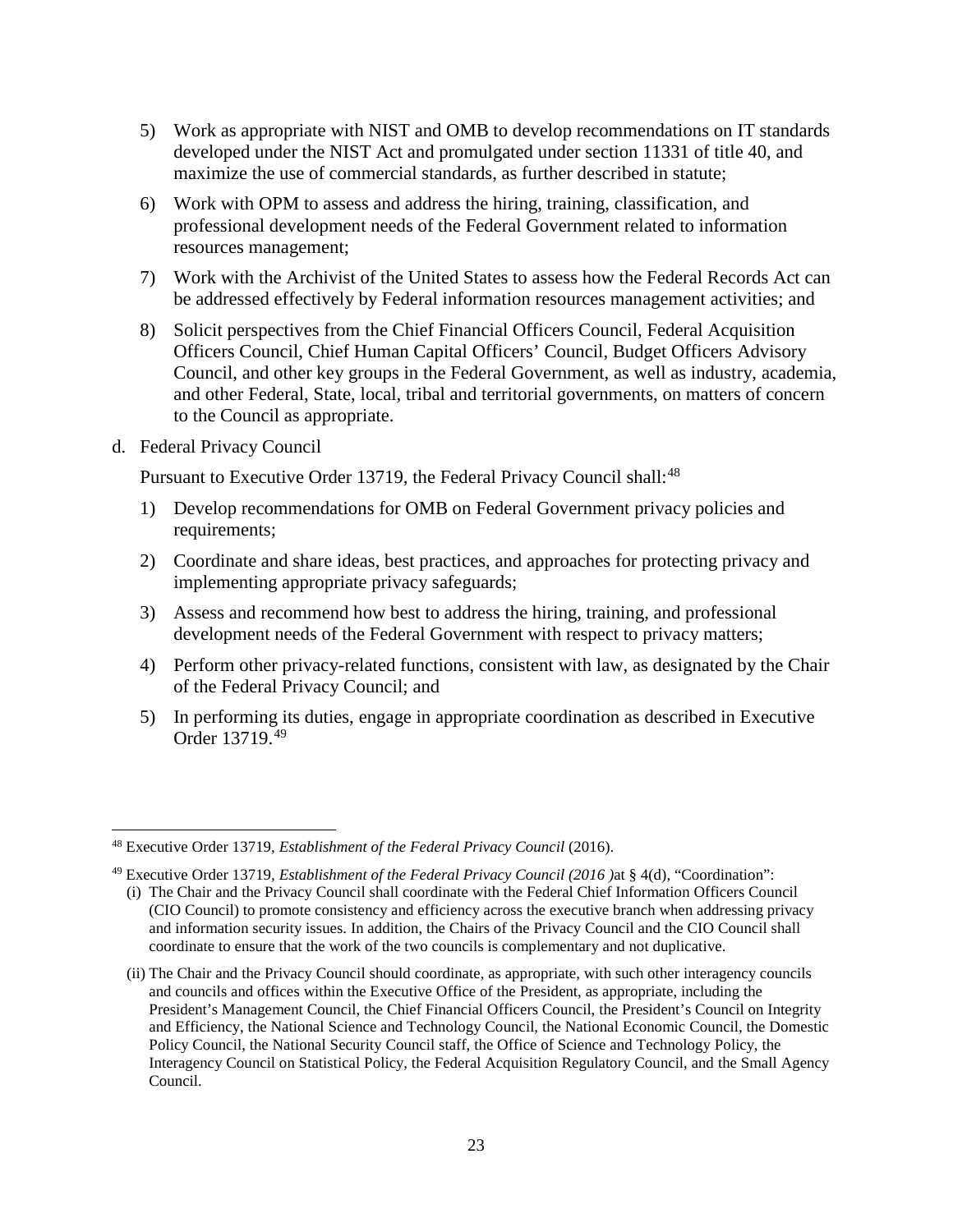### e. General Services Administration

The Administrator of General Services shall:

- 1) Provide a Government-wide network services contract that leverages shared solutions for many agencies;<sup>[50](#page-23-0)</sup>
- 2) Ensure that contract vehicles and services made available to agencies are cost-effective and provide for capabilities that are consistent with Government-wide requirements;<sup>[51](#page-23-1)</sup>
- 3) Assist OMB in setting strategic direction for electronic government and overseeing Government-wide implementation, and recommend changes relating to Government-wide strategies and priorities;<sup>[52](#page-23-2)</sup>
- 4) Promote innovative uses of IT by agencies, particularly initiatives involving multiagency collaboration, through support of pilot projects, research, experimentation, and the use of innovative technologies:  $53$
- 5) Maintain a Federal public key infrastructure (PKI) framework to allow efficient interoperability among agencies when using digital certificates;<sup>[54](#page-23-4)</sup> and
- 6) Ensure that effective controls are in place to protect the confidentiality, integrity, and availability of the Federal PKI framework components managed and overseen by the agency, to include performing information security continuous monitoring of the Federal PKI.

#### f. National Archives and Records Administration

The Archivist of the United States shall:

l

- 1) Administer the Federal Records Act and NARA regulations (36 CFR Subchapter B— Records Management); [55](#page-23-5)
- 2) Develop regulations relating to electronic records management;<sup>[56](#page-23-6)</sup>
- 3) Work with agencies to ensure the transfer of permanent Federal electronic records to the National Archives of the United States in digital or electronic form to the greatest extent possible; $57$

<span id="page-23-0"></span><sup>50</sup> Pursuant to the Clinger-Cohen Act (also known as the "Information Technology Management Reform Act of 1996") (40 U.S.C. § 11314(b)).

<span id="page-23-1"></span><sup>51</sup> Pursuant to the Clinger-Cohen Act (also known as the "Information Technology Management Reform Act of 1996") (40 U.S.C. §§ 11302, 11314(a)).

<span id="page-23-2"></span><sup>52</sup> Pursuant to the E-Government Act of 2002 (44 U.S.C. § 3602).

<span id="page-23-3"></span><sup>53</sup> Pursuant to the E-Government Act of 2002 (44 U.S.C. § 3602).

<span id="page-23-4"></span><sup>&</sup>lt;sup>54</sup> Federal PKI provides the government with a common infrastructure to administer digital certificates and publicprivate key pairs, including the ability to issue, maintain, and revoke public key certificates.

<span id="page-23-5"></span><sup>55</sup> Pursuant to the Federal Records Act of 1950, as amended, codified (44 U.S.C. Chapters 21, 29, 31, 33).

<span id="page-23-6"></span><sup>56</sup> Pursuant to the Federal Records Act of 1950, as amended, codified (44 U.S.C. Chapters 31 and 33).

<span id="page-23-7"></span><sup>57</sup> Pursuant to the Federal Records Act of 1950, as amended, codified (44 U.S.C. Chapters 21, 29, 31, 33).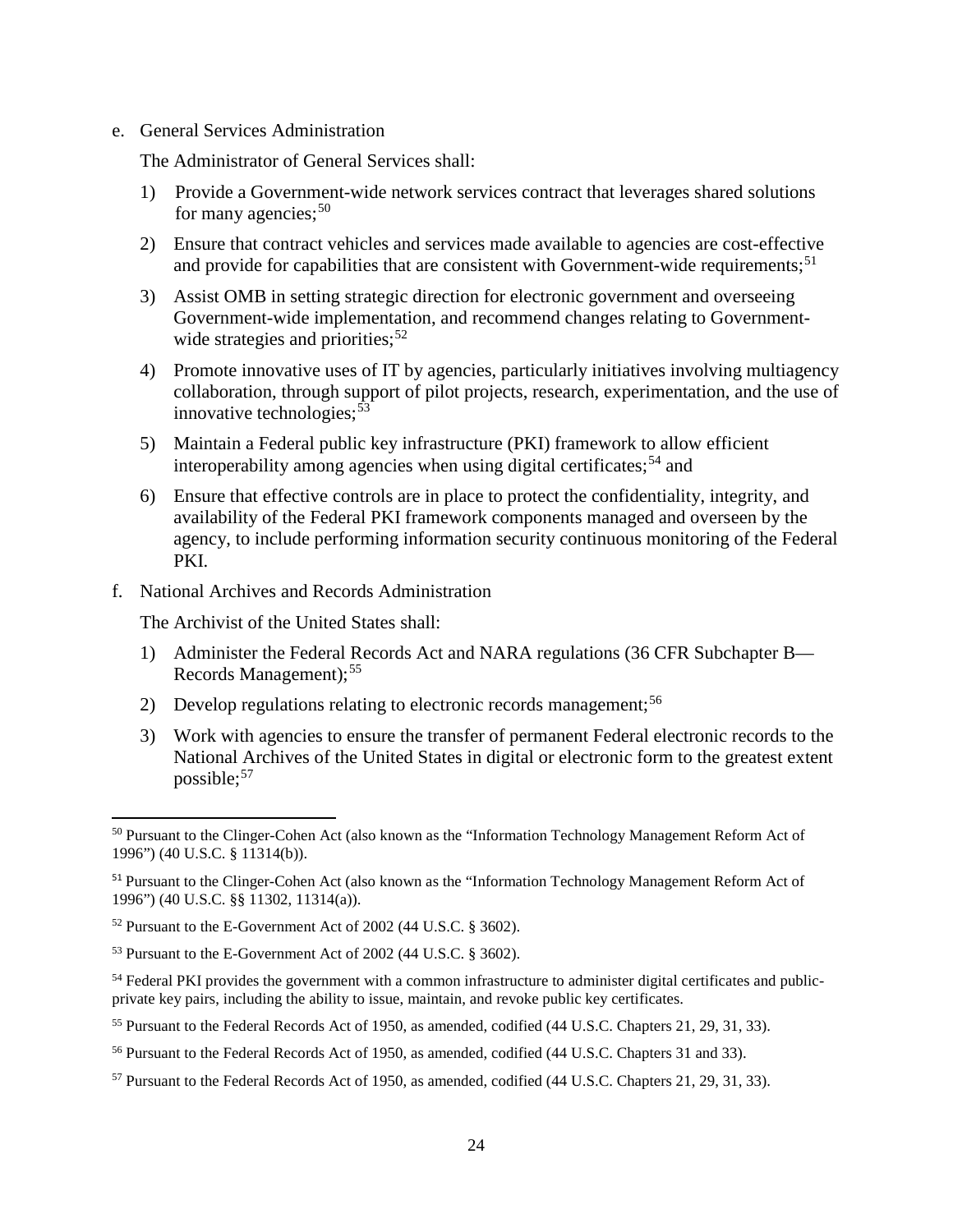- 4) Ensure agency compliance with records management requirements, provide records management training, and facilitate public access to high-value Government records;<sup>[58](#page-24-0)</sup> and
- 5) Serve as the Executive Agent for the Controlled Unclassified Information (CUI) program.[59](#page-24-1)
- g. Office of Personnel Management

The Administrator of the Office of Personnel Management shall:<sup>[60](#page-24-2)</sup>

- 1) Analyze, on an ongoing basis, the workforce needs of the Federal Government related to IT and information resources management, in conjunction with relevant agencies;
- 2) Identify training needs of the Federal Government workforce related to IT and information resources management;
- 3) Oversee the development of curricula, training methods, and training priorities that correspond to the projected personnel needs related to IT and information resources management; and
- 4) Assess the training of employees in IT disciplines to address information resources management needs.

#### **7. Effectiveness**

This Circular is not intended to, and does not, create any right or benefit, substantive or procedural, enforceable at law or in equity by any party against the United States, its departments, agencies, or entities, its officers, employees, or agents, or any other person.

# **8. Oversight**

 $\overline{a}$ 

The Director of OMB shall use IT planning reviews, fiscal budget reviews, information collection reviews, management reviews, and such other measures as the Director deems necessary to evaluate the adequacy and efficiency of each agency's information resources management and compliance with this Circular.

The Director of OMB may, consistent with statute and upon written request of an agency, grant a waiver from particular requirements of this Circular. Requests for waivers must detail the reasons why a particular waiver is sought, identify the duration of the waiver sought, and include a plan for the prompt and orderly transition to full compliance with the requirements of this Circular. Notice of each waiver request must be published promptly by the agency in the Federal Register, with a copy of the waiver request made available to the public on request.

<span id="page-24-0"></span><sup>58</sup> Pursuant to the Federal Records Act of 1950, as amended, codified (44 U.S.C. Chapters 21, 29, 31, 33).

<span id="page-24-1"></span><sup>59</sup> Pursuant to Executive Order 13556, *Controlled Unclassified Information*.

<span id="page-24-2"></span><sup>60</sup> Pursuant to the E-Government Act of 2002 (44 U.S.C. § 3501 note; Pub. L. 107–347, § 209(b)(1)).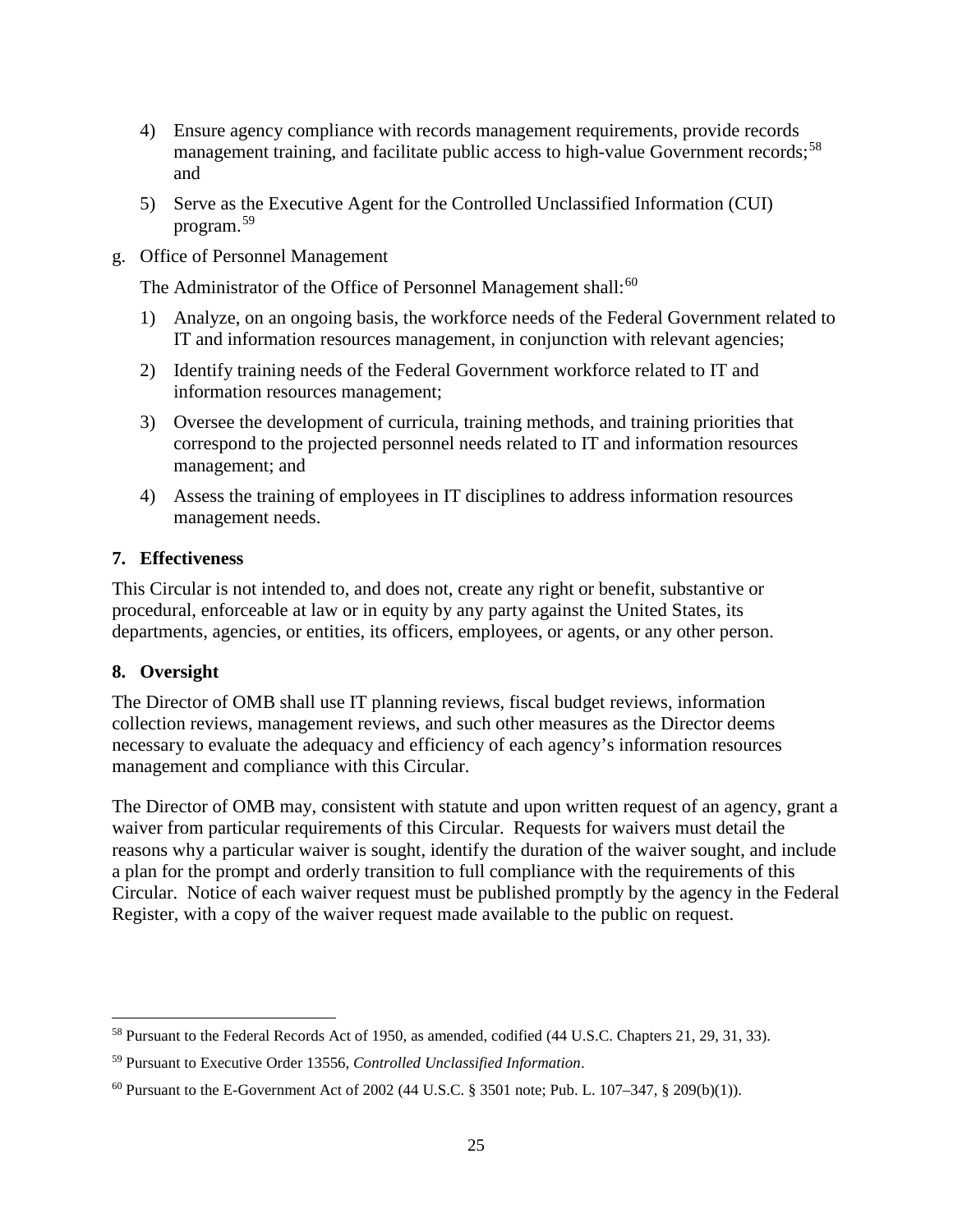# **9. Authority**

OMB issues this Circular pursuant to the Clinger-Cohen Act (also known as the "Information Technology Management Reform Act of 1996") (40 U.S.C. § 11101-11704); E-Government Act of 2002 (44 U.S.C. Chapters 35 and 36); Federal Information Security Modernization Act of 2014 (44 U.S.C. Chapter 35, Subchapter II); Federal Information Technology Acquisition Reform Act (FITARA) (Pub. L. 113-291)<sup>[61](#page-25-0)</sup>; Paperwork Reduction Act (PRA) of 1980, as amended by the Paperwork Reduction Act of 1995 (44 U.S.C. Chapter 35); Privacy Act of 1974, as amended (5 U.S.C. § 552a); Digital Accountability and Transparency Act of 2014 (Pub. L. 113-101); Electronic Signatures in Global and National Commerce Act (E-Sign) (15 U.S.C. Chapter 96); Government Paperwork Elimination Act of 1998 (44 U.S.C. § 3504); Government Performance and Results Act (GPRA) of 1993, as amended by the Government Performance and Results Modernization Act (GPRA Modernization Act) of 2010 (5 U.S.C. § 306 and 31 U.S.C. §§ 1115 et seq.); Office of Federal Procurement Policy Act (41 U.S.C. Chapter 7); Budget and Accounting Procedures Act of 1950, as amended (31 U.S.C. Chapter 11); Chief Financial Officers Act (31 U.S.C. § 3512 et seq.); and Executive Order 13719, Establishment of the Federal Privacy Council (2016).

### **10. Definitions**

- a. The following definitions are applicable within this policy:
	- 1) 'Accessibility' means information technology products or services that are in full compliance with the standards of section 508 of the Rehabilitation Act of 1973.<sup>[62](#page-25-1)</sup>
	- 2) 'Adequate security' means security protections commensurate with the risk resulting from the unauthorized access, use, disclosure, disruption, modification, or destruction of information. This includes ensuring that information hosted on behalf of an agency and information systems and applications used by the agency operate effectively and provide appropriate confidentiality, integrity, and availability protections through the application of cost-effective security controls.
	- 3) 'Agency' means any executive agency or department, military department, Federal Government corporation, Federal Government-controlled corporation, or other establishment in the Executive Branch of the Federal Government, or any independent regulatory agency.
	- 4) 'Agency Strategic Plan' means a plan that provides general and long-term goals that the agency aims to achieve, the actions the agency will take to realize those goals, the

<span id="page-25-0"></span><sup>61</sup> Title VIII, Subtitle D of the National Defense Authorization Act (NDAA) for Fiscal Year 2015, Pub. L. 113-291. Further references in the text that refer to "FITARA" refer to these sections.

<span id="page-25-1"></span> $62$  The United States Architectural and Transportation Barriers Compliance Board's (Access Board) Information and Communication Technology Standards and Guidelines for information and communications technologies (ICT), known as the Section 508 Standards. The 508 standards apply to ICT developed, procured, maintained, or used by Federal agencies covered by section 508 of the Rehabilitation Act of 1973 (29 U.S.C. § 794d), as amended. Accessibility also refers to the guidelines for telecommunications equipment and customer premises equipment covered by Section 255 of the Communications Act of 1934 (47 U.S.C. § 151 *et seq*.).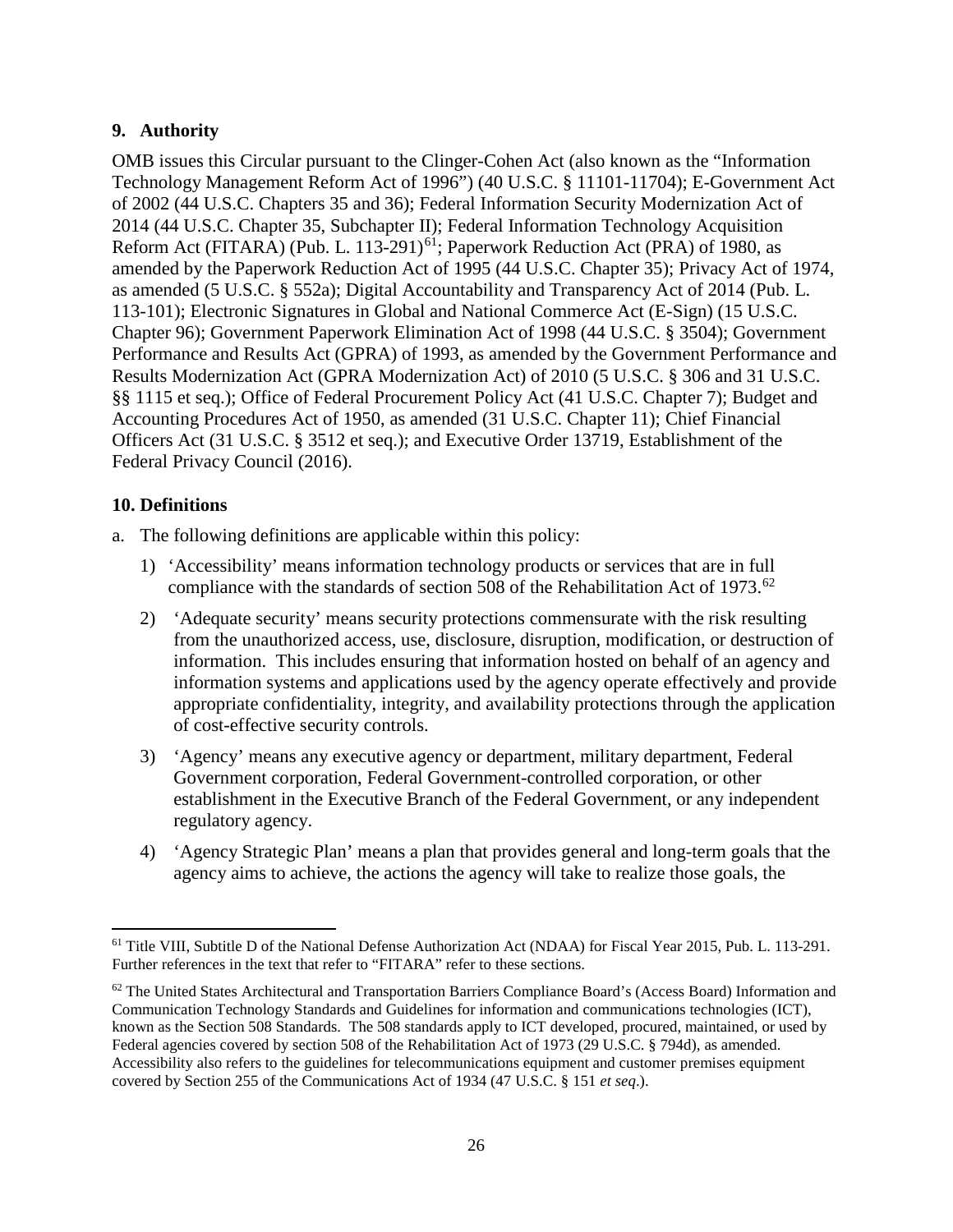strategies planned, how the agency will deal with challenges and risks that may hinder achieving results, and the approaches it will use to monitor its progress.<sup>[63](#page-26-0)</sup>

- 5) 'Agile Development' means a development methodology that uses an iterative approach to deliver solutions incrementally through close collaboration and frequent reassessment.
- 6) 'Authorization to Operate' means the official management decision given by a senior Federal official or officials to authorize operation of an information system and to explicitly accept the risk to agency operations (including mission, functions, image, or reputation), agency assets, individuals, other organizations, and the Nation based on the implementation of an agreed-upon set of security and privacy controls. Authorization also applies to common controls inherited by agency information systems.
- 7) 'Authorization boundary' means all components of an information system to be authorized for operation by an authorizing official. This excludes separately authorized systems to which the information system is connected.<sup>[64](#page-26-1)</sup>
- 8) 'Authorization package' means the essential information that an authorizing official uses to determine whether to authorize the operation of an information system or the use of a designated set of common controls. At a minimum, the authorization package includes the information system security plan, privacy plan, security control assessment, privacy control assessment, and any relevant plans of action and milestones.
- 9) 'Authorizing official' means a senior Federal official or executive with the authority to authorize (i.e., assume responsibility for) the operation of an information system or the use a designated set of common controls at an acceptable level of risk to agency operations (including mission, functions, image, or reputation), agency assets, individuals, other organizations, and the Nation.
- 10) 'Binding Operational Directive' means a compulsory direction from the Department of Homeland Security to an agency that is for the purposes of safeguarding Federal information and information systems from a known or reasonably suspected information security threat, vulnerability, or risk; shall be in accordance with policies, principles, standards, and guidelines issued by the Director of the Office of Management and Budget; and may be revised or repealed by the Director if the direction issued on behalf of the Director is not in accordance with policies and principles developed by the Director (44 U.S.C. § 3552).
- 11) 'Business Continuity Plan' means a plan that focuses on sustaining an organization's mission or business processes during and after a disruption, and may be written for

l

<span id="page-26-0"></span><sup>&</sup>lt;sup>63</sup> For additional information, refer to the Government Performance and Results Act (GPRA) of 1993, as amended by the Government Performance and Results Modernization Act (GPRA Modernization Act) of 2010 (5 U.S.C. § 306 and 31 U.S.C. § 1115 *et seq.*); and OMB Circular A-11, *Preparation, Submission, and Execution of the Budget*.

<span id="page-26-1"></span> $64$  Agencies have significant flexibility in determining what constitutes an information system and its associated boundary.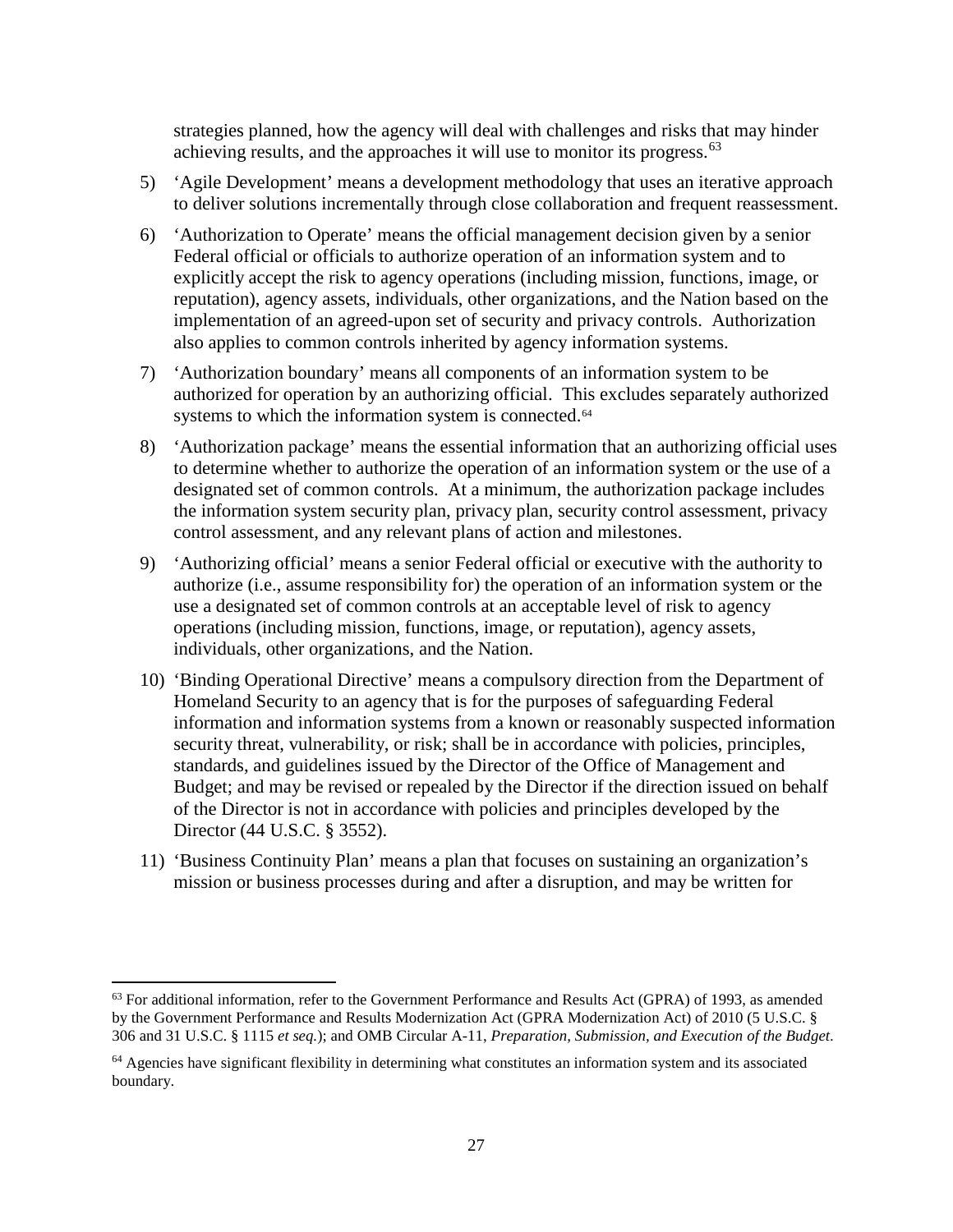mission or business processes within a single business unit or may address the entire organization's processes.[65](#page-27-0)

- 12) 'Chief Information Officer' means the senior official that provides advice and other assistance to the head of the agency and other senior management personnel of the agency to ensure that IT is acquired and information resources are managed for the agency in a manner that achieves the agency's strategic goals and information resources management goals; and is responsible for ensuring agency compliance with, and prompt, efficient, and effective implementation of, the information policies and information resources management responsibilities, including the reduction of information collection burdens on the public.
- 13) 'Chief Information Officers Council' means the Council codified in the E-Government Act of 2002 (44 U.S.C § 101).
- 14) 'Common control' means a security or privacy control that is inherited by multiple information systems or programs. [66](#page-27-1)
- 15) 'Controlled Unclassified Information' means information that requires safeguarding or dissemination controls pursuant to and consistent with law, regulations, and Government-wide policies, excluding information classified under Executive Order 13526 of December 29, 2009, or the Atomic Energy Act, as amended.
- 16) 'Critical infrastructure' means systems and assets, whether physical or virtual, so vital to the United States that the incapacity or destruction of such systems and assets would have a debilitating impact on security, national economic security, national public health safety, or any combination of those matters (42 U.S.C. § 5195c(e)).
- 17) 'Cybersecurity' means prevention of damage to, protection of, and restoration of computers, electronic communications systems, electronic communications services, wire communication, and electronic communication, including information contained therein, to ensure its availability, integrity, authentication, confidentiality, and nonrepudiation.
- 18) 'Dissemination' means the government-initiated distribution of information to a nongovernment entity, including the public. The term 'dissemination,' as used within this Circular, does not include distribution limited to Federal Government employees, intra- or interagency use or sharing of Federal information, and responses to requests for agency records under the Freedom of Information Act (5 U.S.C. § 552) or the Privacy Act (5 U.S.C. § 552a).
- 19) 'Enterprise architecture' (a) means (i) a strategic information asset base, which defines the mission; (ii) the information necessary to perform the mission; (iii) the technologies necessary to perform the mission; and (iv) the transitional processes for implementing

<span id="page-27-0"></span><sup>&</sup>lt;sup>65</sup> The Federal Information Security Modernization Act (44 U.S.C. § 3554(b))) requires each agency to develop, document, and implement an agency-wide information security program that includes plans and procedures to ensure continuity of operations for information systems that support the operations and assets of the agency.

<span id="page-27-1"></span><sup>&</sup>lt;sup>66</sup> A control is inherited by an information system when the control is selected for the system but the control is developed, implemented, assessed, authorized, and monitored by entities other than those responsible for the system.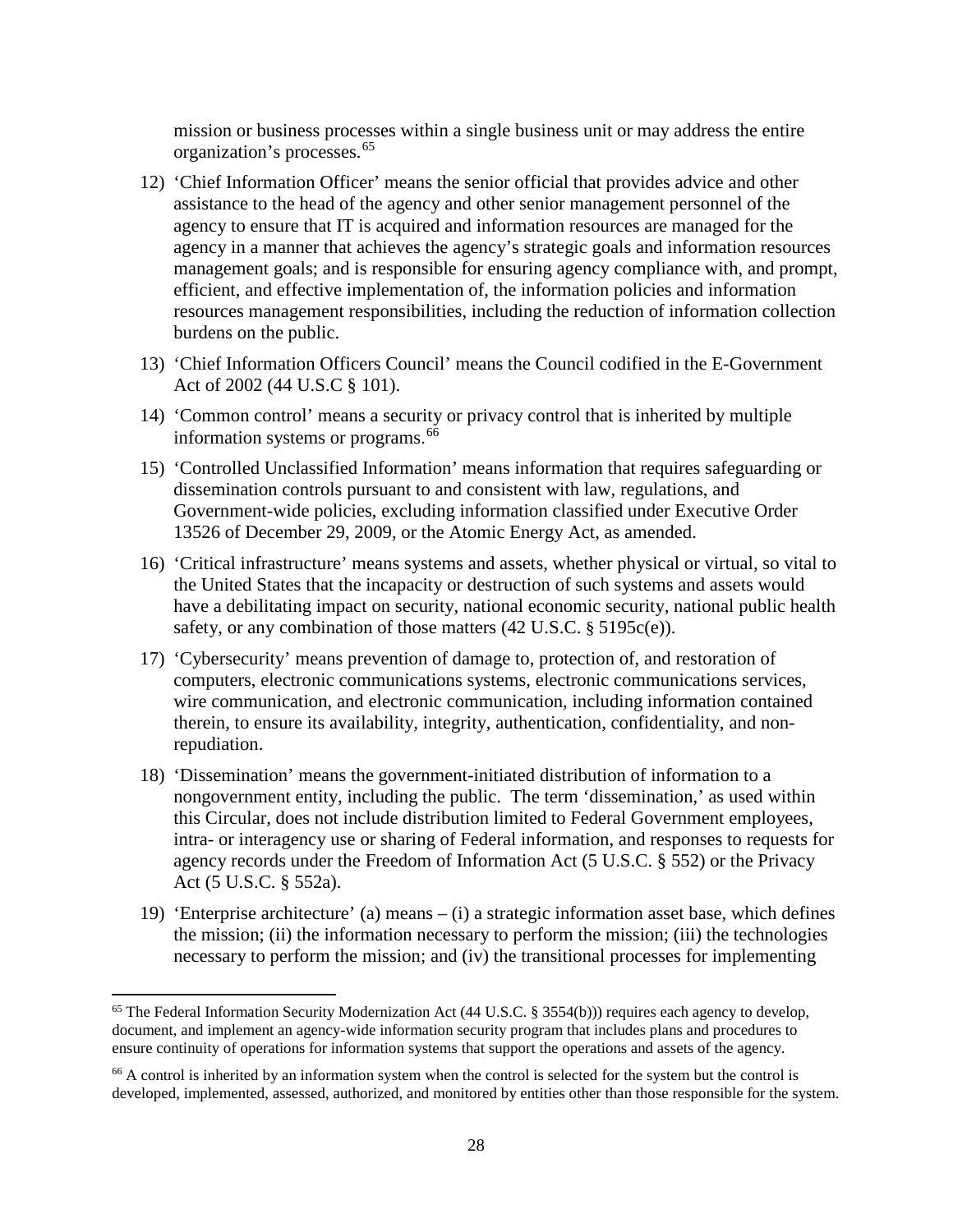new technologies in response to changing mission needs; and (b) includes  $-$  (i) a baseline architecture; (ii) a target architecture; and (iii) a sequencing plan (44 U.S.C. § 3601).

- 20) 'Environment of operation' means the physical surroundings in which an information system processes, stores, and transmits information.
- 21) 'Executive agency' has the meaning defined in Title 41, Public Contracts section 133 (41 U.S.C. § 133).
- 22) 'Federal information' means information created, collected, processed, maintained, disseminated, disclosed, or disposed of by or for the Federal Government, in any medium or form.
- 23) 'Federal information system' means an information system used or operated by an agency or by a contractor of an agency or by another organization on behalf of an agency.
- 24) 'Federal Privacy Council' means the Council established by Executive Order 13719.<sup>[67](#page-28-0)</sup>
- 25) 'Government publication' means information that is published as an individual document at Government expense, or as required by law, in any medium or form (44 U.S.C. § 1901).
- 26) 'Hybrid control' means a security or privacy control that is implemented for an information system in part as a common control and in part as a system-specific control.
- 27) 'Incident' means an occurrence that actually or imminently jeopardizes, without lawful authority, the confidentiality, integrity, or availability of information or an information system; or constitutes a violation or imminent threat of violation of law, security policies, security procedures, or acceptable use policies (44 U.S.C. § 3552).
- 28) 'Information' means any communication or representation of knowledge such as facts, data, or opinions in any medium or form, including textual, numerical, graphic, cartographic, narrative, electronic, or audiovisual forms.
- 29) 'Information dissemination product' means any recorded information, regardless of physical form or characteristics, disseminated by an agency, or contractor thereof, to the public.
- 30) 'Information life cycle' means the stages through which information passes, typically characterized as creation or collection, processing, dissemination, use, storage, and disposition, to include destruction and deletion.
- 31) 'Information management' means the planning, budgeting, manipulating, and controlling of information throughout its life cycle. The term encompasses both information itself and the related resources, such as personnel, equipment, funds, and information technology.
- 32) 'Information resources' means information and related resources, such as personnel, equipment, funds, and information technology (44 U.S.C. § 3502).

 $\overline{a}$ 

<span id="page-28-0"></span><sup>67</sup> Executive Order 13719, *Establishment of the Federal Privacy Council* (2016).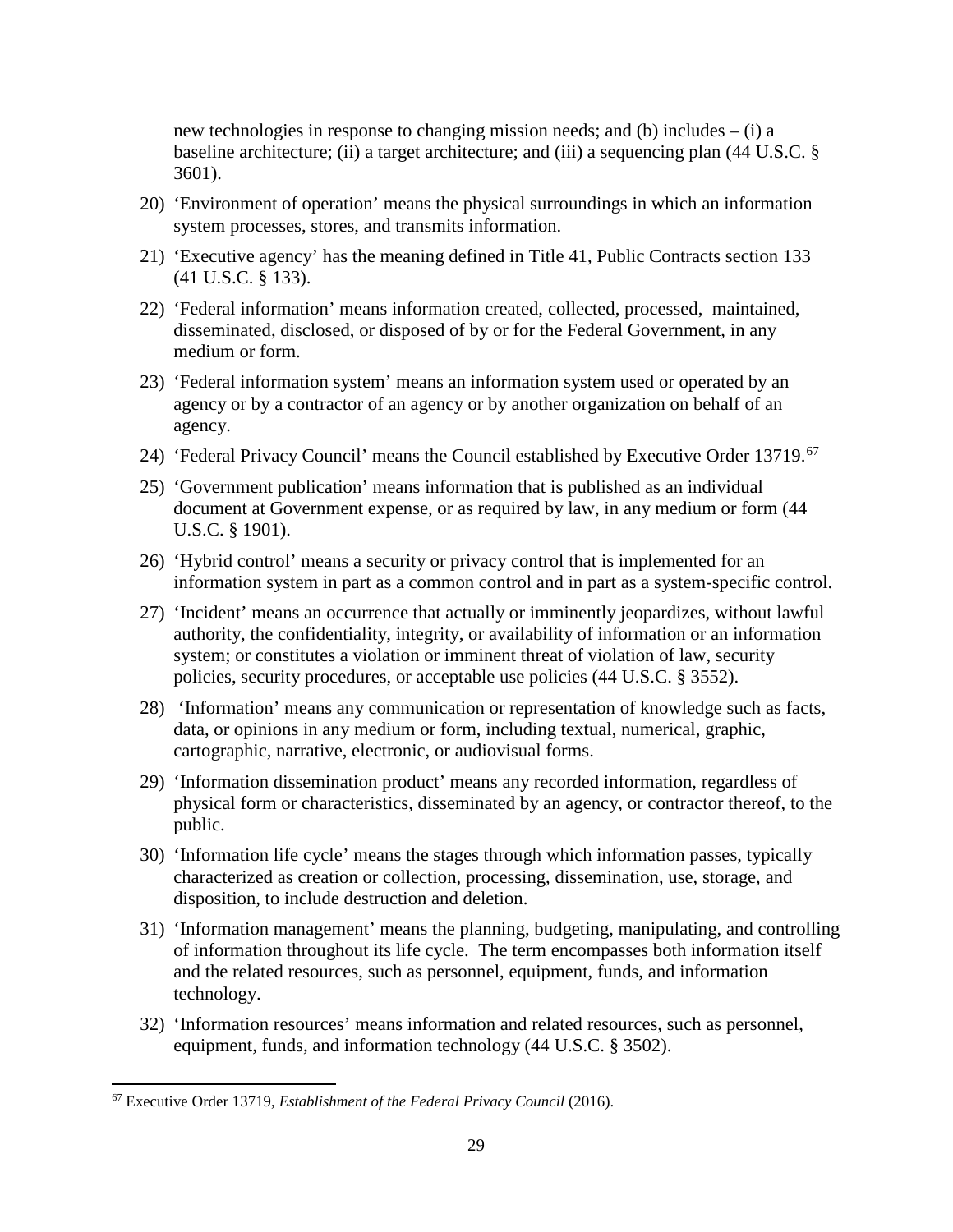- 33) 'Information resources management' means the process of managing information resources to accomplish agency missions. The term encompasses an agency's information and the related resources, such as personnel, equipment, funds, and information technology (44 U.S.C. § 3502).
- 34) 'Information Resource Management Strategy' means a strategy that demonstrates how information resources management decisions are integrated with organizational planning, budget, procurement, financial management, human resources management, and program decisions  $(44 \text{ U.S.C. } 3506 \text{ (b)}(2))$ .
- 35) 'Information security' means the protection of information and information systems from unauthorized access, use, disclosure, disruption, modification, or destruction in order to provide:
	- a) Integrity, which means guarding against improper information modification or destruction, and includes ensuring information non-repudiation and authenticity;
	- b) Confidentiality, which means preserving authorized restrictions on access and disclosure, including means for protecting personal privacy and proprietary information; and
	- c) Availability, which means ensuring timely and reliable access to and use of information (44 U.S.C. § 3552).
- 36) 'Information security architecture' means an embedded, integral part of the enterprise architecture that describes the structure and behavior of the enterprise security processes, information security systems, personnel, and organizational subunits, showing their alignment with the enterprise's mission and strategic plans.
- 37) 'Information security continuous monitoring' means maintaining ongoing awareness of information security, vulnerabilities, threats, and incidents to support agency risk management decisions.<sup>[68](#page-29-0)</sup>
- 38) 'Information security continuous monitoring program' means the compendium of methods, tools, and techniques necessary to implement the agency information continuous monitoring strategy in a way that is sufficient to inform risk-based decisions and maintain operations within established risk tolerances. The program includes determining monitoring metrics, establishing monitoring frequencies, and developing a monitoring architecture.
- 39) 'Information security continuous monitoring strategy' means a comprehensive plan to address monitoring requirements and activities at each organizational tier (organization, mission or business process, and information system).
- 40) 'Information system security plan' means a formal document that provides an overview of the security requirements for an information system and describes the security controls in place or planned for meeting those requirements.<sup>[69](#page-29-1)</sup>

<span id="page-29-0"></span><sup>68</sup> The terms *continuous* and *ongoing* in this context mean that security controls and agency risks are assessed and analyzed at a frequency sufficient to support risk-based security decisions to adequately protect agency information.

<span id="page-29-1"></span><sup>&</sup>lt;sup>69</sup> The information system security plan and the privacy plan may be integrated into one consolidated document.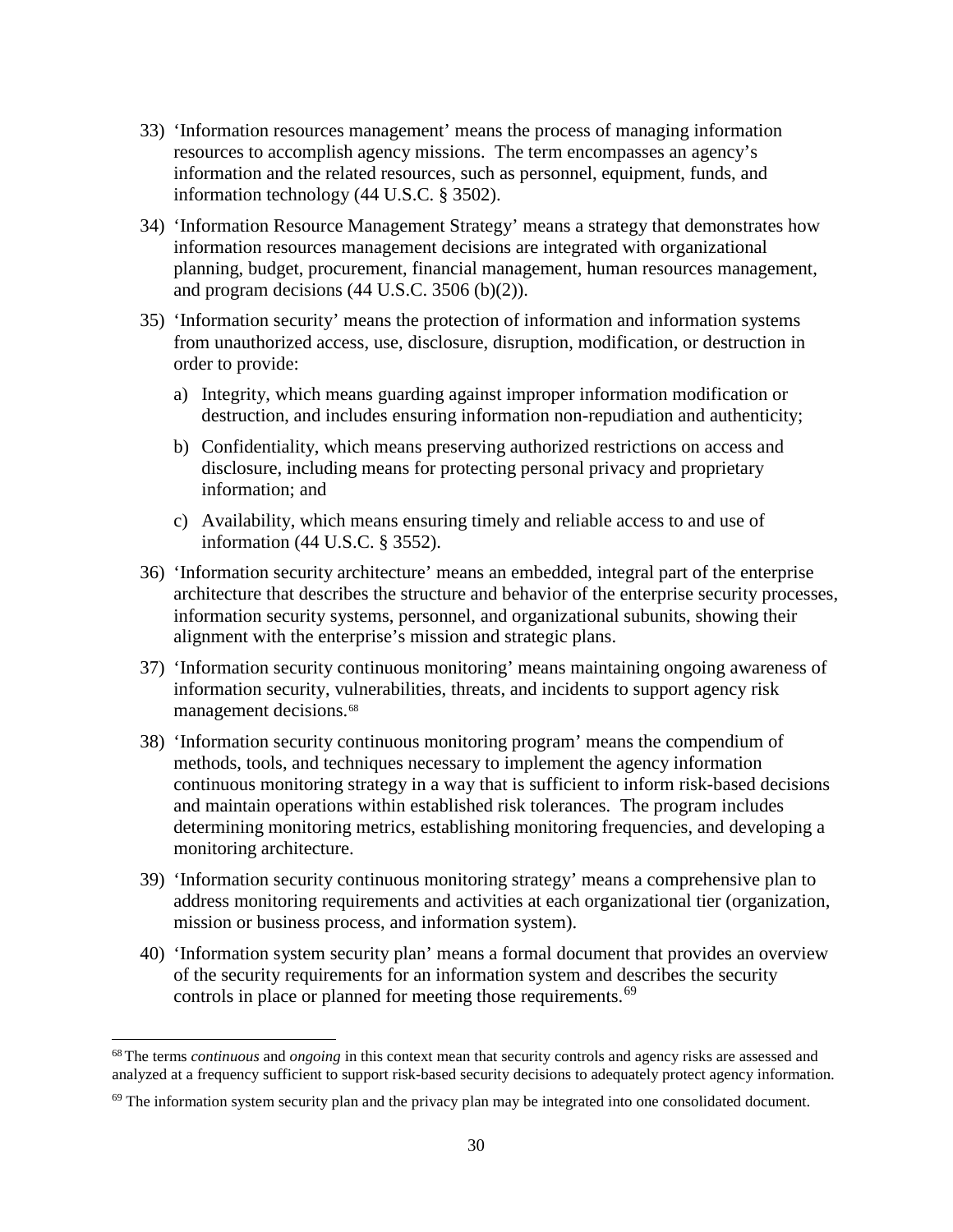- 41) 'Information security program plan' means a formal document that provides an overview of the security requirements for an organization-wide information security program and describes the program management controls and common controls in place or planned for meeting those requirements.
- 42) 'Information system' means a discrete set of information resources organized for the collection, processing, maintenance, use, sharing, dissemination, or disposition of information (44 U.S.C. § 3502).
- 43) 'Information system life cycle' means all phases in the useful life of an information system, including planning, acquiring, operating, maintaining, and disposing. (See also OMB A-11 Part 7, *Capital Programming Guide* and OMB Circular A-131, *Value Engineering* for more information regarding the costs and management of assets through their complete life cycle.)
- 44) 'Information system resilience' means the ability of an information system to operate under adverse conditions or stress, even if in a degraded or debilitated state, while maintaining essential operational capabilities, and to recover to an effective operational posture in a time frame consistent with mission needs.
- 45) 'Information technology' means any services or equipment, or interconnected system(s) or subsystem(s) of equipment, that are used in the automatic acquisition, storage, analysis, evaluation, manipulation, management, movement, control, display, switching, interchange, transmission, or reception of data or information by the agency. For purposes of this definition, such services or equipment if used by the agency directly or is used by a contractor under a contract with the agency that requires its use; or to a significant extent, its use in the performance of a service or the furnishing of a product. The term "information technology" includes computers, ancillary equipment (including imaging peripherals, input, output, and storage devices necessary for security and surveillance), peripheral equipment designed to be controlled by the central processing unit of a computer, software, firmware and similar procedures, services (including cloud computing and help-desk services or other professional services which support any point of the life cycle of the equipment or service), and related resources. The term "information technology" does not include any equipment that is acquired by a contractor incidental to a contract which does not require its use (40 U.S.C. § 11101).
- 46) 'Information technology investment' means an expenditure of information technology resources to address mission delivery and management support. This may include a project or projects for the development, modernization, enhancement, or maintenance of a single information technology asset or group of information technology assets with related functionality, and the subsequent operation of those assets in a production environment. These investments shall have a defined life cycle with start and end dates, with the end date representing the end of the currently estimated useful life of the investment, consistent with the investment's most current alternatives analysis if applicable.
- 47) 'Information Technology Investment Management' means a decision-making process that, in support of agency missions and business needs, provides for analyzing, tracking, and evaluating the risks, including information security and privacy risks, and results of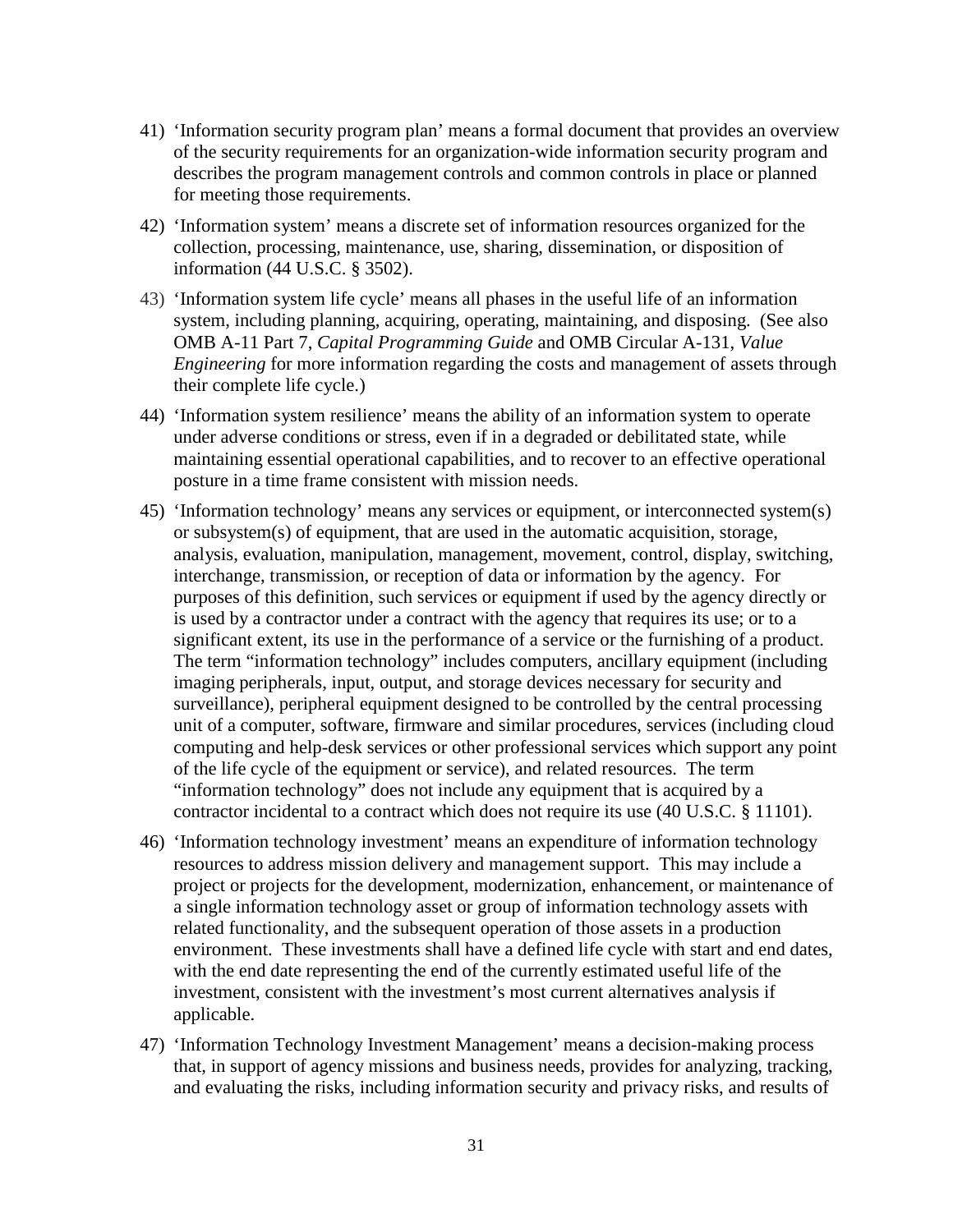all major investments made by an agency for information systems. The process shall cover the life of each system and shall include explicit criteria for analyzing the projected and actual costs, benefits, and risks, including information security and privacy risks, associated with the investments.[70](#page-31-0)

- 48) 'Information technology resources' means all agency budgetary resources, personnel, equipment, facilities, or services that are primarily used in the management, operation, acquisition, or other activity related to the life cycle of information technology; acquisitions or interagency agreements that include information technology and the services or equipment provided by such acquisitions or interagency agreements; but does not include grants that establish or support information technology not operated directly by the Federal Government.
- 49) 'Initial authorization' means the initial risk determination and risk acceptance decision based on a zero-base review<sup>[71](#page-31-1)</sup> of the information system conducted prior to its entering the operations or maintenance phase of the system development life cycle. The zerobase review includes an assessment of all security and privacy controls (i.e., systemspecific, hybrid, and common controls) contained in an information system security plan or in a privacy plan and implemented within an information system or the environment in which the system operates.
- 50) 'Interagency agreement' means, for the purposes of this document, a written agreement entered into between two or more Federal agencies that specifies the goods to be furnished or tasks to be accomplished by one agency (the servicing agency) in support of the other(s) (the requesting agency), including assisted acquisitions as described in OMB Memorandum: *Improving the Management and Use of Interagency Acquisitions* and other cases described in FAR Part 17.
- 51) 'Major information system' means a system that is part of an investment that requires special management attention as defined in OMB guidance<sup>[72](#page-31-2)</sup> and agency policies, a "major automated information system" as defined in 10 U.S.C. § 2445, or a system that is part of a major acquisition as defined in the OMB Circular A-11, *Capital Programming Guide*, consisting of information resources.<sup>[73](#page-31-3)</sup>
- 52) 'Major information technology investment' means an investment that requires special management attention as defined in OMB guidance and agency policies, a "major automated information system" as defined in 10 U.S.C. § 2445, or a major acquisition as

<span id="page-31-0"></span> $70$  See the Clinger Cohen Act of 1996 (40 U.S.C. § 11302) for statutory requirements.

<span id="page-31-1"></span> $71$  A zero-base review of an information system is the first complete security assessment performed in order to provide the authorizing official with a comprehensive set of security-related information to facilitate making an appropriate risk determination.

<span id="page-31-2"></span> $72$  For example, an information system requires special management attention because of its importance to an agency mission; its high development, operating, or maintenance costs; or its significant role in the administration of agency programs, finances, property, or other resources.

<span id="page-31-3"></span> $^{73}$  All information systems are subject to the requirements of the Federal Information Security Modernization Act (44 U.S.C. Chapter 35) whether or not they are designated as a major information system.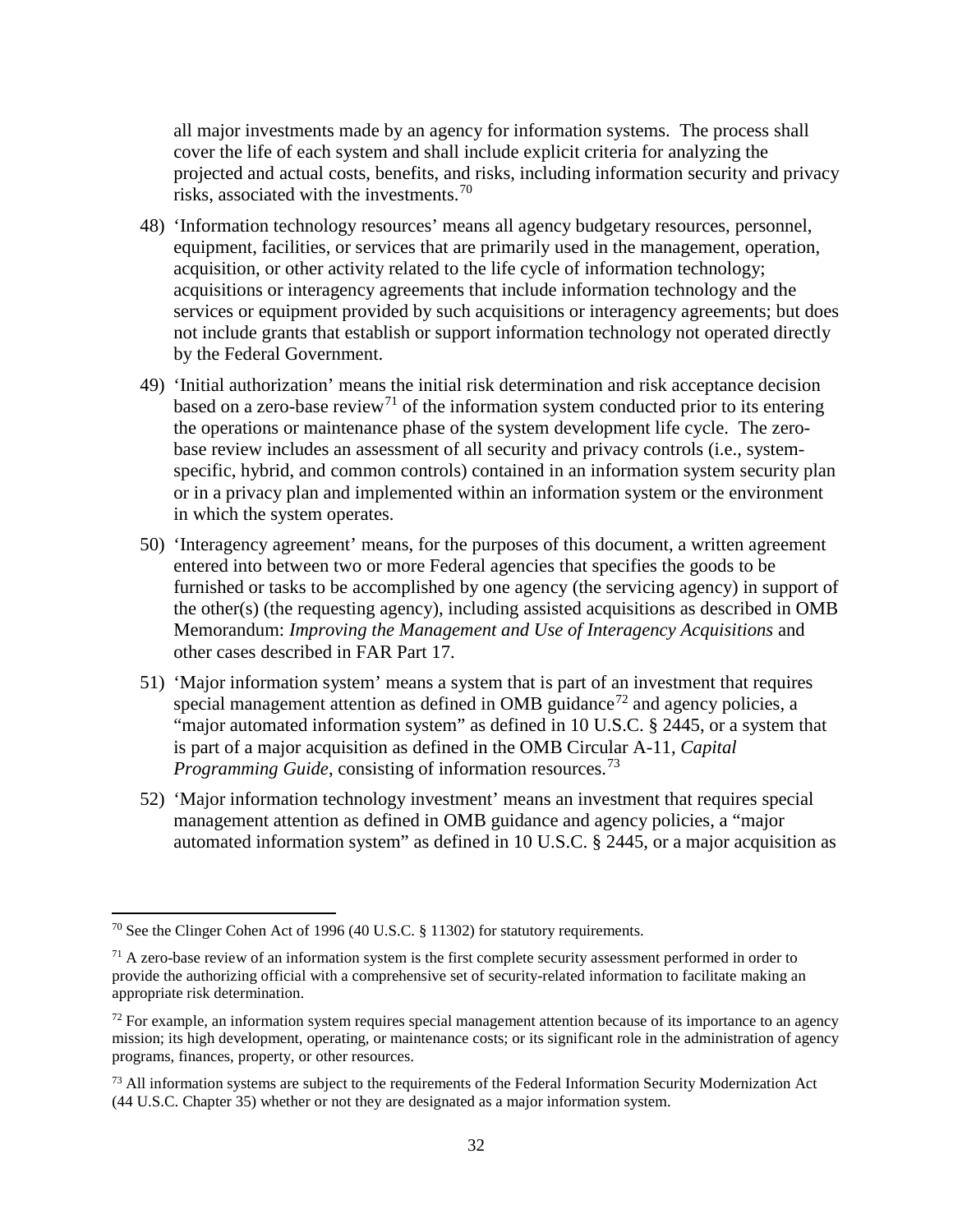defined in the OMB Circular A-11, *Capital Programming Guide*, consisting of information resources.

- 53) 'National security system' means any information system (including any telecommunications system) used or operated by an agency or by a contractor of an agency, or other organization on behalf of an agency, the function, operation, or use of which involves intelligence activities; involves cryptologic activities related to national security; involves command and control of military forces; involves equipment that is an integral part of a weapon or weapons system; or is critical to the direct fulfillment of military or intelligence missions (excluding a system that is to be used for routine administrative and business applications, for example, payroll, finance, logistics, and personnel management applications); or is protected at all times by procedures established for information that have been specifically authorized under criteria established by an executive order or an Act of Congress to be kept classified in the interest of national defense or foreign policy (44 U.S.C. § 3552).
- 54) 'Ongoing authorization' means the risk determinations and risk acceptance decisions subsequent to the initial authorization, taken at agreed-upon and documented frequencies in accordance with the agency's mission or business requirements and agency risk tolerance. Ongoing authorization is a time-driven or event-driven authorization process whereby the authorizing official is provided with the necessary and sufficient information regarding the security and privacy state of the information system to determine whether the mission or business risk of continued system operation is acceptable.
- 55) 'Open data' means publicly available data that are made available consistent with relevant privacy, confidentiality, security, and other valid access, use, and dissemination restrictions, and are structured in a way that enables the data to be fully discoverable and usable by end users. Generally, open data are consistent with principles, explained in OMB guidance, of such data being public, accessible, machine-readable, described, reusable, complete, timely, and managed post-release.
- 56) 'Overlay' means a specification of security or privacy controls, control enhancements, supplemental guidance, and other supporting information employed during the tailoring process, that is intended to complement (and further refine) security control baselines. The overlay specification may be more stringent or less stringent than the original security control baseline specification and can be applied to multiple information systems. (See "tailoring" definition.)
- 57) 'Personally identifiable information' means information that can be used to distinguish or trace an individual's identity, either alone or when combined with other information that is linked or linkable to a specific individual.
- 58) 'Privacy continuous monitoring' means maintaining ongoing awareness of privacy risks and assessing privacy controls at a frequency sufficient to ensure compliance with applicable privacy requirements and to manage privacy risks.
- 59) 'Privacy continuous monitoring program' means an agency-wide program that implements the agency's privacy continuous monitoring strategy and maintains ongoing awareness of threats and vulnerabilities that may pose privacy risks; monitors changes to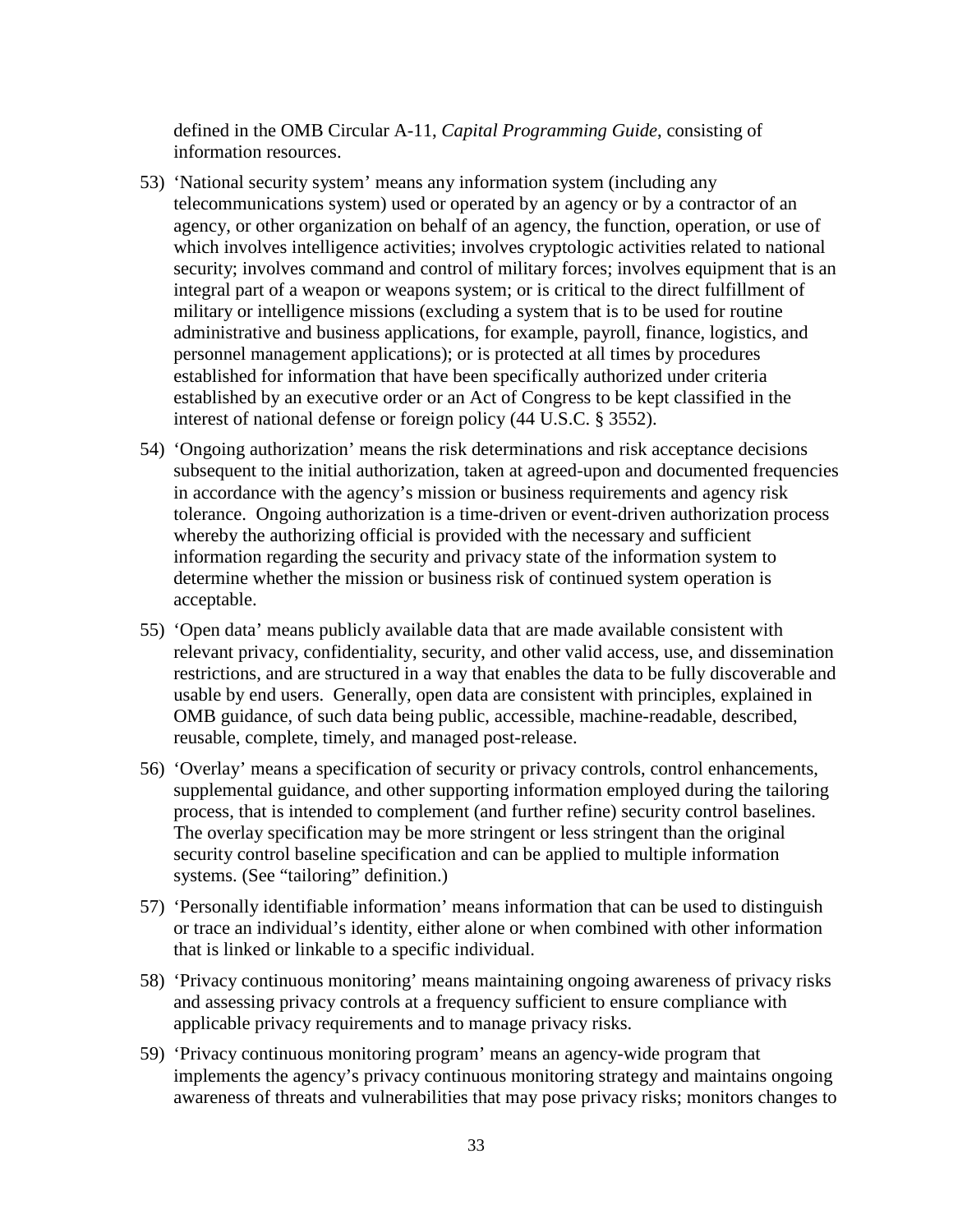information systems and environments of operation that create, collect, use, process, store, maintain, disseminate, disclose, or dispose of PII; and conducts privacy control assessments to verify the continued effectiveness of all privacy controls selected and implemented at an agency across the agency risk management tiers to ensure continued compliance with applicable privacy requirements and manage privacy risks.

- 60) 'Privacy continuous monitoring strategy' means a formal document that catalogs the available privacy controls implemented at an agency across the agency risk management tiers and ensures that the controls are effectively monitored on an ongoing basis by assigning an agency-defined assessment frequency to each control that is sufficient to ensure compliance with applicable privacy requirements and to manage privacy risks.
- 61) 'Privacy control' means the administrative, technical, and physical safeguards employed within an agency to ensure compliance with applicable privacy requirements and manage privacy risks.
- 62) 'Privacy control assessment' means the assessment of privacy controls to determine whether the controls are implemented correctly, operating as intended, and sufficient to ensure compliance with applicable privacy requirements and manage privacy risks. A privacy control assessment is both an assessment and a formal document detailing the process and the outcome of the assessment.
- 63) 'Privacy impact assessment' means an analysis of how information is handled to ensure handling conforms to applicable legal, regulatory, and policy requirements regarding privacy; to determine the risks and effects of creating, collecting, using, processing, storing, maintaining, disseminating, disclosing, and disposing of information in identifiable form in an electronic information system; and to examine and evaluate protections and alternate processes for handling information to mitigate potential privacy concerns. A privacy impact assessment is both an analysis and a formal document detailing the process and the outcome of the analysis.
- 64) 'Privacy program plan' means a formal document that provides an overview of an agency's privacy program, including a description of the structure of the privacy program, the resources dedicated to the privacy program, the role of the Senior Agency Official for Privacy and other privacy officials and staff, the strategic goals and objectives of the privacy program, and the program management controls and common controls in place or planned for meeting applicable privacy requirements and managing privacy risks.
- 65) 'Privacy plan' means a formal document that details the privacy controls selected for an information system or environment of operation that are in place or planned for meeting applicable privacy requirements and managing privacy risks, details how the controls have been implemented, and describes the methodologies and metrics that will be used to assess the controls.[74](#page-33-0)
- 66) 'Program management control' means, in the context of information security and privacy, a control that is generally implemented at the agency level, independent of any

 $\overline{a}$ 

<span id="page-33-0"></span><sup>&</sup>lt;sup>74</sup> The privacy plan and the information system security plan may be integrated into one consolidated document.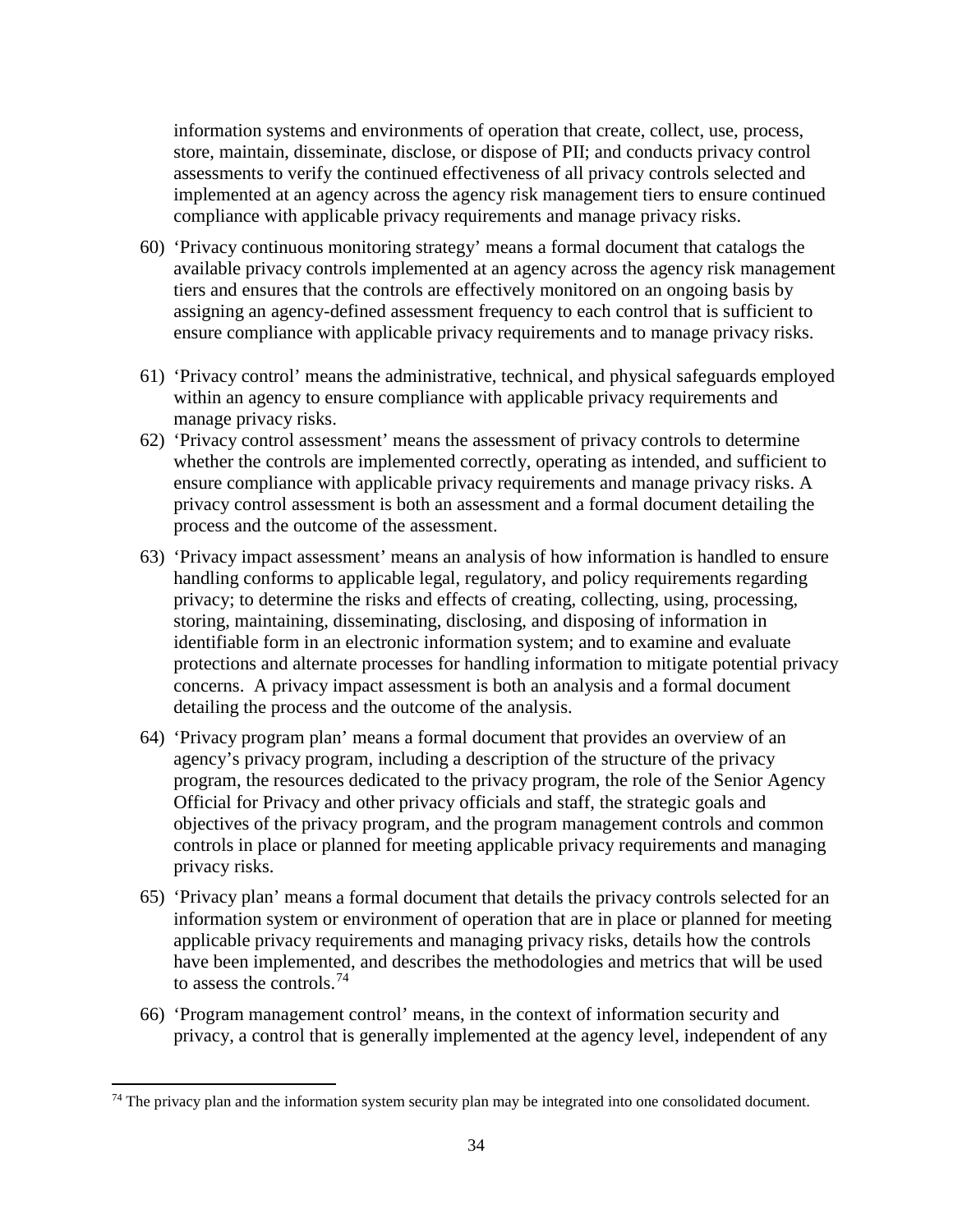particular information system, and essential for managing information security or privacy programs.

- 67) 'Provisioned IT Service' means an information technology service that is owned, operated, and provided by an outside vendor or external government organization, and consumed by the agency.
- 68) 'Public information' means any information, regardless of form or format, that an agency discloses, disseminates, or makes available to the public (44 U.S.C. Chapter 35).
- 69) 'Reauthorization' means the risk determination and risk acceptance decision that occurs after an initial authorization. In general, reauthorization actions may be time-driven or event-driven; however, under ongoing authorization, reauthorization is typically an event-driven action initiated by the authorizing official or directed by the Risk Executive (function) in response to an event that drives risk above the previously agreed-upon agency risk tolerance.
- 70) 'Records' means all recorded information, regardless of form or characteristics, made or received by a Federal agency under Federal law or in connection with the transaction of public business and preserved or appropriate for preservation by that agency or its legitimate successor as evidence of the organization, functions, policies, decisions, procedures, operations, or other activities of the United States Government or because of the informational value of data in them (44 U.S.C. § 3301).
- 71) 'Records management' means the planning, controlling, directing, organizing, training, promoting, and other managerial activities involved with respect to records creation, records maintenance and use, and records disposition in order to achieve adequate and proper documentation of the policies and transactions of the Federal Government and effective and economical management of agency operations (44 U.S.C. § 2901(2)).
- 72) 'Resilience' means the ability to prepare for and adapt to changing conditions and withstand and recover rapidly from disruption. Resilience includes the ability to withstand and recover from deliberate attacks, accidents, or naturally occurring threats or incidents.
- 73) 'Risk' means a measure of the extent to which an entity is threatened by a potential circumstance or event, and typically is a function of: (i) the adverse impact, or magnitude of harm, that would arise if the circumstance or event occurs; and (ii) the likelihood of occurrence.<sup>[75](#page-34-0)</sup>
- 74) 'Risk management' means the program and supporting processes to manage risk to agency operations (including mission, functions, image, reputation), agency assets, individuals, other organizations, and the Nation, and includes: establishing the context for risk-related activities; assessing risk; responding to risk once determined; and monitoring risk over time.
- 75) 'Risk management strategy' means the description of how an agency intends to assess risk, respond to risk, and monitor risk, making explicit and transparent the risk

 $\overline{a}$ 

<span id="page-34-0"></span><sup>75</sup> Risk can include both information security and privacy risks.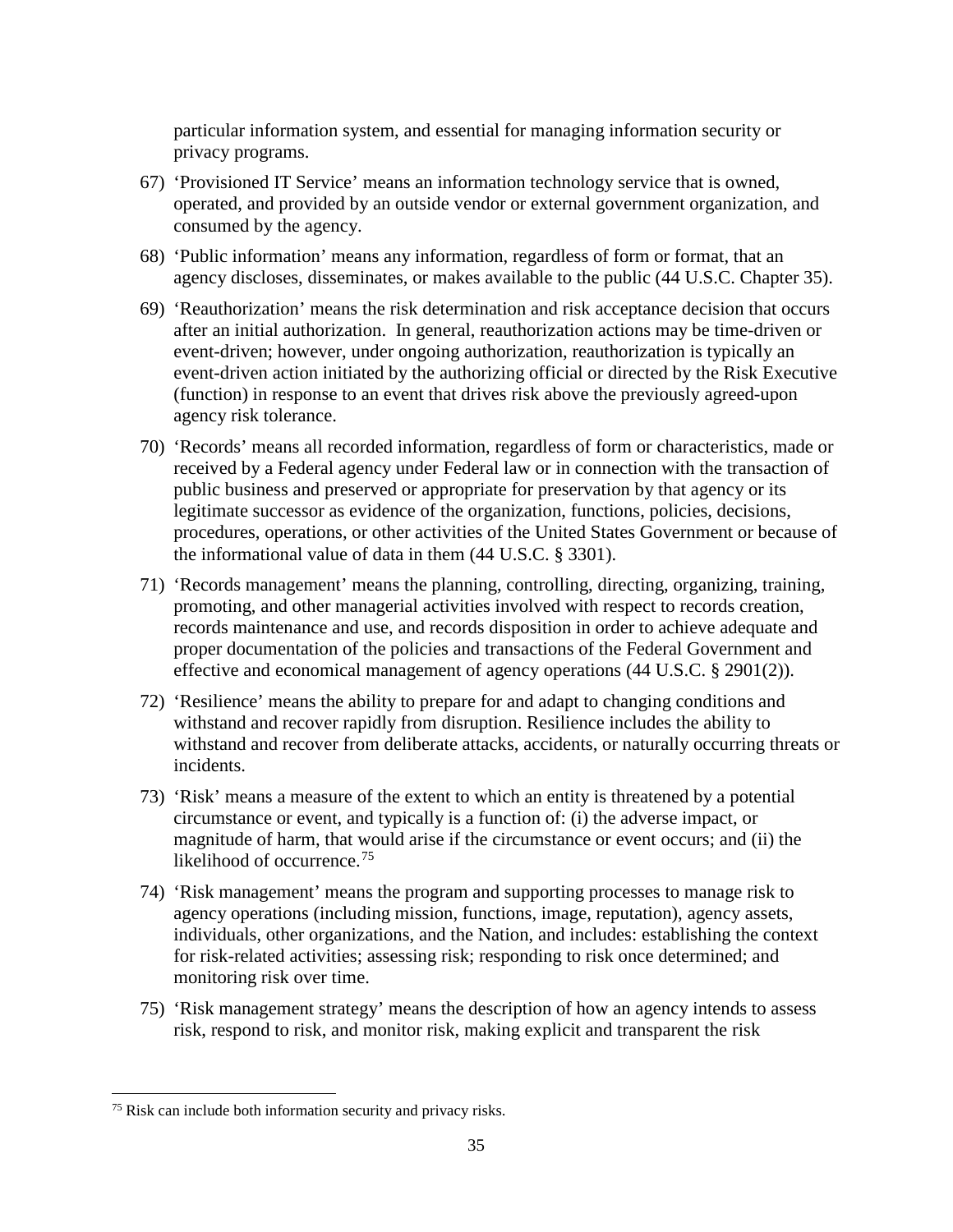perceptions that organizations routinely use in making both investment and operational decisions.

- 76) 'Risk response' means accepting, avoiding, mitigating, sharing, or transferring risk to agency operations, agency assets, individuals, other organizations, or the Nation.
- 77) 'Security category' means the characterization of information or an information system based on an assessment of the potential impact that a loss of confidentiality, integrity, or availability of such information or information system would have on agency operations, agency assets, individuals, other organizations, and the Nation.
- 78) 'Security control' means the safeguards or countermeasures prescribed for an information system or an organization to protect the confidentiality, integrity, and availability of the system and its information.
- 79) 'Security control assessment' means the testing or evaluation of security controls to determine the extent to which the controls are implemented correctly, operating as intended, and producing the desired outcome with respect to meeting the security requirements for an information system or organization.
- 80) 'Security control baseline' means the set of minimum security controls defined for a low-impact, moderate-impact, or high-impact information system.
- 81) 'Senior Agency Official for Privacy' means the senior official, designated by the head of each agency, who has agency-wide responsibility for privacy, including implementation of privacy protections; compliance with Federal laws, regulations, and policies relating to privacy; management of privacy risks at the agency; and a central policy-making role in the agency's development and evaluation of legislative, regulatory, and other policy proposals.
- 82) 'Senior Agency Official for Records Management' means the senior official who has direct responsibility for ensuring that the agency efficiently and appropriately complies with all applicable records management statutes, regulations, NARA policy and OMB policy.
- 83) 'Supply chain' means a linked set of resources and processes between multiple tiers of developers that begins with the sourcing of products and services and extends through the design, development, manufacturing, processing, handling, and delivery of products and services to the acquirer.
- 84) 'Supply chain risk' means risks that arise from the loss of confidentiality, integrity, or availability of information or information systems and reflect the potential adverse impacts to organizational operations (including mission, functions, image, or reputation), organizational assets, individuals, other organizations, and the Nation.
- 85) 'Supply chain risk management' means the process of identifying, assessing, and mitigating the risks associated with the global and distributed nature of information and communications technology product and service supply chains.
- 86) 'System-specific control' means a security or privacy control for an information system that is implemented at the system level and is not inherited by any other information system.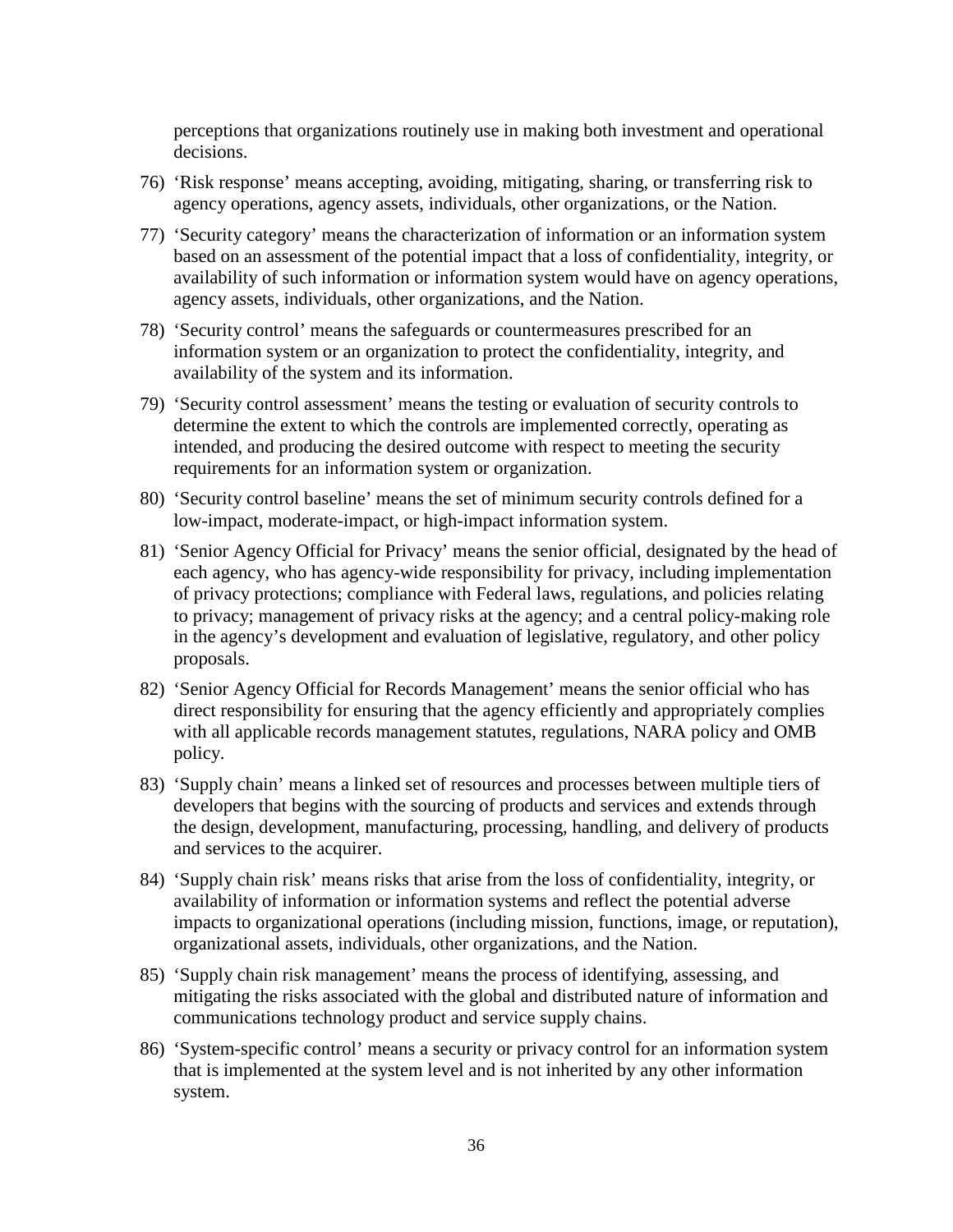- 87) 'Systems security engineering' means a specialty engineering discipline of systems engineering. It applies scientific, mathematical, engineering, and measurement concepts, principles, and methods to deliver, consistent with defined constraints and necessary trade-offs, a trustworthy asset protection capability that satisfies stakeholder requirements; is seamlessly integrated into the delivered system; and presents residual risk that is deemed acceptable and manageable to stakeholders.
- 88) 'Tailoring' means the process by which security control baselines are modified by identifying and designating common controls; applying scoping considerations; selecting compensating controls; assigning specific values to agency-defined control parameters; supplementing baselines with additional controls or control enhancements; and providing additional specification information for control implementation. The tailoring process may also be applied to privacy controls. (See "overlay" definition.)
- 89) 'TechStat' means a face-to-face, evidence-based accountability review of an IT investment that enables the Federal Government to intervene to turn around, halt, or terminate IT projects that are failing or are not producing results for the American people.
- 90) 'Trustworthy information system' means an information system that is believed to be capable of operating within defined levels of risk despite the environmental disruptions, human errors, structural failures, and purposeful attacks that are expected to occur in its environment of operation.
- b. Terms that are not specifically defined in this section are assumed to have standard dictionary meanings, or are defined in other OMB policy.

## **11. Inquiries**

All questions or inquiries should be addressed to the Office of Management and Budget, Washington, D.C. 20503. Telephone: (202) 395-0379 or (202) 395-3785 or Email: [A130@omb.eop.gov.](mailto:A130@omb.eop.gov)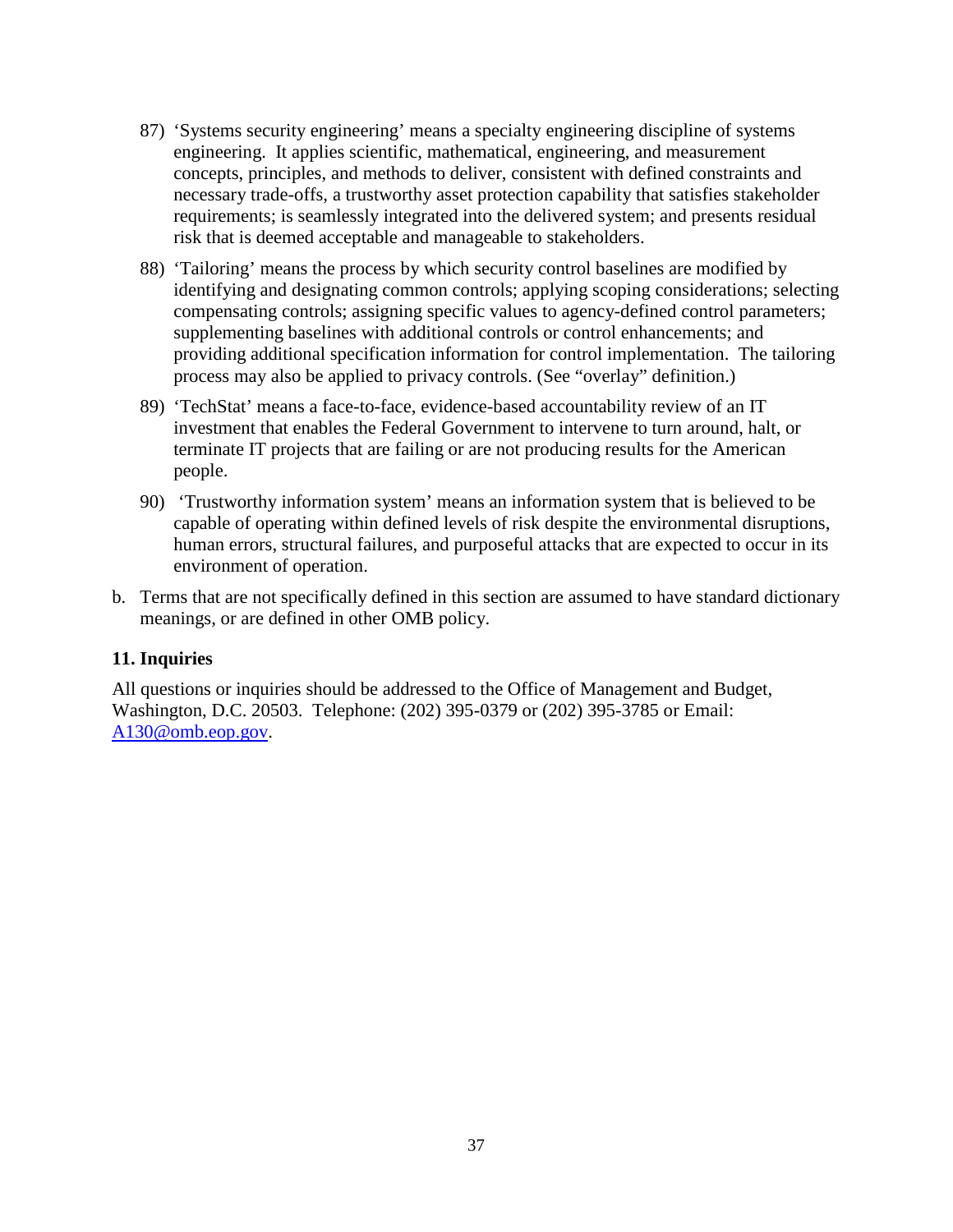# **Appendix I to OMB Circular A-130 Responsibilities for Protecting and Managing Federal Information Resources**

## **1. Introduction**

Agencies of the Federal Government depend on the secure acquisition, processing, storage, transmission, and disposition of information to carry out their core missions and business functions. This allows diverse information resources ranging from large enterprise information systems (or systems of systems) to small mobile computing devices to collect, process, store, maintain, transmit, and disseminate this information. The information relied upon is subject to a range of threats that could potentially harm or adversely affect organizational operations (e.g., mission, functions, image, or reputation), organizational assets, individuals, other organizations, or the Nation. These threats include environmental disruptions, purposeful attacks, structural failures, human errors, and other threats that can compromise Federal information resources. Personnel at all levels of the Federal Government must understand how to manage information security and protect privacy.

Federal agencies must implement information security programs and privacy programs with the flexibility to meet current and future information management needs and the sufficiency to comply with Federal requirements and manage risks. Emerging technologies and services may continue to shift the ways in which agencies acquire, develop, manage, and use information and technology. As technologies and services continue to change, so will the threat environment. Agency programs must have the capability to identify, respond to, and recover from current threats while protecting their information resources and the privacy of the individuals whose information they maintain. The programs must also have the capability to address new and emerging threats. To be effective, information security and privacy considerations must be part of the day-to-day operations of agencies. This can best be accomplished by planning for the requisite security and privacy capabilities as an integral part of the agency strategic planning and risk management processes, not as a separate activity. This includes, but is not limited to, the integration of Federal information security and privacy requirements (and security and privacy controls) into the enterprise architecture, system development life cycle activities, systems engineering processes, and acquisition processes.

To ensure that Federal agencies can successfully carry out their assigned missions and business operations in an environment of sophisticated and complex threats, they must deploy systems that are both trustworthy and resilient. To increase the level of trustworthiness and resilience of Federal information systems, the systems should employ technologies that can significantly increase the built-in protection capability of those systems and make them inherently less vulnerable. This can require a significant investment in appropriate architectures and the application of systems engineering concepts and principles in the design of Federal information systems.

As Federal agencies take advantage of emerging information technologies and services to obtain more effective mission and operational capabilities, achieve greater efficiencies, and reduce costs, they must also apply the principles and practices of risk management, information security, and privacy to the acquisition and use of those technologies and services. While there are certain security and privacy requirements and associated controls that are mandatory, agencies are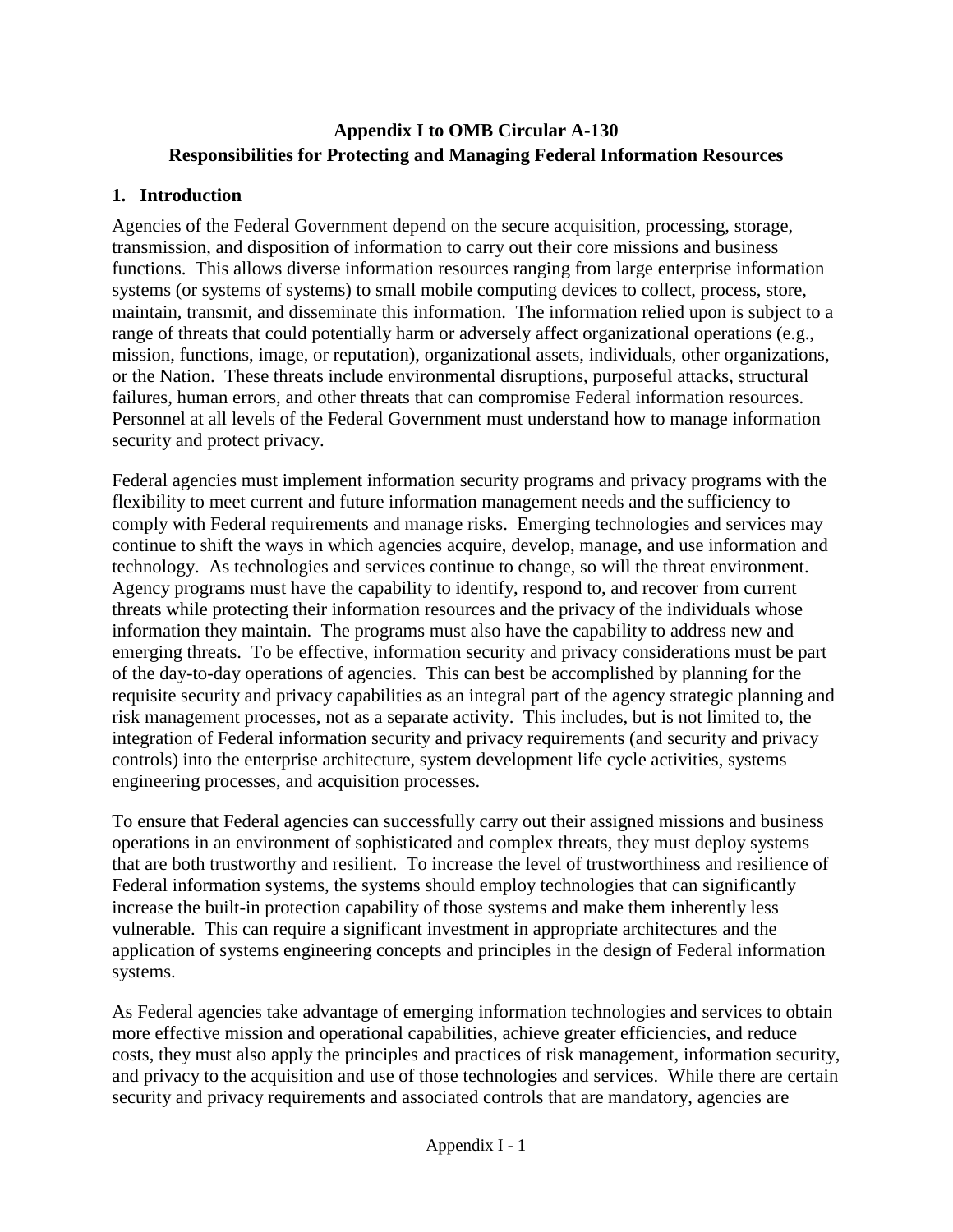required to employ risk-based approaches and decision making to ensure that security and privacy capabilities are sufficient to protect agency assets, operations, and individuals. Such risk-based approaches involve framing, assessing, responding to, and monitoring security and privacy risks on an ongoing basis. Risk-based approaches can also support potential performance improvements and cost savings when agencies make decisions about maintaining, modernizing, or replacing existing information technologies and services or implementing new technologies and services that leverage internal, other government, or private sector innovative and market-driven solutions. These responsibilities extend to the creation, collection, use, processing, storage, maintenance, dissemination, disclosure, and disposal of Federal information when such information is hosted by non-Federal entities on behalf of the Federal Government. Ultimately, agency heads remain responsible and accountable for ensuring that information management practices comply with all Federal requirements, that information security and privacy programs are appropriately managed, and that Federal information is adequately protected commensurate with the risk resulting from the unauthorized access, use, disclosure, disruption, modification, or destruction of such information.

## **2. Purpose**

 $\overline{a}$ 

This Appendix establishes minimum requirements for Federal information security programs, assigns Federal agency responsibilities for the security of information and information systems, and links agency information security programs and agency management control systems established in accordance with OMB Circular A-123, *Management's Responsibility for Enterprise Risk Management and Internal Controls*. This Appendix also establishes requirements for Federal agency privacy programs, assigns responsibilities for privacy program management, and describes how agencies should take a coordinated approach to implementing information security and privacy controls. Additionally, this Appendix incorporates requirements of statute, such as FISMA (44 U.S.C. Chapter 35), the E-Government Act of 2002 (44 U.S.C. Chapters 35 and 36), the Paperwork Reduction Act (44 U.S.C. Chapter 35), and the Privacy Act of 1974, and responsibilities assigned in executive orders and Presidential directives.

# **3. General Requirements**

- a. Agencies shall implement an agency-wide risk management process that frames, assesses, responds to, and monitors information security and privacy risk on an ongoing basis across the three organizational tiers (i.e., organization level, mission or business process level, and information system level). [76](#page-38-0)
- b. Agencies shall develop, implement, document, maintain, and oversee agency-wide information security and privacy programs including people, processes, and technologies to:
	- 1) Provide for agency information security and privacy policies, planning, budgeting, management, implementation, and oversight;

<span id="page-38-0"></span><sup>76</sup> NIST SP 800-39, *Managing Information Security Risk: Organization, Mission, and Information System View,* provides additional information on risk management processes and strategies. See also Section 5.b of this Appendix.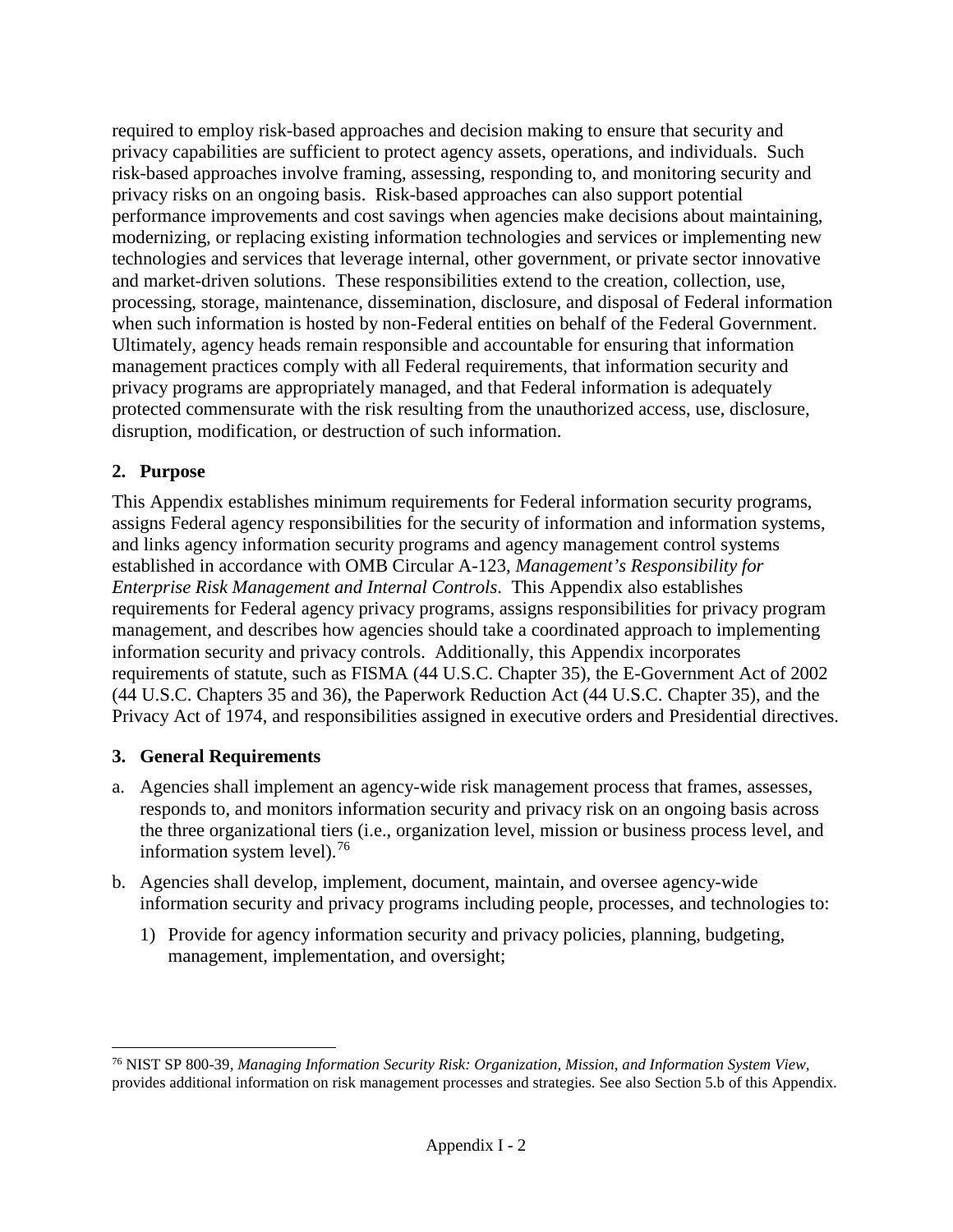- 2) Protect information and information systems from unauthorized access, use, disclosure, disruption, modification, or destruction in order to provide for their confidentiality, integrity, and availability;
- 3) Provide adequate security for all information created, collected, processed, stored, transmitted, disseminated, or disposed of by or on behalf of the agency, to include Federal information residing in contractor information systems and networks;
- 4) Cost-effectively manage information security and privacy risks, which includes reducing such risks to an acceptable level;
- 5) Implement a risk management framework to guide and inform the categorization of Federal information and information systems; the selection, implementation, and assessment of security and privacy controls; the authorization of information systems and common controls; and the continuous monitoring of information systems;
- 6) Implement security and privacy controls, and verify that they are operating as intended, and continuously monitored and assessed; put procedures in place so that security and privacy controls remain effective over time, and that steps are taken to maintain risk at an acceptable level within organizational risk tolerance;
- 7) Employ systems security engineering principles, concepts, and techniques during the life cycle of information systems to facilitate the development, deployment, operation, and sustainment of trustworthy and adequately secure systems;
- 8) Implement supply chain risk management principles to protect against the insertion of counterfeits, unauthorized production, tampering, theft, insertion of malicious software, as well as poor manufacturing and development practices throughout the system development life cycle;
- 9) Implement policies and procedures to ensure that all personnel are held accountable for complying with agency-wide information security and privacy requirements and policies;
- 10) Ensure that, in a timely manner, agency CIOs and SAOPs are made aware of information systems and components that cannot be appropriately protected or secured and that such systems are given a high priority for upgrade, replacement, or retirement; $77$ and
- 11) Ensure ongoing collaboration between the senior agency information security officer and the SAOP to ensure coordination of security and privacy activities.
- c. Agencies that share PII shall require, as appropriate, other agencies and entities with which they share PII to maintain the PII in an information system with a particular NIST FIPS Publication 199 confidentiality impact level, as determined by the agency sharing the PII.
- d. Agencies that share PII with other agencies or entities shall impose, where appropriate, conditions (including the selection and implementation of particular security and privacy controls) that govern the creation, collection, use, processing, storage, maintenance,

l

<span id="page-39-0"></span> $77$  Until such information systems or components are appropriately dispositioned, agencies are expected to immediately implement interim remediation measures such as limiting access or connectivity.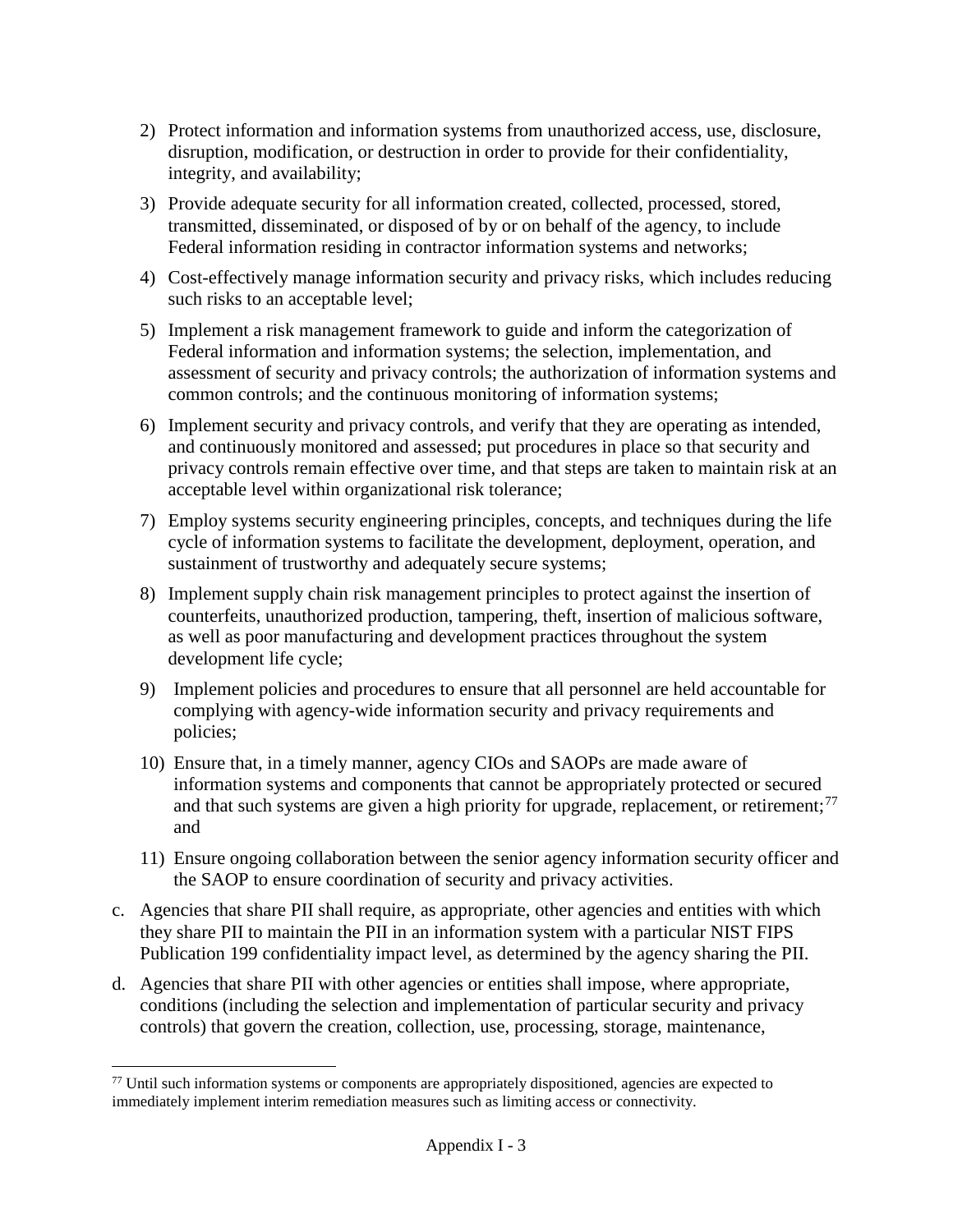dissemination, disclosure, and disposal of the PII through written agreements, including contracts, data use agreements, information exchange agreements, and memoranda of understanding.

- e. Agencies shall protect Controlled Unclassified Information (CUI) and shall apply NIST FIPS and NIST (800-series) SPs, as appropriate. This includes limiting the disclosure of proprietary information to that which is legally authorized, and impose appropriate conditions on use where a continuing obligation to ensure the confidentiality of the information exists.
- f. Agencies shall ensure compliance with all applicable statutory, regulatory, and policy requirements and develop and maintain effective information security and privacy programs. This includes using privacy impact assessments and other tools to manage privacy risks.
- g. Agencies shall implement policies issued by OMB, as well as requirements issued by the Department of Commerce, DHS, GSA, and OPM. This includes applying the standards and guidelines contained in NIST FIPS, NIST (800-series) SPs, and, where appropriate and directed by OMB, NISTIRs.

## **4. Specific Requirements[78](#page-40-0)**

a. Security Categorization

Agencies shall:

- 1) Identify authorization boundaries for information systems in accordance with NIST SPs 800-18 and 800-37; and
- 2) Categorize information and information systems, in accordance with FIPS Publication 199 and NIST SP 800-60, considering potential adverse security and privacy impacts to organizational operations and assets, individuals, other organizations, and the Nation.
- b. Planning, Budgeting, and Enterprise Architecture

Agencies shall:

- 1) Identify and plan for the resources needed to implement information security and privacy programs;
- 2) Ensure that information security and privacy are addressed throughout the life cycle of each agency information system, and that security and privacy activities and costs are identified and included in IT investment capital plans and budgetary requests;
- 3) Plan and budget to upgrade, replace, or retire any information systems for which security and privacy protections commensurate with risk cannot be effectively implemented;

<span id="page-40-0"></span>l  $78$  The requirements in this section represent those areas deemed to be of fundamental importance to the achievement of effective agency information security programs and those areas deemed to require specific emphasis by OMB. The security programs developed and executed by agencies need not be limited to the aforementioned areas but can employ a comprehensive set of safeguards and countermeasures based on the principles, concepts, and methodologies defined NIST standards and guidelines.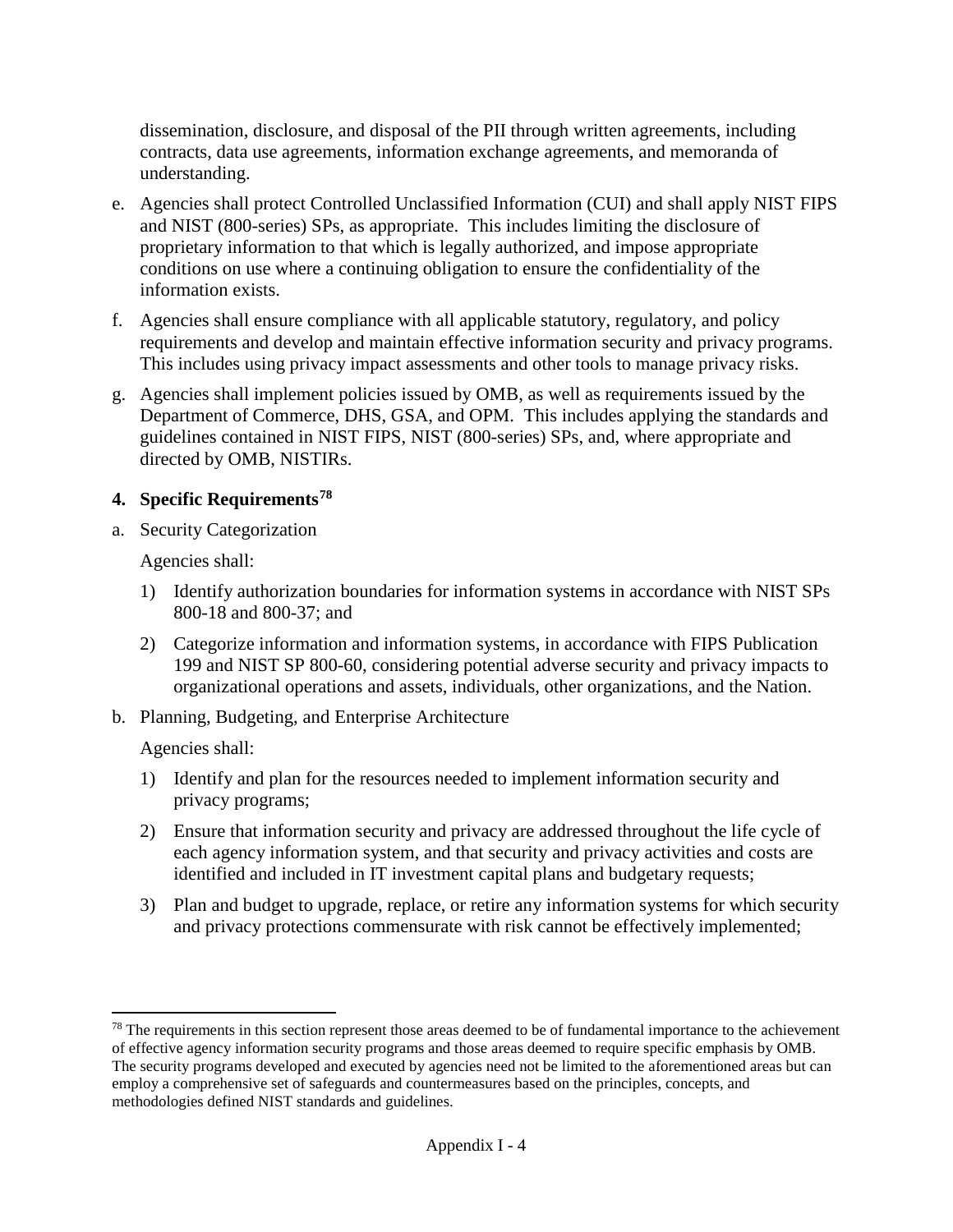- 4) Ensure that investment plans submitted to OMB as part of the budget process meet the information security and privacy requirements appropriate for the life cycle stage of the investment; and
- 5) Incorporate Federal information security and privacy requirements into the agency's enterprise architecture to ensure that risk is addressed and information systems achieve the necessary levels of trustworthiness, protection, and resilience.
- c. Plans, Controls, and Assessments

Agencies shall:

 $\overline{a}$ 

- 1) Develop and maintain an information security program plan that provides an overview of the organization-wide information security requirements and documents the program management controls and common controls in place or planned for meeting those requirements;
- 2) Develop and maintain a privacy program plan that provides an overview of the agency's privacy program, including a description of the structure of the privacy program, the resources dedicated to the privacy program, the role of the Senior Agency Official for Privacy and other privacy officials and staff, the strategic goals and objectives of the privacy program, the program management controls and common controls in place or planned for meeting applicable privacy requirements and managing privacy risks, and any other information determined necessary by the agency's privacy program;
- 3) Employ a system life cycle process that incorporates the principles, concepts, methods, and techniques of systems security engineering to ensure the development of trustworthy and resilient information systems;
- 4) Develop supply chain risk management plans as described in NIST SP 800-161 to ensure the integrity, security, resilience, and quality of information systems;
- 5) Employ a process to select and implement security controls for information systems and the environments in which those systems operate<sup> $\tilde{79}$  $\tilde{79}$  $\tilde{79}$ </sup> that satisfies the minimum information security requirements in FIPS Publication 200 and security control baselines in NIST SP [80](#page-41-1)0-53, tailored as appropriate; $80$
- 6) Employ a process to select and implement privacy controls for information systems and programs that satisfies applicable privacy requirements in OMB guidance, including, but not limited to, Appendix I to this Circular and OMB Circular A-108, *Federal Agency Responsibilities for Review, Reporting, and Publication under the Privacy Act*;
- 7) Implement information system security using sound systems security engineering principles, concepts, methods, practices, and techniques;
- 8) Develop and maintain security plans for information systems to document which security controls have been selected and how those controls have been implemented;

<span id="page-41-0"></span><sup>&</sup>lt;sup>79</sup> The environment of operation includes the physical surroundings in which an information system processes, stores, and transmits information. Agencies should take the environment into account when selecting, implementing, documenting, and assessing security controls.

<span id="page-41-1"></span><sup>80</sup> Agencies must conduct tailoring activities in accordance with OMB policy.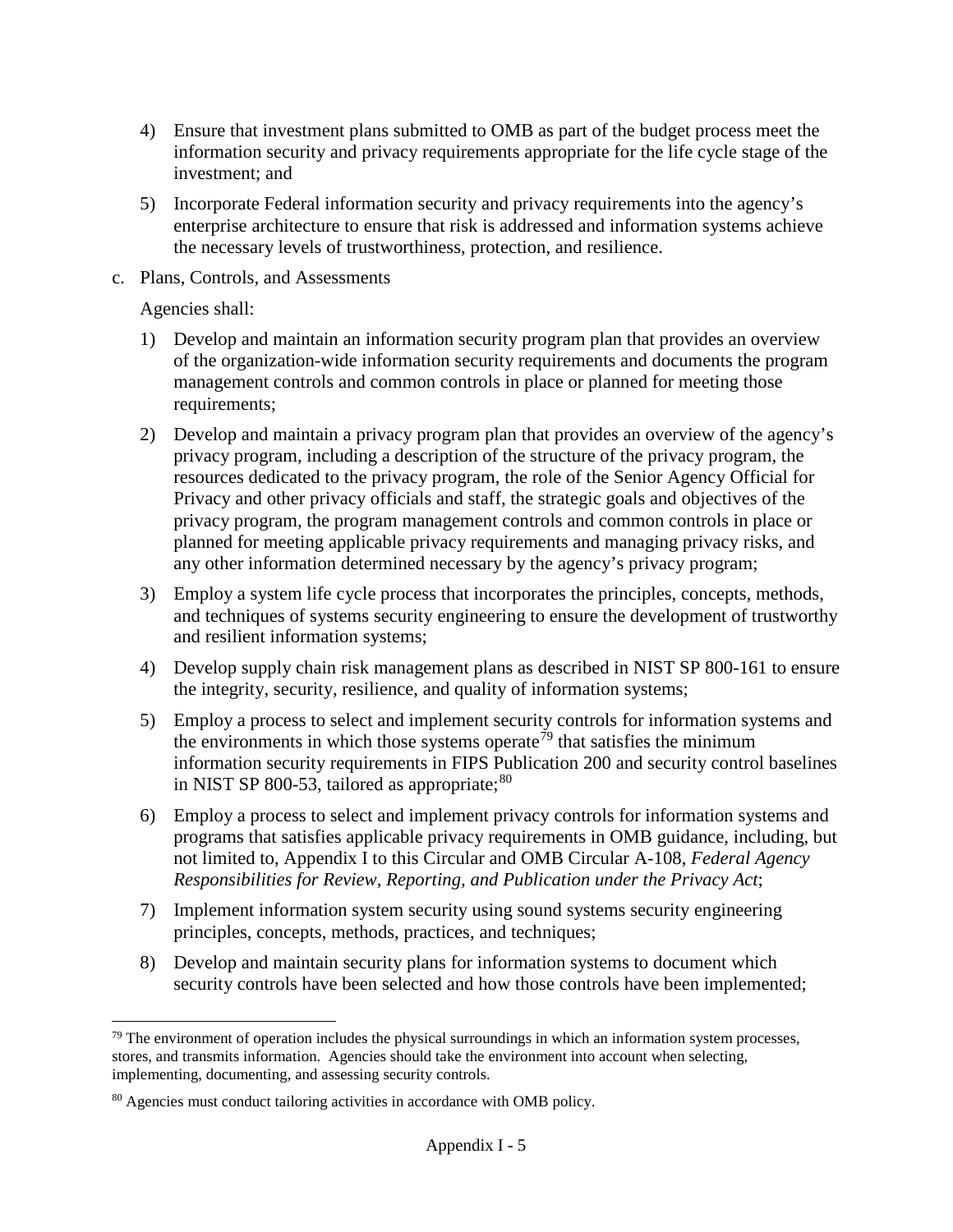- 9) Develop and maintain a privacy plan that details the privacy controls selected for an information system that are in place or planned for meeting applicable privacy requirements and managing privacy risks, details how the controls have been implemented, and describes the methodologies and metrics that will be used to assess the controls;
- 10) Deploy effective security controls to provide Federal employees and contractors with multifactor authentication, digital signature, and encryption capabilities that provide assurance of identity and are interoperable Government-wide and accepted across all Executive Branch agencies;
- 11) Adhere to Government-wide requirements in the deployment and use of identity credentials used by employees and contractors accessing Federal facilities;<sup>[81](#page-42-0)</sup>
- 12) Designate common controls in order to provide cost-effective security and privacy capabilities that can be inherited by multiple agency information systems or programs;<sup>[82](#page-42-1)</sup>
- 13) Conduct and document assessments of all selected and implemented security and privacy controls to determine whether security and privacy controls are implemented correctly, operating as intended, and sufficient to ensure compliance with applicable requirements and to manage security and privacy risks;
- 14) Conduct and document security and privacy control assessments prior to the operation of an information system, and periodically thereafter, consistent with the frequency defined in the agency information security continuous monitoring (ISCM) and privacy continuous monitoring (PCM) strategies and the agency risk tolerance;
- 15) Use agency plans of action and milestones (POA&Ms), and make available or provide access to OMB, DHS, inspectors general, and the U.S. Government Accountability Office, upon request, to record and manage the mitigation and remediation of identified weaknesses and deficiencies, not associated with accepted risks, in agency information systems; and
- 16) Obtain approval from the authorizing official for connections from the information system, as defined by its authorization boundary, to other information systems based on the risk to the agency's operations and assets, individuals, other organizations, and the Nation.

<span id="page-42-0"></span>l <sup>81</sup> NIST SP 800-116, *A Recommendation for the Use of PIV Credentials in Physical Access Control Systems (PACS)*, provides additional information on the use of PIV Credentials, the Government-wide standard identity credential, in physical access control systems. Physical access controls systems, which include, for example, servers, databases, workstations and network appliances in either shared or isolated networks, are considered information systems.

<span id="page-42-1"></span><sup>&</sup>lt;sup>82</sup> When common controls protect multiple agency information systems of differing impact levels, the controls shall be implemented at the highest impact level among the systems. If such controls cannot be implemented at the highest impact level of the information systems, agencies shall factor this situation into their assessments of risk and take appropriate risk mitigation actions (e.g., adding security controls, changing assigned values of security control parameters, implementing compensating controls, changing certain aspects of mission or business processes, or separating the higher impact system into its own domain where it can be afforded appropriate levels of protection).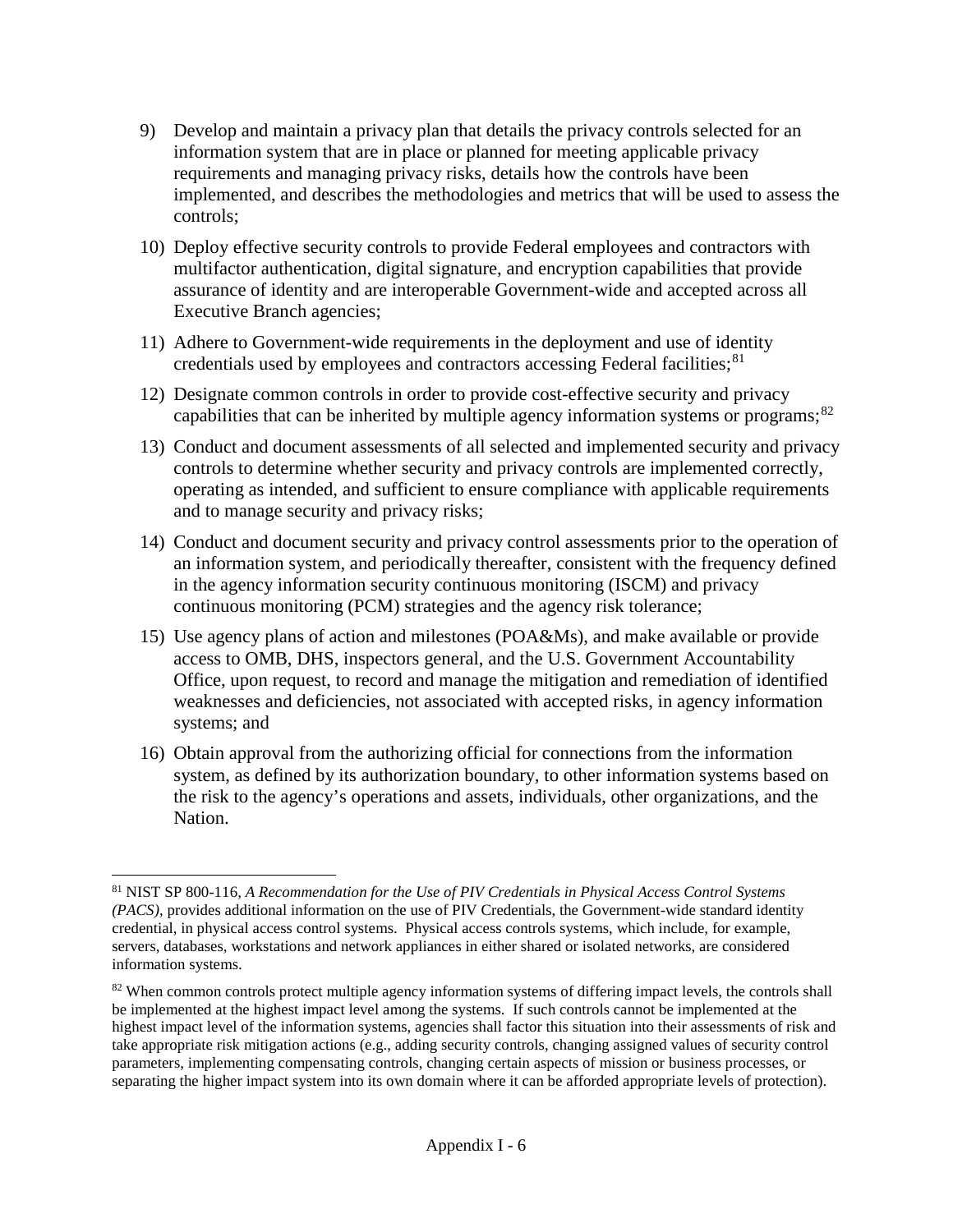d. Authorization to Operate and Continuous Monitoring

Agencies shall:

 $\overline{a}$ 

- 1) Designate senior Federal officials to formally authorize an information system to operate and authorize agency-designated common controls for use;<sup>[83](#page-43-0)</sup>
- 2) Complete an initial authorization to operate for each information system and all agencydesignated common controls based on a determination of, and explicit acceptance of, the risk to agency operations and assets, individuals, other organizations, and the Nation, and prior to operational status;
- 3) Transition information systems and common controls to an ongoing authorization process when eligible for such a process and with the formal approval of the respective authorizing officials;
- 4) Reauthorize information systems and common controls as needed, on a time- or eventdriven basis in accordance with agency risk tolerance;
- 5) Develop and maintain an ISCM strategy to address information security risks and requirements across the organizational risk management tiers;<sup>[84](#page-43-1)</sup>
- 6) Implement and update, in accordance with organization-defined frequency, the ISCM strategy to reflect the effectiveness of deployed controls; significant changes to information systems; and adherence to Federal statutes, policies, directives, instructions, regulations, standards, and guidelines;
- 7) Ensure that all selected and implemented controls are addressed in the ISCM strategy and are effectively monitored on an ongoing basis, as determined by the agency's ISCM program;[85](#page-43-2)
- 8) Establish and maintain an ISCM program that:
	- a) Provides an understanding of agency risk tolerance and helps officials set priorities and manage information security risk consistently throughout the agency;
	- b) Includes metrics that provide meaningful indications of security status and trend analysis at all risk management tiers;
	- c) Ensures the continued effectiveness of all security controls selected and implemented by monitoring controls with the frequencies specified in the ISCM strategy;
	- d) Verifies compliance with information security requirements derived from organizational missions or business functions, Federal statutes, directives, instructions, regulations, policies, standards and guidelines;

<span id="page-43-0"></span><sup>83</sup> Common controls are authorized for operation in the same manner as system-specific controls.

<span id="page-43-1"></span><sup>84</sup> NIST SP 800-39, *Managing Information Security Risk*, defines three risk management tiers for managing information security risk within organizations. These include an organization or governance tier, mission or business process tier, and information system tier.

<span id="page-43-2"></span><sup>&</sup>lt;sup>85</sup> For greater efficiency, the ISCM and PCM strategies may be consolidated into a single unified continuous monitoring strategy. Similarly, the ISCM and PCM programs may also be consolidated into a single unified continuous monitoring program.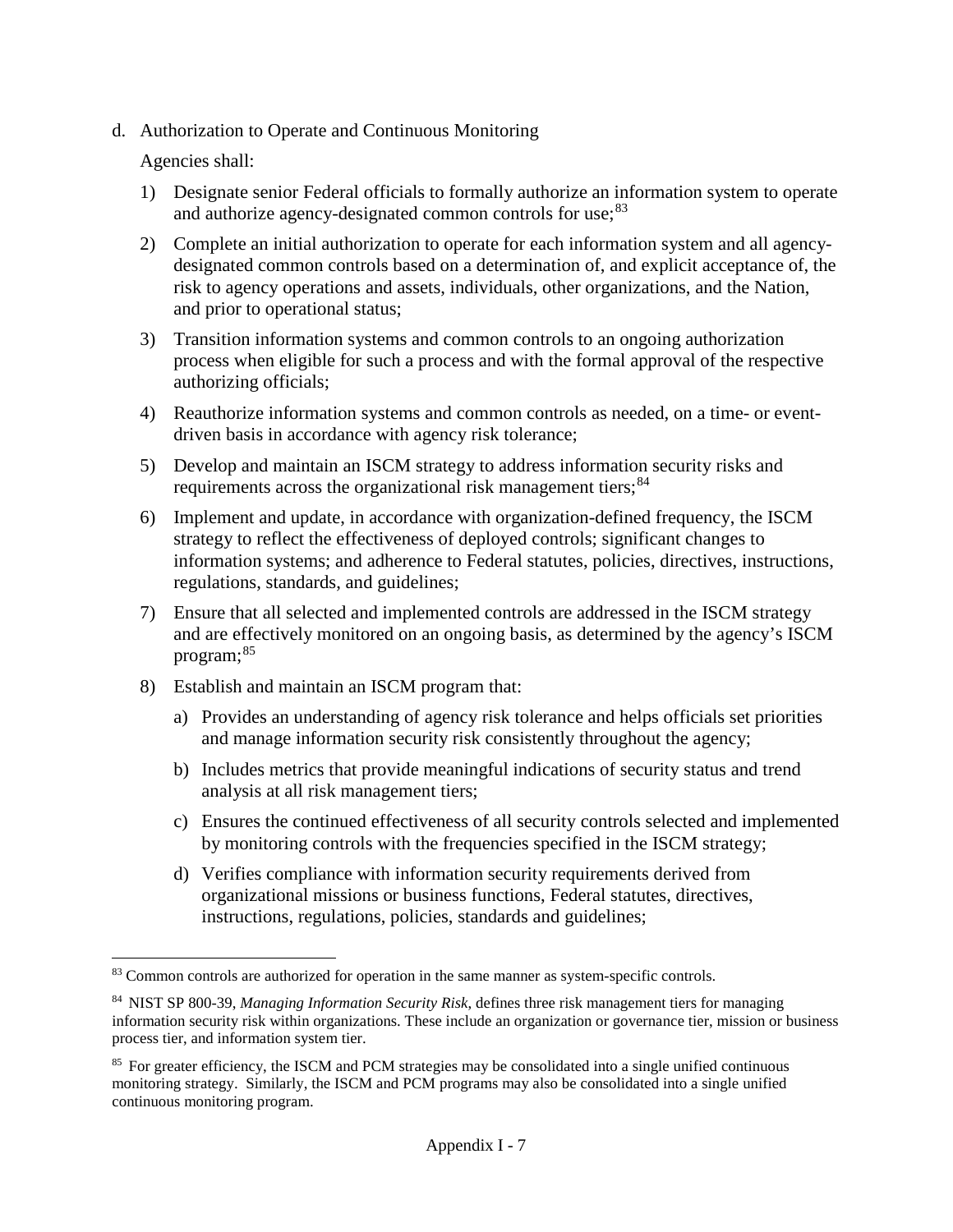- e) Is informed by all applicable agency IT assets to help maintain visibility into the security of those assets and the protection of PII associated with those assets;
- f) Ensures knowledge and control of changes to information systems that have potential to affect security;
- g) Maintains awareness of threats and vulnerabilities that have the potential to affect security, including the mitigation of those threats and vulnerabilities;
- 9) Develop and maintain a PCM strategy, a formal document that:
	- a) Catalogs the available privacy controls implemented at the agency across the agency risk management tiers; and
	- b) Ensures that the privacy controls are effectively monitored on an ongoing basis by assigning an agency-defined assessment frequency to each control that is sufficient to ensure compliance with applicable privacy requirements and to manage privacy risks;
- 10) Establish and maintain an agency-wide PCM program that implements the agency's PCM strategy and:
	- a) Conducts privacy control assessments to verify the continued effectiveness of all privacy controls selected and implemented at the agency across the agency risk management tiers to ensure continued compliance with applicable privacy requirements and manage privacy risks;
	- b) Identifies assessment methodologies and metrics to determine whether privacy controls are implemented correctly, operating as intended, and sufficient to ensure compliance with applicable privacy requirements and manage privacy risks;
	- c) Maintains ongoing awareness of threats and vulnerabilities that may pose privacy risks; and
	- d) Monitors changes to information systems and environments of operation that create, collect, use, process, store, maintain, disseminate, disclose, or dispose of PII;
- 11) Ensure that a robust ISCM program and PCM program are in place before agency information systems are eligible for ongoing authorization; and
- 12) Leverage available Federal shared services, where practicable and appropriate.
- e. Privacy Controls for Federal Information Systems and Programs

The SAOP has agency-wide responsibility and accountability for developing, implementing, and maintaining an agency-wide privacy program to manage privacy risks, develop and evaluate privacy policy, and ensure compliance with all applicable statutes, regulations, and policies regarding the creation, collection, use, processing, storage, maintenance, dissemination, disclosure, and disposal of PII by programs and information systems. The SAOP shall:

1) Develop and maintain a privacy program plan that provides an overview of an agency's privacy program, including a description of the structure of the privacy program, the resources dedicated to the privacy program, the role of the SAOP and other privacy officials and staff, the strategic goals and objectives of the privacy program, and the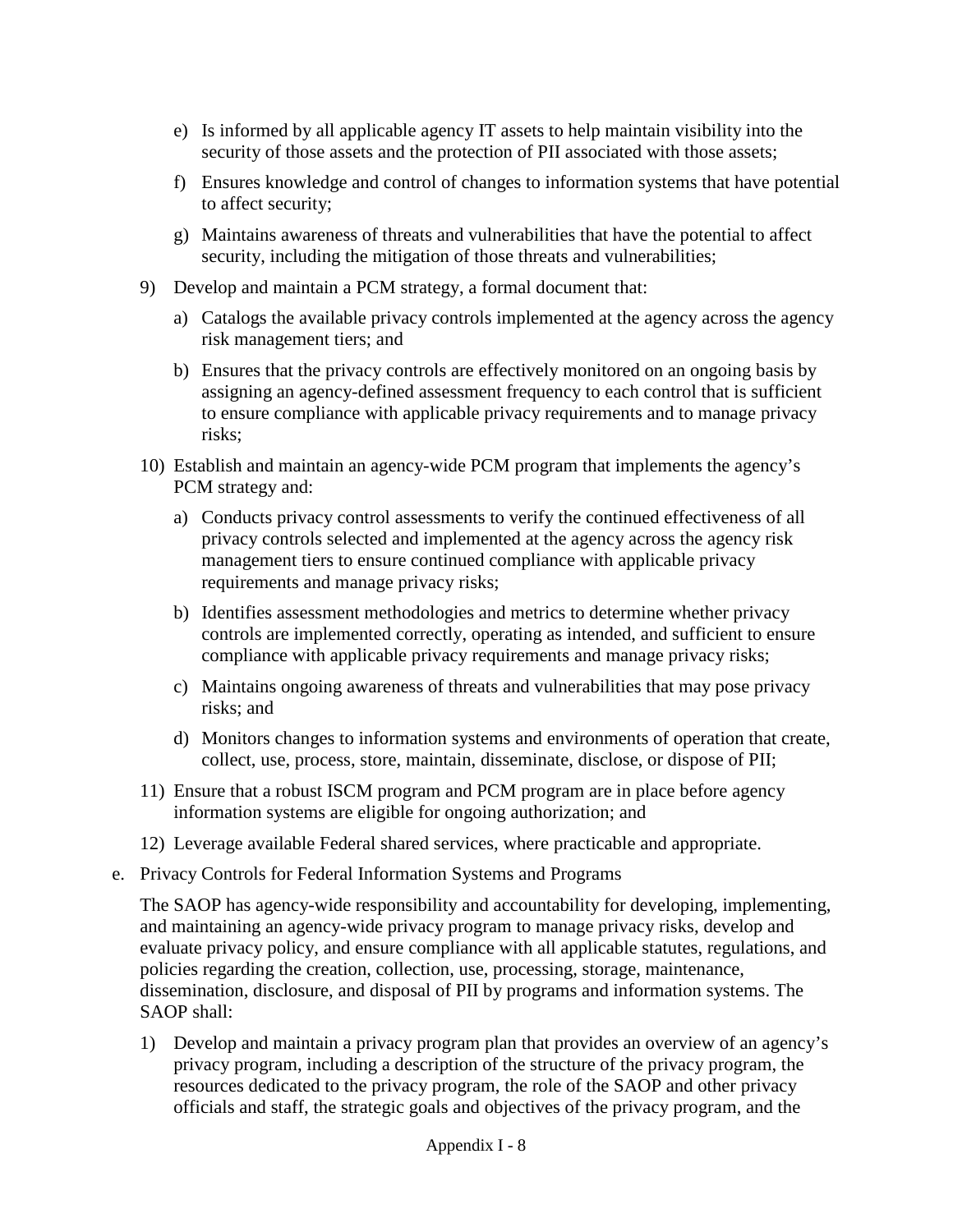program management controls and common controls in place or planned for meeting applicable privacy requirements and managing privacy risks;

- 2) Develop and maintain a PCM strategy and PCM program to maintain ongoing awareness of privacy risks and assess privacy controls at a frequency sufficient to ensure compliance with applicable privacy requirements and manage privacy risks;
- 3) Conduct and document the results of privacy control assessments to verify the continued effectiveness of all privacy controls selected and implemented at the agency across all agency risk management tiers to ensure continued compliance with applicable privacy requirements and manage privacy risks;
- 4) Identify assessment methodologies and metrics to determine whether privacy controls are implemented correctly, operating as intended, and sufficient to ensure compliance with applicable privacy requirements and manage privacy risks;
- 5) Designate which privacy controls will be treated as program management, common, information system-specific, and hybrid privacy controls at the agency;
- 6) Review IT capital investment plans and budgetary requests to ensure that privacy requirements (and associated privacy controls), as well as any associated costs, are explicitly identified and included, with respect to any IT resources that will be used to create, collect, use, process, store, maintain, disseminate, disclose, or dispose of PII;
- 7) Review and approve, in accordance with NIST FIPS Publication 199 and NIST SP 800- 60, the categorization of information systems that create, collect, use, process, store, maintain, disseminate, disclose, or dispose of PII;<sup>[86](#page-45-0)</sup>
- 8) Review and approve the privacy plans for agency information systems prior to authorization, reauthorization, or ongoing authorization;
- 9) Review authorization packages for information systems that create, collect, use, process, store, maintain, disseminate, disclose, or dispose of PII to ensure compliance with applicable privacy requirements and manage privacy risks, prior to authorizing officials making risk determination and acceptance decisions; and
- 10) Coordinate with the CIO, the senior agency information security officer, and other agency officials in implementation of these requirements.
- f. Incident Detection, Response, and Recovery

 $\overline{\phantom{a}}$ 

It is essential that agencies react appropriately to incidents after employing a risk-based approach to selecting and implementing their security and privacy controls for their information and information systems.

<span id="page-45-0"></span><sup>&</sup>lt;sup>86</sup> The categorization of information systems that create, collect, use, process, store, maintain, disseminate, disclose, or dispose of PII will depend on the sensitivity level of the PII, the privacy risks, and the associated risk to agency operations, agency assets, individuals, other organizations, and the Nation. Agencies should generally categorize information systems that create, collect, use, process, store, maintain, disseminate, disclose, or dispose of PII at the moderate or high confidentiality impact level. See Appendix II for additional information regarding the sensitivity level of PII.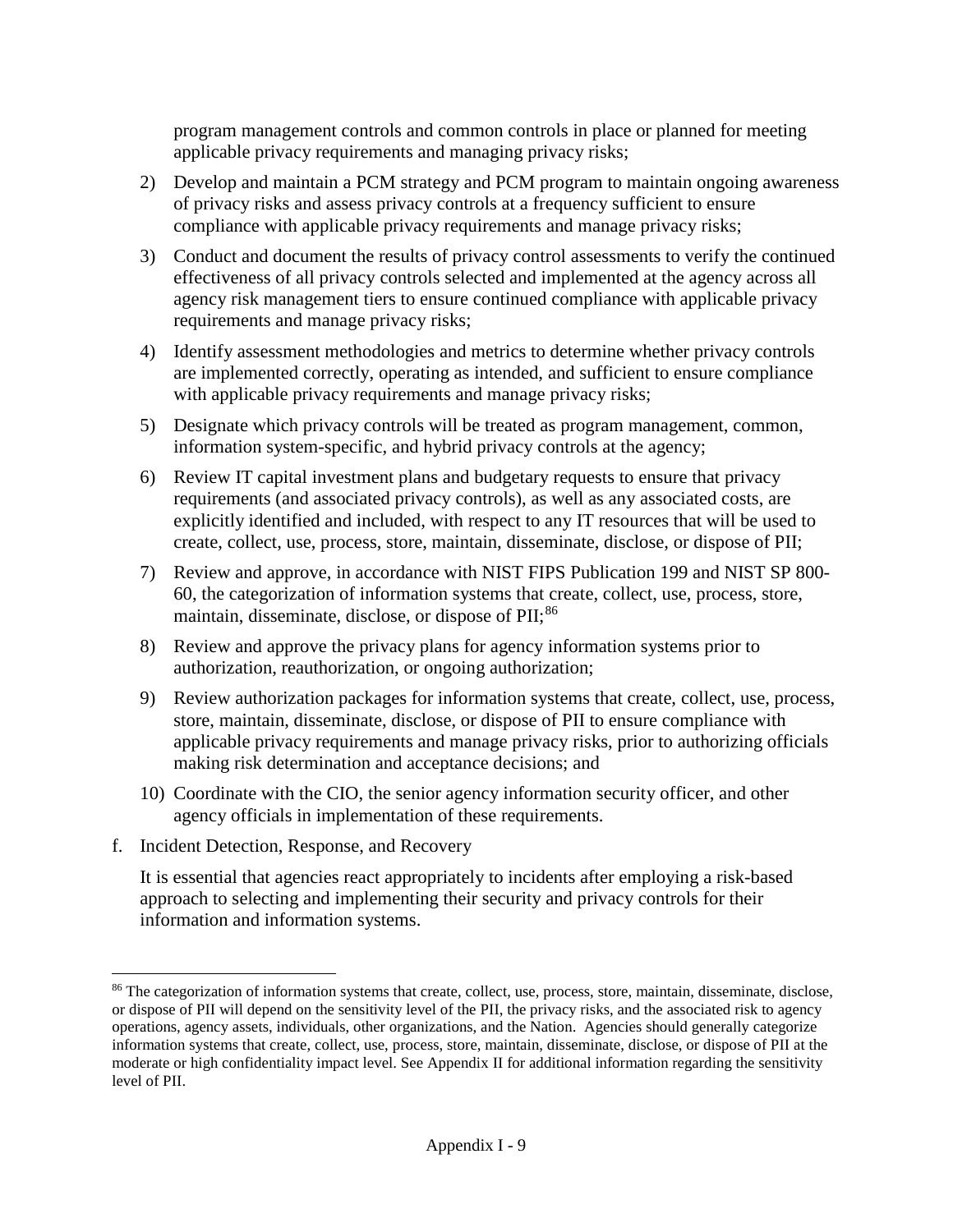# Agencies shall:<sup>[87](#page-46-0)</sup>

- 1) Develop and implement incident management policies and procedures, in accordance with OMB policies and NIST guidelines that address incident detection, response, and recovery. This includes developing and implementing appropriate activities to identify the occurrence of an incident; developing and implementing appropriate activities to take action regarding a detected incident; and developing and implementing the appropriate activities to maintain plans for resilience and to restore any capabilities or services that were impaired due to an incident;
- 2) Designate sensitive positions and execute commensurate security clearance levels for appropriate agency personnel;
- 3) Establish clear roles and responsibilities to ensure the oversight and coordination of incident response activities and that incidents are documented, reported, investigated, and handled;
- 4) Periodically test incident response procedures to ensure effectiveness of such procedures;
- 5) Document lessons learned for incident response and update procedures annually or as required by OMB or DHS;
- 6) Ensure that processes are in place to verify corrective actions;
- 7) Maintain formal incident response capabilities and mechanisms to include notification to affected individuals and adequate training and awareness for employees and contractors on how to report and respond to incidents;
- 8) Implement formal incident management policies to include definitions, detection and analysis, containment, internal and external notification and reporting requirements, incident reporting methods, post-incident procedures, roles and responsibilities, and guidance on how to mitigate impacts to the agency and its respondents following an incident;
- 9) Report incidents to OMB, DHS, the CIO, the SAOP, their respective inspectors general and general counsel, law enforcement, and Congress in accordance with procedures issued by OMB; and
- 10) Provide reports on incidents as required by FISMA, OMB policy, DHS binding operational directives, Federal information security incident center guidelines, NIST guidelines, and agency procedures.

 $\overline{a}$ 

<span id="page-46-0"></span><sup>87</sup> Pursuant to FISMA (44 U.S.C. Chapter 35).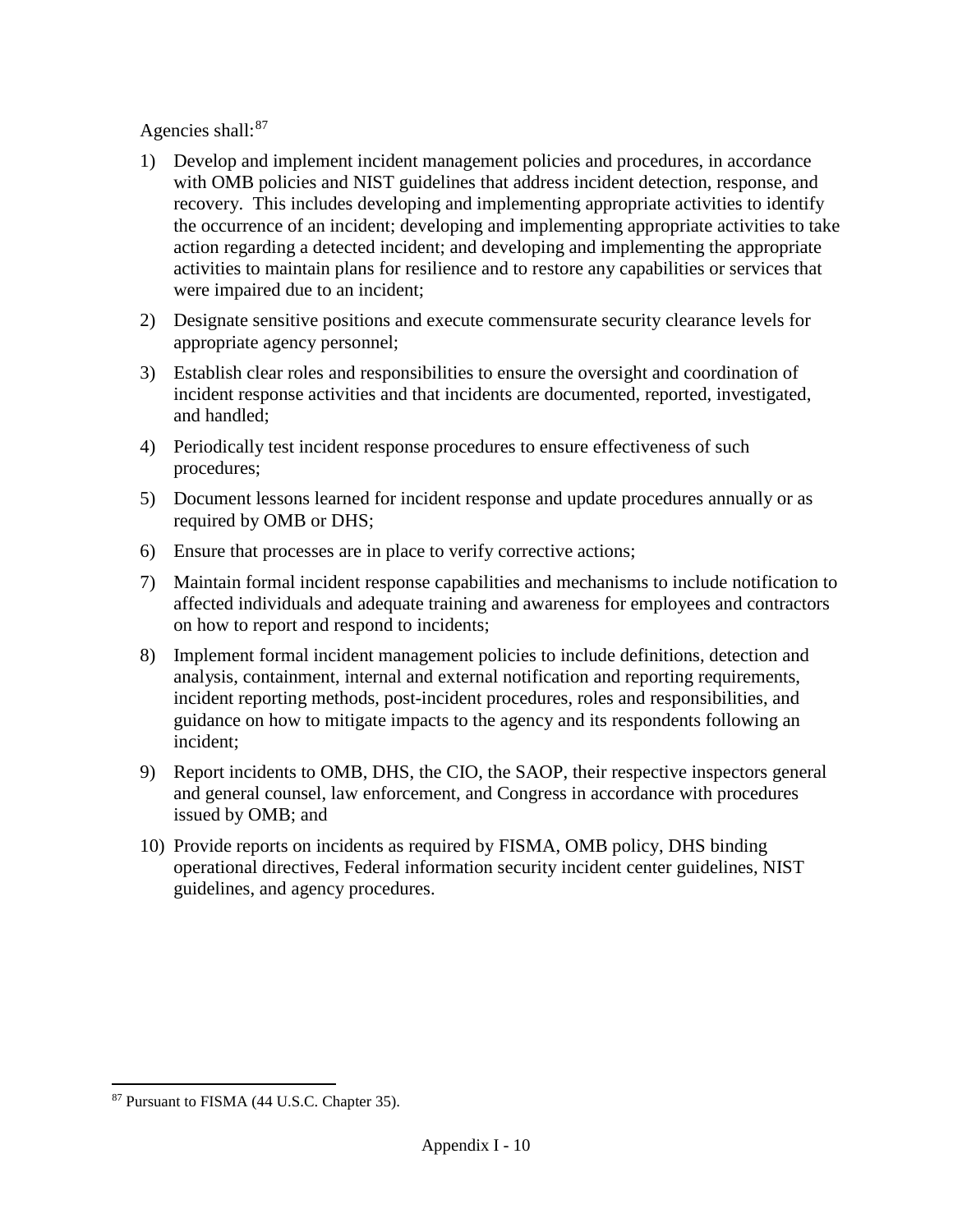## g. Contingency Planning<sup>[88](#page-47-0)</sup>

Agencies shall:

- 1) Develop and test contingency plans<sup>[89](#page-47-1)</sup> for information systems that:
	- a) Identify essential missions and business functions and associated contingency requirements;
	- b) Provide recovery objectives, restoration priorities, and metrics;
	- c) Address contingency roles and responsibilities; and
	- d) Address maintaining essential missions, functions, and services despite a disruption, compromise, or failure of information systems.
- 2) Provide for the recovery and reconstitution of information systems to a known state after a disruption, compromise, or failure.
- h. Awareness and Training

Agencies shall:

- 1) Develop, maintain, and implement mandatory agency-wide information security and privacy awareness and training programs for all employees and contractors;
- 2) Ensure that the security and privacy awareness and training programs are consistent with applicable policies, standards, and guidelines issued by OMB, NIST, and OPM;
- 3) Apprise agency employees about available security and privacy resources, such as products, techniques, or expertise;
- 4) Provide foundational as well as more advanced levels of security and privacy training to information system users (including managers, senior executives, and contractors) and ensure that measures are in place to test the knowledge level of information system users;
- 5) Provide role-based security and privacy training to employees and contractors with assigned security and privacy roles and responsibilities, including managers, before authorizing access to Federal information or information systems or performing assigned duties;

<span id="page-47-0"></span> $\overline{\phantom{a}}$ 88 The Federal Information Security Modernization Act of 2014 (44 U.S.C. Chapter 35) requires each agency to develop, document, and implement an agency-wide information security program that includes plans and procedures to ensure continuity of operations for information systems that support the operations and assets of the agency. Plans related to contingency plans for organizational information systems include, for example, Business Continuity Plans, Disaster Recovery Plans, Continuity of Operations Plans, Crisis Communications Plans, Critical Infrastructure Plans, Cyber Incident Response Plans, Insider Threat Implementation Plan, and Occupant Emergency Plans.

<span id="page-47-1"></span><sup>89</sup> Testing of contingency plans must be consistent with the assessment procedures in NIST SP 800-53A, *Guide for Assessing the Security Controls in Federal Information Systems and Organizations*. In addition, Homeland Security Presidential Directive 20, *National Continuity Directive*, requires the establishment and maintenance of an effective national continuity capability. Federal Continuity Directive 1, *Federal Executive Branch National Continuity Program and Requirements*, provides direction for the further development of continuity plans and programs.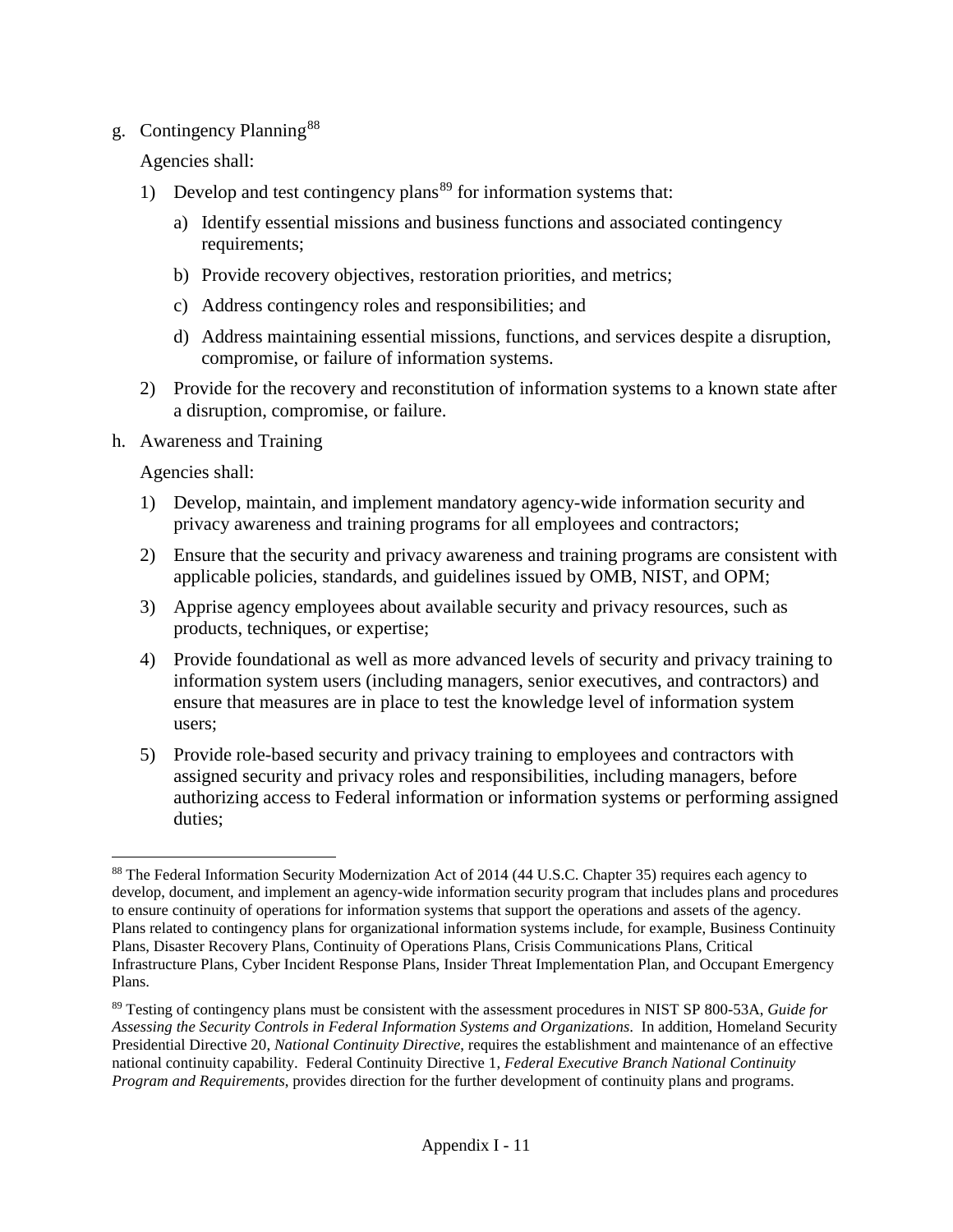- 6) Establish rules of behavior, including consequences for violating rules of behavior, for employees and contractors that have access to Federal information or information systems, including those that create, collect, use, process, store, maintain, disseminate, disclose, or dispose of PII; and
- 7) Ensure that employees and contractors have read and agreed to abide by the rules of behavior for the Federal information and information systems for which they require access prior to being granted access.
- i. Specific Safeguarding Measures to Reinforce the Protection of Federal Information and Information Systems $\overline{90}$  $\overline{90}$  $\overline{90}$

Agencies shall:

 $\overline{\phantom{a}}$ 

- 1) Implement a policy of least functionality by only permitting the use of networks, systems, applications, and data, as well as programs, functions, ports, protocols, or services that are necessary in meeting mission or business needs;
- 2) Implement policies of least privilege at multiple layers network, system, application, and data so that users have role-based access to only the information and resources that are necessary for a legitimate purpose;
- 3) Implement a policy of separation of duties to address the potential for abuse of authorized privileges and help to reduce the risk of malicious activity without collusion;
- 4) Isolate sensitive or critical information resources (e.g., information systems, system components, applications, databases, and information) into separate security domains with appropriate levels of protection based on the sensitivity or criticality of those resources;
- 5) Implement access control policies for information resources that ensure individuals have appropriate authorization and need, and that the appropriate level of identity proofing or background investigation is conducted prior to granting access;
- 6) Protect administrator, user, and system documentation related to the design, development, testing, operation, maintenance, and security of the hardware, firmware, and software components of information systems;
- 7) Continuously monitor, log, and audit the execution of information system functions by privileged users (that ordinary users are not authorized to perform) to detect misuse and to help reduce the risk from insider threats;
- 8) Prohibit the use of unsupported information systems and system components, and ensure that systems and components that cannot be appropriately protected or secured are given a high priority for upgrade or replacement;<sup>[91](#page-48-1)</sup>

<span id="page-48-0"></span><sup>90</sup> NIST SP 800-53, *Security and Privacy Controls for Federal Information Systems and Organizations*, provides information on additional security safeguarding measures.

<span id="page-48-1"></span><sup>&</sup>lt;sup>91</sup> Includes hardware, software, or firmware components no longer supported by developers, vendors, or manufacturers through the availability of software patches, firmware updates, replacement parts, and maintenance contracts. NIST SP 800-53, *Security and Privacy Controls for Federal Information Systems and Organizations*, provides additional guidance on unsupported software components.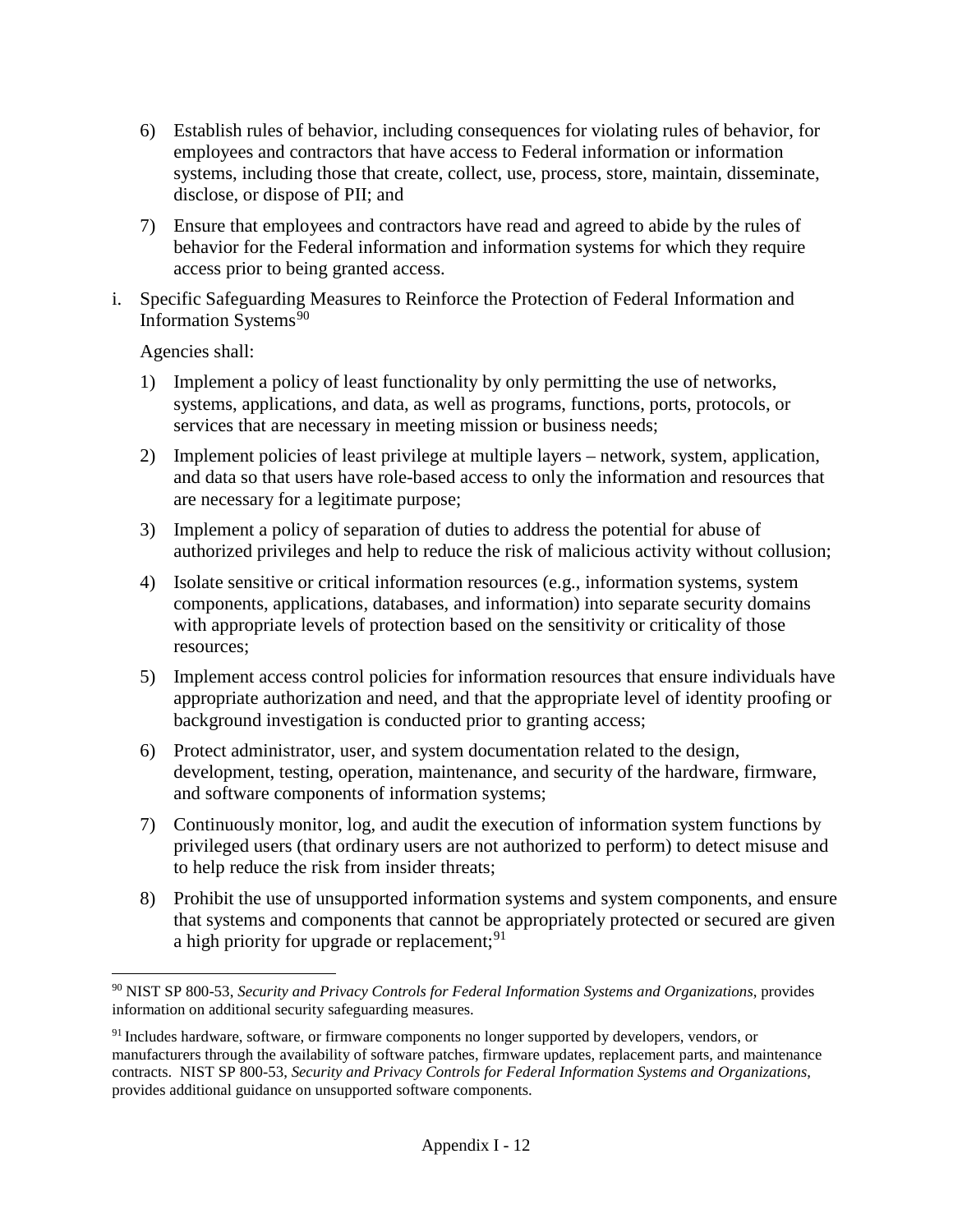- 9) Implement and maintain current updates and patches for all software and firmware components of information systems;  $92$
- 10) For systems that promote public access, ensure that identity proofing, registration, and authentication processes provide assurance of identity consistent with security and privacy requirements, in accordance with Executive Order 13681,<sup>[93](#page-49-1)</sup> OMB policy, and NIST standards and guidelines;
- 11) Require use of multifactor authentication for employees and contractors in accordance with Government-wide identity management standards;<sup>94</sup>
- 12) Develop and implement processes to support use of digital signatures for employees and contractors;
- 13) Ensure that all public key infrastructure (PKI) certificates used by an agency and issued in accordance with Federal PKI policy validate to the Federal PKI trust anchor when being used for user signing, encrypting purposes, authentication and authorization;<sup>95</sup>
- 14) Encrypt all FIPS 199 moderate-impact and high-impact information at rest and in transit, unless encrypting such information is technically infeasible or would demonstrably affect the ability of agencies to carry out their respective missions, functions, or operations; and the risk of not encrypting is accepted by the authorizing official and approved by the agency CIO, in consultation with the SAOP (as appropriate);  $96$
- 15) Implement the current encryption algorithms and validated cryptographic modules in accordance with NIST standards and guidelines;
- 16) Ensure that only individuals or processes acting on behalf of individuals with legitimate need for access have the ability to decrypt sensitive information;
- 17) Implement data-level protection and access controls to ensure the security of and access to Federal information; and

l

<span id="page-49-3"></span><sup>95</sup> The trust anchor refers to the Federal PKI root certificate operated by the Federal PKI Management Authority. This root certificate is the trusted source of all Federal PKI certificates. For additional information, refer to [https://www.idmanagement.gov](https://www.idmanagement.gov/) and Federal PKI policy.

<span id="page-49-4"></span><sup>96</sup> The encryption of organizational information when in transit over a network and when at rest in storage devices ensures that such information is persistently protected and promotes a defense-in-depth security strategy.

<span id="page-49-0"></span> $92$  Security-relevant software and firmware updates include, for example, patches, service packs, hot fixes, device drivers, basic input output system (BIOS), and antivirus signatures.

<span id="page-49-1"></span><sup>93</sup> Executive Order 13681, *Improving the Security of Consumer Financial Transactions*, October 2014.

<span id="page-49-2"></span><sup>94</sup> Pursuant to Homeland Security Presidential Directive 12, *Policy for a Common Identification Standard for Federal Employees and Contractors*, NIST FIPS 201 describes the initial Government-wide identity management standard for employees and contractors as a smartcard form factor (the PIV card). With the emergence of a newer generation of computing devices and in particular with mobile devices, the use of PIV cards has evolved technically to include other form factors that can be deployed directly with mobile devices as specified in NIST SP 800-157. The PIV credential associated with this alternative is called a Derived PIV Credential. Derived PIV Credentials are based on the general concept of derived credentials in NIST SP 800-63. Issuing a Derived PIV credential to PIV card holders does not require repeating identity proofing and vetting processes. The user simply proves possession and control of a valid PIV Card to receive a Derived PIV Credential.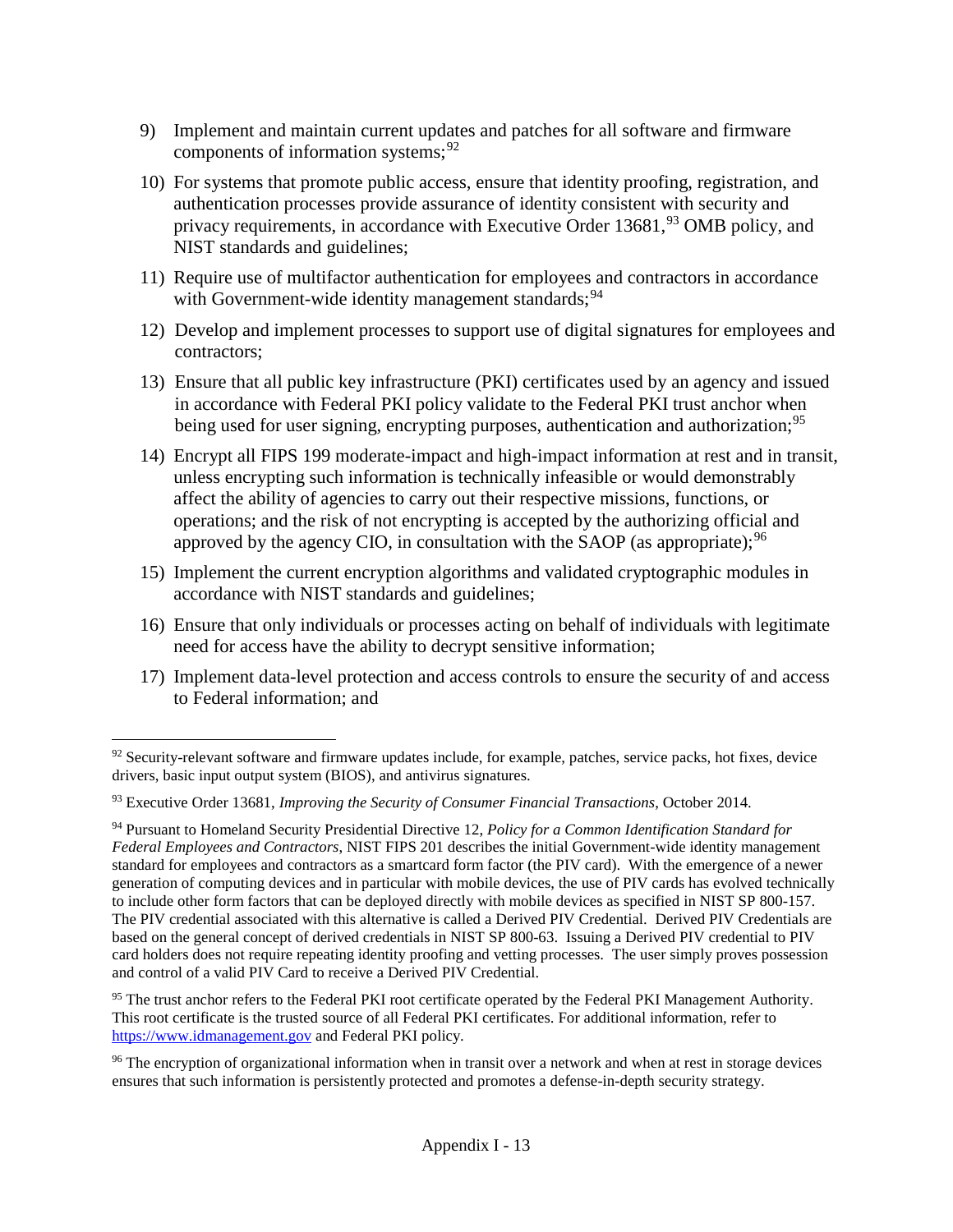- 18) Ensure that all Federal systems and services identified in the Domain Name System are protected with Domain Name System Security (DNSSEC) and that all systems are capable of validating DNSSEC protected information.<sup>[97](#page-50-0)</sup>
- j. Non-Federal Entities

Agencies shall:

 $\overline{a}$ 

- 1) Ensure that terms and conditions in contracts and other agreements involving the creation, collection, use, processing, storage, maintenance, dissemination, disclosure, and disposal of Federal information, incorporate security and privacy requirements and are sufficient to enable agencies to meet Federal and agency-specific requirements pertaining to the protection of Federal information;<sup>[98](#page-50-1)</sup>
- 2) Provide oversight of information systems used or operated by contractors or other entities on behalf of the Federal Government or that collect or maintain Federal information on behalf of the Federal Government, to include:
	- a) Documenting and implementing policies and procedures for information security and privacy oversight, to include ensuring appropriate vetting and access control processes for contractors and others with access to information systems containing Federal information;
	- b) Ensuring that security and privacy controls of such information systems and services are effectively implemented and comply with NIST standards and guidelines and agency requirements;
	- c) Ensuring that these information systems are included in the agency's inventory of information systems;
	- d) Ensuring that the interface characteristics, security requirements, and the nature of the information communicated is documented for each interface between these systems and agency-owned or operated information systems;
	- e) Ensuring that procedures are in place for incident response for these information systems including timelines for notification of affected individuals and reporting to OMB, DHS, and other entities as required in OMB guidance;
	- f) Requiring agreements (e.g., memoranda of understanding, interconnection security agreements, contracts) for interfaces between these information systems and agencyowned or operated information systems; and
- 3) Consistent with the agency's authority, ensure that the requirements of the Privacy Act apply to a Privacy Act system of records when a contractor operates the system of records on behalf of the agency to accomplish an agency function;
- 4) Collaborate with non-Federal entities and other agencies as appropriate to ensure that security and privacy requirements pertaining to these non-Federal entities, such as State,

<span id="page-50-0"></span><sup>&</sup>lt;sup>97</sup> DNSSEC is a critical component of the Internet infrastructure. DNSSEC enables clients to cryptographically verify that each such translation is provided by a server with the authority to do so, and that the translation response from the server was not modified before reaching the client.

<span id="page-50-1"></span><sup>98</sup> For additional information and associated requirements pertaining to IT acquisitions, refer to the FAR.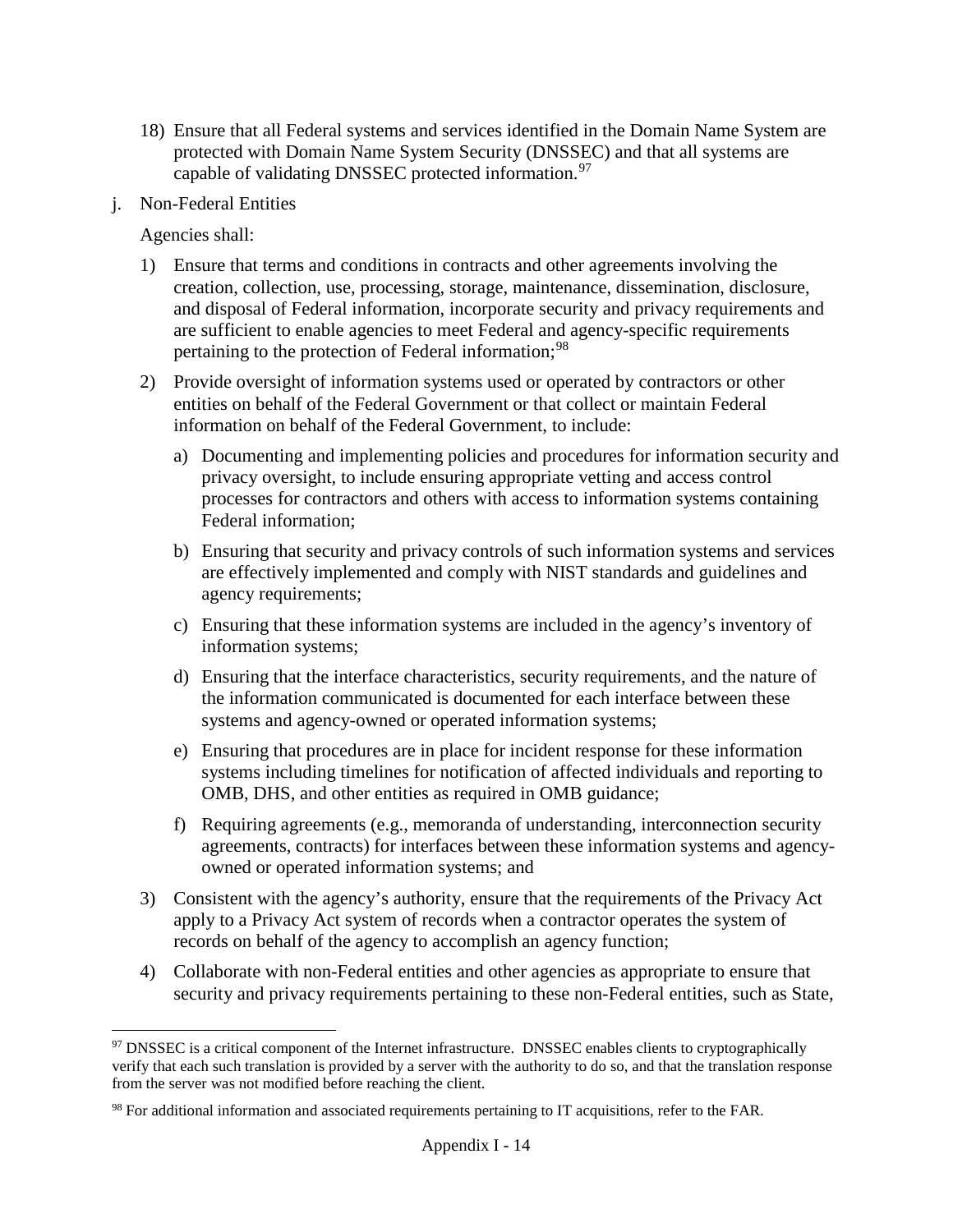local, tribal, and territorial governments, are consistent to the greatest extent possible; and

- 5) Ensure that terms and conditions of contracts and other agreements include sufficient provisions for Federal Government notification and access, as well as cooperation with agency personnel and Inspectors General.
- k. Mitigation of Deficiencies and Issuance of Status Reports

Agencies shall correct deficiencies that are identified through information security and privacy assessments, ISCM and PCM programs, or internal or external audits and reviews, to include OMB reviews. OMB Circular A-123, *Management's Responsibility for Internal Controls*, provides guidance to determine whether a deficiency in controls is material when so judged by the agency head against other agency deficiencies. Material deficiencies must be included in the annual Federal Managers Financial Integrity Act (FMFIA) report, and remediation tracked and managed through the agency's POA&M process. Less significant deficiencies need not be included in the FMFIA report, but must be tracked and managed through the agency's POA&M process.

l. Reporting

Agencies shall provide performance metrics information and FISMA reports in accordance with processes established by OMB and DHS pursuant to FISMA.

m. Independent Evaluations

Pursuant to FISMA, agencies shall:<sup>[99](#page-51-0)</sup>

- 1) Perform an independent evaluation of the information security programs and practices to determine the effectiveness of such programs and practices, as further described in statute.<sup>[100](#page-51-1)</sup> The evaluation may include an evaluation of their privacy program and practices, as appropriate. Each evaluation shall include:
	- a) Testing of the effectiveness of information security policies, procedures, and practices of a representative subset of the agency's Federal information systems;<sup>[101](#page-51-2)</sup>
	- b) An assessment of the effectiveness of the information security policies, procedures, and practices of the agency; and
	- c) Separate presentations, as appropriate, regarding information security relating to national security systems.

 $\overline{a}$ 

<span id="page-51-0"></span><sup>99</sup> FISMA (44 U.S.C. § 3555).

<span id="page-51-1"></span><sup>100</sup> FISMA (44 U.S.C. § 3555).

<span id="page-51-2"></span><sup>&</sup>lt;sup>101</sup> Agencies have flexibility in implementing the baseline controls in SP 800-53; however, agencies are required to justify, in their security plans or overlays, any tailoring actions.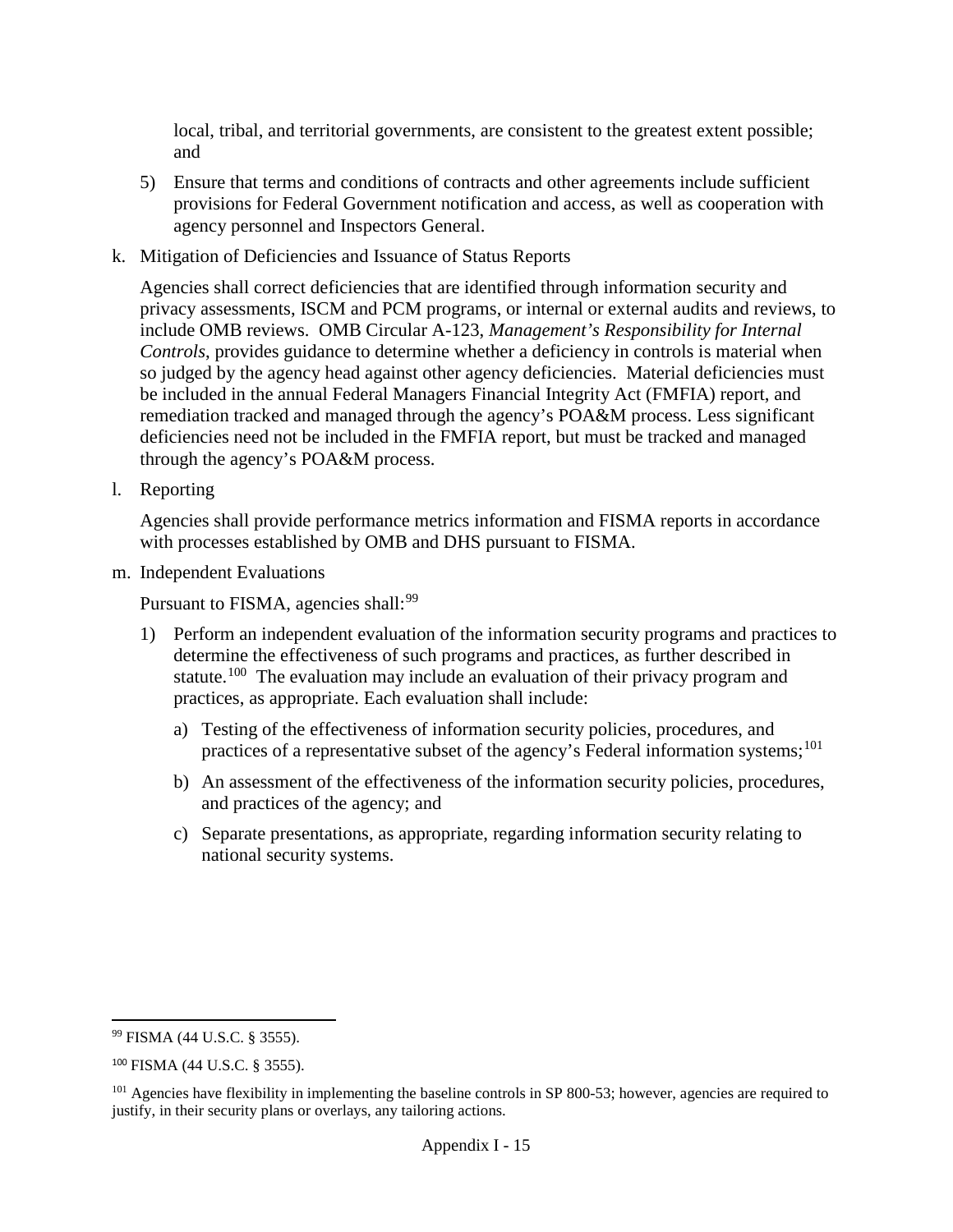## **5. Discussion of the Major Provisions in the Appendix**

This section provides additional information regarding the requirements in this appendix.

a. NIST Standards and Guidelines

NIST standards and guidelines associate each information system with an impact level. The standards and guidelines also provide a corresponding starting set of baseline security controls and tailoring guidance<sup>102</sup> to ensure that the set of security controls in the information system security plan (approved by the authorizing official) and privacy controls in the privacy plan (approved by the SAOP) satisfy the information security, privacy, and mission or business protection needs of the agency.

For non-national security programs and information systems, agencies must apply NIST guidelines unless otherwise stated by OMB. FIPS are mandatory.<sup>[103](#page-52-1)</sup> There is flexibility within NIST's guidelines (specifically in the 800-series) in how agencies apply those guidelines. Unless specified by additional implementing policy by OMB, the concepts and principles described in NIST guidelines must be applied. However, NIST guidelines generally allow agencies latitude in their application. Consequently, the application of NIST guidelines by agencies can result in different solutions that are equally acceptable and compliant with the guidelines.

For legacy information systems, agencies are expected to meet the requirements of, and be in compliance with, NIST standards and guidelines within one year of their respective publication dates unless otherwise directed by OMB. The one-year compliance date for revisions to NIST publications applies only to new or updated material in the publications. For information systems under development or for legacy systems undergoing significant changes, agencies are expected to meet the requirements of, and be in compliance with, NIST standards and guidelines immediately upon deployment of the systems.

b. Risk Management Strategy

Managing risk is a complex, multifaceted activity that requires the involvement of the entire agency—from senior leaders and executives providing the strategic vision and top-level goals and objectives for the agency; to mid-level leaders planning, executing, and managing projects; to individuals on the front lines operating the information systems supporting the agency's missions or business functions. Risk management is a comprehensive process that requires agencies to establish the context in which risk-based decisions are made; assess risk; respond to risk once determined; and monitor risk on an ongoing basis using effective organizational communications and a feedback loop for continuous improvement in the riskrelated activities of agencies. Risk management is conducted as an agency-wide activity to ensure that risk-based decision-making is integrated into every aspect of the agency's planning and operations.

<span id="page-52-0"></span>l <sup>102</sup> Agencies must conduct tailoring activities in accordance with OMB policy.

<span id="page-52-1"></span><sup>&</sup>lt;sup>103</sup> Pursuant to FISMA (44 U.S.C. Chapter 35).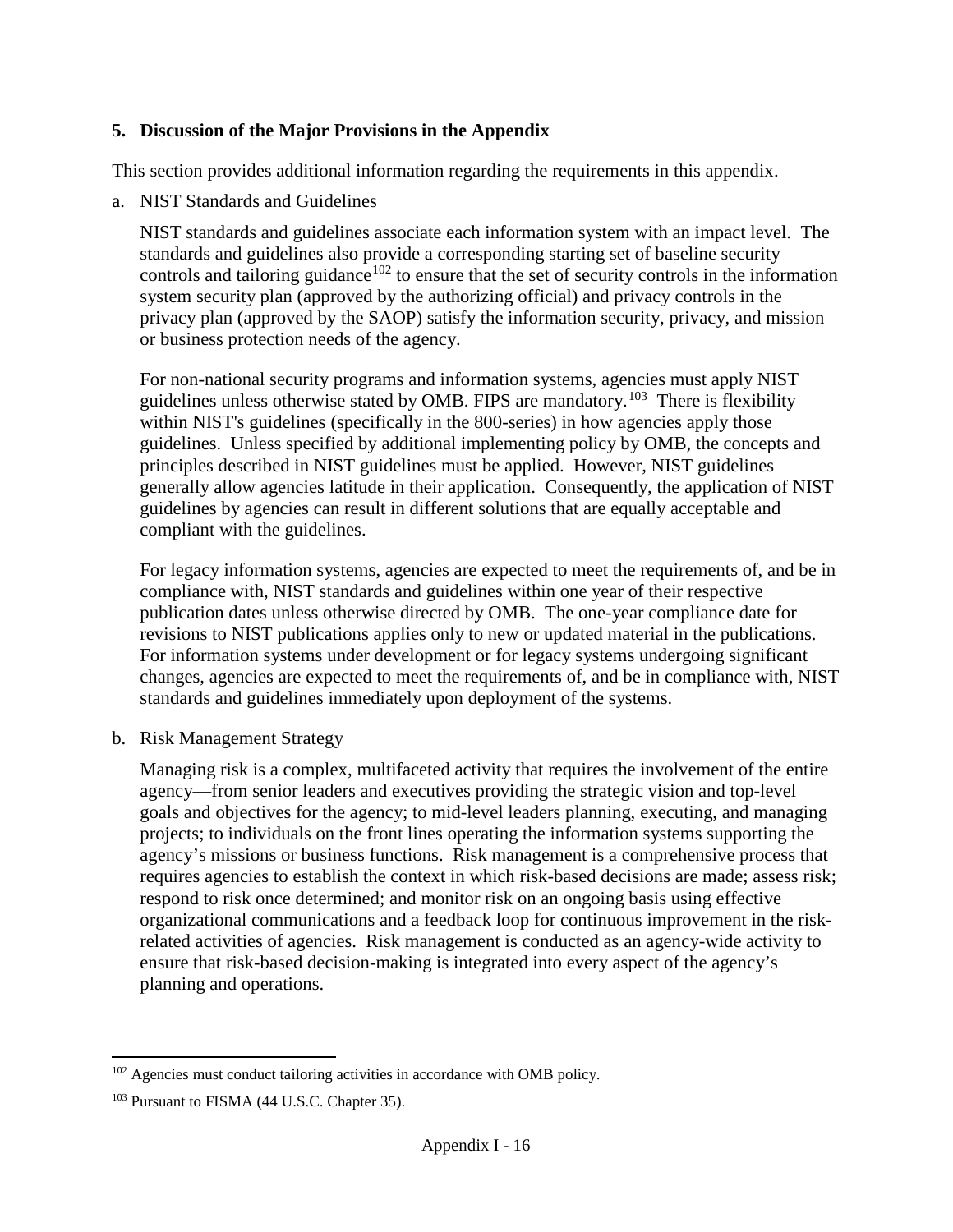A key aspect of the risk management process is the development of the risk management strategy. The risk management strategy describes how an agency intends to assess risk, respond to risk, and monitor risk—making explicit and transparent the risk perceptions that agencies routinely use in making both investment and operational decisions. Establishing a realistic and credible risk management strategy requires that agencies identify their risk assumptions, risk constraints, risk tolerance, and priorities and trade-offs. The risk management strategy also includes any strategic-level decisions by senior leaders and executives regarding the management of risk to agency operations and assets, individuals, other organizations, and the Nation. The risk management strategy guides and informs the use and application of the Risk Management Framework.

#### c. Risk Management Framework

 $\overline{\phantom{a}}$ 

The Risk Management Framework, as described in NIST SP 800-37, provides a disciplined and structured process that integrates information security and risk management activities into the system development life cycle. The Risk Management Framework requires agencies to categorize each information system and the information processed, stored, and transmitted by each system based on a mission or business impact analysis. Agencies select an initial set of baseline security controls for the information system based on the security categorization and then tailor the security control baseline as needed, based on an organizational assessment of risk and local conditions, as described in NIST SP 800-53. After implementing the security controls, agencies assess the controls using appropriate assessment methods as described in NIST SP 800-53A to determine whether the controls are implemented correctly, operating as intended, and producing the desired outcome with respect to meeting the security requirements for the system.

The authorization to operate the system is based on a determination of the risk to agency operations and assets, individuals, other organizations, and the Nation resulting from the operation and use of the system and the decision by the authorizing official that this risk is acceptable. Subsequent to the authorization decision and as part of an information security continuous monitoring strategy and program, agencies monitor the security controls in the system on an ongoing basis, as described in NIST SP 800-137. Monitoring includes, but is not limited to, assessing control effectiveness, documenting changes to the system or its environment of operation, conducting security impact analyses of the associated changes, and reporting the security state of the system to designated agency officials on an ongoing basis.

An effective implementation of the Risk Management Framework ensures that managing information system-related risks is consistent with the agency's mission or business objectives and overall risk management strategy, and risk tolerance established by the senior leadership through the risk executive function<sup> $104$ </sup> as discussed in NIST SP 800-39. It also ensures that the requisite security and privacy requirements and controls are integrated into

<span id="page-53-0"></span><sup>104</sup> The *risk executive function* is an individual or group within an agency that helps to ensure that: (i) risk-related considerations for individual information systems, to include the authorization to operate decisions, are viewed from an agency-wide perspective with regard to the overall strategic goals and objectives of the agency in carrying out its missions and business functions; and (ii) managing information system-related risks is consistent across the agency, reflects the agency's risk tolerance, and is considered along with other agency risks affecting its missions or business functions.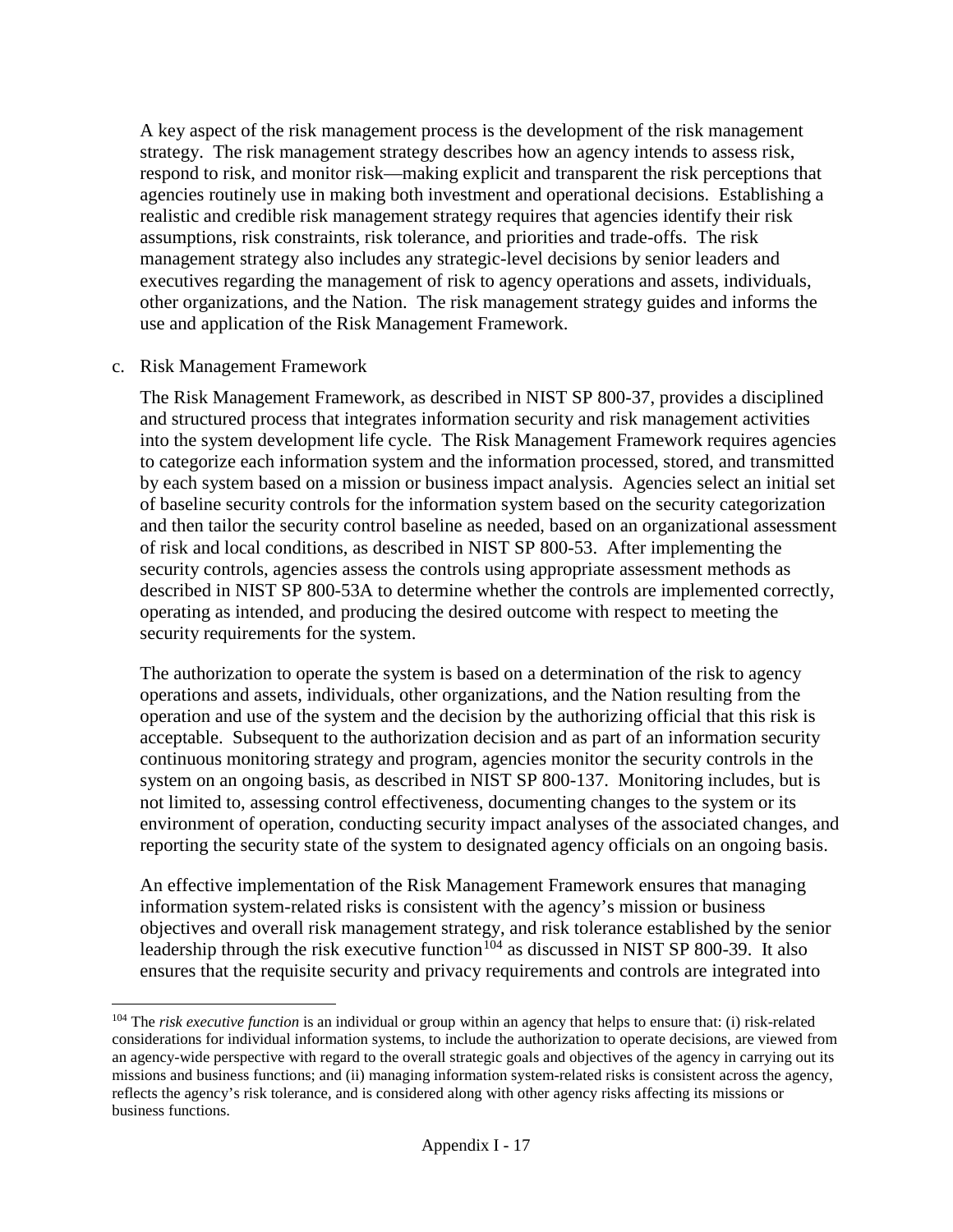the agency's enterprise architecture and system development life cycle processes. Finally, the Risk Management Framework supports consistent, well-informed, and ongoing authorization decisions, transparency of risk management information, reciprocity, and information sharing.

## d. Security Control Baselines

It is important to achieve adequate security for Federal information and information systems and a consistent level of protection for such information and systems Government-wide. To meet this objective, agencies must select an appropriate set of security controls for their information systems that satisfies the minimum security requirements set forth in FIPS Publication 200. The security controls must include one of the three security control baselines from NIST SP 800-53 that are associated with the designated categorization (impact levels) of their information systems. The security control baselines define the set of minimum security controls for a low-impact, moderate-impact, or high-impact information system and provide a starting point for the tailoring process. Agencies are required to tailor the security control baselines to customize their safeguarding measures for specific missions, business lines, and operational environments—and to do so in a cost-effective, risk-based manner. Tailoring allows agencies to designate common controls; apply scoping considerations; select compensating controls; assign specific values to agency-defined control parameters; supplement baselines with additional controls when necessary; and provide additional specification information for control implementation. Agencies must include a justification, in their information system security plans or overlays, for any tailoring actions that result in changes to the initial security control baselines. Agencies are not permitted to make changes to security control baselines when such changes result in control selections that are inconsistent with security requirements set forth in Federal statutes, executive orders, regulations, directives, or policies.

Agencies may also develop overlays for specific types of information or communities of interest (e.g., all web-based applications, all health care-related systems) as part of the security control selection process. Overlays provide a specification of security or privacy controls, control enhancements, supplemental guidance, and other supporting information as part of the tailoring process, that is intended to complement (and further refine) security control baselines. The overlay may be more stringent or less stringent than the original security control baseline and can be applied to multiple information systems.

All selected security controls must be documented in an information system security plan and implemented. Agencies can use the priority code designations associated with each security control in NIST SP 800-53 to assist in making sequencing decisions for control implementation. This prioritization helps to ensure that the foundational security controls upon which other controls depend are implemented first, thus enabling agencies to deploy controls in a more structured and timely manner in accordance with available resources. Independent evaluations, when conducted, shall focus on the effectiveness of the security controls selected and implemented (as documented in agency information system security plans after all tailoring actions have been completed on the security control baselines) and the justification for any decisions to change the control baselines.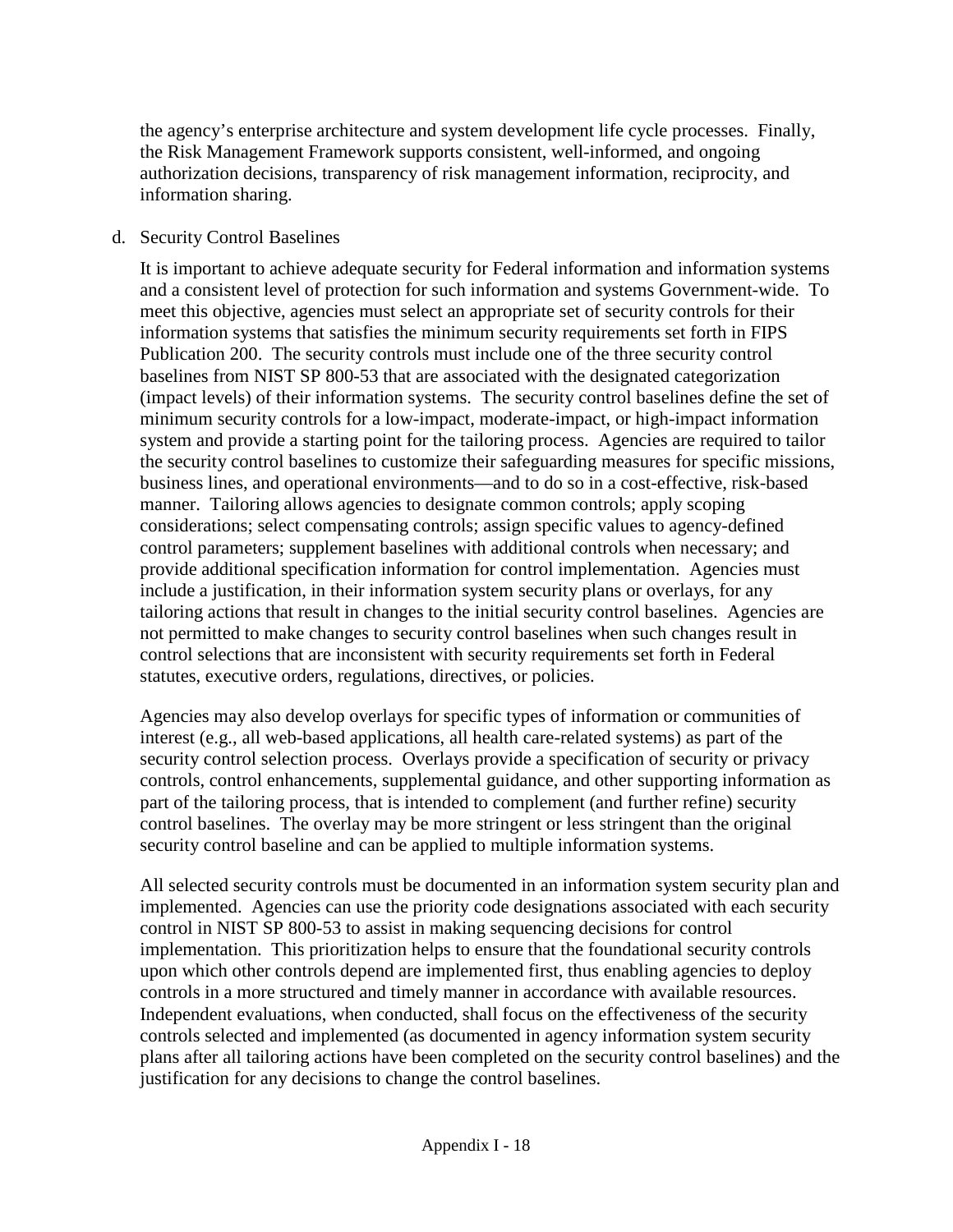#### e. Security and Privacy Assessments

Agencies must ensure that periodic testing and evaluation of the effectiveness of information security and privacy policies, procedures, and practices are performed with a frequency depending on risk, but at least annually. However, this general requirement to test and evaluate the effectiveness of information security and privacy policies, procedures, and practices does not imply that agencies must assess every selected and implemented security and privacy control at least annually. Rather, agencies must continuously monitor all implemented security and privacy controls (i.e., system-specific, hybrid, and common controls) with a frequency determined by the agency in accordance with the ISCM and PCM strategies. These strategies will define the specific security and privacy controls selected for assessment during any one-year period (i.e., the annual assessment window) with the understanding that all controls may not be formally assessed every year. Rotational assessment of security and privacy controls is consistent with the transition to ongoing authorization and assumes the information system has completed an initial authorization where all controls were formally assessed for effectiveness. As the transition to ongoing authorization progresses and agency ISCM programs mature, agencies must ensure that assessment frequencies are determined in accordance with NIST SP 800-137.

Security and privacy control assessments shall ensure that security and privacy controls selected by agencies are implemented correctly, operating as intended, and effective in satisfying security and privacy requirements. The risk may change over time based on changes in the threat, agency missions or business functions, personnel, technology, or environments of operation. Consequently, maintaining a capability for real-time or near realtime analysis of the threat environment and situational awareness following an incident is paramount. The type, rigor, and frequency of control assessments, which is established by the agency's risk tolerance and risk management strategy, shall be commensurate with the level of awareness necessary for effectively determining information security and privacy risk. Technical security tools such as malicious code scanners, vulnerability assessment products (which look for known security weaknesses, configuration errors, and the installation of the latest patches), and penetration testing can assist in the ongoing assessment of information systems.

#### f. Authorizing Official

The authorizing official is a senior agency official or executive with the authority to formally assume responsibility for operating an information system at an acceptable level of risk to agency operations and assets, individuals, other organizations, and the Nation. Authorizing officials have budgetary oversight for an information system or be responsible for the mission or business operations supported by the system. Through the authorization process, authorizing officials are responsible and accountable for the risks associated with information system operations. Because information security is closely related to the privacy protections required for PII, authorizing officials are also responsible and accountable for the privacy risks that arise from the operation of an information system. Accordingly, authorizing officials must be in management positions with a level of authority commensurate with understanding and accepting such information system-related security and privacy risks.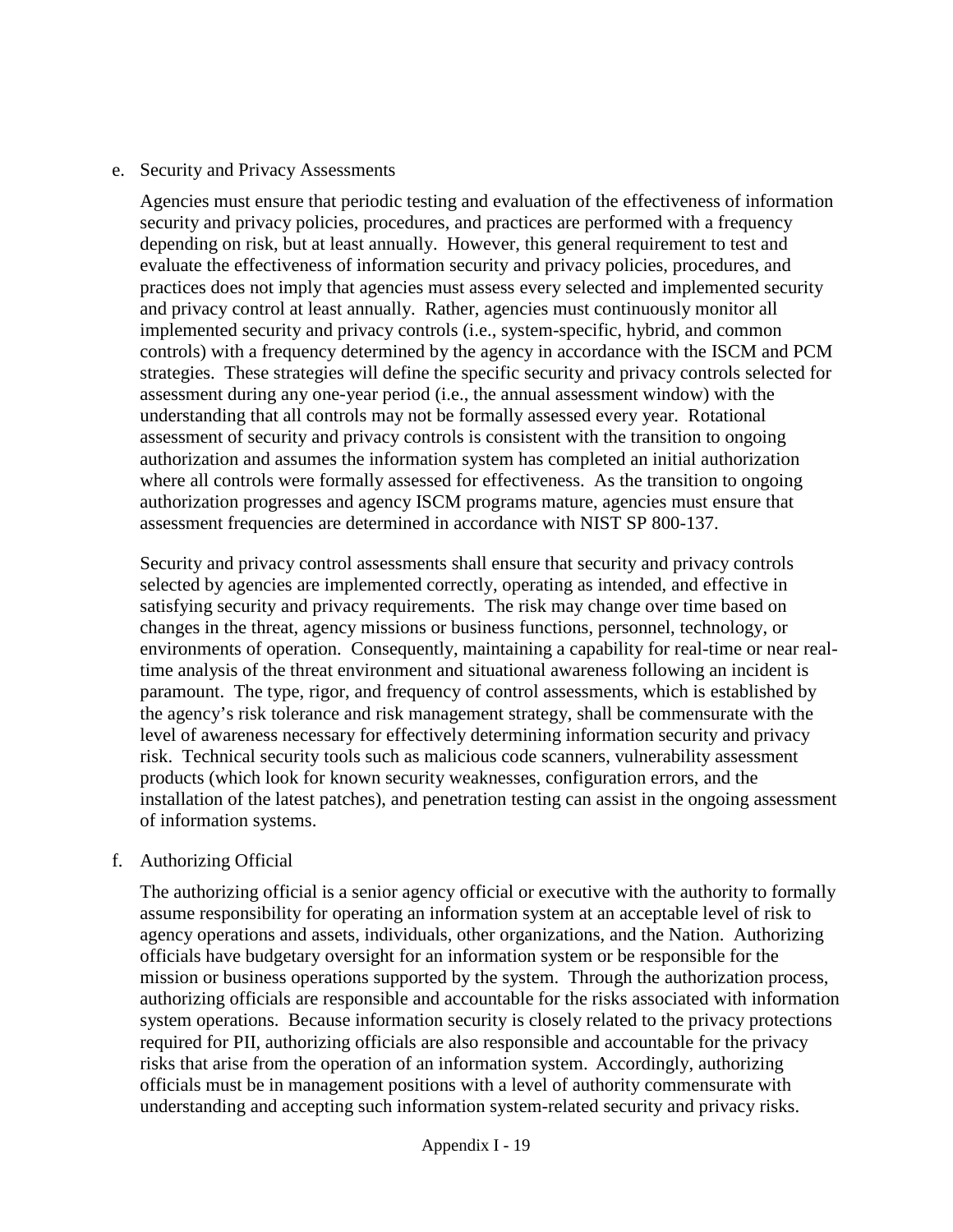Since the SAOP is the senior official, designated by the head of each agency, who has overall agency-wide responsibility for privacy, agencies must consider input and recommendations submitted by the SAOP in the authorization decision. Additionally, the SAOP has responsibility for reviewing the authorization package for information systems that create, collect, use, process, store, maintain, disseminate, disclose, or dispose of PII, to ensure that privacy risks are managed prior to system authorization. In situations where the authorizing official and SAOP cannot reach a final resolution regarding the appropriate protection for the agency information and information system, the head of the agency must review the associated risks and requirements and make a final determination regarding the issuance of the authorization to operate.<sup>[105](#page-56-0)</sup>

Agencies can choose from several different approaches when planning for and conducting authorizations. These include an authorization with a single authorizing official, an authorization with multiple authorizing officials, or leveraging an existing authorization (see Section 6j, *Joint and Leveraged Authorizations*). Agencies can, at their discretion, include the CIO or the SAOP as a co-authorizing official with a senior agency official who has budgetary oversight for an information system or is responsible for the mission or line of business supported by the system being authorized for operation. Regardless of the approach used, only Federal Government personnel may serve as an authorizing official.

### g. Authorization to Operate

The authorization to operate an information system and the authorization of agencydesignated common controls granted by senior Federal officials provide an important quality control for agencies. The decision to authorize an information system to operate shall be based on a review of the authorization package and includes an assessment of compliance with applicable requirements and risk to agency operations and assets, individuals, other organizations, and the Nation. As stated above, the decision to authorize a system, or agency-defined common controls, shall be made by the appropriate authorizing official. Since the information system security plan and privacy plan establish the security and privacy controls selected for implementation, those plans are a critical part of the authorization package and shall form the basis for the authorization, supplemented by more specific information as needed.

In the event that there is a change in authorizing officials, the new authorizing official reviews the current authorization decision document, authorization package, and any updated documents created as a result of the continuous monitoring activities. If the new authorizing official is willing to accept the currently documented risk, then the official signs a new authorization decision document, thus formally transferring responsibility and accountability for the information system or the common controls and explicitly accepting the risk. If the new authorizing official is not willing to accept the previous authorization results (including the identified risk), a reauthorization action may need to be initiated or the new authorizing

<span id="page-56-0"></span><sup>&</sup>lt;sup>105</sup> The head of the agency is the highest-level senior official or executive within an agency with the overall responsibility to provide information security protections commensurate with the risk and magnitude of harm (i.e., impact) to organizational operations and assets, individuals, other organizations, and the Nation.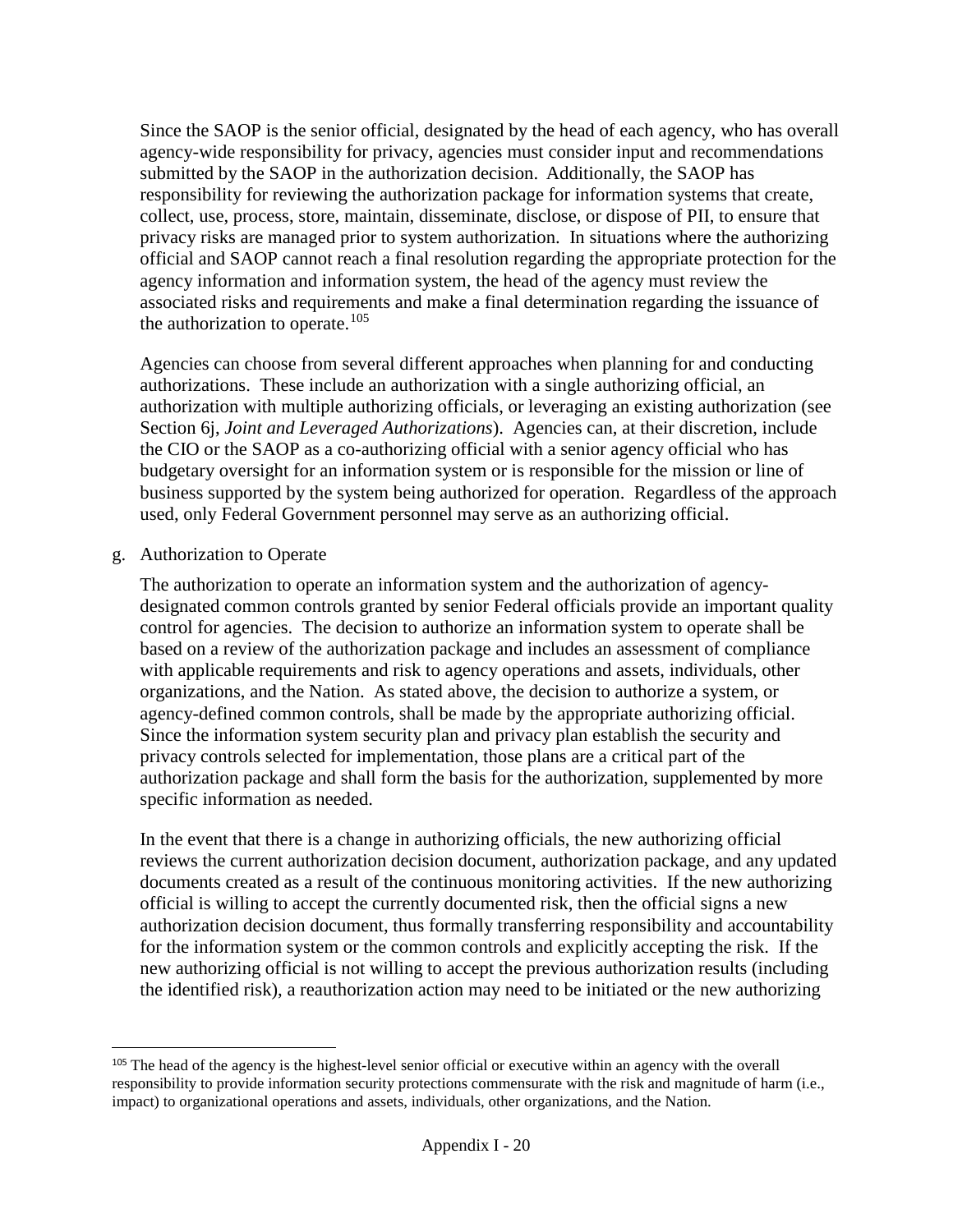official may instead establish new terms and conditions for continuing the original authorization, but not extend the original authorization termination date.

### h. Ongoing Authorization

Ongoing authorization<sup>[106](#page-57-0)</sup> is a process whereby the authorizing official makes risk determination and risk acceptance decisions subsequent to the initial authorization, taken at agreed-upon and documented frequencies in accordance with the agency's risk tolerance and mission or business requirements. In order to implement an ongoing authorization process, and move from a static, point-in-time authorization process to a dynamic, near real-time ongoing authorization process for information systems and controls, two conditions must be met by agencies. First, the information system or common controls must have been granted an initial authorization to operate by the designated authorizing official. Second, ISCM and PCM programs must be in place to monitor all implemented security and privacy controls with the appropriate degree of rigor $107$  and at the appropriate frequencies in accordance with applicable ISCM and PCM strategies, OMB guidance, and NIST guidelines. Ongoing authorization can either be a time-driven or event-driven process whereby the authorizing official is provided with the necessary and sufficient information regarding the near real-time state of the information system and inherited common controls to determine whether all applicable security and privacy requirements have been satisfied and the mission or business risk is acceptable. Effective ongoing authorization requires robust ISCM and PCM strategies and effective operational ISCM and PCM programs.

Agencies must define and implement a process to designate information systems or common controls that have satisfied the two conditions noted in the previous paragraph and are to be transitioned to ongoing authorization. The process includes the means for the authorizing official to formally acknowledge that the information system or common controls are being managed under an ongoing authorization process and accept the responsibility for ensuring that all necessary activities associated with the ongoing authorization process are performed. Until a formal approval is obtained from the authorizing official to transition to ongoing authorization, information systems (and common controls) remain under a static authorization process with specific authorization termination dates enforced by the agency.

i. Reauthorization

 $\overline{\phantom{a}}$ 

Reauthorization consists of a review of the information system similar to the review carried out during the initial authorization but conducted during the operations or maintenance phase of the system development life cycle rather than prior to that phase. In general, reauthorization actions may be time-driven or event-driven. However, under ongoing authorization, reauthorization is typically an event-driven action initiated by the authorizing official or directed by the Risk Executive (function) in response to an event or significant

<span id="page-57-0"></span><sup>&</sup>lt;sup>106</sup> For additional information on Ongoing Authorization and its relationship to initial authorization and reauthorization, refer to NIST *Supplemental Guidance on Ongoing Authorization: Transitioning to Near Real-Time Risk Management,* [http://csrc.nist.gov/publications.](http://csrc.nist.gov/publications)

<span id="page-57-1"></span><sup>&</sup>lt;sup>107</sup> The term rigor is used in conjunction with security control assessments and monitoring. It is typically associated with the application of assessment methods described in NIST SP 800-53A, and in particular, the attribute of depth which addresses the formality and comprehensiveness of the assessment or monitoring activity.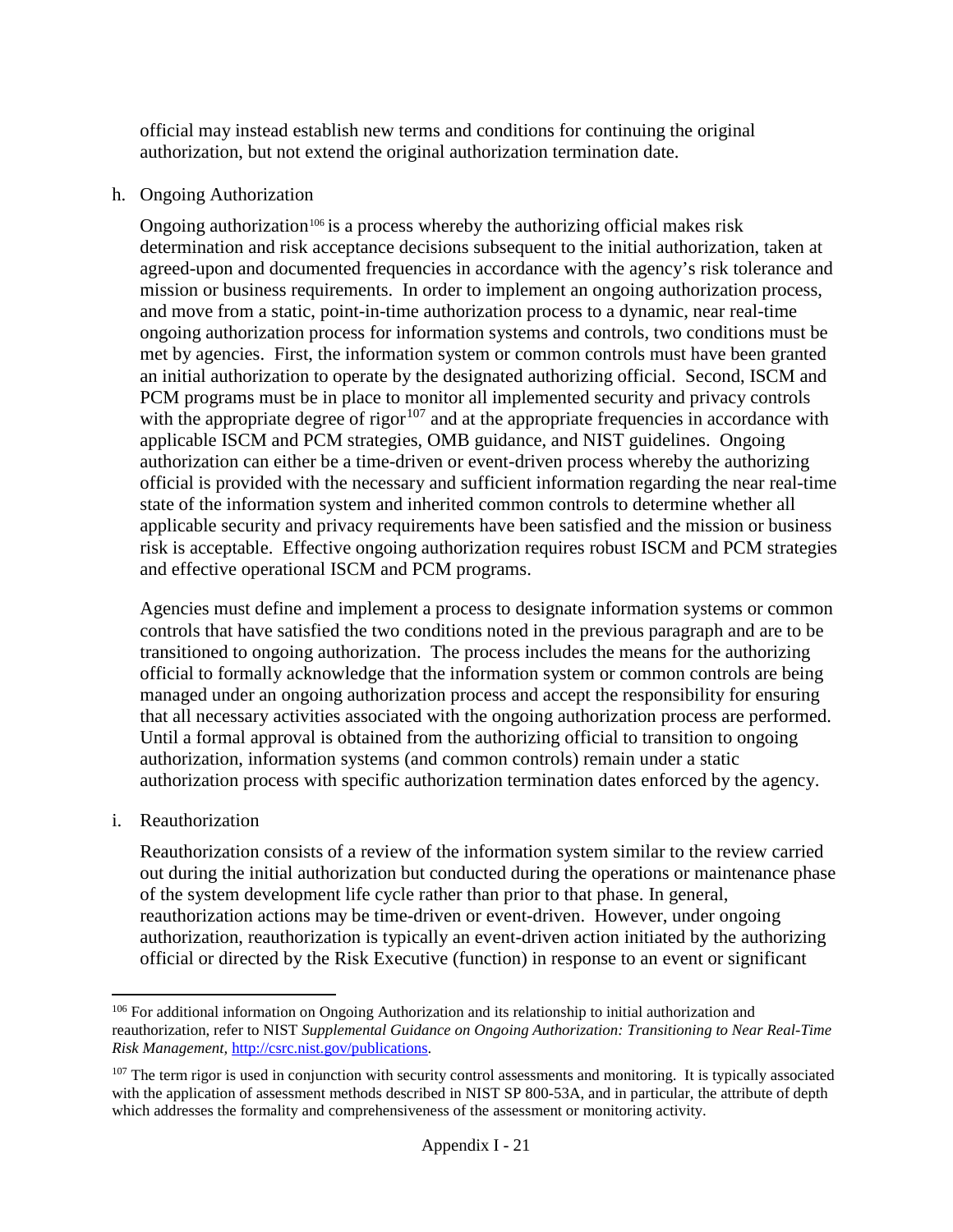change that increases information security or privacy risk above the previously agreed-upon agency risk tolerance. A significant change is defined as a change that is likely to affect the security or privacy state of an information system.

The reauthorization process differs from the initial authorization inasmuch as the authorizing official can initiate a complete zero-base review of the information system or common controls, or a targeted review based on the type of event or significant change that triggered the reauthorization, the assessment of risk related to the event, the risk response of the agency, and the agency risk tolerance. Reauthorization is a separate activity from the ongoing authorization process, though security- and privacy-related information from the agency's ISCM and PCM programs may still be leveraged to support reauthorization. Note also that reauthorization actions may necessitate a review of and changes to the ISCM or PCM strategy, which may in turn affect ongoing authorization.

j. Joint and Leveraged Authorizations

l

Agencies are encouraged to use joint and leveraged authorizations whenever practicable.<sup>[108](#page-58-0)</sup> Joint authorizations can be used when multiple agency officials either from the same agency or different agencies, have a shared interest in authorizing an information system or common controls. The participating officials are collectively responsible and accountable for the system and the common controls and jointly accept the risks that may adversely impact agency operations and assets, individuals, other organizations, and the Nation. Agencies choosing a joint authorization approach should work together on the planning and the execution of the Risk Management Framework tasks described in NIST SP 800-37 and document their agreement and progress in implementing the tasks. The specific terms and conditions of the joint authorization are established by the participating parties in the joint authorization including, for example, the process for ongoing determination and acceptance of risk. The joint authorization remains in effect only as long as there is mutual agreement among authorizing officials and the authorization meets the requirements established by Federal or agency policies.

Leveraged authorizations can be used when an agency chooses to accept some or all of the information in an existing authorization package generated by another agency based on the need to use the same information resources (e.g., information system or services provided by the system).<sup>[109](#page-58-1)</sup> The leveraging agency reviews the owning agency's authorization package as the basis for determining risk to the leveraging agency. The leveraging agency considers risk factors such as the time elapsed since the authorization results were produced, differences in environments of operation (if applicable), the impact of the information to be processed, stored, or transmitted, and the overall risk tolerance of the leveraging agency. The leveraging agency may determine that additional security measures are needed and negotiate with the owning agency to provide such measures. To the extent that a leveraged authorization includes an information system that creates, collects, uses, processes, stores,

<span id="page-58-0"></span><sup>108</sup> NIST SP 800-37, *Guide for Applying the Risk Management Framework to Federal Information Systems*, provides guidance on joint and leveraged security authorizations.

<span id="page-58-1"></span><sup>&</sup>lt;sup>109</sup> Agencies using leveraged authorization information from other (owning) agencies shall ensure that such information is included as part of their own Risk Management Framework to provide the appropriate context for managing risk within the leveraging organizations.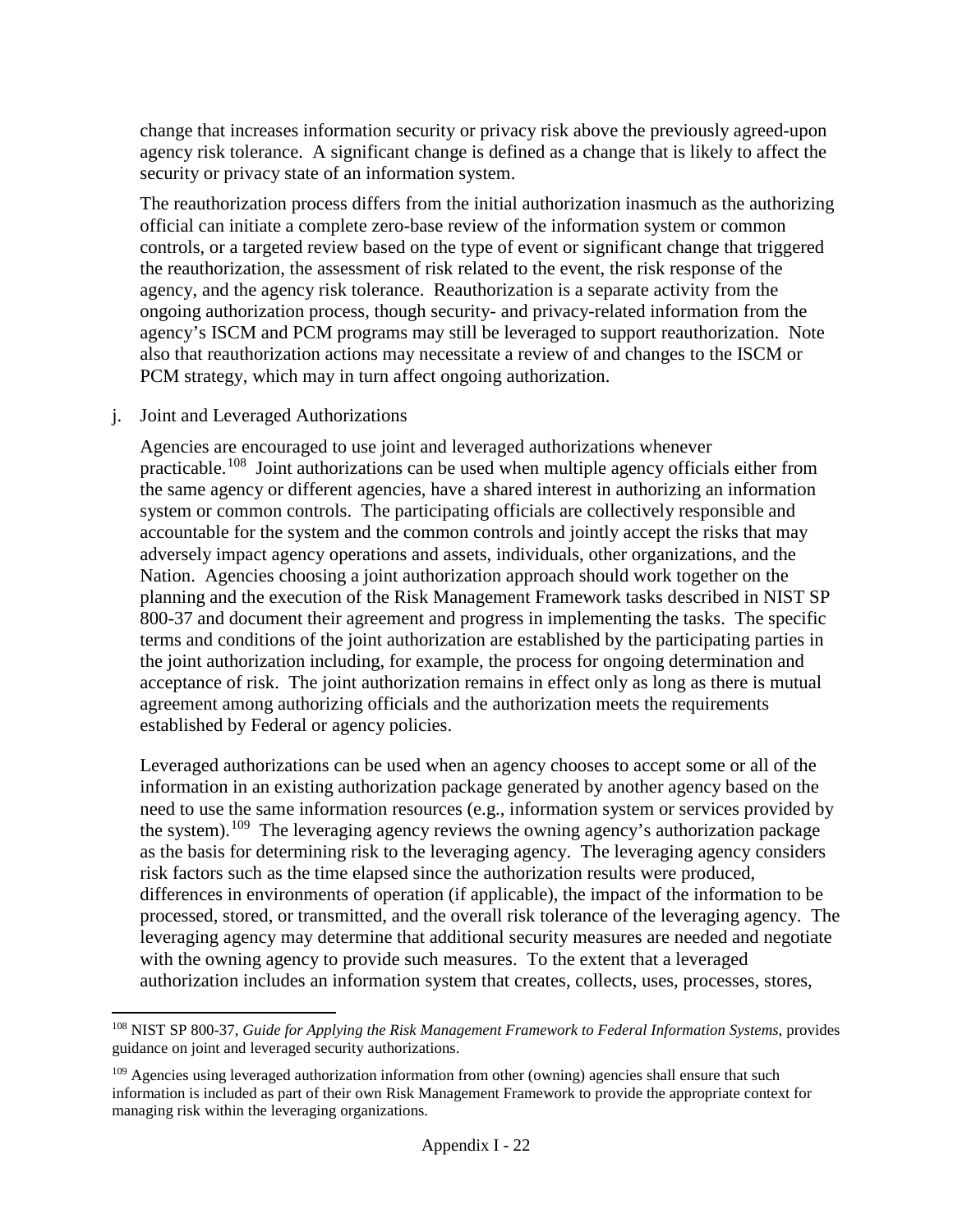maintains, disseminates, discloses, or disposes of PII, leveraging agencies must consult their SAOP. The SAOP may determine that additional measures are required to manage privacy risks prior to leveraging the authorization.

#### k. Continuous Monitoring

Agencies must develop ISCM and PCM strategies and implement ISCM and PCM activities in accordance with applicable statutes, directives, policies, instructions, regulations, standards, and guidelines. Agencies have the flexibility to develop an overarching ISCM and PCM strategy (e.g., at the agency, bureau, or component level) that addresses all information systems, or continuous monitoring strategies that address each agency information system individually. The ISCM and PCM strategies must document all available security and privacy controls selected and implemented by agencies, including the frequency of and degree of rigor associated with the monitoring process. ISCM and PCM strategies, which must be approved by the appropriate agency authorizing official and SAOP, respectively, must also include all common controls inherited by agency information systems.

#### l. Critical Infrastructure

Agencies that operate information systems that are part of the critical infrastructure must conduct a risk assessment to ensure that security controls for those systems are appropriately tailored (including the deployment of additional controls, when necessary), thus providing the required level of protection for critical Federal missions and business operations. In addition, agencies must ensure that the privacy controls assigned to critical infrastructure meet applicable privacy requirements and manage privacy risks. This includes the continuous monitoring of deployed security and privacy controls in information systems designated as critical infrastructure to determine the ongoing effectiveness of those controls against current threats; improving the effectiveness of those controls, when necessary; managing associated changes to the systems and environments of operation; and satisfying specific protection and compliance requirements in statutes, executive orders, directives, and policies required for critical infrastructure protection.

#### m. Encryption

When the assessed risk indicates the need, agencies must encrypt Federal information at rest and in transit unless otherwise protected by alternative physical and logical safeguards implemented at multiple layers, including networks, systems, applications, and data. Encrypting information at rest and in transit helps to protect the confidentiality and integrity of such information by making it less susceptible to unauthorized disclosure or modification. Agencies must apply encryption requirements to Federal information categorized as either moderate or high impact in accordance with FIPS Publication 199 unless encrypting such information is technically unfeasible or would demonstrably affect their ability to carry out their respective mission, functions, or operations. In situations where the use of encryption is technically infeasible, for example, due to an aging legacy system, agencies must initiate the appropriate system or system component upgrade or replacement actions at the earliest opportunity to be able to accommodate such safeguarding technologies. Authorizing officials who choose to operate information systems without the use of required encryption technologies must carefully assess the risk in doing so, and they must receive written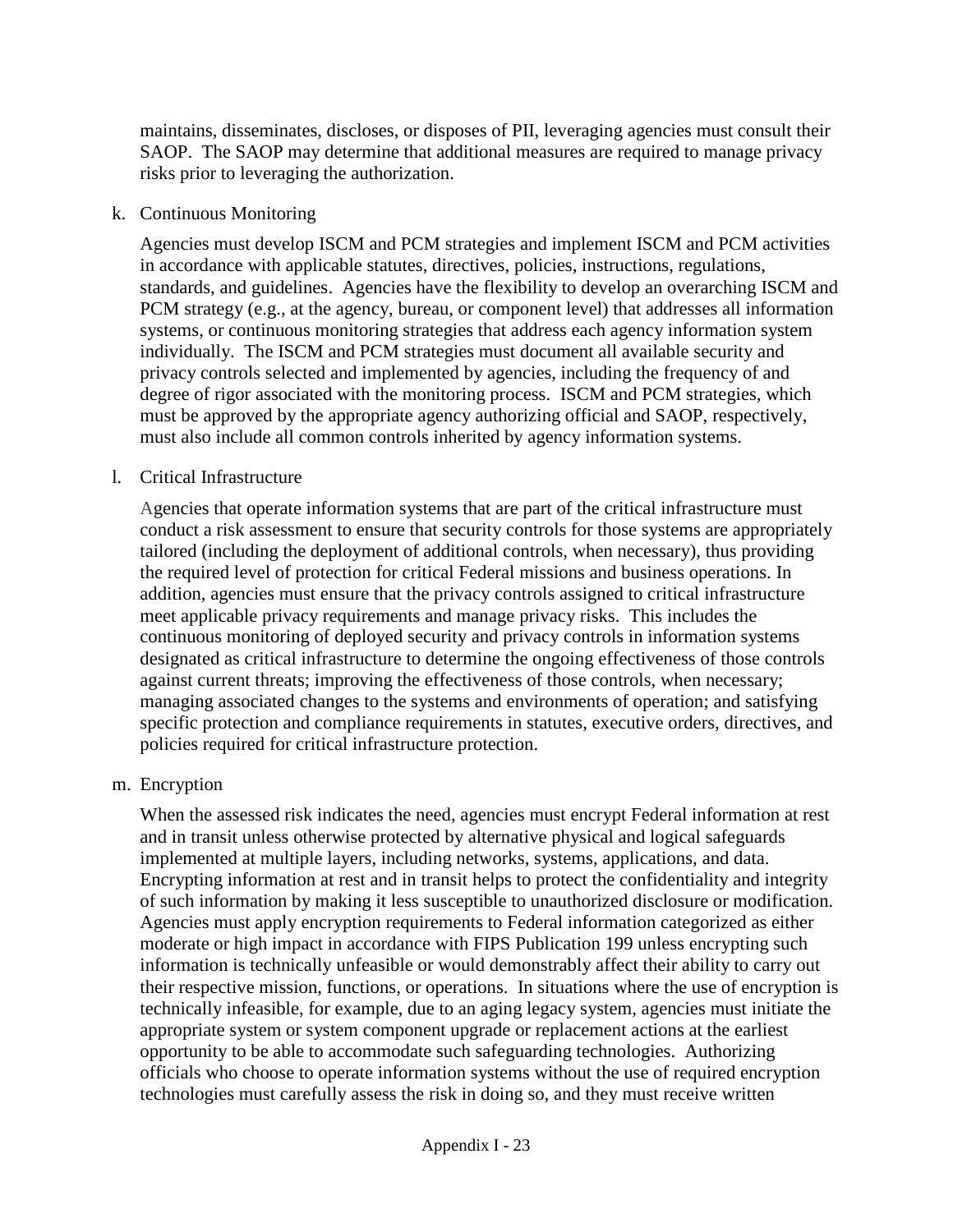approval for the exception from the agency CIO, in consultation with the SAOP (as appropriate). Only FIPS-validated cryptography is approved for use in Federal information systems covered by this policy.

#### n. Digital Signatures

Digital signatures can mitigate a variety of security vulnerabilities by providing authentication and non-repudiation capabilities, and ensuring the integrity of Federal information whether such information is used in day-to-day operations or archived for future use. Additionally, digital signatures can help agencies streamline mission or business processes and transition manual processes to more automated processes to include, for example, online transactions. Because of the advantages provided by this technology, OMB expects agencies to implement digital signature capabilities in accordance with Federal PKI policy, and NIST standards and guidelines. For employees and contractors, agencies must require the use of the digital signature capability of Personal Identity Verification (PIV) credentials. For individuals that fall outside the scope of PIV applicability, agencies should leverage approved Federal PKI credentials when using digital signatures.

#### o. Identity Assurance

Identity assurance is an essential element of an effective information security program. To streamline the process of citizens, businesses, and other partners<sup>[110](#page-60-0)</sup> securely accessing Government services online requires a risk-appropriate demand of identity assurance. Identity assurance, in an online context, is the ability of an agency to determine that a claim to a particular identity made by an individual can be trusted to actually be the individual's true identity.<sup>[111](#page-60-1)</sup> Citizens, businesses, and other partners that interact with the Federal Government need to have and be able to present electronic identity credentials to identify and authenticate themselves remotely and securely when accessing Federal information resources. An agency needs to be able to know, to a degree of certainty commensurate with the risk determination, that the presented electronic identity credential truly represents the individual presenting the credential before a transaction is authorized.<sup>[112](#page-60-2)</sup> To transform processes for citizens, businesses, and other partners accessing Federal services online, OMB expects agencies to use a standards-based federated identity management approach that enables security, privacy, ease-of-use, and interoperability among electronic authentication systems.<sup>[113](#page-60-3)</sup>

<span id="page-60-0"></span> $\overline{\phantom{a}}$ <sup>110</sup> "Other partners" may include contractors not subject to the NIST FIPS 201 identity standard.

<span id="page-60-1"></span><sup>111</sup> Pursuant to Executive Order 13681, *Improving the Security of Consumer Financial Transactions,* agencies making personal data accessible to citizens through digital applications shall require the use of multiple factors of authentication and an effective identity proofing process, as appropriate.

<span id="page-60-2"></span><sup>112</sup> NIST SP 800-63, *Electronic Authentication Guidance*, provides additional guidance on identity assurance.

<span id="page-60-3"></span><sup>&</sup>lt;sup>113</sup> The requirements in this paragraph focus on citizens, businesses, and other partners that interact with the Federal Government. For Federal employees and contractors, with long-term access to Federal facilities and information systems, agencies are required to follow Personal Identity Verification requirements in accordance with OMB policy and NIST standards and guidelines.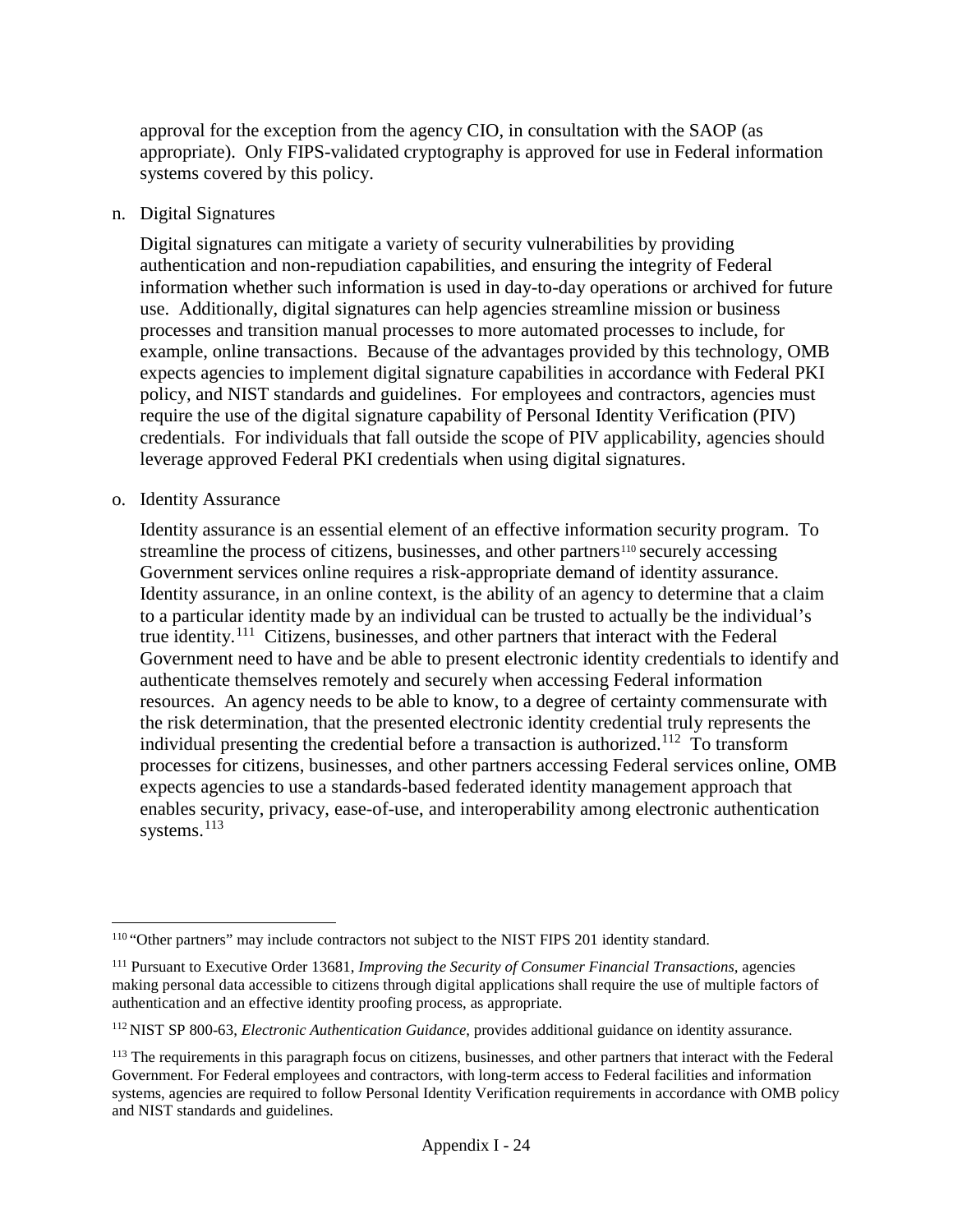## p. Unsupported Information System Components

Unsupported information system components (e.g., when developers or vendors are no longer providing critical software patches) provide a substantial opportunity for adversaries to exploit weaknesses discovered in the currently installed components. Prohibit the use of unsupported information systems and system components, and ensure that systems and components that cannot be appropriately protected or secured are given a high priority for upgrade or replacement. Exceptions to replacing unsupported system components may include, for example, systems that provide critical mission or business capability where newer technologies are not available or where the systems are so isolated that installing replacement components is not an option. For such systems, agencies can establish in-house support, for example, by developing customized patches for critical software components or securing the services of external providers who through contractual relationships, provide ongoing support for the designated unsupported components. Such contractual relationships can include, for example, open source software value-added vendors.

## q. Cybersecurity Framework

The Cybersecurity Framework was developed by NIST in response to Executive Order 13636, *Improving Critical Infrastructure Cybersecurity*. The Framework describes five core cybersecurity functions (i.e., Identify, Protect, Detect, Respond, and Recover) that may be helpful in raising awareness and facilitating communication among agency stakeholders, including executive leadership. The Cybersecurity Framework may also be helpful in improving communications across organizations, allowing cybersecurity expectations to be shared with business partners, suppliers, and among sectors. The Framework is not intended to duplicate the current information security and risk management practices in place within the Federal Government. However, in the course of managing information security risk using the established NIST Risk Management Framework and associated security standards and guidelines required by FISMA, agencies can leverage the Cybersecurity Framework to complement their current information security programs. NIST is responsible for providing guidance on how agencies can use the Cybersecurity Framework and in particular, how the two frameworks can work together to help agencies develop, implement, and continuously improve their information security programs.

# r. FISMA Applicability to Non-Federal Entities

FISMA describes Federal agency security responsibilities as including "information collected or maintained by or on behalf of an agency" and "information systems used or operated by an agency or by a contractor of an agency or other organization on behalf of an agency." FISMA requires each agency to provide information security for the information and "information systems that support the operations and assets of the agency, including those provided or managed by another agency, contractor, or other source." This includes services that are either fully or partially provided, including agency-hosted, outsourced, and cloud-based solutions.

Additionally, because FISMA applies to Federal information and information systems, in certain circumstances, its requirements also apply to a specific class of IT that the Clinger-Cohen Act of 1996 (40 U.S.C. § 11101(6)) did not include, i.e., "equipment that is acquired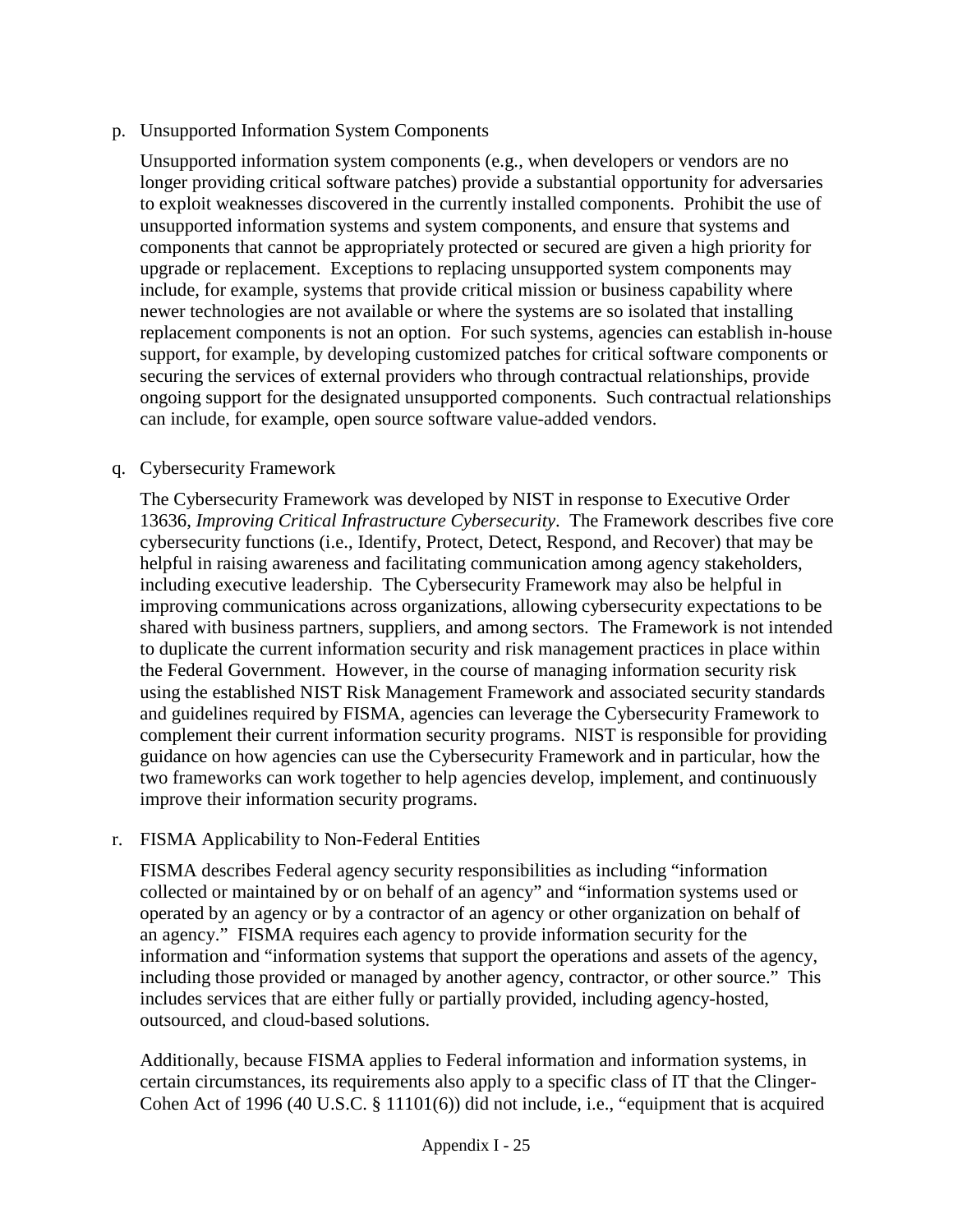by a Federal contractor incidental to a Federal contract." Therefore, when Federal information is used within incidentally acquired equipment, the agency continues to be responsible and accountable for ensuring that FISMA requirements are met for such information.

s. Controlled Unclassified Information

The Controlled Unclassified Information program, established by [Executive Order 13556, i](http://www.gpo.gov/fdsys/pkg/FR-2010-11-09/pdf/2010-28360.pdf)s a system that standardizes and simplifies the way the agencies handle unclassified information that requires safeguarding or dissemination controls, pursuant to and consistent with applicable law, regulations, and Government-wide policies. The program emphasizes the openness and uniformity of Government-wide practices. Its purpose is to address inefficient and confusing processes that have historically led to inconsistent marking and safeguarding as well as restrictive dissemination policies.

## **6. Other Requirements**

Agencies must adhere to all other applicable information requirements such as privacy requirements in accordance with the Privacy Act of 1974, and its implementing OMB guidance; confidentiality protection requirements in accordance with the Confidentiality Information Protection and Statistical Efficiency Act of 2002 (CIPSEA) and its implementing OMB guidance; applicable requirements of statutes, and regulations pertaining to management of Federal records; and other relevant statutes, executive orders, Presidential directives, and policies.

## **7. References[114](#page-62-0)**

 $\overline{\phantom{a}}$ 

- a. The following references are used within this policy:
	- 1) Executive Order 13556, *Controlled Unclassified Information*, November 2010.
	- 2) Executive Order 13636, *Improving Critical Infrastructure Cybersecurity*, February 2013.
	- 3) Executive Order 13681, *Improving the Security of Consumer Financial Transactions*, October 2014.
	- 4) Homeland Security Presidential Directive 12, *Policy for a Common Identification Standard for Federal Employees and Contractors*, August 2004.
	- 5) Homeland Security Presidential Directive 20 (National Security Presidential Directive 51), *National Continuity Policy*, May 2007.
	- 6) Federal Continuity Directive 1 (FCD 1), *Federal Executive Branch National Continuity Program and Requirements*, February 2008.
	- 7) National Communications System (NCS) Directive 3-10, *Minimum Requirements for Continuity Communications Capabilities*, July 2007.

<span id="page-62-0"></span><sup>&</sup>lt;sup>114</sup> Statutes, executive orders, and Presidential directives relevant to this appendix are listed in the Authorities section of the main body. Additionally, OMB policy documents can be located at [https://www.whitehouse.gov/omb/circulars\\_default](https://www.whitehouse.gov/omb/circulars_default) and [https://www.whitehouse.gov/omb/memoranda\\_default.](https://www.whitehouse.gov/omb/memoranda_default)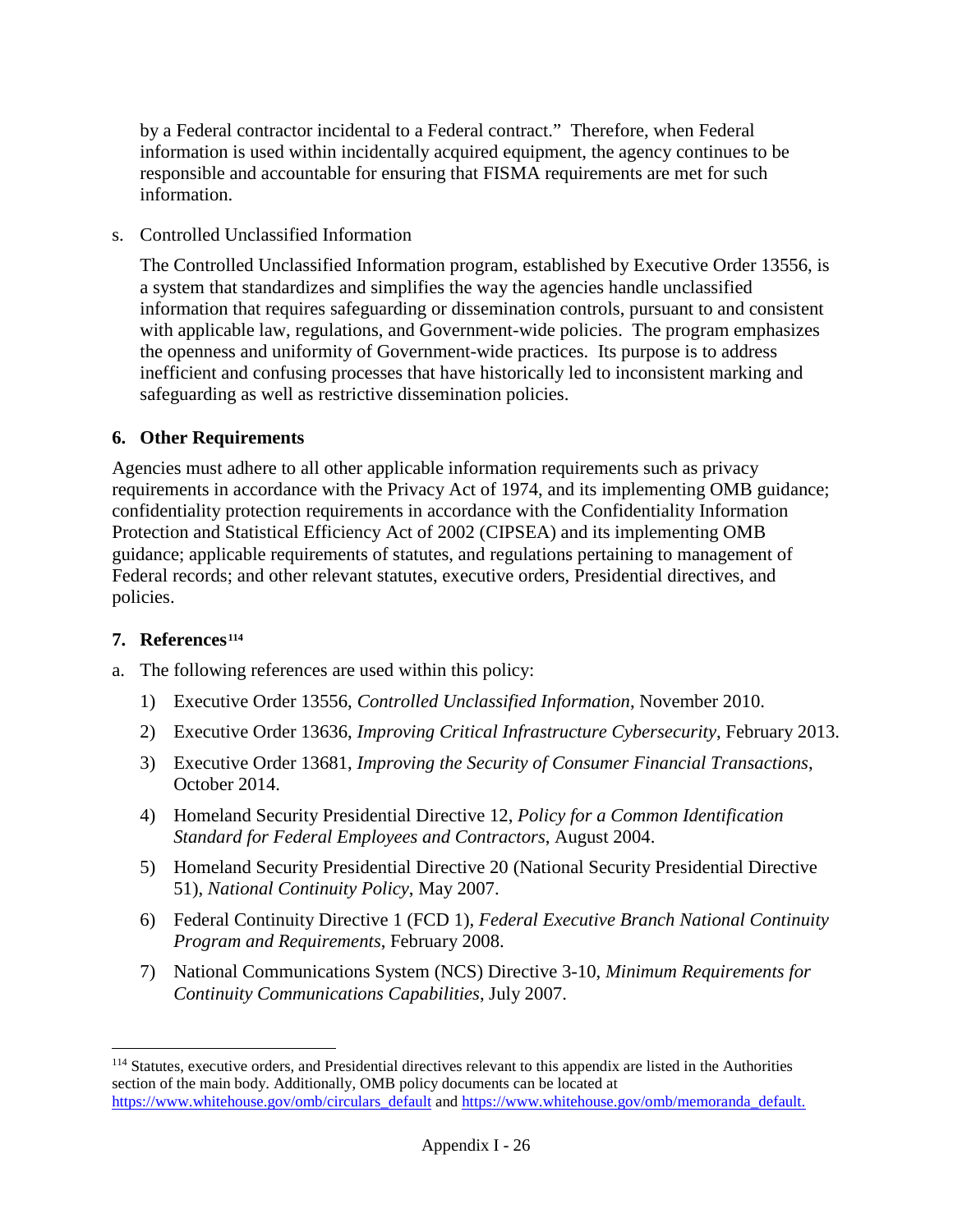- 8) National Institute of Standards and Technology Federal Information Processing Standards Publication 199, *Standards for Security Categorization of Federal Information and Information Systems*.
- 9) National Institute of Standards and Technology Federal Information Processing Standards Publication 200, *Minimum Security Requirements for Federal Information and Information Systems*.
- 10) National Institute of Standards and Technology Federal Information Processing Standards Publication 201, *Personal Identity Verification of Federal Employees and Contractors*.
- 11) National Institute of Standards and Technology Special Publication 800-18, *Guide for Developing Security Plans for Federal Information Systems*.
- 12) National Institute of Standards and Technology Special Publication 800-30, *Guide for Conducting Risk Assessments*.
- 13) National Institute of Standards and Technology Special Publication 800-37, *Guide for Applying the Risk Management Framework to Federal Information Systems: A Security Life Cycle Approach*.
- 14) National Institute of Standards and Technology Special Publication 800-39, *Managing Information Security Risk: Organization, Mission, and Information System View*.
- 15) National Institute of Standards and Technology Special Publication 800-47, *Security Guide for Interconnecting Information Technology Systems*.
- 16) National Institute of Standards and Technology Special Publication 800-53, *Security and Privacy Controls for Federal Information Systems and Organizations*.
- 17) National Institute of Standards and Technology Special Publication 800-53A, *Guide for Assessing the Security Controls in Federal Information Systems and Organizations: Building Effective Security Assessment Plans*.
- 18) National Institute of Standards and Technology Special Publication 800-59, *Guideline for Identifying an Information System as a National Security System*.
- 19) National Institute of Standards and Technology Special Publication 800-60, *Guide for Mapping Types of Information and Information Systems to Security Categories*.
- 20) National Institute of Standards and Technology Special Publication 800-63, *Electronic Authentication Guideline*.
- 21) National Institute of Standards and Technology Special Publication 800-73, *Interfaces for Personal Identity Verification.*
- 22) National Institute of Standards and Technology Special Publication 800-76, *Biometric Specifications for Personal Identity Verification.*
- 23) National Institute of Standards and Technology Special Publication 800-78, *Cryptographic Algorithms and Key Sizes for Personal Identity Verification*.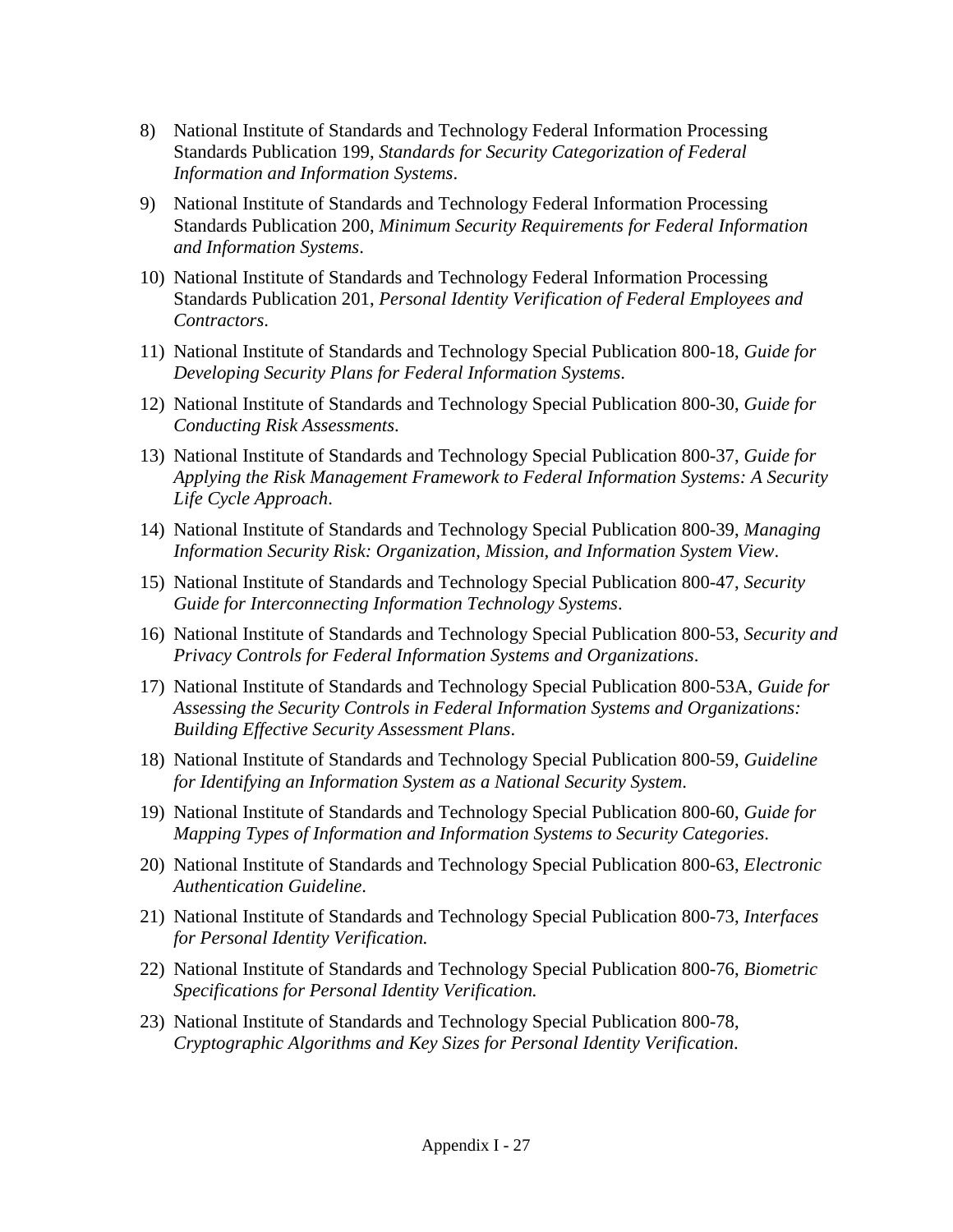- 24) National Institute of Standards and Technology Special Publication 800-79, *Guidelines for the Authorization of Personal Identity Verification Card Issuers (PCI) and Derived PIV Credential Issuers (DPCI)*.
- 25) National Institute of Standards and Technology Special Publication 800-116, *Guidelines for the Use of PIV Credentials in Physical Access Control Systems (PACS)*.
- 26) National Institute of Standards and Technology Special Publication 800-122, *Guide to Protecting the Confidentiality of Personally Identifiable Information (PII)*.
- 27) National Institute of Standards and Technology Special Publication 800-137, *Information Security Continuous Monitoring for Federal Information Systems and Organizations*.
- 28) National Institute of Standards and Technology Special Publication 800-157, *Guidelines for Derived Personal Identity Verification Credentials*.
- 29) National Institute of Standards and Technology Special Publication 800-161, *Supply Chain Risk Management Practices for Federal Information Systems and Organizations*.
- 30) National Institute of Standards and Technology Special Publication 800-162, *Guide to Attribute Based Access Control (ABAC) Definition and Considerations*.
- 31) National Institute of Standards and Technology Special Publication 800-171, *Protecting Controlled Unclassified Information in Nonfederal Information Systems and Organizations.*
- 32) National Institute of Standards and Technology *Framework for Improving Critical Infrastructure Cybersecurity*.
- 33) National Institute of Standards and Technology *Supplemental Guidance on Ongoing Authorization: Transitioning to Near Real-Time Risk Management*.
- b. References in this section without specific publication dates or revision numbers refer to the most recent updates to those publications.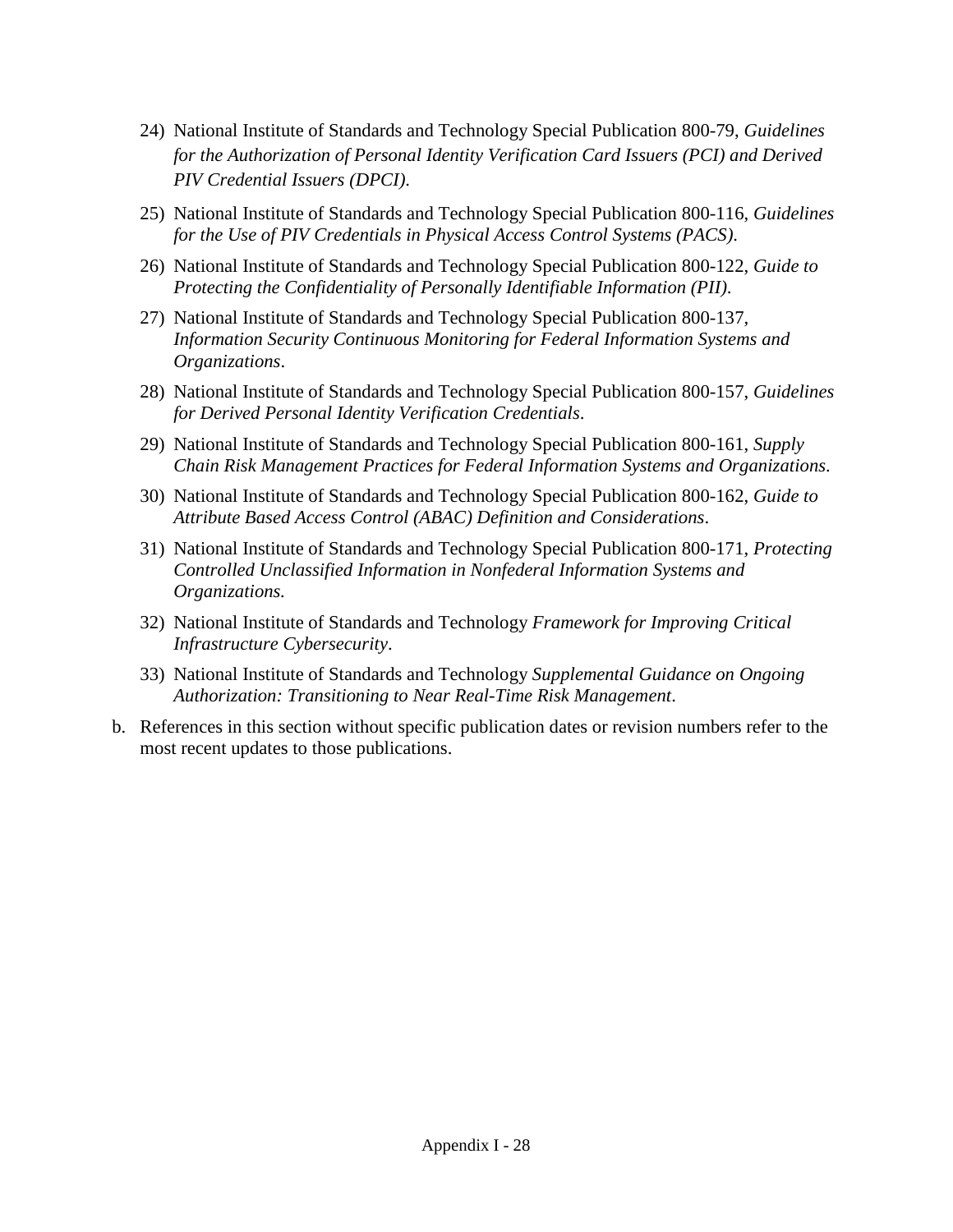# **Appendix II to OMB Circular A-130 Responsibilities for Managing Personally Identifiable Information**

# **1. Purpose**

This Appendix outlines some of the general responsibilities for Federal agencies managing information resources that involve personally identifiable information (PII) and summarizes the key privacy requirements included in other sections of this Circular. The requirements included in this Appendix apply to PII in any form or medium, including paper and electronic media. Although all of the requirements referenced in this Appendix concern the management of PII, some of the requirements are not solely the responsibility of agencies' privacy programs. The inclusion of shared requirements in this Appendix is not intended to suggest that agencies' privacy programs are solely or primarily responsible for meeting such requirements; however, agencies' privacy programs shall play a key role in meeting requirements that involve PII. This Appendix does not provide a comprehensive account of all the statutory and policy requirements associated with managing PII and protecting privacy. Agencies shall consult law, regulation, and policy, including OMB guidance, to understand all applicable requirements.

The main body of this Circular establishes general policies for Federal agencies managing information resources. Appendix I to this Circular establishes requirements for information security and privacy programs and provides guidance on how agencies should take a coordinated approach when managing Federal information resources. This Appendix and Appendix I are companion documents; it is important to review the appendices together in order to understand the coordination between privacy and security. As noted in the citations, all of the requirements summarized in the tables in this Appendix come from the main body or Appendix I to this Circular.

Previous versions of Circular A-130 included information about the reporting and publication requirements of the Privacy Act of 1974 ("Privacy Act") and additional OMB guidance. This information is being revised and will be reissued in OMB Circular  $A-108$ <sup>[115](#page-65-0)</sup>. This Appendix does not extend or interpret the Privacy Act, including agency requirements under the Privacy Act.

# **2. Introduction**

The Federal Government necessarily creates, collects, uses, processes, stores, maintains, disseminates, discloses, and disposes of PII to carry out missions mandated by Federal statute. The term PII, as defined in this Circular, refers to information that can be used to distinguish or trace an individual's identity, either alone or when combined with other information that is linked or linkable to a specific individual. Because there are many different types of information that can be used to distinguish or trace an individual's identity, the term PII is necessarily broad. To determine whether information is PII, the agency shall perform an assessment of the specific risk that an individual can be identified using the information with other information that is linked or linkable to the individual. In performing this assessment, it is important to recognize

<span id="page-65-0"></span> $\overline{\phantom{a}}$ <sup>115</sup> Agencies shall continue to apply the requirements in Appendix I of the 2000 version of Circular A-130 regarding review, reporting, and publication pertaining to the Privacy Act until OMB issues a revised version of those requirements in OMB Circular A-108.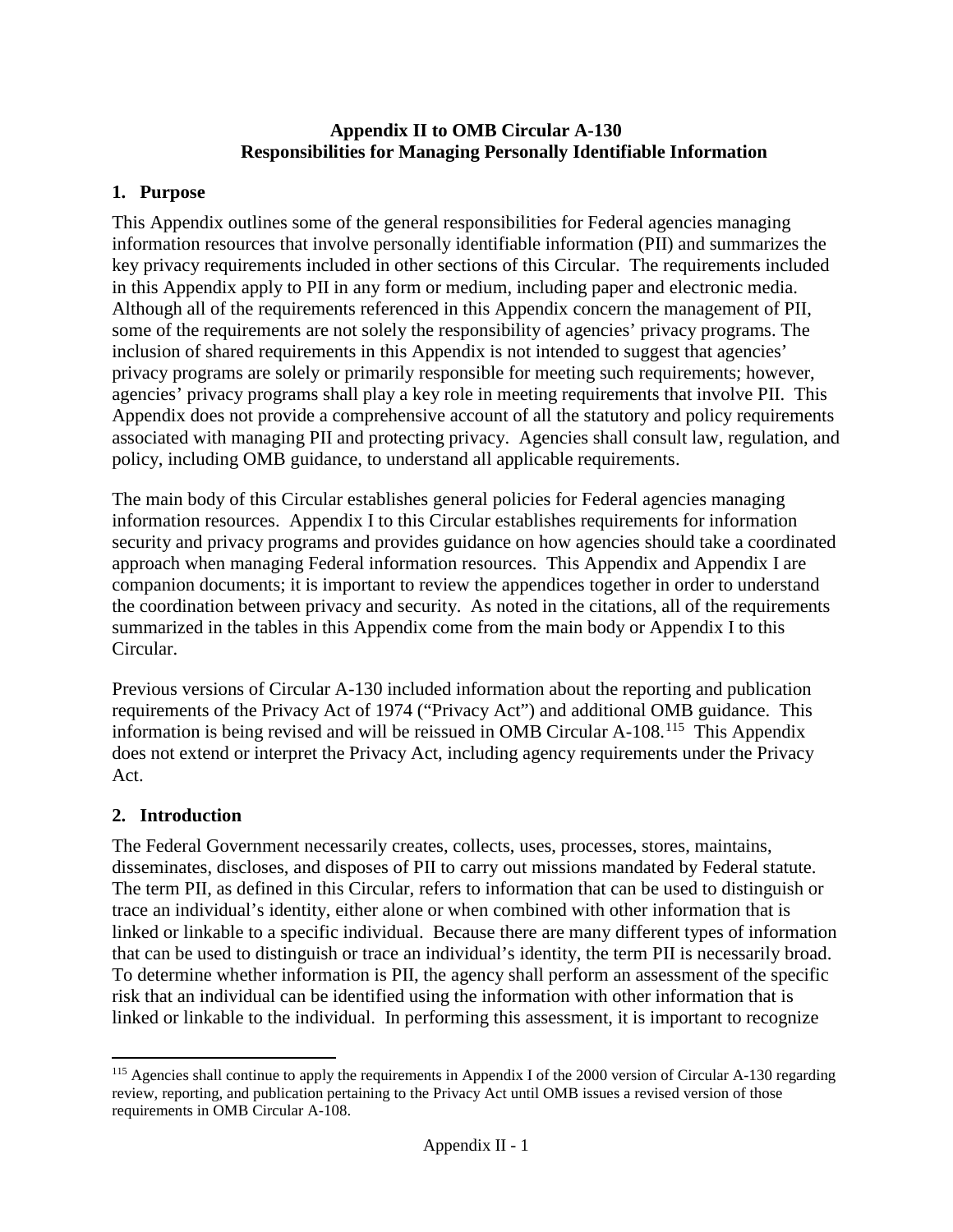that information that is not PII can become PII whenever additional information becomes available – in any medium and from any source – that would make it possible to identify an individual.

Once the agency determines that an information system contains PII, the agency shall then consider the privacy risks and the associated risk to agency operations, agency assets, individuals, other organizations, and the Nation. When considering privacy risks, the agency shall consider the risks to an individual or individuals associated with the agency's creation, collection, use, processing, storage, maintenance, dissemination, disclosure, and disposal of their PII. In particular, the agency shall evaluate the sensitivity of each individual data element that is PII, as well as all of the data elements together. The sensitivity level of the PII will depend on the context, including the purpose for which the PII is created, collected, used, processed, stored, maintained, disseminated, disclosed, or disposed. For example, the sensitivity level of a list of individuals' names may depend on the source of the information, the other information associated with the list, the intended use of the information, the ways in which the information will be processed and shared, and the ability to access the information. In addition, when determining the privacy and associated risks, the agency shall also consider the volume of PII. A higher volume of PII about a single individual or multiple individuals may pose increased privacy or associated risks.

## **3. Fair Information Practice Principles**

l

The Fair Information Practice Principles (FIPPs) are a collection of widely accepted principles that agencies should use when evaluating information systems, processes, programs, and activities that affect individual privacy. The FIPPs are not OMB requirements; rather, they are principles that should be applied by each agency according to the agency's particular mission and privacy program requirements.

Rooted in a 1973 Federal Government report from the Department of Health, Education, and Welfare Advisory Committee, "Records, Computers and the Rights of Citizens," the FIPPs have informed Federal statute and the laws of many U.S. states and foreign nations, and have been incorporated in the policies of many organizations around the world. The precise expression of the FIPPs has varied over time and in different contexts. However, the FIPPs retain a consistent set of core principles that are broadly relevant to agencies' information management practices. For purposes of this Circular, the FIPPs are as follows:

- a. *Access and Amendment*. Agencies should provide individuals with appropriate access to PII and appropriate opportunity to correct or amend PII.<sup>[116](#page-66-0)</sup>
- b. *Accountability*. Agencies should be accountable for complying with these principles and applicable privacy requirements, and should appropriately monitor, audit, and document compliance. Agencies should also clearly define the roles and responsibilities with respect to

<span id="page-66-0"></span><sup>&</sup>lt;sup>116</sup> The Access and Amendment principle is included as part of the "Individual Participation" privacy control family in NIST SP 800-53, *Security and Privacy Controls for Federal Information Systems*. OMB is including Access and Amendment as a stand-alone principle in this Circular to emphasize the importance of allowing individuals to access and amend their information when appropriate.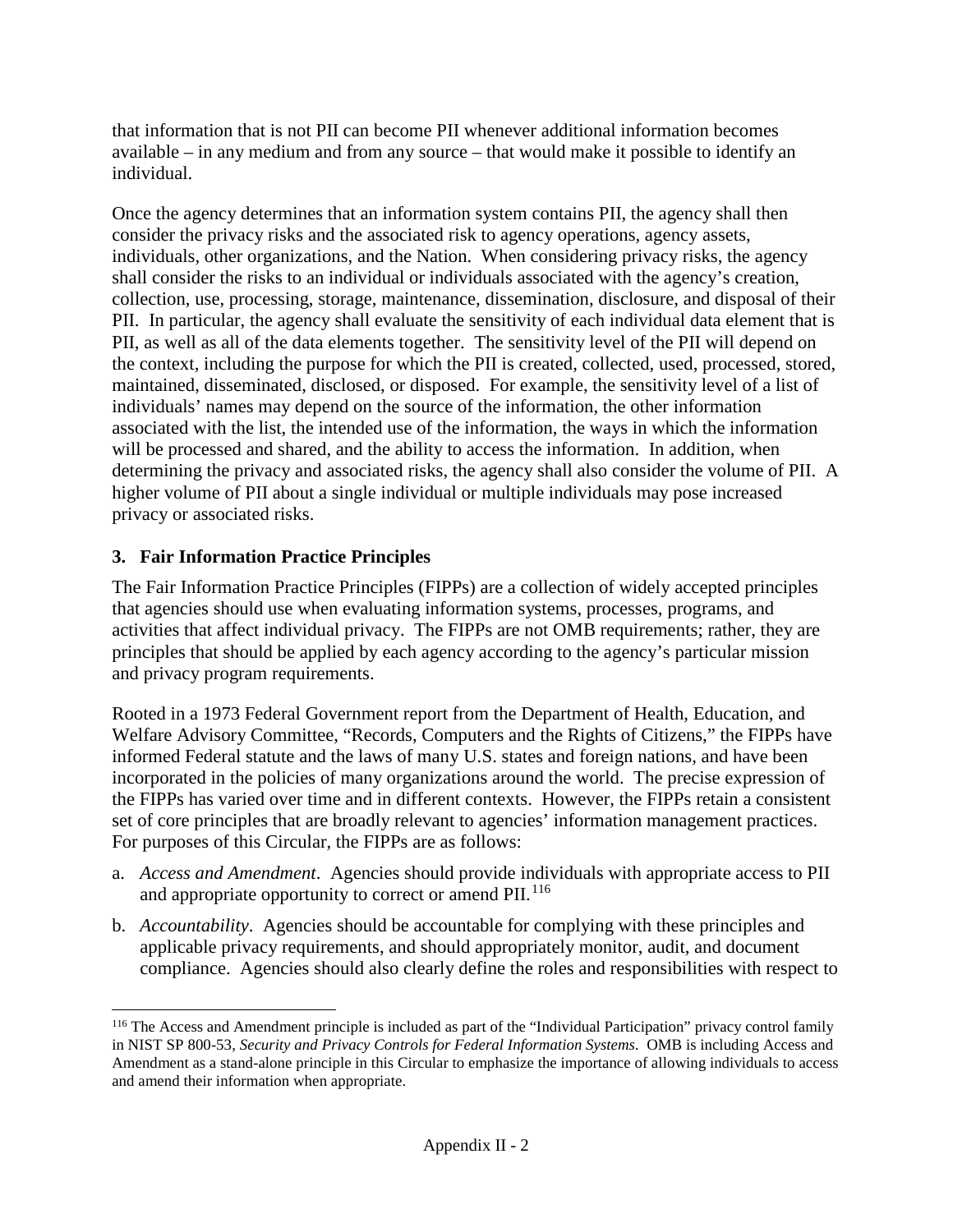PII for all employees and contractors, and should provide appropriate training to all employees and contractors who have access to PII.

- c. *Authority*. Agencies should only create, collect, use, process, store, maintain, disseminate, or disclose PII if they have authority to do so, and should identify this authority in the appropriate notice. $117$
- d. *Minimization*. Agencies should only create, collect, use, process, store, maintain, disseminate, or disclose PII that is directly relevant and necessary to accomplish a legally authorized purpose, and should only maintain PII for as long as is necessary to accomplish the purpose.  $118$
- e. *Quality and Integrity*. Agencies should create, collect, use, process, store, maintain, disseminate, or disclose PII with such accuracy, relevance, timeliness, and completeness as is reasonably necessary to ensure fairness to the individual.
- f. *Individual Participation*. Agencies should involve the individual in the process of using PII and, to the extent practicable, seek individual consent for the creation, collection, use, processing, storage, maintenance, dissemination, or disclosure of PII. Agencies should also establish procedures to receive and address individuals' privacy-related complaints and inquiries.
- g. *Purpose Specification and Use Limitation*. Agencies should provide notice of the specific purpose for which PII is collected and should only use, process, store, maintain, disseminate, or disclose PII for a purpose that is explained in the notice and is compatible with the purpose for which the PII was collected, or that is otherwise legally authorized.
- h. *Security*. Agencies should establish administrative, technical, and physical safeguards to protect PII commensurate with the risk and magnitude of the harm that would result from its unauthorized access, use, modification, loss, destruction, dissemination, or disclosure.
- i. *Transparency*. Agencies should be transparent about information policies and practices with respect to PII, and should provide clear and accessible notice regarding creation, collection, use, processing, storage, maintenance, dissemination, and disclosure of PII.<sup>[119](#page-67-2)</sup>

# **4. Senior Agency Official for Privacy**

Agencies are required to designate a Senior Agency Official for Privacy (SAOP) who has agency-wide responsibility and accountability for ensuring compliance with applicable privacy requirements and managing privacy risks. The SAOP shall have a central policy-making role and shall ensure that the agency considers the privacy impact of all agency actions and policies that involve PII. The SAOP's review of privacy risks should begin at the earliest planning and

<span id="page-67-0"></span>l  $117$  The Authority principle is included as part of the "Purpose Specification" privacy control family in NIST SP 800-53, *Security and Privacy Controls for Federal Information Systems*. OMB is including Authority as a stand-alone principle in this Circular to emphasize the importance of identifying a specific authority for creating, collecting, using, processing, storing, maintaining, disseminating, or disclosing PII.

<span id="page-67-1"></span><sup>118</sup> In some versions of the FIPPs, the "minimization" principle is referred to under a different name, such as "collection limitation."

<span id="page-67-2"></span><sup>&</sup>lt;sup>119</sup> In some versions of the FIPPs, the "transparency" principle is referred to under a different name, such as "openness."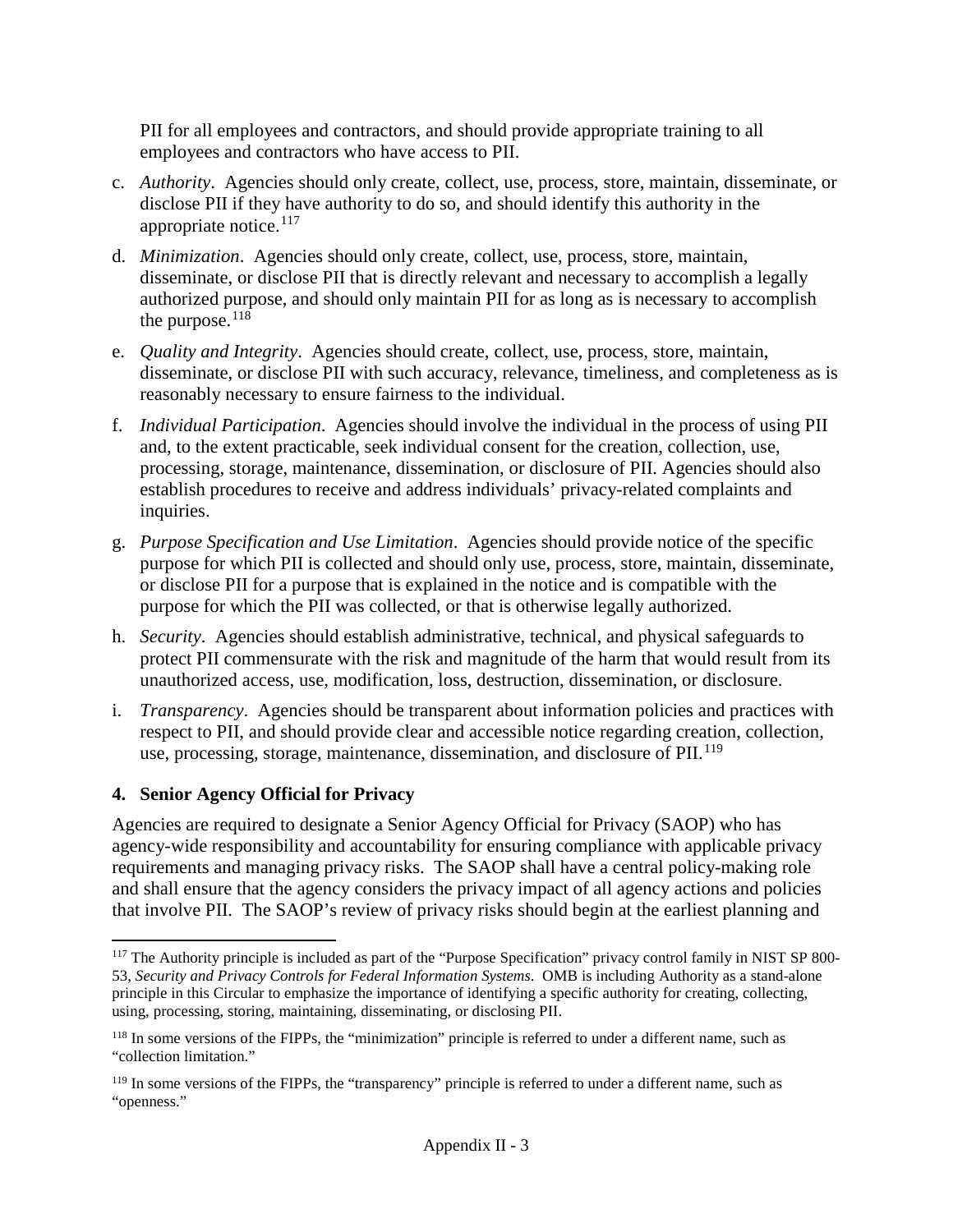development stages of agency actions and policies that involve PII, and should continue throughout the life cycle of the information.

The SAOP shall ensure that the agency complies with applicable privacy requirements in statute, regulation, and policy.

# **5. Agency Privacy Program**

In order to manage Federal information resources that involve PII, agencies shall develop, implement, document, maintain, and oversee agency-wide privacy programs that include people, processes, and technologies. Among other things, where PII is involved, agencies' privacy programs shall play a key role in information security, records management, strategic planning, budget and acquisition, contractors and third parties, workforce, training, incident response, and implementing the Risk Management Framework. This Appendix does not provide a comprehensive account of all the statutory and policy requirements associated with managing PII and protecting privacy. Agencies shall consult law, regulation, and policy, including OMB guidance, to understand all applicable requirements.

Agencies' privacy programs are led by the SAOP and are responsible for ensuring compliance with applicable privacy requirements, developing and evaluating privacy policy, and managing privacy risks. At the discretion of the SAOP and consistent with applicable law, other qualified agency personnel may perform particular privacy functions that are assigned to the SAOP. Many of the requirements summarized in this Appendix are shared requirements and are not solely the responsibility of agencies' privacy programs. The inclusion of shared requirements in this Appendix is intended to convey that agencies' privacy programs shall be responsible to the extent that the requirements pertain to the management of PII.

a. General Requirements

Agencies shall have comprehensive privacy programs that ensure compliance with applicable privacy requirements, develop and evaluate privacy policy, and manage privacy risks. The following table summarizes many of the general privacy requirements that are set forth in this Circular. While some of the requirements summarized in the table are not exclusively privacy requirements, they may still require the involvement of agencies' privacy programs.

| <b>Responsibility</b>                                                          | <b>Description</b>                                                                                                                                                                                                                                                                                | <b>Citation</b>                                                                                          |
|--------------------------------------------------------------------------------|---------------------------------------------------------------------------------------------------------------------------------------------------------------------------------------------------------------------------------------------------------------------------------------------------|----------------------------------------------------------------------------------------------------------|
| Establish and maintain a<br>comprehensive privacy<br>program.                  | Agencies shall establish and maintain a comprehensive<br>privacy program that ensures compliance with<br>applicable privacy requirements, develops and<br>evaluates privacy policy, and manages privacy risks.                                                                                    | Main Body § $5(f)(1)(a)$ ;<br>Appendix I $\S$ § 3(b), 3(f),<br>$4(e)$ .                                  |
| Ensure compliance with<br>privacy requirements<br>and manage privacy<br>risks. | Agencies shall ensure compliance with all applicable<br>statutory, regulatory, and policy requirements and use<br>privacy impact assessments and other tools to manage<br>privacy risks. Agencies shall cost-effectively manage<br>privacy risks and reduce such risks to an acceptable<br>level. | Main Body $\S$ § 4(g),<br>$5(e)(1)(d)$ , $5(f)(1)(a)$ ;<br>Appendix I $\S$ 3(a), 3(b)(4),<br>3(f), 3(g). |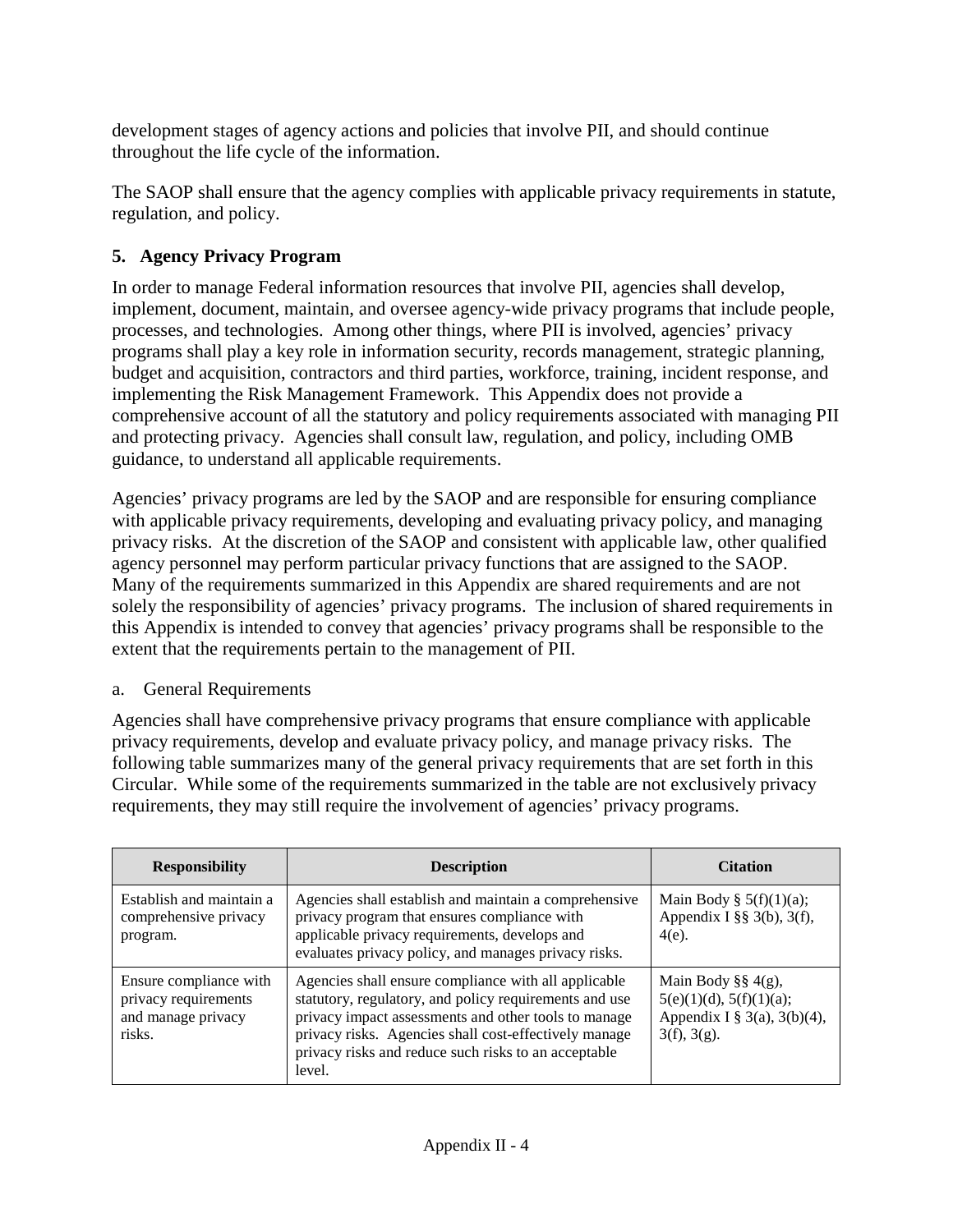| <b>Responsibility</b>                                                                           | <b>Description</b>                                                                                                                                                                                                                                                                                                                                                                                                                                                                                                                                                                                                          | <b>Citation</b>                                                                 |
|-------------------------------------------------------------------------------------------------|-----------------------------------------------------------------------------------------------------------------------------------------------------------------------------------------------------------------------------------------------------------------------------------------------------------------------------------------------------------------------------------------------------------------------------------------------------------------------------------------------------------------------------------------------------------------------------------------------------------------------------|---------------------------------------------------------------------------------|
| Monitor Federal law,<br>regulation, and policy<br>for changes.                                  | Agencies shall monitor Federal law, regulation, and<br>policy for changes that affect privacy.                                                                                                                                                                                                                                                                                                                                                                                                                                                                                                                              | Main Body § $5(f)(1)(c)$ .                                                      |
| Develop and maintain a<br>privacy program plan.                                                 | Agencies shall develop and maintain a privacy program<br>plan that provides an overview of the agency's privacy<br>program, including a description of the structure of the<br>privacy program, the resources dedicated to the privacy<br>program, the role of the SAOP and other privacy<br>officials and staff, the strategic goals and objectives of<br>the privacy program, the program management controls<br>and common controls in place or planned for meeting<br>applicable privacy requirements and managing privacy<br>risks, and any other information determined necessary<br>by the agency's privacy program. | Appendix I $\S$ 4(c)(2),<br>$4(e)(1)$ .                                         |
| Designate a Senior<br>Agency Official for<br>Privacy.                                           | The head of each agency shall designate an SAOP who<br>has agency-wide responsibility and accountability for<br>developing, implementing, and maintaining an agency-<br>wide privacy program to ensure compliance with all<br>applicable statues, regulations, and policies regarding<br>the creation, collection, use, processing, storage,<br>maintenance, dissemination, disclosure, and disposal of<br>PII by programs and information systems, developing<br>and evaluating privacy policy, and managing privacy<br>risks at the agency.                                                                               | Main Body § $5(f)(1)(b)$ ;<br>Appendix I $\S$ 4(e).                             |
| Ensure coordination<br>between privacy and<br>other programs.                                   | Agencies shall ensure that the SAOP and the agency's<br>privacy personnel closely coordinate with the agency<br>CIO, senior agency information security officer, and<br>other agency offices and officials, as appropriate.                                                                                                                                                                                                                                                                                                                                                                                                 | Main Body §§ 4(h),<br>$5(f)(1)(k)$ ; Appendix I §§<br>3(b)(11), 4(e)(10).       |
| Ensure that privacy is<br>addressed throughout the<br>life cycle of each<br>information system. | Agencies shall ensure that privacy is addressed<br>throughout the life cycle of each agency information<br>system.                                                                                                                                                                                                                                                                                                                                                                                                                                                                                                          | Main Body §§ 4(g),<br>$5(a)(1)(c)(i)$ , $5(b)(4)$ ;<br>Appendix I $\S$ 4(b)(2). |
| Incorporate privacy<br>requirements into<br>enterprise architecture.                            | Agencies shall incorporate Federal privacy<br>requirements into the agency's enterprise architecture<br>to ensure that risk is addressed and information<br>systems achieve the necessary levels of<br>trustworthiness, protection, and resilience.                                                                                                                                                                                                                                                                                                                                                                         | Appendix I $\S$ 4(b)(5).                                                        |
| Comply with the Privacy<br>Act.                                                                 | Agencies shall comply with the requirements of the<br>Privacy Act and ensure that Privacy Act system of<br>records notices are published, revised, and rescinded,<br>as required.                                                                                                                                                                                                                                                                                                                                                                                                                                           | Main Body § $5(f)(1)(g)$ .                                                      |
| Conduct privacy impact<br>assessments.                                                          | Agencies shall conduct privacy impact assessments in<br>accordance with the E-Government Act and make the<br>privacy impact assessments available to the public in<br>accordance with OMB policy.                                                                                                                                                                                                                                                                                                                                                                                                                           | Main Body § $5(f)(1)(i)$ .                                                      |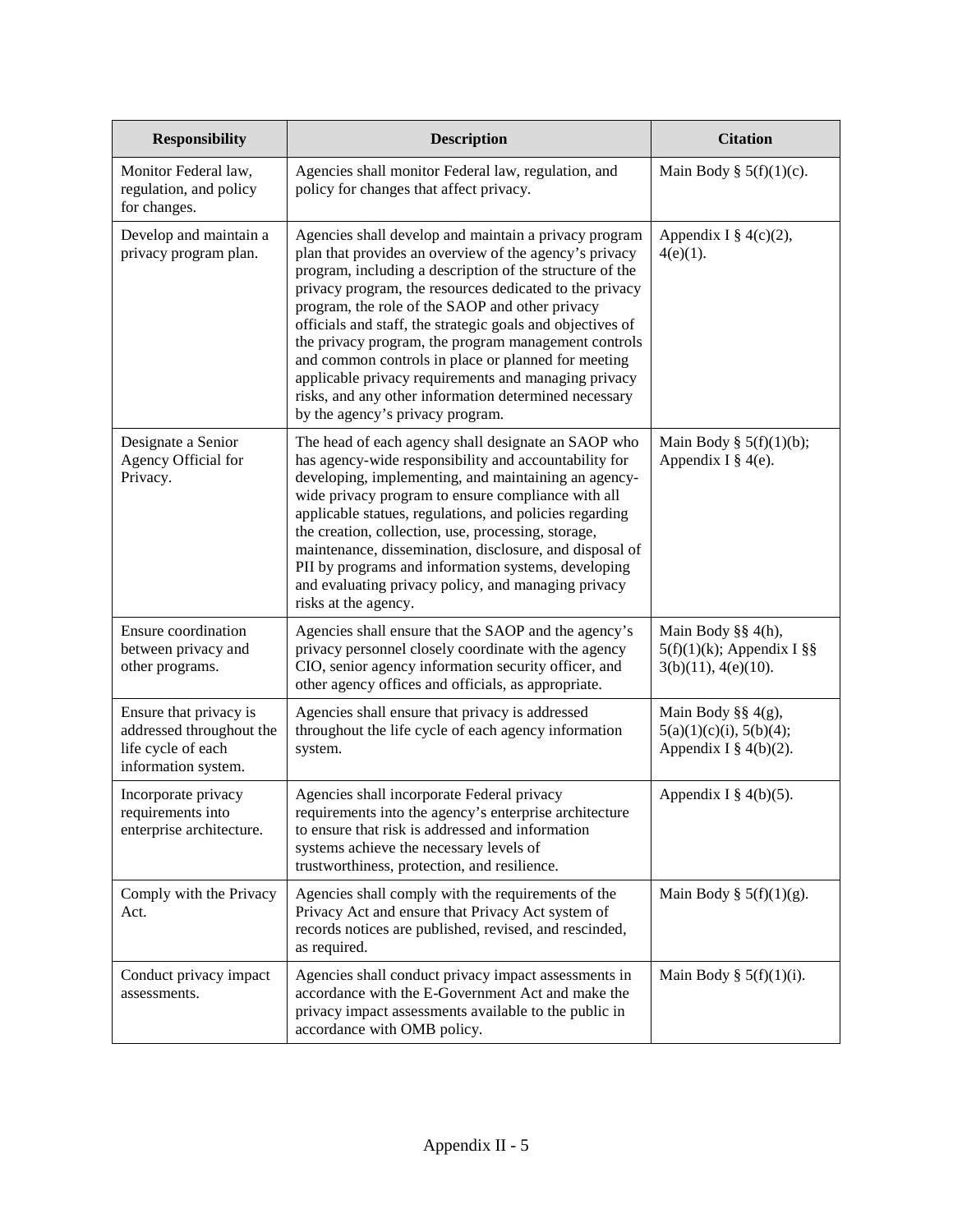| <b>Responsibility</b>                                                                                        | <b>Description</b>                                                                                                                                                                                                     | <b>Citation</b>                                |
|--------------------------------------------------------------------------------------------------------------|------------------------------------------------------------------------------------------------------------------------------------------------------------------------------------------------------------------------|------------------------------------------------|
| Balance the need for<br>information collection<br>with the privacy risks.                                    | Agencies shall ensure that the design of information<br>collections is consistent with the intended use of the<br>information, and the need for new information is<br>balanced against any privacy risks.              | Main Body § $4(i)$ .                           |
| Comply with<br>requirements for<br>disclosure and<br>dissemination.                                          | Agencies shall comply with all applicable privacy<br>statutes and policies governing the disclosure or<br>dissemination of information and comply with any<br>other valid access, use, and dissemination restrictions. | Main Body $\S$ 5(e)(1)(b)-<br>(d), 5(e)(7)(h). |
| Maintain and post<br>privacy policies on<br>websites, mobile<br>applications, and other<br>digital services. | Agencies shall maintain and post privacy policies on<br>all agency websites, mobile applications, and other<br>digital services, in accordance with the E-Government<br>Act and OMB policy.                            | Main Body § $5(f)(1)(j)$ .                     |
| Provide performance<br>metrics and reports.                                                                  | Agencies shall provide performance metrics<br>information and reports in accordance with processes<br>established by OMB and DHS pursuant to FISMA.                                                                    | Appendix I $\S$ 4(1).                          |

## b. Considerations for Managing PII

Agencies' privacy programs shall maintain an inventory of PII, regularly review all PII maintained by the agency, and comply with applicable requirements regarding the creation, collection, use, processing, storage, maintenance, dissemination, disclosure, and disposal of PII. In addition, agencies' privacy programs shall impose, where appropriate, conditions on other agencies and entities to which PII is being disclosed that govern the creation, collection, use, processing, storage, maintenance, dissemination, disclosure, and disposal of the PII. The following table summarizes the privacy requirements in this Circular that pertain to the general management of PII. While some requirements summarized in the table are not exclusively privacy requirements, they may still require the involvement of agencies' privacy programs.

| <b>Responsibility</b>                                                                                                                             | <b>Description</b>                                                                                                                                                                                                                                                                                                                                                                                                                                                                        | <b>Citation</b>                                  |
|---------------------------------------------------------------------------------------------------------------------------------------------------|-------------------------------------------------------------------------------------------------------------------------------------------------------------------------------------------------------------------------------------------------------------------------------------------------------------------------------------------------------------------------------------------------------------------------------------------------------------------------------------------|--------------------------------------------------|
| Maintain an inventory of<br>agency information<br>systems that involve PII<br>and regularly review and<br>reduce PII to the<br>minimum necessary. | Agencies shall maintain an inventory of the agency's<br>information systems that create, collect, use, process,<br>store, maintain, disseminate, disclose, or dispose of PII<br>to allow the agency to regularly review its PII and<br>ensure, to the extent reasonably practicable, that such<br>PII is accurate, relevant, timely, and complete; and to<br>allow the agency to reduce its PII to the minimum<br>necessary for the proper performance of authorized<br>agency functions. | Main Body § $5(a)(1)(a)(ii)$ ,<br>$5(f)(1)(e)$ . |
| Eliminate unnecessary<br>collection, maintenance,<br>and use of Social<br>Security numbers.                                                       | Agencies shall take steps to eliminate unnecessary<br>collection, maintenance, and use of Social Security<br>numbers, and explore alternatives to the use of Social<br>Security numbers as a personal identifier.                                                                                                                                                                                                                                                                         | Main Body § $5(f)(1)(f)$ .                       |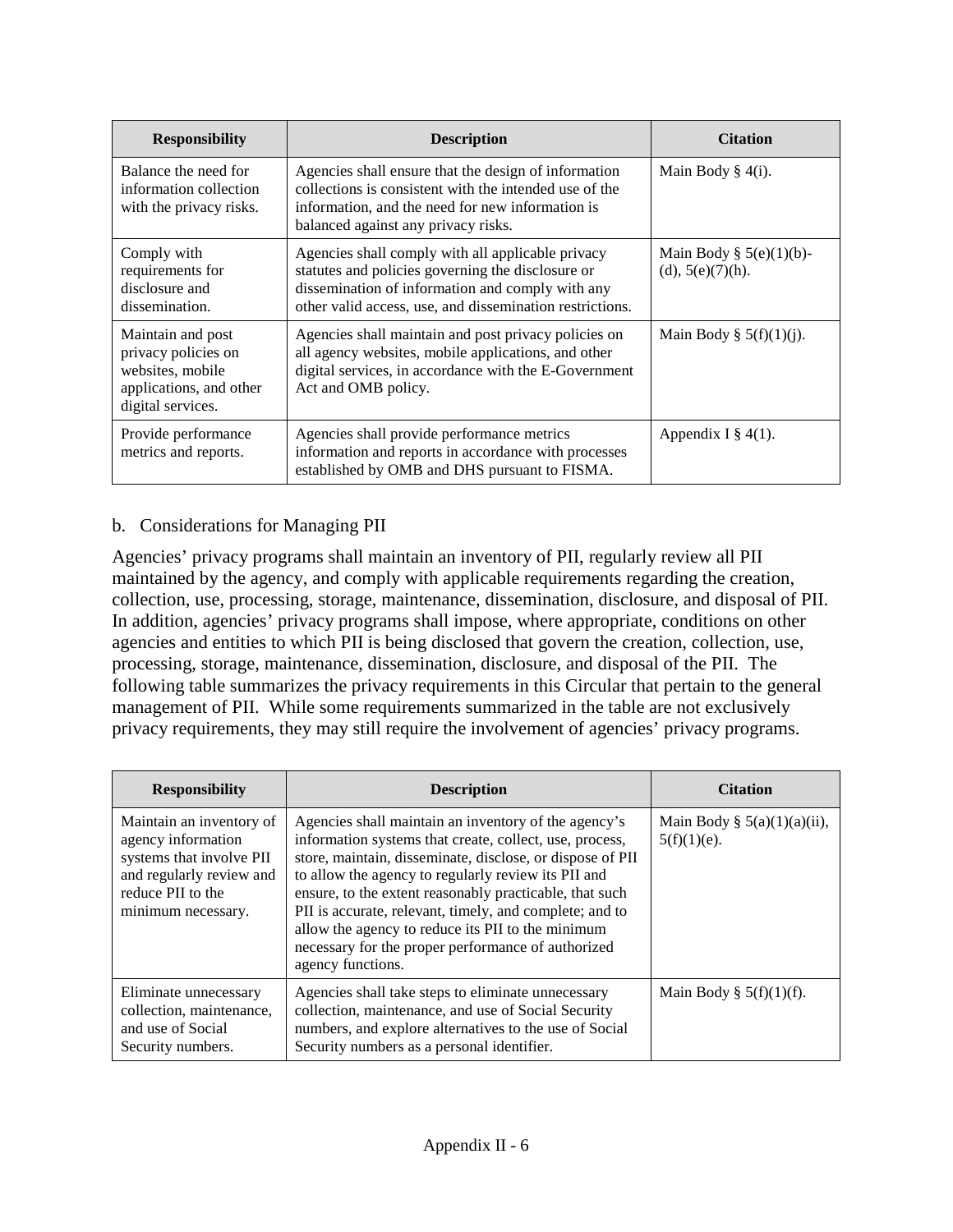| <b>Responsibility</b>                                                                                                                                                                | <b>Description</b>                                                                                                                                                                                                                                                                                                                                                                                                                                                                          | <b>Citation</b>            |
|--------------------------------------------------------------------------------------------------------------------------------------------------------------------------------------|---------------------------------------------------------------------------------------------------------------------------------------------------------------------------------------------------------------------------------------------------------------------------------------------------------------------------------------------------------------------------------------------------------------------------------------------------------------------------------------------|----------------------------|
| Follow approved records<br>retention schedules for<br>records with PII.                                                                                                              | Agencies shall ensure that all records with PII are<br>maintained in accordance with applicable records<br>retention or disposition schedules approved by NARA.                                                                                                                                                                                                                                                                                                                             | Main Body § $5(f)(1)(h)$ . |
| Limit the creation,<br>collection, use,<br>processing, storage,<br>maintenance,<br>dissemination, and<br>disclosure of PII.                                                          | Agencies shall limit the creation, collection, use,<br>processing, storage, maintenance, dissemination, and<br>disclosure of PII to that which is legally authorized,<br>relevant, and reasonably deemed necessary for the<br>proper performance of agency functions.                                                                                                                                                                                                                       | Main Body § $5(f)(1)(d)$ . |
| Require entities with<br>which PII is shared to<br>maintain the PII in an<br>information system with<br>a particular<br>categorization level.                                        | Agencies that share PII shall require, as appropriate,<br>other agencies and entities with which they share PII to<br>maintain the PII in an information system with a<br>particular NIST FIPS Publication 199 confidentiality<br>impact level, as determined by the agency sharing the<br>PII.                                                                                                                                                                                             | Appendix I $\S$ 3(c).      |
| Impose conditions on the<br>creation, collection, use,<br>processing, storage,<br>maintenance.<br>dissemination.<br>disclosure, and disposal<br>of shared PII through<br>agreements. | Agencies that share PII with other agencies or entities<br>shall impose, where appropriate, conditions (including<br>the selection and implementation of particular security<br>and privacy controls) that govern the creation,<br>collection, use, processing, storage, maintenance,<br>dissemination, disclosure, and disposal of the PII<br>through written agreements, including contracts, data<br>use agreements, information exchange agreements, and<br>memoranda of understanding. | Appendix I $\S$ 3(d).      |

## c. Budget and Acquisition

Agencies' privacy programs shall have the resources needed to manage Federal information resources that involve PII. This will require privacy programs to play a key role in the development of the agencies' budget requests, as well as any decisions to acquire or develop information system technologies and services. The following table summarizes the privacy requirements in this Circular that pertain to budget and acquisition activities. While some of the requirements summarized in the table are not exclusively privacy requirements, they may still require the involvement of agencies' privacy programs.

| <b>Responsibility</b>                                             | <b>Description</b>                                                                          | <b>Citation</b>            |
|-------------------------------------------------------------------|---------------------------------------------------------------------------------------------|----------------------------|
| Identify and plan for<br>resources needed for<br>privacy program. | Agencies shall identify and plan for the resources<br>needed to implement privacy programs. | Appendix I $\S$ 4(b)(1).   |
| Include privacy<br>requirements in IT<br>solicitations.           | Agencies shall include privacy requirements in<br>solicitations for IT and services.        | Main body § $5(d)(1)(i)$ . |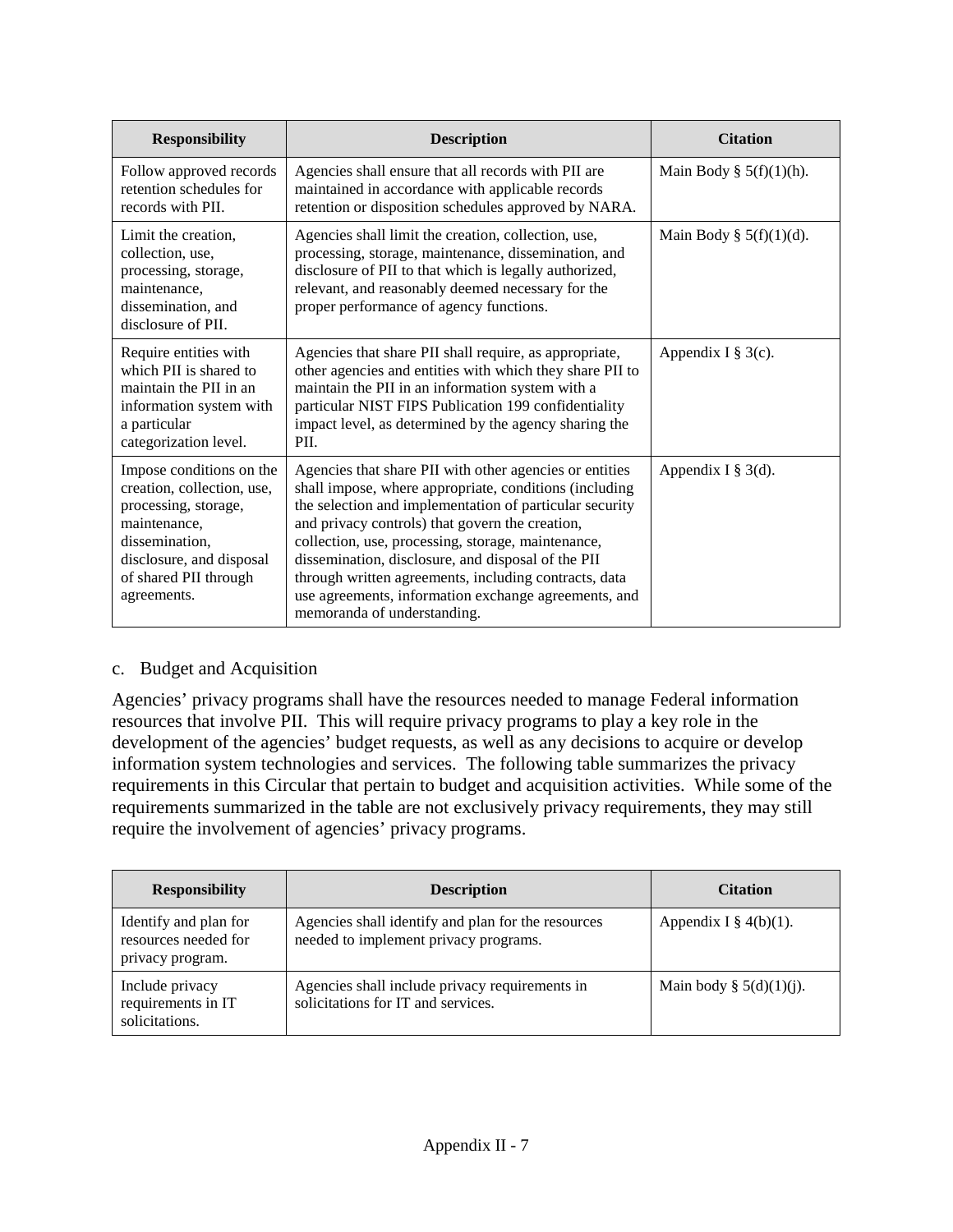| <b>Responsibility</b>                                                                                                             | <b>Description</b>                                                                                                                                                                                                                                                                                                                                                                                                                                                                                                                                                                                  | <b>Citation</b>                                                                    |
|-----------------------------------------------------------------------------------------------------------------------------------|-----------------------------------------------------------------------------------------------------------------------------------------------------------------------------------------------------------------------------------------------------------------------------------------------------------------------------------------------------------------------------------------------------------------------------------------------------------------------------------------------------------------------------------------------------------------------------------------------------|------------------------------------------------------------------------------------|
| Establish a process to<br>evaluate privacy risks<br>for IT investments.                                                           | Agencies shall consider privacy when analyzing IT<br>investments, and establish a decision-making process<br>that shall cover the life of each information system and<br>include explicit criteria for analyzing the projected and<br>actual costs, benefits, and risks, including privacy risks,<br>associated with the IT investments.                                                                                                                                                                                                                                                            | Main Body § $5(d)(3)$ ,<br>$5(d)(4)(b)$ .                                          |
| Ensure that privacy risks<br>are addressed and costs<br>are included in IT capital<br>investment plans and<br>budgetary requests. | The SAOP shall review IT capital investment plans and<br>budgetary requests to ensure that privacy requirements<br>(and associated privacy controls), as well as any<br>associated costs, are explicitly identified and included,<br>with respect to any IT resources that will be used to<br>create, collect, use, process, store, maintain,<br>disseminate, disclose, or dispose of PII. Agencies shall<br>ensure that agency budget justification materials, in<br>their initial budget submission to OMB, include a<br>statement affirming that the SAOP has conducted the<br>necessary review. | Main Body § $5(a)(3)(e)(ii)$ ,<br>$5(d)(3)(e)$ ; Appendix I §<br>4(b)(2), 4(e)(6). |
| Ensure that investment<br>plans meet the privacy<br>requirements appropriate<br>for the life cycle stage of<br>the investment.    | Agencies shall ensure that investment plans submitted<br>to OMB as part of the budget process meet the privacy<br>requirements appropriate for the life cycle stage of the<br>investment.                                                                                                                                                                                                                                                                                                                                                                                                           | Appendix I $\S$ 4(b)(4).                                                           |
| Upgrade, replace, or<br>retire unprotected<br>information systems.                                                                | Agencies shall plan and budget to upgrade, replace, or<br>retire any information systems for which protections<br>commensurate with risk cannot be effectively<br>implemented.                                                                                                                                                                                                                                                                                                                                                                                                                      | Appendix I $\S$ 4(b)(3).                                                           |
| Ensure that SAOPs are<br>made aware of<br>information systems and<br>components that cannot<br>be protected.                      | Agencies shall ensure that, in a timely manner, SAOPs<br>are made aware of information systems and<br>components that cannot be appropriately protected or<br>secured, and that such systems are given a high priority<br>for upgrade, replacement, or retirement.                                                                                                                                                                                                                                                                                                                                  | Main Body § $5(a)(1)(c)(ii)$ ;<br>Appendix I $\S$ 3(b)(10).                        |

### d. Contractors and Third Parties

Agencies' privacy programs shall ensure that entities that create, collect, use, process, store, maintain, disseminate, disclose, or dispose of information on behalf of a Federal agency or that operate or use information systems on behalf of a Federal agency, comply with the privacy requirements in law and OMB policies. The following table summarizes the privacy requirements in this Circular that pertain to contractors and third parties. While some of the requirements summarized in the table are not exclusively privacy requirements, they may still require the involvement of agencies' privacy programs.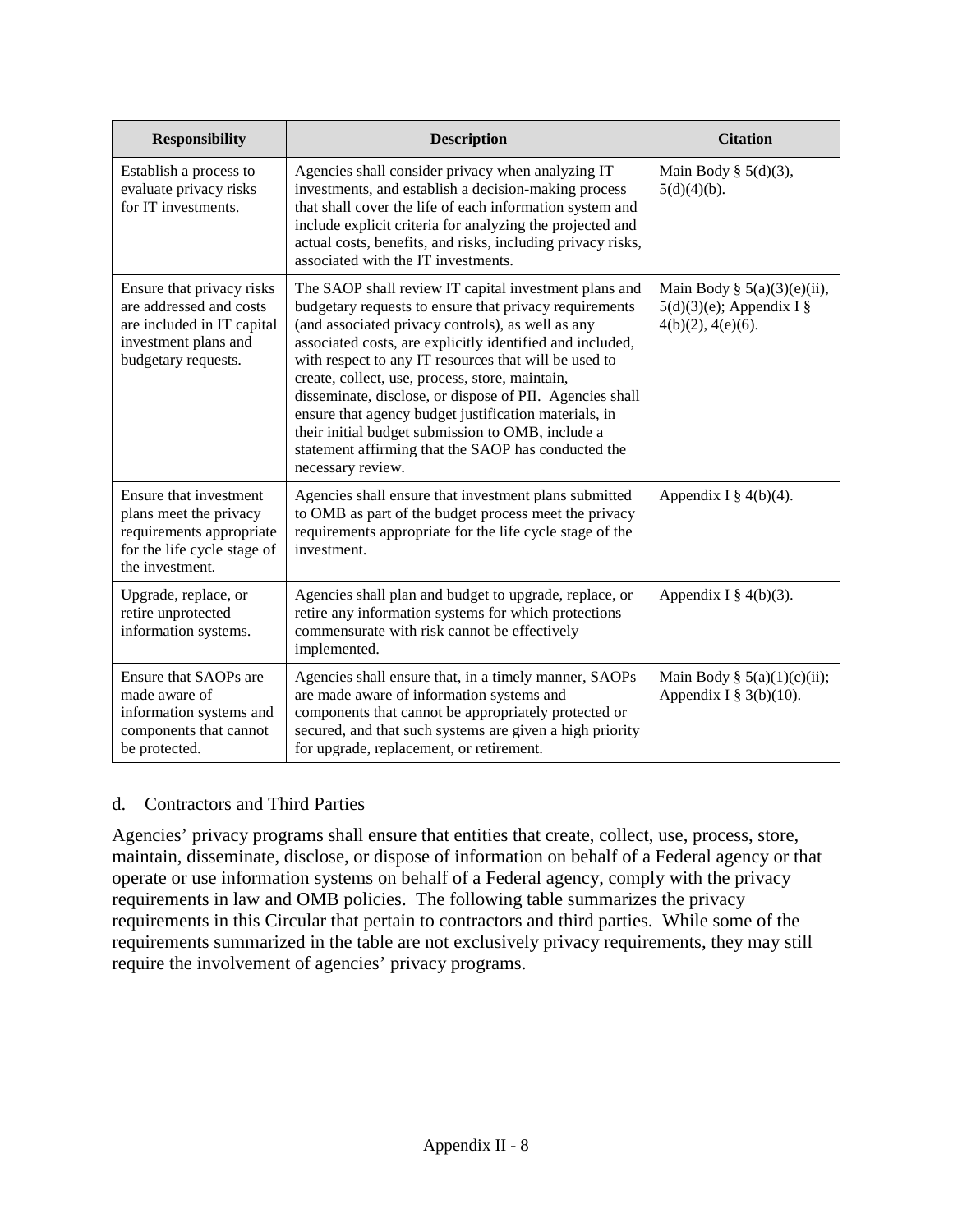| <b>Responsibility</b>                                                                              | <b>Description</b>                                                                                                                                                                                                                                                                                                                                                                                                              | <b>Citation</b>                                            |
|----------------------------------------------------------------------------------------------------|---------------------------------------------------------------------------------------------------------------------------------------------------------------------------------------------------------------------------------------------------------------------------------------------------------------------------------------------------------------------------------------------------------------------------------|------------------------------------------------------------|
| Ensure that contracts and<br>other agreements<br>incorporate privacy<br>requirements.              | Agencies shall ensure that terms and conditions in<br>contracts, and other agreements involving the creation,<br>collection, use, processing, storage, maintenance,<br>dissemination, disclosure, and disposal of Federal<br>information, incorporate privacy requirements and are<br>sufficient to enable agencies to meet Federal and<br>agency-specific requirements pertaining to the<br>protection of Federal information. | Main Body § $5(a)(1)(b)(ii)$ ;<br>Appendix I $\S$ 4(j)(1). |
| Maintain agency-wide<br>privacy training for all<br>employees and<br>contractors.                  | Agencies shall develop, maintain, and implement<br>mandatory agency-wide privacy awareness and training<br>programs for all employees and contractors.                                                                                                                                                                                                                                                                          | Appendix I $\S$ 4(h)(1)-(2),<br>$(4)-(7)$ .                |
| Ensure that the Privacy<br>Act applies to<br>contractors where<br>required.                        | Agencies shall, consistent with the agency's authority,<br>ensure that the requirements of the Privacy Act apply<br>to a Privacy Act system of records when a contractor<br>operates the system of records on behalf of the agency<br>to accomplish an agency function.                                                                                                                                                         | Appendix I $\S$ 4(j)(3).                                   |
| Oversee information<br>systems operated by<br>contractors.                                         | Agencies shall provide oversight of information<br>systems used or operated by contractors or other<br>entities on behalf of the Federal Government or that<br>collect or maintain Federal information on behalf of the<br>Federal Government.                                                                                                                                                                                  | Appendix I $\S$ 4(j)(2).                                   |
| Implement policies on<br>privacy oversight of<br>contractors.                                      | Agencies shall document and implement policies and<br>procedures for privacy oversight of contractors and<br>other entities, to include ensuring appropriate vetting<br>and access control processes for contractors and others<br>with access to information systems containing Federal<br>information.                                                                                                                        | Appendix I $\S$ 4(j)(2)(a).                                |
| <b>Ensure</b> implementation<br>of privacy controls for<br>contractor information<br>systems.      | Agencies shall ensure that privacy controls of<br>information systems and services used or operated by<br>contractors or other entities on behalf of the agency are<br>effectively implemented and comply with NIST<br>standards and guidelines and agency requirements.                                                                                                                                                        | Appendix I $\S$ 4(j)(2)(b).                                |
| Maintain an inventory of<br>contractor information<br>systems.                                     | Agencies shall ensure that information systems used or<br>operated by contractors or other entities on behalf of<br>the agency are included in the agency's inventory of<br>information systems.                                                                                                                                                                                                                                | Appendix I $\S$ 4(j)(2)(c).                                |
| Ensure that incident<br>response procedures are<br>in place for contractor<br>information systems. | Agencies shall ensure that procedures are in place for<br>incident response for information systems used or<br>operated by contractors or other entities on behalf of<br>the agency, including timelines for notification of<br>affected individuals and reporting to OMB, DHS, and<br>other entities as required in OMB guidance.                                                                                              | Appendix I $\S$ 4(j)(2)(e).                                |

## e. Privacy Impact Assessments

As a general matter, an agency shall conduct a privacy impact assessment (PIA) under section 208(b) of the E-Government Act of 2002, absent an applicable exception under that section,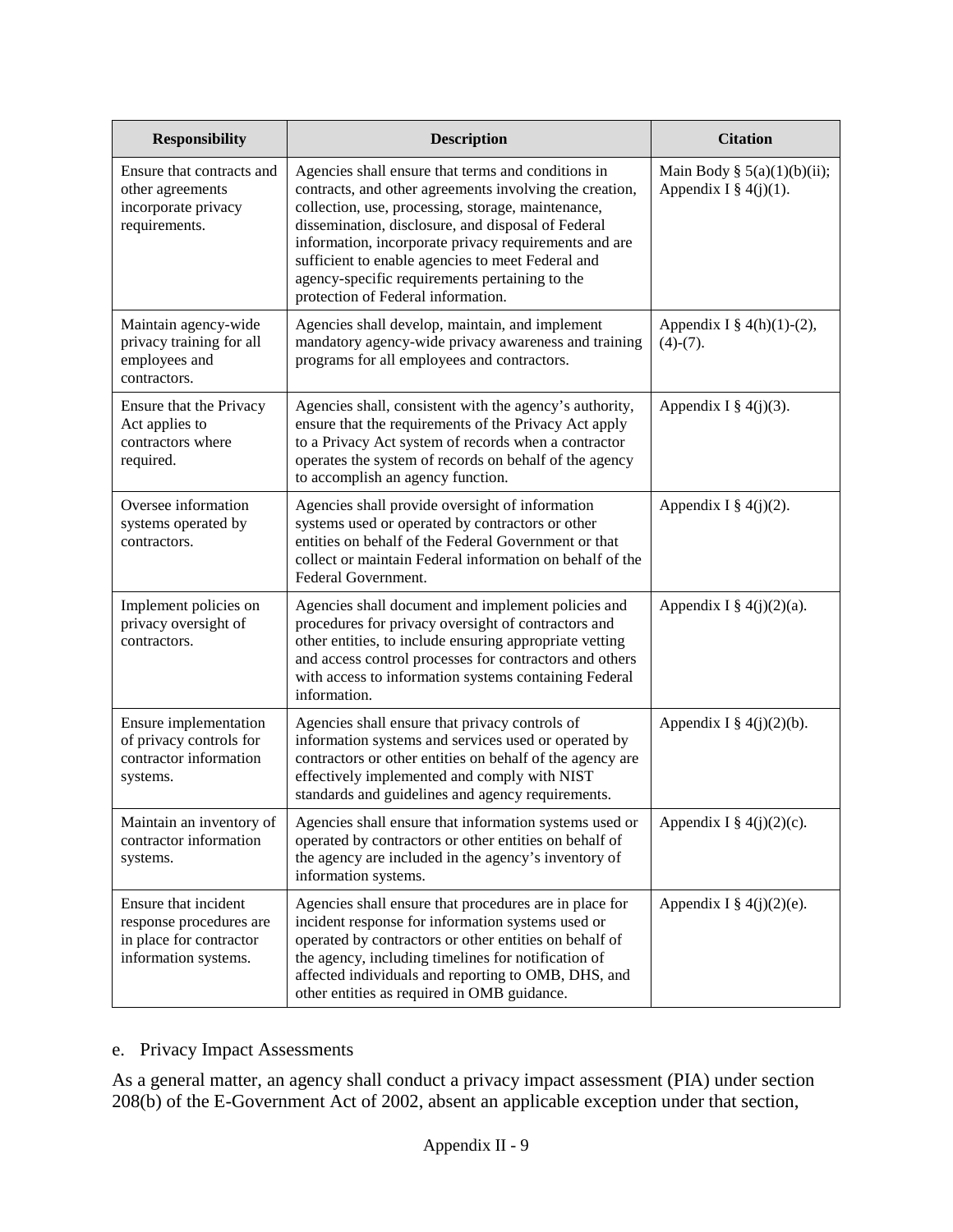when the agency develops, procures, or uses information technology to create, collect, use, process, store, maintain, disseminate, disclose, or dispose of PII.<sup>[120](#page-74-0)</sup> A PIA is an analysis of how PII is handled to ensure that handling conforms to applicable privacy requirements, determine the privacy risks associated with an information system or activity, and evaluate ways to mitigate privacy risks. A PIA is both an analysis and a formal document detailing the process and the outcome of the analysis.

A PIA is one of the most valuable tools Federal agencies use to ensure compliance with applicable privacy requirements and manage privacy risks. Agencies shall conduct and draft a PIA with sufficient clarity and specificity to demonstrate that the agency fully considered privacy and incorporated appropriate privacy protections from the earliest stages of the agency activity and throughout the information life cycle. In order to conduct a meaningful PIA, the agency's SAOP shall work closely with the program managers, information system owners, information technology experts, security officials, counsel, and other relevant agency officials.

Moreover, a PIA is not a time-restricted activity that is limited to a particular milestone or stage of the information system or PII life cycles. Rather, the privacy analysis shall continue throughout the information system and PII life cycles. Accordingly, a PIA shall be considered a living document that agencies are required to update whenever changes to the information technology, changes to the agency's practices, or other factors alter the privacy risks associated with the use of such information technology.

In addition to serving as an important analytical tool for agencies, a PIA also serves as notice to the public regarding the agency's practices with respect to privacy and information technology. All PIAs shall be drafted in plain language and shall be posted on the agency's website, unless doing so would raise security concerns or reveal classified or sensitive information. Although PIAs are generally required by law, such as by the E-Government Act of 2002, agencies may also develop policies to require PIAs in circumstances where a PIA would not be required by law.

#### f. Workforce Management

Agencies' privacy programs shall play a key role in workforce management activities. The SAOP shall be involved in assessing the hiring and professional development needs at the agency with respect to privacy. The following table summarizes the privacy requirements in this Circular that pertain to workforce management activities. While some of the requirements summarized in the table are not exclusively privacy requirements, they may still require the involvement of agencies' privacy programs.

<span id="page-74-0"></span> $\overline{a}$ <sup>120</sup> *See* 44 U.S.C. § 3501 note; Pub. L. 107–347, § 208(b). Section 208(b) of the E-Government Act requires agencies, absent an applicable exception under this section, to conduct a PIA before: (i) developing or procuring IT that collects, maintains, or disseminates information that is in an identifiable form; or (ii) initiating a new collection of information that – (I) will be collected, maintained, or disseminated using IT; and (II) includes any information in an identifiable form permitting the physical or online contacting of a specific individual, if identical questions have been posed to, or identical reporting requirements imposed on, 10 or more persons, other than agencies, instrumentalities, or employees of the Federal Government.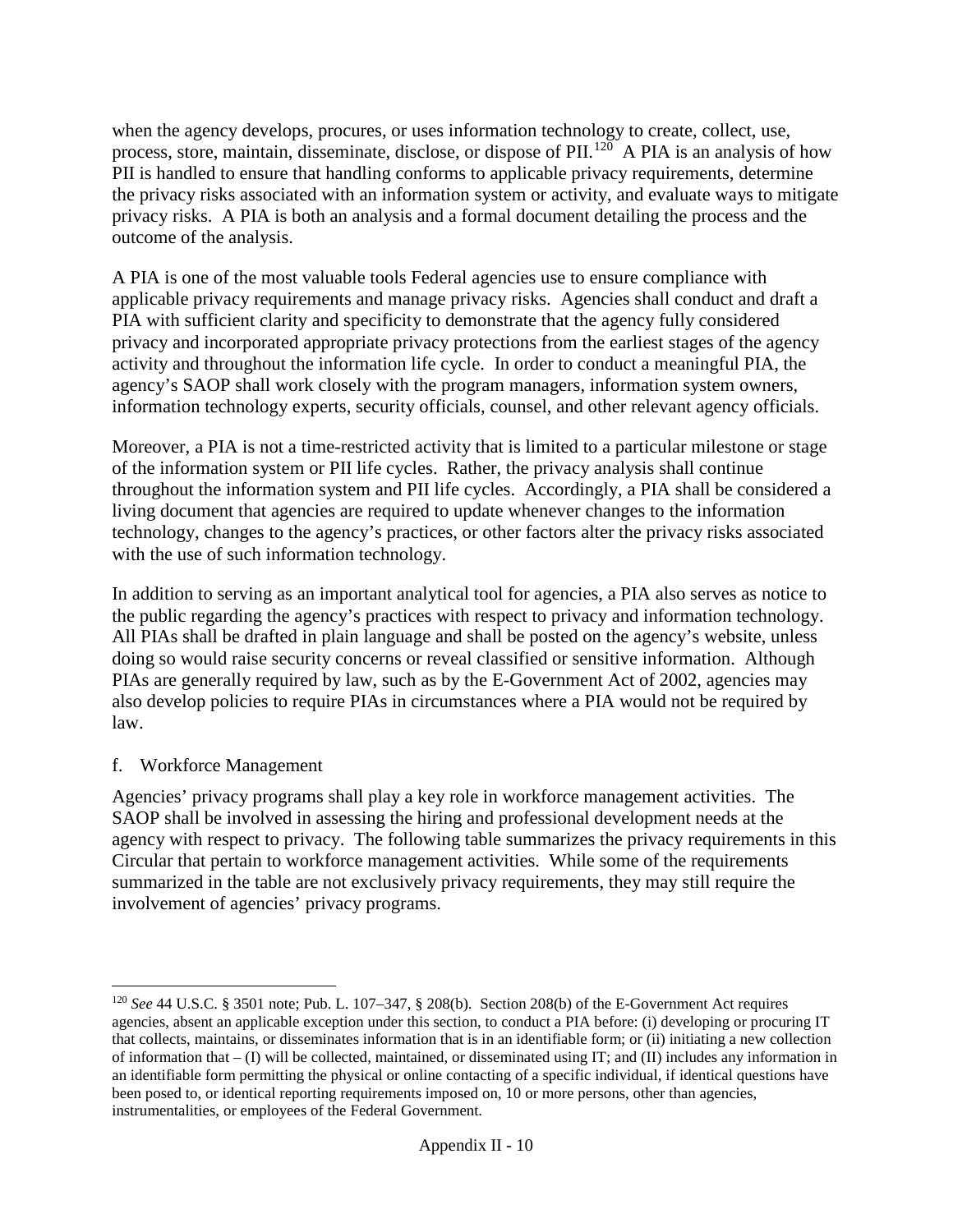| <b>Responsibility</b>                                                                                                                  | <b>Description</b>                                                                                                                                                                                                                                                                                                                                                  | <b>Citation</b>         |
|----------------------------------------------------------------------------------------------------------------------------------------|---------------------------------------------------------------------------------------------------------------------------------------------------------------------------------------------------------------------------------------------------------------------------------------------------------------------------------------------------------------------|-------------------------|
| Ensure that the SAOP is<br>involved in assessing and<br>addressing privacy hiring,<br>training, and professional<br>development needs. | Agencies shall ensure that the SAOP is involved in<br>assessing and addressing the hiring, training, and<br>professional development needs of the agency with<br>respect to privacy.                                                                                                                                                                                | Main Body § $5(c)(6)$ . |
| Maintain a workforce<br>planning process.                                                                                              | Agencies shall ensure that the CHCO, CIO, CAO,<br>and SAOP develop and maintain a current workforce<br>planning process to ensure that the agency can<br>anticipate and respond to changing mission<br>requirements, maintain workforce skills in a rapidly<br>developing IT environment, and recruit and retain<br>the IT talent needed to accomplish the mission. | Main Body § $5(c)(1)$ . |
| Develop a set of privacy<br>competency requirements.                                                                                   | Agencies shall ensure that the CHCO, CIO, CAO,<br>and SAOP develop a set of competency requirements<br>for information resources staff, including program<br>managers and information security, privacy, and IT<br>leadership positions.                                                                                                                            | Main Body § $5(c)(1)$ . |
| Ensure that the workforce<br>has the appropriate.<br>knowledge and skill.                                                              | Agencies shall ensure that the workforce, which<br>supports the acquisition, management, maintenance,<br>and use of information resources, has the appropriate<br>knowledge and skill.                                                                                                                                                                              | Main Body § $5(c)(2)$ . |
| Take advantage of flexible<br>hiring authorities for<br>specialized positions.                                                         | Agencies shall ensure that the CIO, CHCO, SAOP,<br>and other hiring managers take advantage of flexible<br>hiring authorities for specialized positions, as<br>established by OPM.                                                                                                                                                                                  | Main Body § $5(c)(7)$ . |

### g. Training and Accountability

Agencies' privacy programs shall develop, maintain, and provide agency-wide privacy awareness and training programs for all employees and contractors. In addition, the privacy program shall establish rules of behavior for employees and contractors with access to PII and hold agency personnel accountable for complying with applicable privacy requirements and managing privacy risks. The following table summarizes the privacy requirements in this Circular that pertain to training and accountability activities. Some of the requirements summarized in the table are not solely privacy requirements but may require the involvement of agencies' privacy programs.

| <b>Responsibility</b>                                                          | <b>Description</b>                                                                                                                                                               | <b>Citation</b>          |
|--------------------------------------------------------------------------------|----------------------------------------------------------------------------------------------------------------------------------------------------------------------------------|--------------------------|
| Maintain agency-wide<br>privacy training for all<br>employees and contractors. | Agencies shall develop, maintain, and implement<br>mandatory agency-wide privacy awareness and<br>training programs for all employees and contractors.                           | Appendix I $\S$ 4(h)(1). |
| Ensure that privacy<br>training is consistent with<br>applicable policies.     | Agencies shall ensure that the privacy awareness and<br>training programs are consistent with applicable<br>policies, standards, and guidelines issued by OMB,<br>NIST, and OPM. | Appendix I $\S$ 4(h)(2). |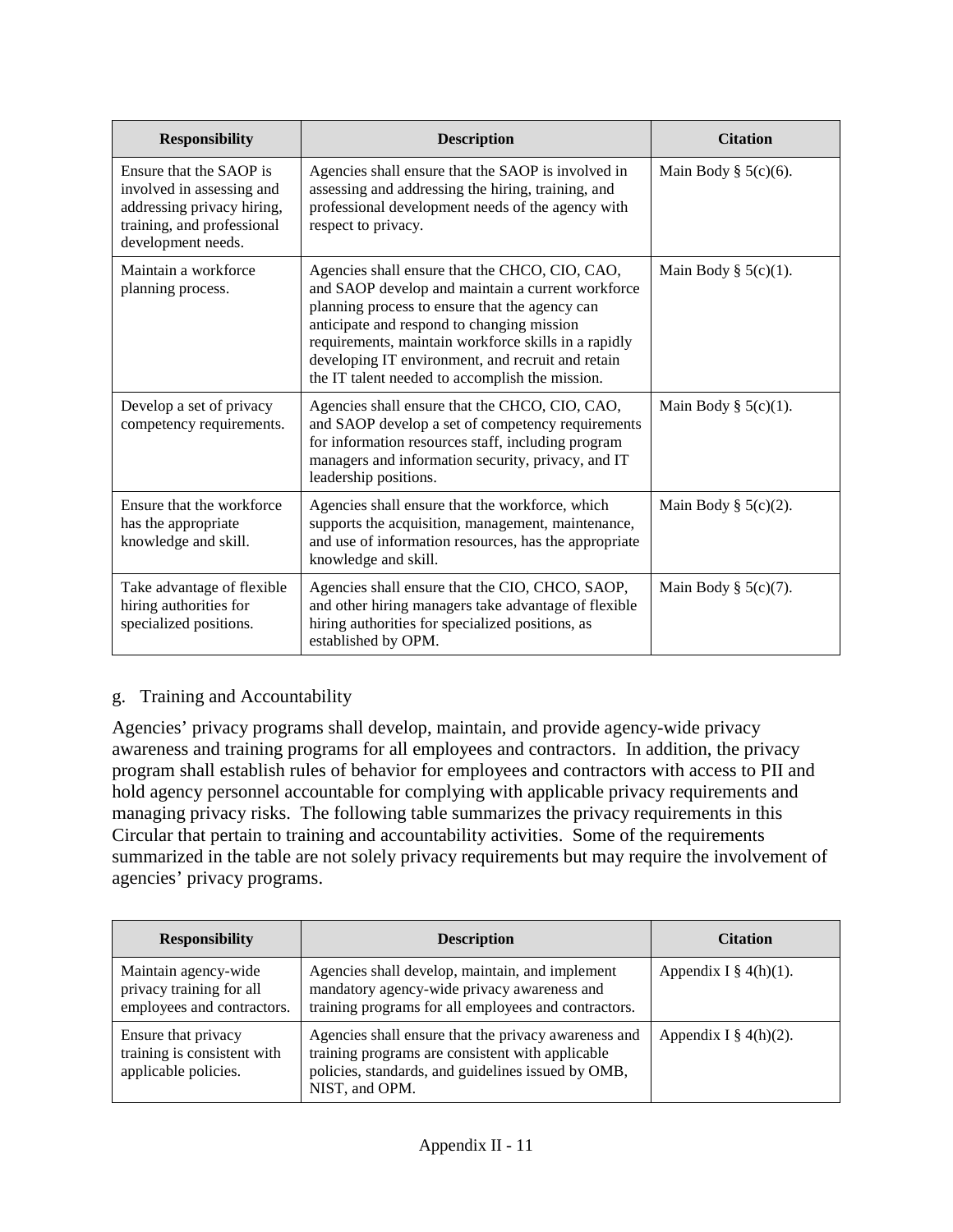| <b>Responsibility</b>                                                                                                              | <b>Description</b>                                                                                                                                                                                                                                                                                                                 | <b>Citation</b>          |
|------------------------------------------------------------------------------------------------------------------------------------|------------------------------------------------------------------------------------------------------------------------------------------------------------------------------------------------------------------------------------------------------------------------------------------------------------------------------------|--------------------------|
| Apprise agency employees<br>about available privacy<br>resources.                                                                  | Agencies shall apprise agency employees about<br>available privacy resources, such as products,<br>techniques, or expertise.                                                                                                                                                                                                       | Appendix I $\S$ 4(h)(3). |
| Provide foundational and<br>advanced privacy training.                                                                             | Agencies shall provide foundational as well as more<br>advanced levels of privacy training to information<br>system users (including managers, senior executives,<br>and contractors) and ensure that measures are in<br>place to test the knowledge level of information<br>system users.                                         | Appendix I $\S$ 4(h)(4). |
| Provide role-based privacy<br>training to appropriate<br>employees and contractors.                                                | Agencies shall provide role-based privacy training to<br>employees and contractors with assigned privacy<br>roles and responsibilities, including managers, before<br>authorizing access to Federal information or<br>information systems or performing assigned duties.                                                           | Appendix I $\S$ 4(h)(5). |
| Hold personnel<br>accountable for complying<br>with privacy requirements<br>and policies.                                          | Agencies shall implement policies and procedures to<br>ensure that all personnel are held accountable for<br>complying with agency-wide privacy requirements<br>and policies.                                                                                                                                                      | Appendix I $\S$ 3(b)(9). |
| Establish rules of behavior<br>for employees and<br>contractors with access to<br>PII and consequences for<br>violating the rules. | Agencies shall establish rules of behavior, including<br>consequences for violating rules of behavior, for<br>employees and contractors that have access to<br>Federal information or information systems,<br>including those that create, collect, use, process,<br>store, maintain, disseminate, disclose, or dispose of<br>PII. | Appendix I $\S$ 4(h)(6). |
| Ensure that employees and<br>contractors read and agree<br>to rules of behavior.                                                   | Agencies shall ensure that employees and contractors<br>have read and agreed to abide by the rules of<br>behavior for the Federal information and information<br>systems for which they require access prior to being<br>granted access.                                                                                           | Appendix I $\S$ 4(h)(7). |

### h. Incident Response

Agencies' privacy programs shall develop and implement incident management and response capabilities. The following table summarizes the privacy requirements in this Circular that pertain to incident response. While some of the requirements summarized in the table are not solely privacy requirements, they may still require the involvement of agencies' privacy programs.

| <b>Responsibility</b>                                                             | <b>Description</b>                                                                                                                                                                                                                                               | <b>Citation</b>                       |
|-----------------------------------------------------------------------------------|------------------------------------------------------------------------------------------------------------------------------------------------------------------------------------------------------------------------------------------------------------------|---------------------------------------|
| Maintain formal incident<br>management and response<br>policies and capabilities. | Agencies shall maintain formal incident response<br>capabilities and mechanisms, implement formal<br>incident management policies, and provide<br>adequate training and awareness for employees<br>and contractors on how to report and respond to<br>incidents. | Appendix I $\S$ 4(f)(1), (7)-<br>(8). |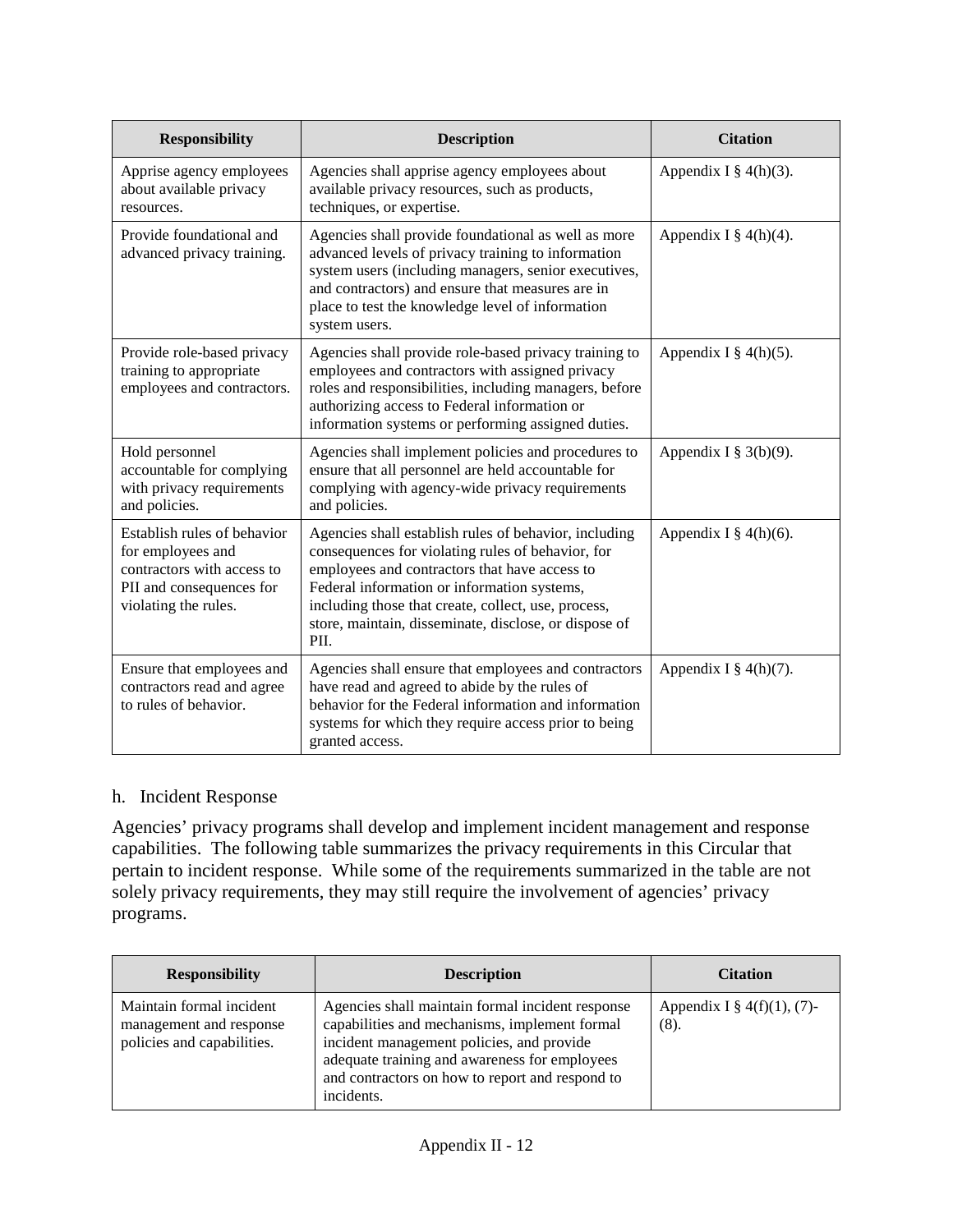| <b>Responsibility</b>                                                                                    | <b>Description</b>                                                                                                                                                                                                             | <b>Citation</b>           |
|----------------------------------------------------------------------------------------------------------|--------------------------------------------------------------------------------------------------------------------------------------------------------------------------------------------------------------------------------|---------------------------|
| Establish roles and<br>responsibilities to ensure<br>oversight and coordination of<br>incident response. | Agencies shall establish clear roles and<br>responsibilities to ensure the oversight and<br>coordination of incident response activities and<br>that incidents are documented, reported,<br>investigated, and handled.         | Appendix I $\S$ 4(f)(3).  |
| Periodically test incident<br>response procedures.                                                       | Agencies shall periodically test incident response<br>procedures to ensure effectiveness of such<br>procedures.                                                                                                                | Appendix I $\S$ 4(f)(4).  |
| Document incident response<br>lessons learned and update<br>procedures.                                  | Agencies shall document lessons learned for<br>incident response and update procedures annually<br>or as required by OMB or DHS.                                                                                               | Appendix I $\S$ 4(f)(5).  |
| Ensure that processes are in<br>place to verify corrective<br>actions.                                   | Agencies shall ensure that processes are in place to<br>verify corrective actions.                                                                                                                                             | Appendix I $\S$ 4(f)(6).  |
| Report incidents in<br>accordance with OMB<br>guidance.                                                  | Agencies shall report incidents to OMB, DHS, the<br>CIO, the SAOP, their respective inspectors general<br>and general counsel, law enforcement, and<br>Congress in accordance with procedures issued by<br>OMB.                | Appendix I $\S$ 4(f)(9).  |
| Provide reports on incidents<br>as required.                                                             | Agencies shall provide reports on incidents as<br>required by FISMA, OMB policy, DHS binding<br>operational directives, Federal information<br>security incident center guidelines, NIST<br>guidelines, and agency procedures. | Appendix I $\S$ 4(f)(10). |

#### i. Risk Management Framework<sup>[121](#page-77-0)</sup>

Agencies' privacy programs have responsibilities under the Risk Management Framework, which is also covered in Appendix I to this Circular. The Risk Management Framework provides a disciplined and structured process that integrates information security, privacy, and risk management activities into the information system development life cycle. This Circular requires agencies to use the Risk Management Framework to manage privacy risks beyond those that are typically included under the "confidentiality" objective of the term "information security."<sup>[122](#page-77-1)</sup> While many privacy risks relate to the unauthorized access or disclosure of PII,

<span id="page-77-0"></span><sup>&</sup>lt;sup>121</sup> Traditionally, the Risk Management Framework was a framework to help agencies address information security and related risks in the authorization process for Federal information systems. As explained in this Appendix, this Circular integrates agencies' privacy programs into the Risk Management Framework process. NIST has published a suite of standards and guidelines that describe how to implement an agency-wide risk management framework. As of the date of this publication, many of the existing NIST standards and guidelines that detail how to implement an agency-wide risk management framework do not fully address the role of privacy and agencies' privacy programs. In the future, NIST may revise or develop standards and guidelines to further clarify how privacy and agencies' privacy programs are integrated into the Risk Management Framework.

<span id="page-77-1"></span> $122$  The term "information security," as defined in law and in this Circular, includes three objectives: integrity, availability, and confidentiality. The term "confidentiality" means "preserving authorized restrictions on access and disclosure, including means for protecting personal privacy and proprietary information." *See* 44 U.S.C. § 3552.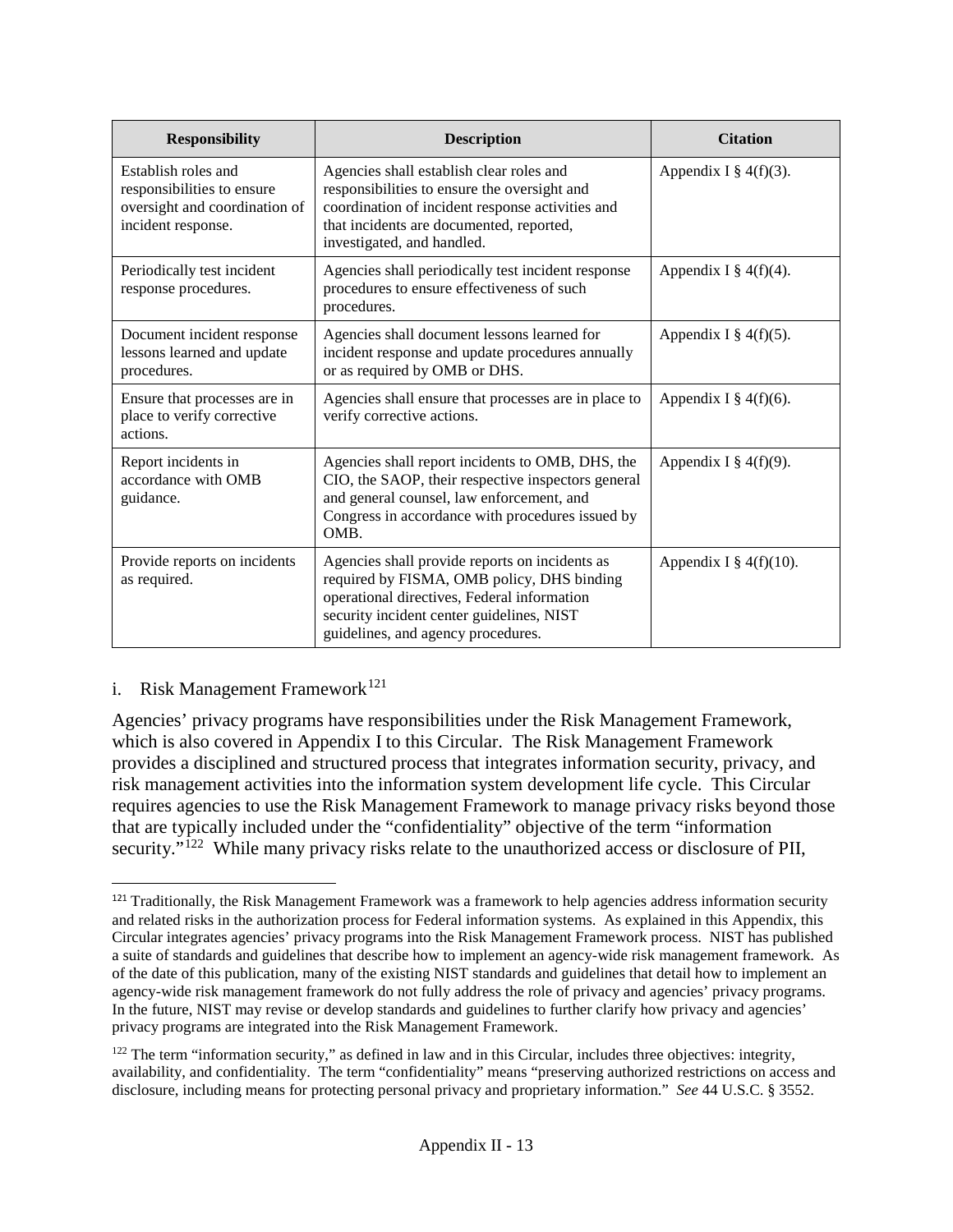privacy risks may also result from other activities, including the creation, collection, use, and retention of PII; the inadequate quality or integrity of PII; and the lack of appropriate notice, transparency, or participation.<sup>[123](#page-78-0)</sup>

The Risk Management Framework has the following steps:

1) *Categorize*. Agencies shall categorize each information system and the information processed, stored, and transmitted by that information system based on an assessment of the potential impact that a loss of confidentiality, integrity, or availability of such information or information system would have on agency operations, agency assets, individuals, other organizations, and the Nation.<sup>[124](#page-78-1)</sup> Each information system is categorized at low, moderate, or high impact according to the criteria in NIST standards and guidelines. The SAOP is responsible for reviewing and approving the categorization of information systems that create, collect, use, process, store, maintain, disseminate, disclose, or dispose of PII.

The categorization of information systems that create, collect, use, process, store, maintain, disseminate, disclose, or dispose of PII will depend on the sensitivity of the PII, the privacy risks, and the associated risk to agency operations, agency assets, individuals, other organizations, and the Nation. Agencies should generally categorize information systems that create, collect, use, process, store, maintain, disseminate, disclose, or dispose of PII at the moderate or high confidentiality impact level.

2) *Select*. Agencies shall select security and privacy controls for each information system. A security control is a safeguard or countermeasure prescribed for an information system or an agency to protect the confidentiality, integrity, and availability of the system and its information. Security controls primarily pertain to security but they can also enhance privacy. Agencies shall select an initial set of baseline security controls for the information system based on the security categorization and then tailor the security control baseline, as needed, based on an assessment of security risk and local conditions.[125](#page-78-2)

A privacy control is an administrative, technical, or physical safeguard employed within an agency to ensure compliance with applicable privacy requirements and manage privacy risks.[126](#page-78-3) In order to help agencies satisfy privacy requirements and manage privacy risks, NIST has developed a set of privacy controls, based on the FIPPs, in Special Publication (SP) 800-53, *Security and Privacy Controls for Federal Information* 

 $\overline{\phantom{a}}$ 

<span id="page-78-0"></span><sup>&</sup>lt;sup>123</sup> Refer to the Fair Information Practice Principles in section 3 of this Appendix.

<span id="page-78-1"></span><sup>124</sup> *See* National Institute of Standards and Technology FIPS Publication 199, *Standards for Security Categorization of Federal Information and Information Systems* (Feb. 2004), *available at* [http://csrc.nist.gov/publications.](http://csrc.nist.gov/publications)

<span id="page-78-2"></span> $125$  The use of a privacy overlay may assist agencies in effectively selecting and tailoring security controls for information systems that create, collect, use, process, store, maintain, disseminate, disclose, or dispose of PII.

<span id="page-78-3"></span><sup>&</sup>lt;sup>126</sup> Privacy risks can include risks beyond those that are typically included under the "confidentiality" prong of the term "information security." Agencies shall use privacy controls to manage all privacy risks associated with PII or an information system, regardless of whether those risks would be considered information security risks.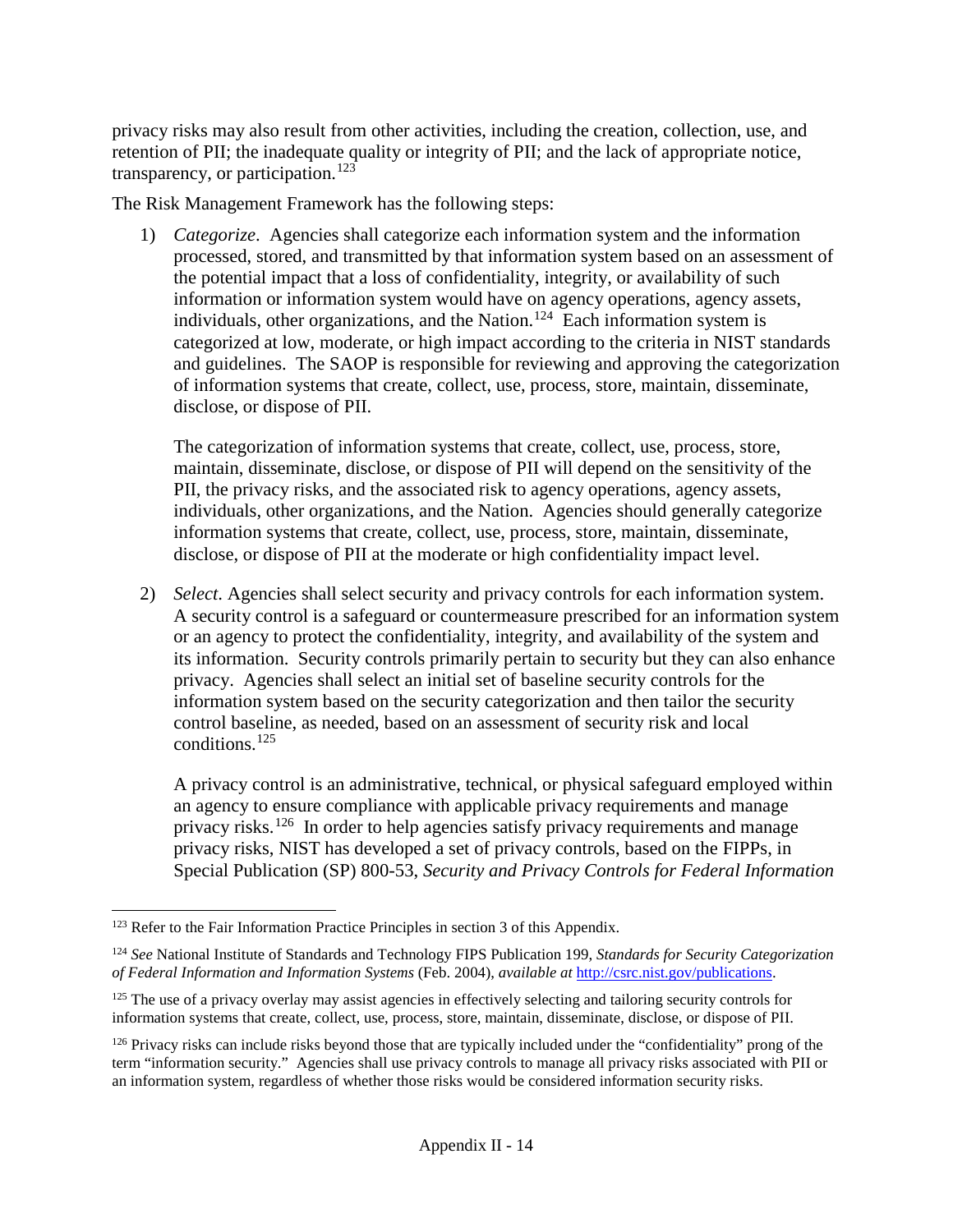Systems and Organizations.<sup>[127](#page-79-0)</sup> Agencies are required to use the NIST privacy controls and shall implement a privacy control selection process for information systems. Agencies shall use NIST privacy controls in a manner that is consistent with the agency's authorities, missions, and operational needs.

For privacy controls, the SAOP is responsible for designating which controls the agency will treat as program management, common, information system-specific, and hybrid controls. Privacy program management controls are controls that are generally implemented at the agency level and essential for managing the agency's privacy program. Program management controls are distinct from common, information systemspecific, and hybrid controls because program management controls are independent of any particular information system. Agencies shall document program management controls in their privacy program plan.

The other types of controls – common, information system-specific, and hybrid controls – are necessarily implemented, at least in part, at the information system level. Common controls are controls that are inherited by multiple information systems. When a control is inherited by an information system, the control is selected for the information system but the control is developed, implemented, assessed, authorized, and monitored by programs or officials other than those responsible for the information system. Information system-specific controls are controls that are implemented for a particular information system or the portion of a hybrid control that is implemented for a particular information system. Hybrid controls are controls that are implemented for an information system in part as a common control and in part as an information systemspecific control.

The determination as to whether a privacy control is a common, hybrid, or information system-specific control is based on context. By assigning privacy controls to an information system as information system-specific, hybrid, or common controls, the agency assigns responsibility and accountability to specific agency programs or officials for the overall development, implementation, assessment, authorization, and monitoring of those controls. Privacy controls designated by the agency as common controls are, in most cases, managed by an agency program or official other than the information system owner. Moreover, privacy controls designated as information system-specific controls may be the primary responsibility of information system owners and their respective authorizing officials. In all cases, the management of privacy controls shall be subject to the coordination and oversight of the SAOP.

3) *Implement*. Agencies shall implement the security and privacy controls selected for an information system and document how the controls are deployed. Agencies shall develop and maintain security plans and privacy plans for an information system that provide an overview of the security and privacy requirements for the information system and describe the security and privacy controls in place or planned for meeting those requirements. All privacy controls that are selected for an information system shall be

l

<span id="page-79-0"></span><sup>127</sup> National Institute of Standards and Technology Special Publication 800-53, *Security and Privacy Controls for Federal Information Systems and Organizations* (Apr. 2013), *available at* [http://csrc.nist.gov/publications.](http://csrc.nist.gov/publications)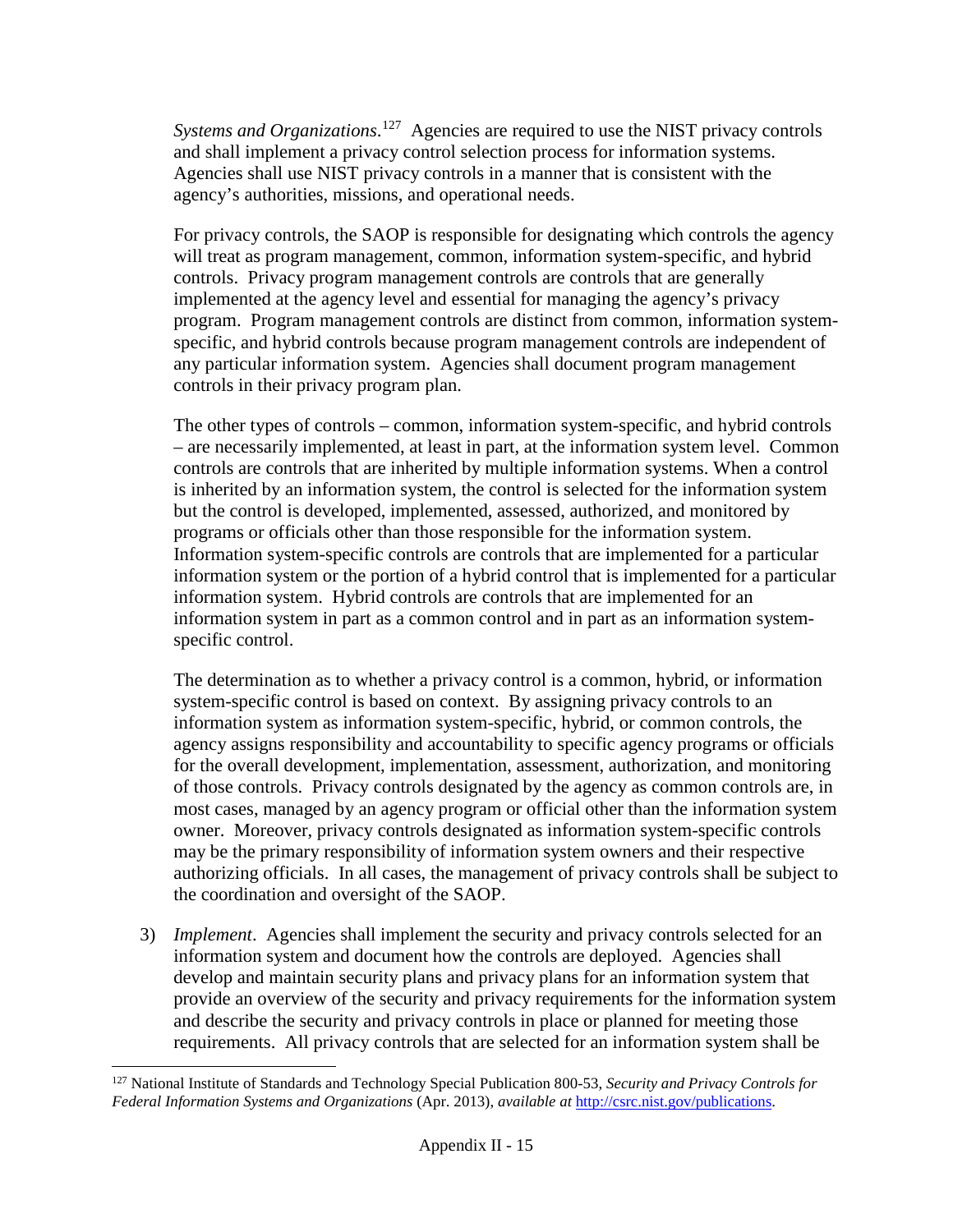documented in the privacy plan for the information system. The security plan and the privacy plan may be separate or integrated into one consolidated document.

- 4) *Assess*. Agencies shall assess the security and privacy controls using appropriate methods to determine the extent to which the controls are implemented correctly, operating as intended, and producing the desired outcome with respect to meeting the security and privacy requirements for the system and managing risks. The SAOP shall conduct an initial assessment of the privacy controls selected for an information system prior to operation, and shall assess the privacy controls periodically thereafter at a frequency sufficient to ensure compliance with applicable privacy requirements and to manage privacy risks. If a PIA is conducted for the information system, the agency may incorporate the initial assessment of the privacy controls into the PIA process.
- 5) *Authorize*. Agencies shall authorize an information system prior to operation and periodically thereafter. Authorization of an information system is an explicit acceptance of the risk to agency operations (including mission, functions, image, or reputation), agency assets, individuals, other organizations, and the Nation, based on the implementation of the security and privacy controls. The determination to authorize an information system shall be made by an agency's authorizing official or officials (which may include the SAOP) and shall be based on a review of the information system authorization package, which includes the security plan, the privacy plan, documented assessments of the security and privacy controls, and any relevant plans of action and milestones.

Authorizing officials are responsible and accountable for the risks associated with an information system. However, since the SAOP is the senior official, designated by the head of each agency, who has agency-wide responsibility for privacy, agencies shall consider recommendations submitted by the SAOP in the decision to authorize an information system. In addition, the SAOP is responsible for reviewing the authorization package for an information system that creates, collects, uses, processes, stores, maintains, disseminates, discloses, or disposes of PII, to ensure compliance with applicable privacy requirements and manage privacy risks prior to system authorization.

6) *Monitor*. Agencies shall monitor and assess security and privacy controls selected for an information system and shall continue to monitor and assess those controls on an ongoing basis. This includes assessing the effectiveness of the security and privacy controls, documenting changes to the information system, analyzing the security and privacy impact associated with the changes, and reporting the state of the system to appropriate agency officials. The type, rigor, and frequency of control assessments shall be sufficient to account for risks that change over time based on changes in the threat environment, agency missions and business functions, personnel, technology, or environments of operation.

The ongoing assessment of privacy risks and privacy controls is referred to as privacy continuous monitoring (PCM). The SAOP shall develop and maintain a written PCM strategy that catalogs the available privacy controls implemented at the agency across the agency risk management tiers and ensures that the controls are effectively monitored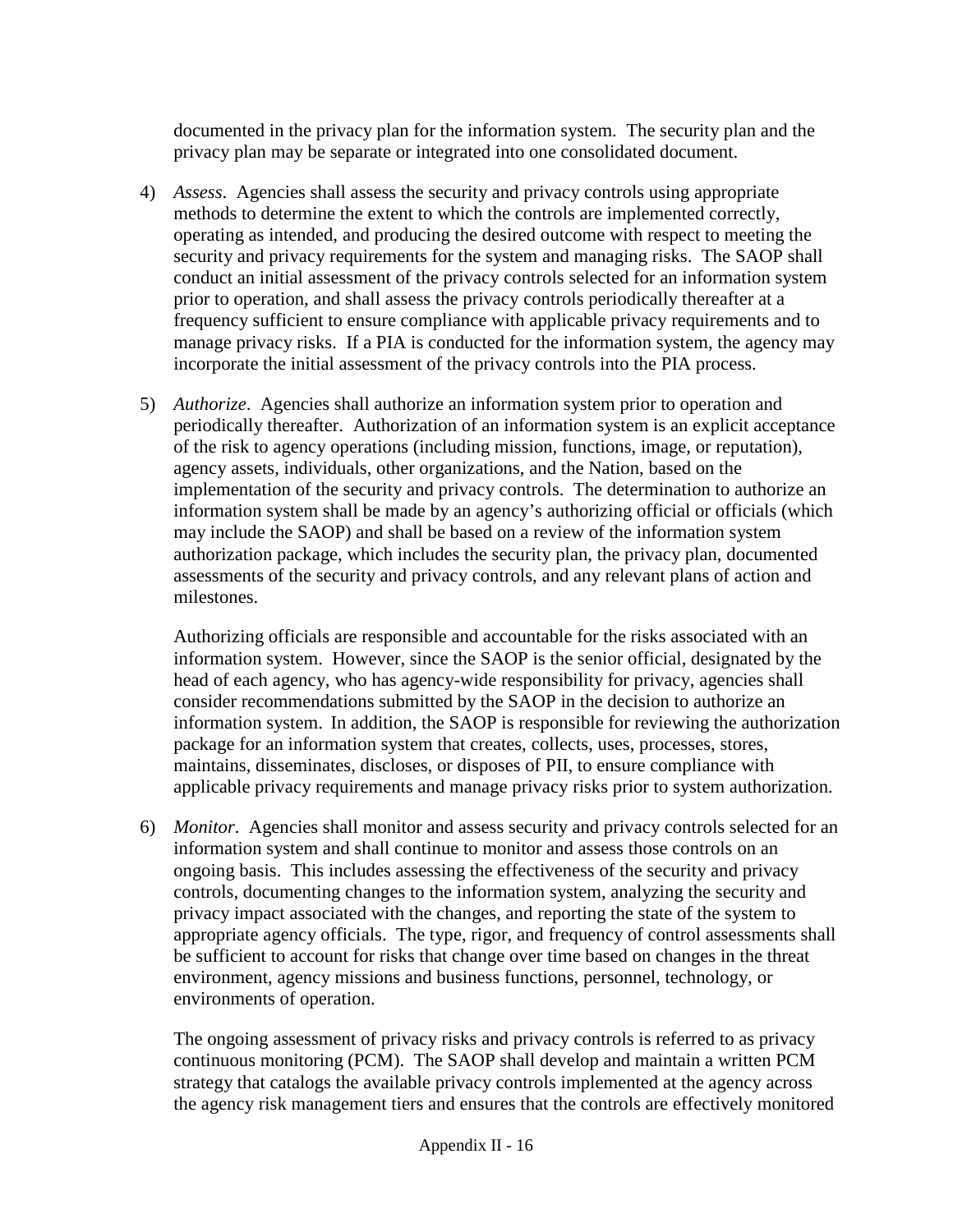on an ongoing basis by assigning an agency-defined assessment frequency to each control that is sufficient to ensure compliance with applicable privacy requirements and to manage privacy risks.

In addition, the SAOP shall establish and maintain a PCM program to implement the PCM strategy. The PCM program is an agency-wide program that is responsible for: maintaining ongoing awareness of threats and vulnerabilities that may pose privacy risks; monitoring changes to information systems and environments of operation that create, collect, use, process, store, maintain, disseminate, disclose, or dispose of PII; and conducting privacy control assessments to verify the continued effectiveness of all privacy controls selected and implemented at the agency across the agency risk management tiers to ensure continued compliance with applicable privacy requirements and management of privacy risks.

Although the term "privacy continuous monitoring" is new to this Circular, the concept of conducting an ongoing assessment of privacy risks is not new. For many IT systems, agencies are already required to conduct PIAs that involve an analysis of privacy risks throughout the life cycle of the information system and the PII, and the drafting of a living document that is updated whenever changes to the IT or the agency's practices alter the privacy risks associated with the use of the IT.<sup>[128](#page-81-0)</sup> In fact, for IT systems for which a PIA is conducted, agencies may use the PIA as the principal tool to satisfy the requirement to assess the privacy controls for an information system.

The requirement for agencies to implement the Risk Management Framework is described in more detail in Appendix I to this Circular*.* The following table summarizes the privacy requirements in this Circular that pertain to the Risk Management Framework. While some of the requirements summarized in the table are not exclusively privacy requirements, they may still require the involvement of the agencies' privacy programs.

| <b>Responsibility</b>                                                                   | <b>Description</b>                                                                                                                                                                                                                                                                                                                                   | <b>Citation</b>                         |
|-----------------------------------------------------------------------------------------|------------------------------------------------------------------------------------------------------------------------------------------------------------------------------------------------------------------------------------------------------------------------------------------------------------------------------------------------------|-----------------------------------------|
| Implement a risk<br>management<br>framework.                                            | Agencies shall implement a risk management<br>framework to guide and inform the categorization of<br>Federal information and information systems; the<br>selection, implementation, and assessment of privacy<br>controls; the authorization of information systems and<br>common controls; and the continuous monitoring of<br>information systems. | Appendix I $\S$ 3(a), 3(b)(5).          |
| Review and approve<br>the categorization of<br>information systems<br>that involve PII. | The SAOP shall review and approve, in accordance with<br>NIST FIPS Publication 199 and NIST Special<br>Publication 800-60, the categorization of information<br>systems that create, collect, use, process, store, maintain,<br>disseminate, disclose, or dispose of PII.                                                                            | Appendix I $\S$ 4(a)(2),<br>$4(e)(7)$ . |

 $\overline{a}$ 

<span id="page-81-0"></span><sup>&</sup>lt;sup>128</sup> Refer to section 5.e of this Appendix for additional information about PIAs.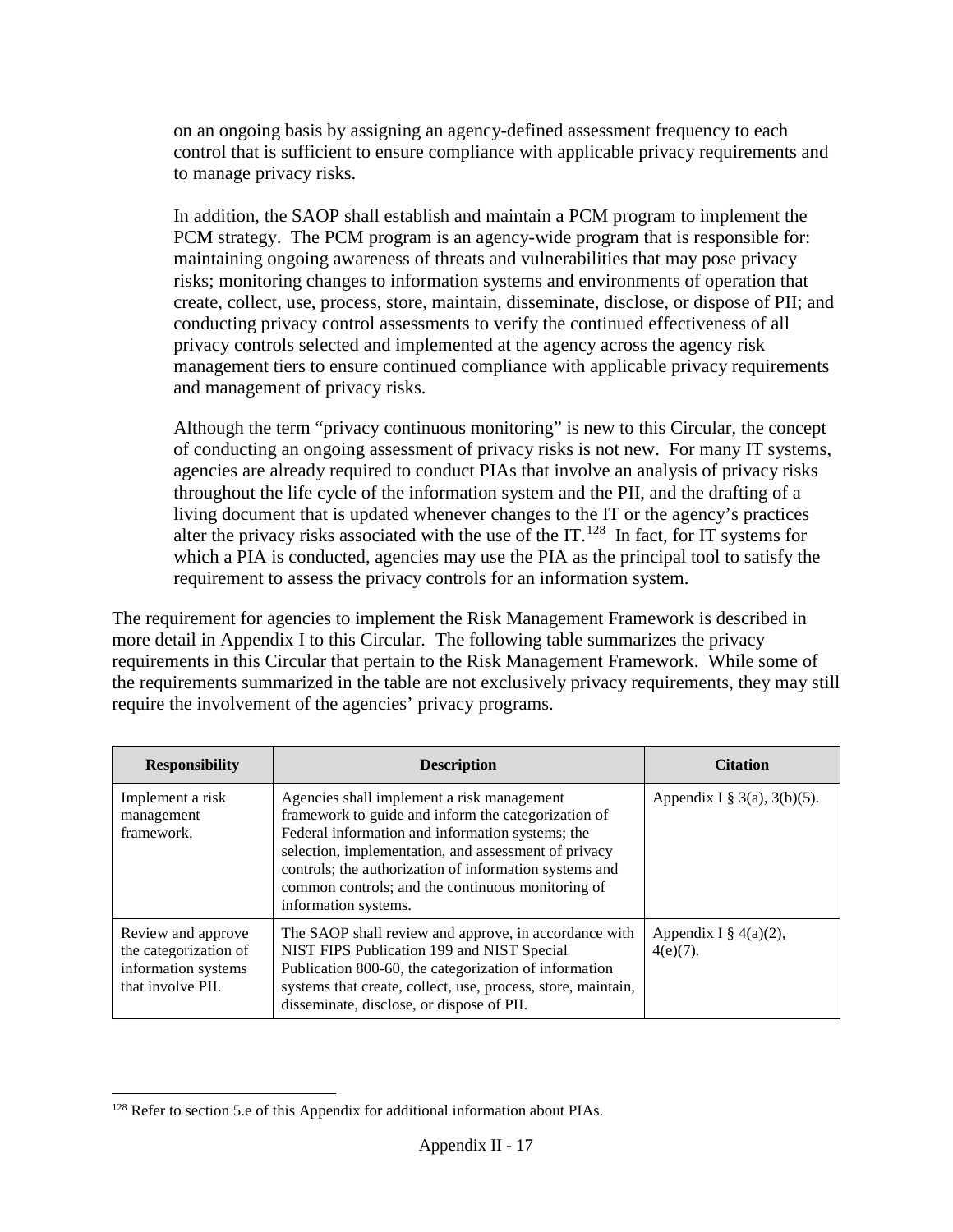| <b>Responsibility</b>                                                                                          | <b>Description</b>                                                                                                                                                                                                                                                                                                                                                                                                                                                                                                                                                                                                                 | <b>Citation</b>                                          |
|----------------------------------------------------------------------------------------------------------------|------------------------------------------------------------------------------------------------------------------------------------------------------------------------------------------------------------------------------------------------------------------------------------------------------------------------------------------------------------------------------------------------------------------------------------------------------------------------------------------------------------------------------------------------------------------------------------------------------------------------------------|----------------------------------------------------------|
| Designate program<br>management,<br>common, information<br>system-specific, and<br>hybrid privacy<br>controls. | The SAOP shall designate which privacy controls will<br>be treated as program management, common,<br>information system-specific, and hybrid privacy controls<br>at the agency. Agencies shall designate common<br>controls in order to provide cost-effective privacy<br>capabilities that can be inherited by multiple agency<br>information systems or programs.                                                                                                                                                                                                                                                                | Appendix I $\S$ 4(c)(12),<br>$4(e)(5)$ .                 |
| Implement a privacy<br>control selection<br>process.                                                           | Agencies shall employ a process to select and<br>implement privacy controls for information systems and<br>programs that satisfies applicable privacy requirements<br>in OMB guidance, including, but not limited to,<br>Appendix I to this Circular and OMB Circular A-108,<br>Federal Agency Responsibilities for Review, Reporting,<br>and Publication under the Privacy Act.                                                                                                                                                                                                                                                   | Appendix I $\S$ 4(c)(6).                                 |
| Develop, approve, and<br>maintain privacy plans<br>for information<br>systems.                                 | The SAOP shall review and approve the privacy plans<br>for agency information systems prior to authorization,<br>reauthorization, or ongoing authorization. Agencies<br>shall develop and maintain a privacy plan that details the<br>privacy controls selected for an information system that<br>are in place or planned for meeting applicable privacy<br>requirements and managing privacy risks, details how<br>the controls have been implemented, and describes the<br>methodologies and metrics that will be used to assess<br>the controls.                                                                                | Appendix I $\S$ 4(c)(9),<br>$4(e)(8)$ .                  |
| Identify privacy<br>control assessment<br>methodologies and<br>metrics.                                        | The SAOP shall identify assessment methodologies and<br>metrics to determine whether privacy controls are<br>implemented correctly, operating as intended, and<br>sufficient to ensure compliance with applicable privacy<br>requirements and manage privacy risks.                                                                                                                                                                                                                                                                                                                                                                | Appendix I $\S$ 4(e)(4).                                 |
| Conduct assessments<br>of privacy controls.                                                                    | The SAOP shall conduct and document the results of<br>privacy control assessments to verify the continued<br>effectiveness of all privacy controls selected and<br>implemented at the agency across all agency risk<br>management tiers to ensure continued compliance with<br>applicable privacy requirements and manage privacy<br>risks. Agencies shall conduct and document privacy<br>control assessments prior to the operation of an<br>information system, and periodically thereafter,<br>consistent with the frequency defined in the agency<br>privacy continuous monitoring strategy and the agency<br>risk tolerance. | Appendix I $\S\S 3(b)(6)$ ,<br>$4(c)(13)-(14), 4(e)(3).$ |
| Correct deficiencies<br>that are identified in<br>information systems.                                         | Agencies shall correct deficiencies that are identified<br>through privacy assessments, the privacy continuous<br>monitoring program, or internal or external audits and<br>reviews, to include OMB reviews. Agencies shall use<br>agency plans of action and milestones to record and<br>manage the mitigation and remediation of identified<br>weaknesses and deficiencies, not associated with<br>accepted risks, in agency information systems.                                                                                                                                                                                | Appendix I $\S$ 4(c)(15), 4(k).                          |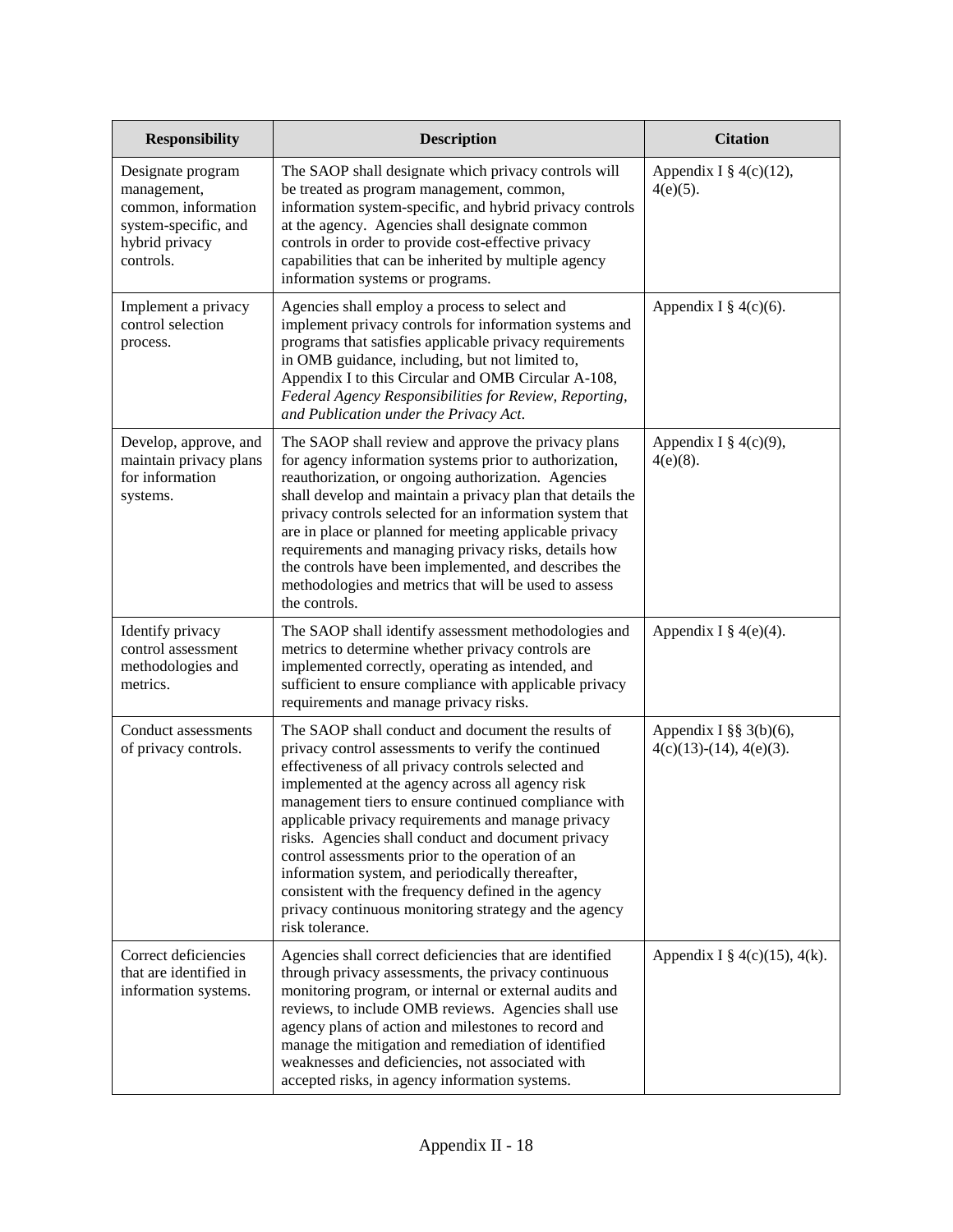| <b>Responsibility</b>                                                            | <b>Description</b>                                                                                                                                                                                                                                                                                                                                                                                                                                                                                                                                                                                                                                                                                                                                                                                                                                                                                                                  | <b>Citation</b>                                         |
|----------------------------------------------------------------------------------|-------------------------------------------------------------------------------------------------------------------------------------------------------------------------------------------------------------------------------------------------------------------------------------------------------------------------------------------------------------------------------------------------------------------------------------------------------------------------------------------------------------------------------------------------------------------------------------------------------------------------------------------------------------------------------------------------------------------------------------------------------------------------------------------------------------------------------------------------------------------------------------------------------------------------------------|---------------------------------------------------------|
| Develop and maintain<br>a privacy continuous<br>monitoring strategy.             | The SAOP shall develop and maintain a privacy<br>continuous monitoring strategy, a formal document that<br>catalogs the available privacy controls implemented at<br>the agency across the agency risk management tiers and<br>ensures that the privacy controls are effectively<br>monitored on an ongoing basis by assigning an agency-<br>defined assessment frequency to each control that is<br>sufficient to ensure compliance with applicable privacy<br>requirements and to manage privacy risks.                                                                                                                                                                                                                                                                                                                                                                                                                           | Appendix I $\S$ 4(d)(9),<br>$4(e)(2)$ .                 |
| Establish and maintain<br>a privacy continuous<br>monitoring program.            | The SAOP shall establish and maintain an agency-wide<br>privacy continuous monitoring program that implements<br>the agency's privacy continuous monitoring strategy and<br>maintains ongoing awareness of threats and<br>vulnerabilities that may pose privacy risks; monitors<br>changes to information systems and environments of<br>operation that create, collect, use, process, store,<br>maintain, disseminate, disclose, or dispose of PII; and<br>conducts privacy control assessments to verify the<br>continued effectiveness of all privacy controls selected<br>and implemented at the agency across the agency risk<br>management tiers to ensure continued compliance with<br>applicable privacy requirements and manage privacy<br>risks. Agencies shall ensure that a robust privacy<br>continuous monitoring program is in place before<br>agency information systems are eligible for ongoing<br>authorization. | Appendix I $\S$ § 3(b)(6),<br>$4(d)(10)-(11), 4(e)(2).$ |
| Review authorization<br>packages for<br>information systems<br>that involve PII. | The SAOP shall review authorization packages for<br>information systems that create, collect, use, process,<br>store, maintain, disseminate, disclose, or dispose of PII<br>to ensure compliance with applicable privacy<br>requirements and manage privacy risks, prior to<br>authorizing officials making risk determination and<br>acceptance decisions.                                                                                                                                                                                                                                                                                                                                                                                                                                                                                                                                                                         | Appendix I $\S$ 4(e)(9).                                |
| Encrypt moderate-<br>impact and high-<br>impact information.                     | Agencies shall encrypt all NIST FIPS Publication 199<br>moderate-impact and high-impact information at rest<br>and in transit, unless encrypting such information is<br>technically infeasible or would demonstrably affect the<br>ability of agencies to carry out their respective missions,<br>functions, or operations; and the risk of not encrypting is<br>accepted by the authorizing official and approved by the<br>agency CIO, in consultation with the SAOP (as<br>appropriate).                                                                                                                                                                                                                                                                                                                                                                                                                                         | Appendix I $\S$ 4(i)(14).                               |

# **6. Managing PII Collected for Statistical Purposes Under a Pledge of Confidentiality**

The Nation relies on the flow of credible statistics to support the decisions of individuals, households, governments, businesses, and other organizations. Any loss of trust in the relevance, accuracy, objectivity, or integrity of the Federal statistical system and its products can foster uncertainty about the validity of measures our Nation uses to monitor and assess performance, progress, and needs.